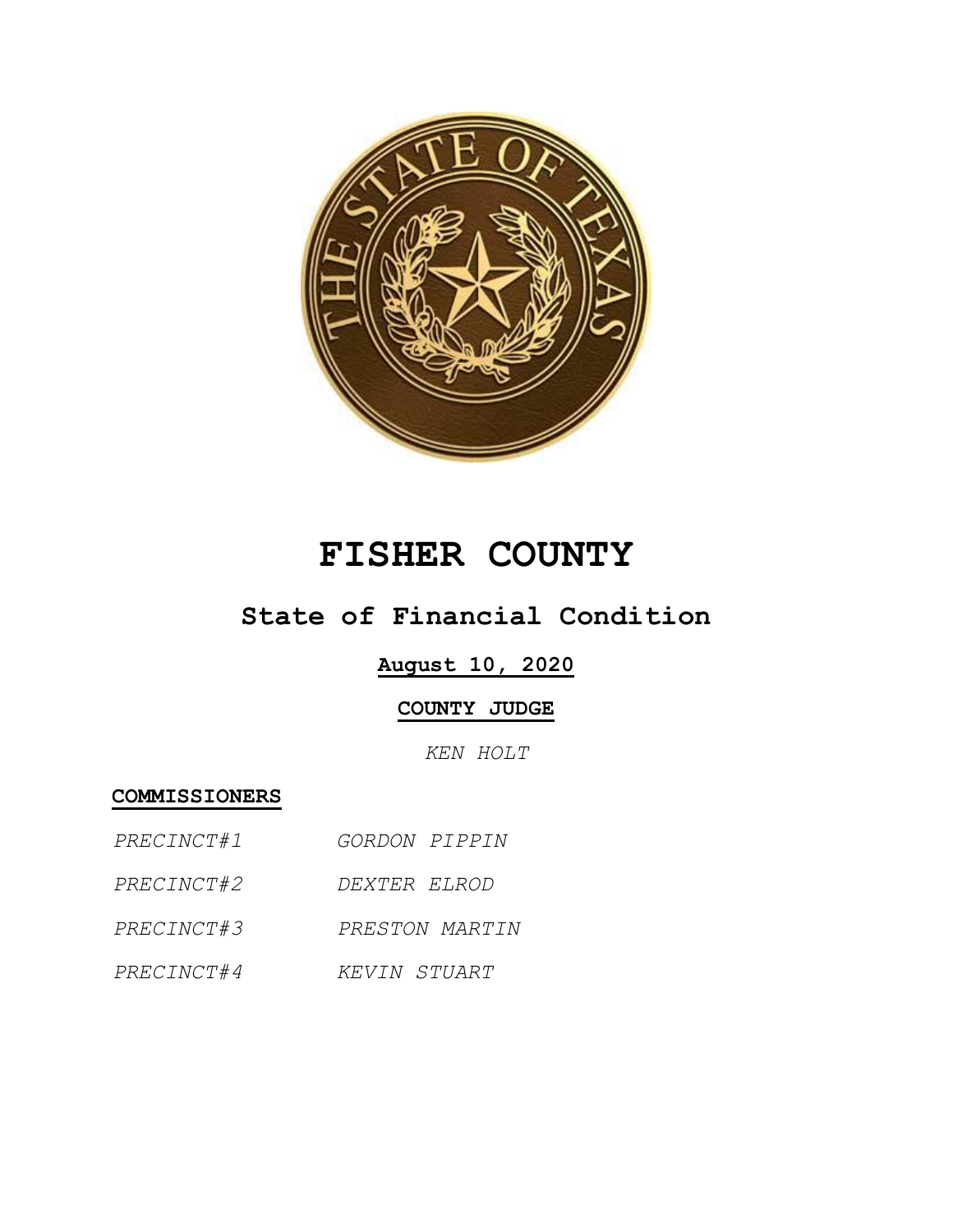|                     | ACCOUNT NO ACCOUNT-TITLE                                                       |                           | BUDGET-AMOUNT BUDGET-AMOUNT YEAR-TO-DATE | YEAR-TO-DATE MONTH-TO-DATE |                                          | BALANCE PCT           |                |
|---------------------|--------------------------------------------------------------------------------|---------------------------|------------------------------------------|----------------------------|------------------------------------------|-----------------------|----------------|
|                     | REPORTING FUND: 0010 GENERAL FUND                                              |                           |                                          |                            |                                          | EFFECTIVE MONTH - 08  |                |
| 0100 CASH ACCOUNTS  |                                                                                |                           |                                          |                            |                                          |                       |                |
|                     |                                                                                |                           |                                          |                            |                                          |                       |                |
|                     | 10-100-100 CFC: GENERAL FUND                                                   |                           |                                          |                            | 883, 917.83 2, 251.32 - 2, 219, 813.93   |                       |                |
|                     | 10-100-130 MONEY MARKET CHECKING                                               |                           |                                          | 1,454.93                   | 0.00                                     | 231,950.44            |                |
|                     | 10-100-140 GRANT FUND CHECKING                                                 |                           |                                          | 0.00                       | 0.00                                     | 0.00                  |                |
|                     | 10-100-150 DRUG FORFEITURE CHECKING                                            |                           |                                          | 0.00                       | 0.00                                     | 0.00                  |                |
|                     | 10-100-185 DUE FROM I&S FUND                                                   |                           |                                          | 0.00                       | 0.00                                     | 133,602.02            |                |
|                     | 10-100-201 CERTIFICATE OF DEPOSIT - 1                                          |                           |                                          | 1,513.16                   | 0.00                                     | 156,201.25            |                |
|                     | 10-100-202 CERTIFICATE OF DEPOSIT - 2                                          |                           |                                          | 1,513.16                   | 0.00                                     | 156,201.25            |                |
|                     | 10-100-203 CERTIFICATE OF DEPOSIT - 3                                          |                           |                                          | 1,513.16                   | 0.00                                     | 156,201.25            |                |
|                     | 10-100-204 CERTIFICATE OF DEPOSIT - 4<br>10-100-205 CERTIFICATE OF DEPOSIT - 5 |                           |                                          | 1,513.16                   | 0.00                                     | 156,201.25            |                |
|                     |                                                                                |                           |                                          | 1,513.16                   | 0.00<br>0.00                             | 156,201.25            |                |
|                     | 10-100-206 CERTIFICATE OF DEPOSIT - 6<br>10-100-211 REIMBURSEMENT CLEARING     |                           |                                          | 2,404.63<br>0.00           | 0.00                                     | 257,833.27<br>4.40    |                |
| $10 - 100 - 230$    | DISTRICT CLERK EFILE                                                           |                           |                                          | $3,533.33-$                | 316.00                                   | 3,746.98-             |                |
|                     | 10-100-231 COUNTY CLERK EFILE                                                  |                           |                                          | 4,840.61-                  | 0.00                                     | 3,241.28-             |                |
|                     | 10-100-232 JP CREDIT CARD                                                      |                           |                                          | 25,690.76-                 | 246.29                                   | 18,696.54-            |                |
|                     | 10-100-280 DELINQUENT TAXES RECEIVABLE                                         |                           |                                          | 0.00                       |                                          | 0.00 108,436.19       |                |
|                     | 10-100-285 ALLOWANCE-UNCOLLETABLE TAXES                                        |                           |                                          | 0.00                       |                                          | $0.00$ $23,734.89$ -  |                |
|                     | 10-100-290 DUE FROM APPRAISAL DISTRICT                                         |                           |                                          | 0.00                       | 0.00                                     | 0.00                  |                |
|                     |                                                                                |                           |                                          |                            |                                          |                       |                |
|                     | CASH ACCOUNTS                                                                  |                           |                                          |                            | 861, 278.49   1, 689.03 - 3, 683, 226.81 |                       |                |
|                     | 0300 GENERAL REVENUE ACCOUNTS                                                  |                           |                                          |                            |                                          |                       |                |
|                     | 10-300-100 ADVALOREM TAXES                                                     | 2,418,322.00 2,418,322.00 |                                          | 2,451,491.58               | 0.00                                     | 33, 169. 58+ 101      |                |
|                     | 10-300-104 TDEM GRANT                                                          | 0.00                      | 0.00                                     | 19,976.00                  | 0.00                                     | 19,976.00+            |                |
|                     | 10-300-105 DELINQUENT ADVALOREM TAXES                                          | 0.00                      | 0.00                                     | 0.00                       | 0.00                                     | 0.00                  |                |
|                     | 10-300-106 DC EFILE CLEARING ACCOUNT                                           | 0.00                      | 0.00                                     | 0.00                       | 0.00                                     | 0.00                  |                |
|                     | 10-300-107 CC EFILE CLEARING ACCOUNT                                           | 0.00                      | 0.00                                     | 0.00                       | 0.00                                     | 0.00                  |                |
|                     | 10-300-108 JP C-CARD CLEARING ACCOUNT                                          | 0.00                      | 0.00                                     | 0.00                       | 0.00                                     | 0.00                  |                |
|                     | 10-300-109 CREDIT CARD INTEREST EARNED                                         | 0.00                      | 0.00                                     | 144.05                     | 0.00                                     | 144.05+               |                |
|                     | 10-300-149 APPRAISAL DIST EXCESS REFUND                                        | 0.00                      | 0.00                                     | 33,516.00                  | 0.00                                     | 33,516.00+            |                |
|                     | 10-300-150 OTHER INCOME                                                        | 800.00                    | 800.00                                   | 73.57                      | 0.00                                     | 726.43                | 09             |
|                     | 10-300-151 TAX COLLECTOR ANNUAL SALES TAX COMM                                 | 7,200.00                  | 7,200.00                                 | 6,539.75                   | 0.00                                     | 660.25                | 91             |
|                     | 10-300-152 MISC REIMBURSEMENTS                                                 | 300.00                    | 300.00                                   | 0.00                       | 0.00                                     | 300.00                | 0 <sub>0</sub> |
|                     | 10-300-153 DPS REIMBURSEMENTS/PHONE& INTERNET                                  | 0.00                      | 0.00                                     | 1,686.14                   | 0.00                                     | $1,686.14+$           |                |
|                     | 10-300-155 DRUG FOR REIMBURSING GF JAIL ASSIST                                 | 0.00                      | 0.00                                     | 0.00                       | 0.00                                     | 0.00                  |                |
|                     | 10-300-156 DRUG FOR REIMBURSING FICA                                           | 0.00                      | 0.00                                     | 0.00                       | 0.00                                     | 0.00                  |                |
|                     | 10-300-157 DRUG FOR REIMBURSING RETIREMENT                                     | 0.00                      | 0.00                                     | 0.00                       | 0.00                                     | 0.00                  |                |
|                     | 10-300-180 INTEREST EARNED                                                     | 28,000.00                 | 28,000.00                                | 17,376.63                  | 0.00                                     | 10,623.37             | 62             |
|                     | 10-300-185 INSURANCE PROCEEDS                                                  | 0.00                      | 0.00                                     | 0.00                       | 0.00                                     | 0.00                  |                |
| $10 - 300 - 190$    | INTEREST EARNED CD'S                                                           | 10,400.00                 | 10,400.00                                | 9,970.43                   | 0.00                                     | 429.57                | 96             |
|                     | 10-300-195 INSURANCE REMIBURSEMENTS                                            | 0.00                      | 0.00                                     | 1,036.00                   | 0.00                                     | $1,036.00+$           |                |
| $10 - 300 - 200$    | COUNTY RESTITUTION INCOME                                                      | 1,600.00                  | 1,600.00                                 | 1,418.91                   | 0.00                                     | 181.09                | 89             |
| $10 - 300 - 202$    | DRUG PROG CCP - 10% COUNTY                                                     | 176.00                    | 176.00                                   | 214.56                     | 0.00                                     | 38.56+ 122            |                |
|                     | 10-300-204 OIL & GAS INCOME                                                    | 700.00                    | 700.00                                   | 448.71                     | 0.00                                     | 251.29                | 64             |
| $10 - 300 - 205$    | GAS PIPELINE INCOME                                                            | 0.00                      | 0.00                                     | 0.00                       | 0.00                                     | 0.00                  |                |
| $10 - 300 - 206$    | NSF INCOME                                                                     | 0.00                      | 0.00                                     | 0.00                       | 0.00                                     | 0.00                  |                |
|                     | 10-300-212 HEALTHY COUNTY INCOME<br>10-300-214 COURT APPT ATTY - C & D CLERK   | 0.00<br>1,400.00          | 0.00<br>1,400.00                         | 0.00<br>2,616.48           | 0.00<br>0.00                             | 0.00<br>1,216.48+ 187 |                |
|                     | 10-300-216 JUROR REIMBURSEMENT                                                 | 0.00                      | 0.00                                     | 408.00                     | 0.00                                     | $408.00+$             |                |
|                     | 10-300-218 TX-TF-IND DEFENSE GRANT 2019                                        | 7,000.00                  | 7,000.00                                 | 0.00                       | 0.00                                     | 7,000.00 00           |                |
|                     | 10-300-222 AD LITEM TAX SUIT T REES                                            | 0.00                      | 0.00                                     | 54.42                      | 0.00                                     | $54.42+$              |                |
|                     | 10-300-224 OUT OF COUNTY SHERIFF CITATIONS                                     | 0.00                      | 0.00                                     | 0.00                       | 0.00                                     | 0.00                  |                |
|                     | 10-300-225 OUT OF COUNTY SHERIFF SERVICE                                       | 400.00                    | 400.00                                   | 400.00                     | 0.00                                     | 0.00 100              |                |
|                     | 10-300-226 INSURANCE BUILDING REPAIRS                                          | 400.00                    | 400.00                                   | 0.00                       | 0.00                                     | 400.00                | 00             |
|                     | 10-300-228 UNCLAIMED PROPERTY REFUND                                           | 0.00                      | 0.00                                     | 0.00                       | 0.00                                     | 0.00                  |                |
|                     | 10-300-229 VOL FIRE DEPT REIMBURSEMENTS                                        | 0.00                      | 0.00                                     | 0.00                       | 0.00                                     | 0.00                  |                |
|                     | 10-300-230 TOBACCO SETTLEMENT INCOME                                           | 50.00                     | 50.00                                    | 43.03                      | 0.00                                     | 6.97                  | 86             |
|                     | 10-300-231 FISHER COUNTY SHERIFF'S POSSE                                       | 1.00                      | 1.00                                     | 1.00                       | 0.00                                     | 0.00 100              |                |
|                     | 10-300-232 WIND FARM TAX ABATEMENTS                                            | 0.00                      | 0.00                                     | 0.00                       | 0.00                                     | 0.00                  |                |
|                     | 10-300-234 SHERIFF - DRUG FORF REIMBURSEMENT                                   | 0.00                      | 0.00                                     | 0.00                       | 0.00                                     | 0.00                  |                |
|                     | 10-300-236 SHERIFF - MISC INCOME                                               | 14,500.00                 | 14,500.00                                | 15,140.61                  | 0.00                                     | $640.61 + 104$        |                |
|                     | 10-300-237 SHERIFF BODY ARMOR GRANT                                            | 0.00                      | 0.00                                     | 0.00                       | 0.00                                     | 0.00                  |                |
|                     | 10-300-239 SB1849 PRISONER SAFETY FUND GRANT                                   | 0.00                      | 0.00                                     | 0.00                       | 0.00                                     | 0.00                  |                |
|                     | 10-300-241 SHERIFF SALE INCOME                                                 | 0.00                      | 0.00                                     | 938.30                     | 0.00                                     | $938.30+$             |                |
|                     | 10-300-242 NEW AG BARN 2020                                                    | 0.00                      | 0.00                                     | 50,010.00                  | 0.00                                     | $50,010.00+$          |                |
|                     | 10-300-245 HAVA CARES ACT - 2020                                               | 0.00                      | 0.00                                     | 4,128.56                   | 0.00                                     | 4,128.56+             |                |
|                     | 10-300-250 HAVA SECURITY GRANT                                                 | 0.00                      | 0.00                                     | 120,000.00                 | 0.00                                     | $120,000.00+$         |                |
|                     | 10-300-713 BUILDING RENT                                                       | 10.00                     | 10.00<br>------------                    | 0.00<br>------------       | 0.00                                     | 10.00 00              |                |
|                     | GENERAL REVENUE ACCOUNTS                                                       | 2,491,259.00 2,491,259.00 |                                          | $0.00 \quad 2,737,632.73$  | $- - - - - -$<br>0.00                    | 246, 373. 73+ 110     |                |
| 0310 FEES OF OFFICE |                                                                                |                           |                                          |                            |                                          |                       |                |
|                     | 10-310-400 FEES - COUNTY JUDGE                                                 | 200.00                    | 200.00                                   | 72.00                      | 0.00                                     | 128.00                | 36             |
|                     |                                                                                |                           |                                          |                            |                                          |                       |                |

08-04-2020\*\*BUDGET ANALYSIS USAGE REPORT \*\* ASSET, INCOME, & EXPENSE ACCOUNTS PAGE 1<br>TIME:03:56 PM - EFFECTIVE MONTH:08 TIME:03:56 PM - EFFECTIVE MONTH:08

-------------------------------------------------------------------------------------------------------------------------------------------

ORIGINAL AMENDED ENCUMBERED ACTIVITY ACTIVITY CURRENT USED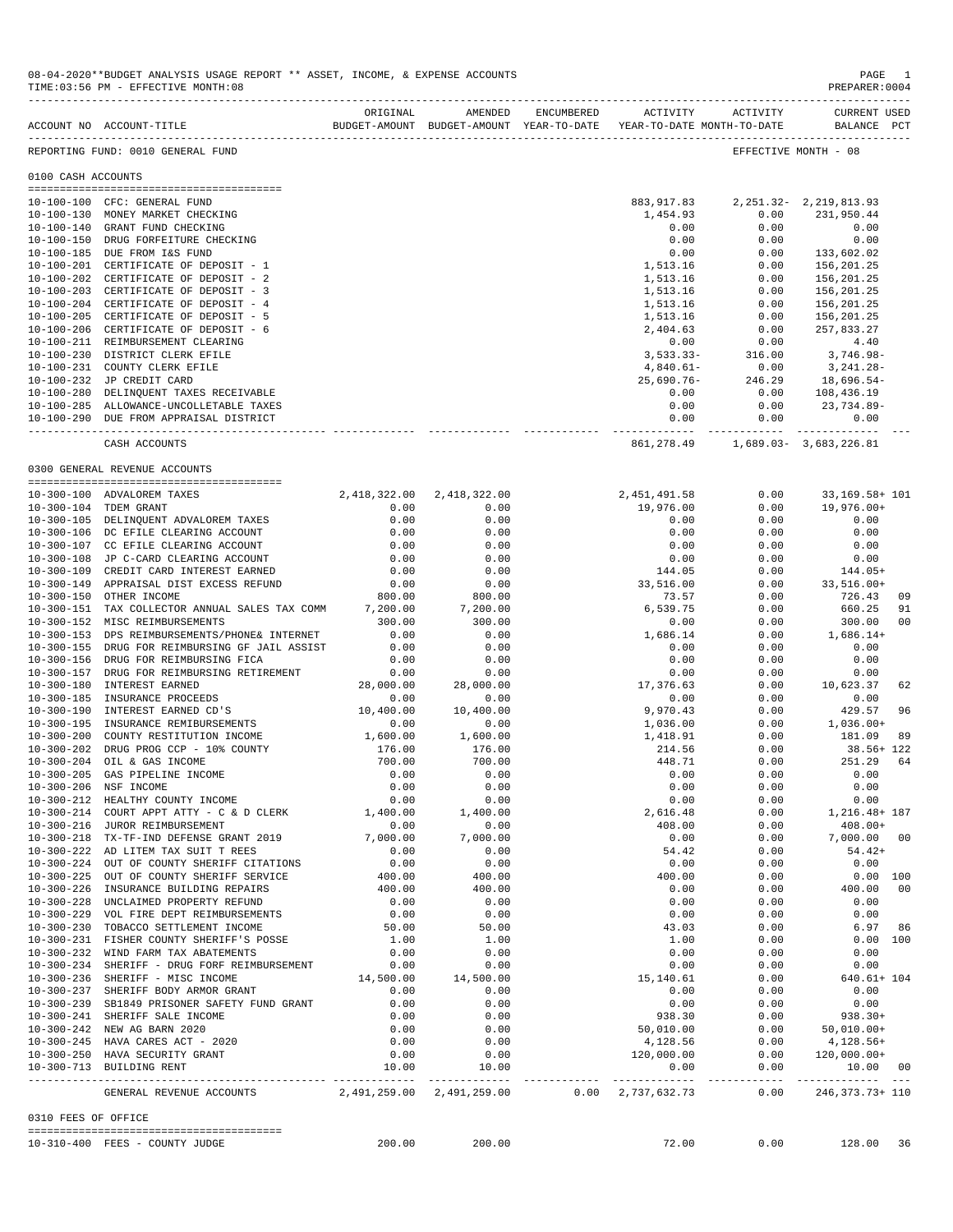| 08-04-2020**BUDGET ANALYSIS USAGE REPORT ** ASSET, INCOME, & EXPENSE ACCOUNTS | PAGE           |
|-------------------------------------------------------------------------------|----------------|
| TIME: 03:56 PM - EFFECTIVE MONTH: 08                                          | PREPARER: 0004 |

|                     | ACCOUNT NO ACCOUNT-TITLE                                                                                       | ORIGINAL           | AMENDED<br>BUDGET-AMOUNT BUDGET-AMOUNT YEAR-TO-DATE | ENCUMBERED              | ACTIVITY                | ACTIVITY<br>YEAR-TO-DATE MONTH-TO-DATE | <b>CURRENT USED</b><br>BALANCE PCT     |                |
|---------------------|----------------------------------------------------------------------------------------------------------------|--------------------|-----------------------------------------------------|-------------------------|-------------------------|----------------------------------------|----------------------------------------|----------------|
|                     | REPORTING FUND: 0010 GENERAL FUND                                                                              |                    |                                                     |                         |                         |                                        | EFFECTIVE MONTH - 08                   |                |
|                     |                                                                                                                |                    |                                                     |                         |                         |                                        |                                        |                |
|                     | 10-310-410 FEES - COUNTY CLERK                                                                                 | 63,000.00          | 63,000.00                                           |                         | 67,758.81               | 530.00                                 | 4,758.81+ 108                          |                |
| $10 - 310 - 420$    | FEES - COUNTY & DISTRICT COURT                                                                                 | 1,000.00           | 1,000.00                                            |                         | 515.00                  | 105.00                                 | 485.00                                 | 52             |
|                     | 10-310-425 FEES - DISTRICT CLERK                                                                               | 10,000.00          | 10,000.00                                           |                         | 10,066.32               | 166.00                                 | $66.32 + 101$                          |                |
|                     | 10-310-426 FEES - DIST CLERK TAX RESEARCH                                                                      | 700.00             | 700.00                                              |                         | 550.40                  | 0.00                                   | 149.60                                 | 79             |
| $10 - 310 - 427$    | REPAYMENT OF REWARD FINE                                                                                       | 0.00               | 0.00                                                |                         | 0.00                    | 0.00                                   | 0.00                                   |                |
|                     | 10-310-430 FEES - JP #1                                                                                        | 45,000.00          | 45,000.00                                           |                         | 33,812.30               | 246.33                                 | 11,187.70                              | 75             |
|                     | 10-310-432 FEES - JP ATTY DELINQUENT COL                                                                       | 400.00             | 400.00                                              |                         | 334.22                  | 0.00                                   | 65.78                                  | 84             |
|                     |                                                                                                                | 0.00               | 0.00                                                |                         | 0.00                    | 0.00                                   | 0.00                                   |                |
|                     | $10-310-433$ FEES - JP WRIT OF POSSESS<br>$10-310-440$ FEES - COUNTY ATTORNEY<br>FEES - COUNTY ATTORNEY        | 450.00             | 450.00                                              |                         | 539.19                  | 0.00                                   | 89.19+ 120                             |                |
|                     |                                                                                                                |                    |                                                     |                         |                         |                                        |                                        |                |
|                     | FEES - TAX COLLECTOR<br>$10-310-445$ FEES - TAX COLLECTOR<br>10-310-447<br>10-310-448<br>FEES - LIQUOR LICENSE | 8,500.00           | 8,500.00                                            |                         | 7,952.55                | 0.00                                   | 547.45                                 | 94             |
|                     |                                                                                                                | 2,500.00           | 2,500.00                                            |                         | 1,884.38                | 0.00                                   | 615.62                                 | 75             |
|                     |                                                                                                                | 200.00             | 200.00                                              |                         | 704.00                  | 0.00                                   | 504.00+352                             |                |
| $10 - 310 - 450$    | FEES - FAMILY PROTECTION                                                                                       | 0.00               | 0.00                                                |                         | 0.00                    | 0.00                                   | 0.00                                   |                |
|                     | 10-310-451 FEES - CHILD CARE                                                                                   | 0.00               | 0.00                                                |                         | 0.00                    | 0.00                                   | 0.00                                   |                |
|                     | 10-310-455 FEES - SHERIFF                                                                                      | 8,000.00           | 8,000.00                                            |                         | 3,648.87                | 45.00                                  | 4,351.13                               | 46             |
|                     | 10-310-465 FEES - COUNTY COURT AT LAW JUDGE                                                                    | 0.00               | 0.00                                                |                         | 0.00                    | 0.00                                   | 0.00                                   |                |
|                     |                                                                                                                | ------------       |                                                     |                         | -----------             | ------------                           | ------------                           |                |
|                     | FEES OF OFFICE                                                                                                 | 139,950.00         | 139,950.00                                          | 0.00                    | 127,838.04              | 1,092.33                               | 12,111.96                              | 91             |
|                     | 0320 STATE SUPPLEMENTS                                                                                         |                    |                                                     |                         |                         |                                        |                                        |                |
|                     |                                                                                                                |                    |                                                     |                         |                         |                                        |                                        |                |
|                     | 10-320-405 SUPPLEMENT - COUNTY JUDGE                                                                           | 25,200.00          | 25,200.00                                           |                         | 20,337.15               | 0.00                                   | 4,862.85                               | 81             |
|                     | 10-320-420 SUPPLEMENT - COUNTY ATTORNEY                                                                        | 23,333.00          | 23,333.00                                           |                         | 0.00                    | 0.00                                   | 23,333.00                              | 00             |
|                     |                                                                                                                |                    | ______________________________                      |                         | ------------            |                                        |                                        |                |
|                     | STATE SUPPLEMENTS                                                                                              | 48,533.00          | 48,533.00                                           | 0.00                    | 20,337.15               | 0.00                                   | 28,195.85                              | 42             |
| 0400 COUNTY JUDGE   |                                                                                                                |                    |                                                     |                         |                         |                                        |                                        |                |
|                     |                                                                                                                |                    |                                                     |                         |                         |                                        |                                        |                |
|                     | 10-400-100 SALARY - COUNTY JUDGE                                                                               | 41,007.00          | 41,007.00                                           | 0.00                    | 34,697.52               | 0.00                                   | 6,309.48                               | 85             |
|                     | 10-400-105 COUNTY JUDGE - STATE SUPPLEMENT                                                                     | 25,200.00          | 25,200.00                                           | 0.00                    | 21,323.06               | 0.00                                   | 3,876.94                               | 85             |
|                     |                                                                                                                |                    |                                                     |                         |                         |                                        |                                        |                |
|                     | 10-400-110 SALARY - ADMINISTRATIVE ASSISTANT                                                                   | 24,888.00          | 24,888.00                                           | 0.00                    | 21,058.84               | 0.00                                   | 3,829.16                               | 85             |
|                     | 10-400-115 LONGEVITY PAY                                                                                       | 600.00             | 600.00                                              | 0.00                    | 0.00                    | 0.00                                   | 600.00                                 | 00             |
|                     | 10-400-200 FICA EXPENSE                                                                                        | 6,969.00           | 6,969.00                                            | 0.00                    | 5,860.14                | 0.00                                   | 1,108.86                               | 84             |
|                     | 10-400-205 RETIREMENT                                                                                          | 7,498.00           | 7,498.00                                            | 0.00                    | 6,380.00                | 0.00                                   | 1,118.00                               | 85             |
|                     | 10-400-210 MEDICAL INSURANCE                                                                                   | 20,246.00          | 20,246.00                                           | 0.00                    | 17,713.08               | 0.00                                   | 2,532.92                               | 87             |
|                     | 10-400-300 TRAVEL & SCHOOL                                                                                     | 3,000.00           | 3,000.00                                            | 225.00                  | 200.68                  | 0.00                                   | 2,574.32                               | 14             |
| 10-400-305 SUPPLIES |                                                                                                                | 2,000.00           | 2,000.00                                            | 441.47                  | 549.77                  | 0.00                                   | 1,008.76                               | 50             |
| $10 - 400 - 310$    | COMMUNICATIONS                                                                                                 | 700.00             | 700.00                                              | 0.00                    | 509.92                  | 0.00                                   | 190.08                                 | 73             |
|                     | 10-400-315 BONDS & NOTARY                                                                                      | 1,420.00           | 1,420.00                                            | 97.90                   | 100.00                  | 0.00                                   | 1,222.10                               | 14             |
|                     |                                                                                                                |                    |                                                     |                         |                         |                                        |                                        |                |
|                     | 10-400-320 COMPUTER REPAIRS & MAINTENANCE                                                                      | 200.00             | 200.00                                              | 0.00                    | 0.00                    | 0.00                                   | 200.00                                 | 0 <sub>0</sub> |
|                     | 10-400-325 SCHOOL & DUES                                                                                       | 475.00             | 475.00                                              | 0.00                    | 110.00                  | 0.00                                   | 365.00                                 | 23             |
|                     | 10-400-333 LAST YEARS BILLS                                                                                    | 0.00               | 0.00<br>. _ _ _ _ _ _ _ _ _ _                       | 0.00<br>-------------   | 1,077.80<br>----------- | 0.00<br>------------                   | $1,077.80-$<br>. _ _ _ _ _ _ _ _ _ _ _ |                |
|                     | COUNTY JUDGE                                                                                                   | 134,203.00         | 134,203.00                                          | 764.37                  | 109,580.81              | 0.00                                   | 23,857.82                              | 82             |
| 0410 COUNTY CLERK   |                                                                                                                |                    |                                                     |                         |                         |                                        |                                        |                |
|                     |                                                                                                                |                    |                                                     |                         |                         |                                        |                                        |                |
|                     |                                                                                                                | 39,007.00          | 39,007.00                                           | 0.00                    | 33,005.28               | 0.00                                   | 6,001.72                               | 85             |
|                     | 10-410-100 SALARY - COUNTY CLERK<br>10-410-105 LONGEVITY PAY                                                   | 3,000.00           | 3,000.00                                            | 0.00                    | 0.00                    | 0.00                                   | 3,000.00                               | 0 <sub>0</sub> |
|                     | 10-410-110 SALARY - ADMINISTRATIVE ASSISTANT                                                                   | 24,888.00          | 24,888.00                                           | 0.00                    | 20,580.42               | 0.00                                   | 4,307.58                               | 83             |
|                     | 10-410-115 PHONE ALLOWANCE                                                                                     | 360.00             | 360.00                                              | 0.00                    | 304.48                  | 0.00                                   | 55.52                                  | 85             |
|                     | 10-410-200 FICA EXPENSE                                                                                        | 4,986.00           | 4,986.00                                            | 0.00                    | 4,091.41                | 0.00                                   | 894.59                                 | 82             |
|                     |                                                                                                                |                    |                                                     |                         |                         |                                        |                                        |                |
|                     | 10-410-205 RETIREMENT                                                                                          | 5,364.00           | 5,364.00                                            | 0.00                    | 4,460.37                | 0.00                                   | 903.63                                 | 83             |
|                     | 10-410-210 MEDICAL INSURANCE                                                                                   | 20,246.00          | 20,246.00                                           | 0.00                    | 15,674.49               | 0.00                                   | 4,571.51                               | 77             |
| $10 - 410 - 300$    | TRAVEL & SCHOOL                                                                                                | 3,000.00           | 3,000.00                                            | 391.74                  | 1,822.07                | 0.00                                   | 786.19                                 | 74             |
| 10-410-305 SUPPLIES |                                                                                                                | 3,000.00           | 3,000.00                                            | 379.72                  | 2,620.28                | 0.00                                   | 0.00 100                               |                |
| $10 - 410 - 310$    | COMMUNICATONS                                                                                                  | 1,210.00           | 1,210.00                                            | 0.00                    | 605.33                  | 0.00                                   | 604.67                                 | 50             |
| 10-410-315 BONDS    |                                                                                                                | 400.00             | 400.00                                              | 300.00                  | 100.00                  | 0.00                                   | 0.00 100                               |                |
|                     | 10-410-320 COPY MACHINE                                                                                        | 3,000.00           | 3,000.00                                            | 0.00                    | 2,176.30                | 0.00                                   | 823.70                                 | 73             |
|                     | 10-410-325 ELECTION SCHOOL                                                                                     | 1,500.00           | 1,500.00                                            | 0.00                    | 0.00                    | 0.00                                   | 1,500.00                               | 00             |
|                     |                                                                                                                | 9,100.00           | 9,100.00                                            |                         |                         |                                        | 0.00 100                               |                |
|                     | 10-410-330 SOFTWARE MAINTENANCE                                                                                |                    |                                                     | 650.00                  | 8,450.00                | 0.00                                   |                                        |                |
|                     | 10-410-335 SUPPL GUAR FUND EXPENSE                                                                             | 0.00               | 0.00                                                | 0.00                    | 0.00                    | 0.00                                   | 0.00                                   |                |
|                     | 10-410-340 RESTITUTION EXPENSE                                                                                 | 0.00<br>---------- | 0.00                                                | 0.00<br>$- - - - - - -$ | 0.00                    | 0.00<br>-----                          | 0.00                                   |                |
|                     | COUNTY CLERK                                                                                                   | 119,061.00         | 119,061.00                                          | 1,721.46                | 93,890.43               | 0.00                                   | 23, 449.11 80                          |                |
| 0420 DISTRICT CLERK |                                                                                                                |                    |                                                     |                         |                         |                                        |                                        |                |
|                     |                                                                                                                |                    |                                                     |                         |                         |                                        |                                        |                |
|                     | 10-420-100 SALARY - DISTRICT CLERK                                                                             | 39,005.00          | 39,005.00                                           | 0.00                    | 33,005.28               | 0.00                                   | 5,999.72                               | 85             |
|                     | 10-420-120 SALARY - ADMINISTRATIVE ASSISTANT                                                                   | 10,000.00          | 10,000.00                                           | 0.00                    | 8,358.50                | 0.00                                   | 1,641.50                               | 84             |
|                     | 10-420-200 FICA EXPENSE                                                                                        | 3,749.00           | 3,749.00                                            | 0.00                    | 3,067.63                | 0.00                                   | 681.37                                 | 82             |
|                     | 10-420-205 RETIREMENT                                                                                          | 4,034.00           | 4,034.00                                            | 0.00                    | 3, 413. 44              | 0.00                                   | 620.56                                 | 85             |
|                     | 10-420-210 MEDICAL INSURANCE                                                                                   | 10,123.00          | 10,123.00                                           | 0.00                    | 8,856.54                | 0.00                                   | 1,266.46                               | 87             |
| $10 - 420 - 300$    | TRAVEL/SCHOOL/TUITION/DUES                                                                                     | 3,000.00           | 3,000.00                                            | 648.61                  | 734.61                  | 0.00                                   | 1,616.78                               | 46             |
| 10-420-305 SUPPLIES |                                                                                                                | 2,000.00           | 2,000.00                                            | 0.00                    | 1,364.32                | 0.00                                   | 635.68                                 | 68             |
|                     |                                                                                                                |                    |                                                     |                         |                         |                                        |                                        |                |
| $10 - 420 - 310$    | COMMUNICATIONS                                                                                                 | 0.00               | 0.00                                                | 0.00                    | 0.00                    | 0.00                                   | 0.00                                   |                |
| 10-420-315 BONDS    |                                                                                                                | 250.00             | 250.00                                              | 0.00                    | 119.00                  | 0.00                                   | 131.00                                 | 48             |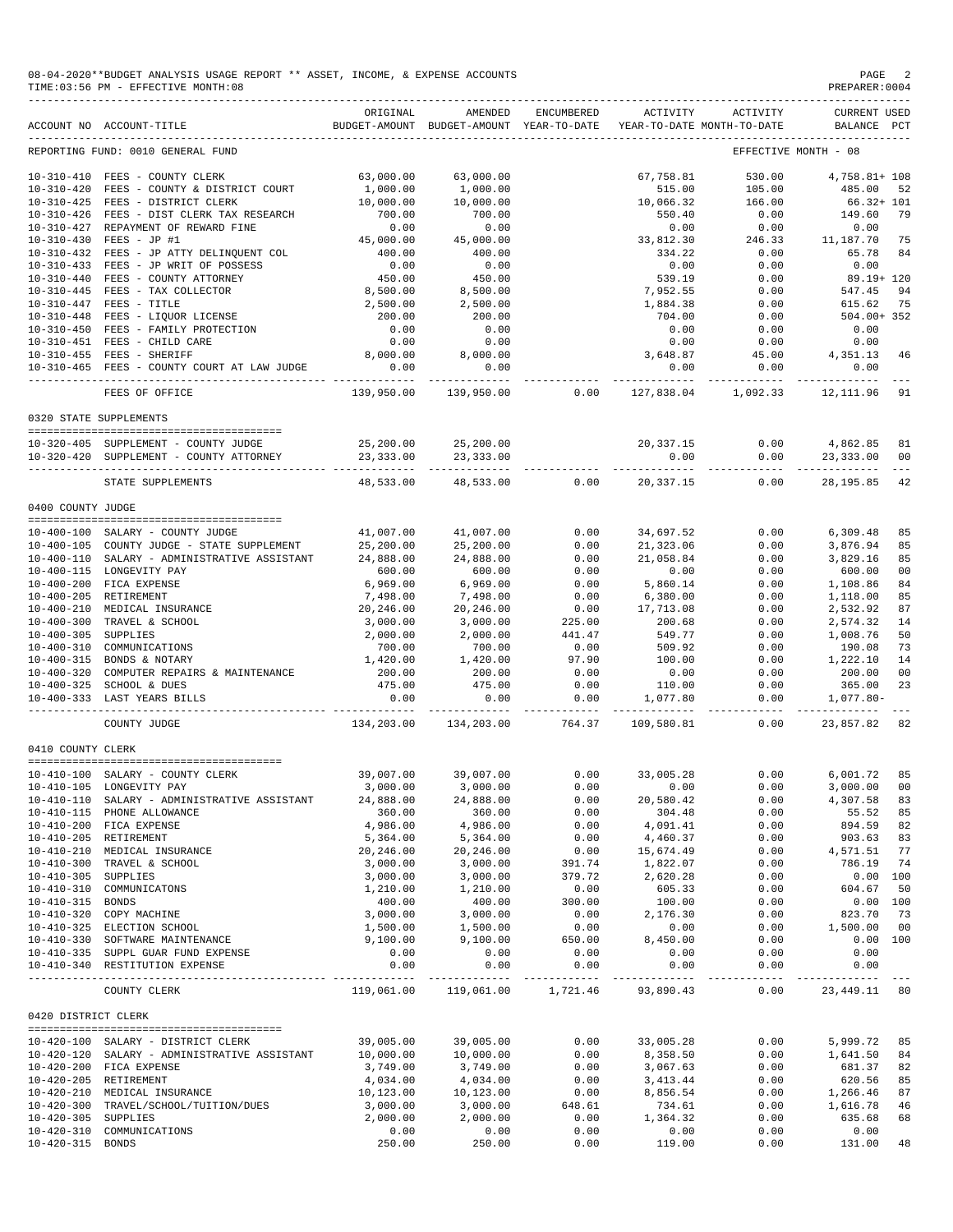#### 08-04-2020\*\*BUDGET ANALYSIS USAGE REPORT \*\* ASSET, INCOME, & EXPENSE ACCOUNTS PAGE 3<br>TIME:03:56 PM - EFFECTIVE MONTH:08  $TIME:03:56 PM - EFFECTIVE MOMTH:08$

|                                      | ACCOUNT NO ACCOUNT-TITLE                                                   | ORIGINAL                | AMENDED<br>BUDGET-AMOUNT BUDGET-AMOUNT YEAR-TO-DATE | ENCUMBERED        | ACTIVITY              | ACTIVITY<br>YEAR-TO-DATE MONTH-TO-DATE | CURRENT USED<br>BALANCE PCT  |                |
|--------------------------------------|----------------------------------------------------------------------------|-------------------------|-----------------------------------------------------|-------------------|-----------------------|----------------------------------------|------------------------------|----------------|
|                                      | REPORTING FUND: 0010 GENERAL FUND                                          |                         |                                                     |                   |                       | EFFECTIVE MONTH - 08                   |                              |                |
| $10 - 420 - 320$                     | SOFTWARE MAINTENANCE                                                       | 3,960.00                | 3,960.00                                            | 0.00              | 3,300.00              | 0.00                                   | 660.00                       | 83             |
|                                      | 10-420-333 LAST YEARS BILLS                                                | 0.00                    | 0.00                                                | 0.00              | 134.35                | 0.00                                   | $134.35-$                    |                |
|                                      | 10-420-345 TAX RESEARCH FEE                                                | 0.00                    | 0.00                                                |                   | 750.00                | 0.00                                   | $750.00+$                    |                |
|                                      | DISTRICT CLERK                                                             | $76, 121.00 -$          | $76, 121.00 -$                                      | 648.61            | 63,103.67             | -----<br>0.00                          | 13,868.72+ 84                |                |
|                                      | 0430 JUSTICE OF THE PEACE #1                                               |                         |                                                     |                   |                       |                                        |                              |                |
|                                      |                                                                            | 39,005.00               | 39,005.00                                           | 0.00              | 33,005.28             | 0.00                                   | 5,999.72                     | 85             |
| 10-430-100<br>$10 - 430 - 105$       | SALARY - JUSTICE OF THE PEACE #1<br>LONGEVITY PAY                          | 0.00                    | 0.00                                                | 0.00              | 0.00                  | 0.00                                   | 0.00                         |                |
| $10 - 430 - 110$                     | SALARY - ADMINISTRATIVE ASSISTANT                                          | 24,888.00               | 24,888.00                                           | 0.00              | 20,745.72             | 0.00                                   | 4,142.28                     | 83             |
| $10 - 430 - 200$                     | FICA EXPENSE                                                               | 4,986.00                | 4,986.00                                            | 0.00              | 4,068.39              | 0.00                                   | 917.61                       | 82             |
| $10 - 430 - 205$                     | RETIREMENT                                                                 | 5,364.00                | 5,364.00                                            | 0.00              | 4,449.23              | 0.00                                   | 914.77                       | 83             |
| $10 - 430 - 210$                     | MEDICAL INSURANCE                                                          | 20,246.00               | 20,246.00                                           | 0.00              | 15,700.23             | 0.00                                   | 4,545.77                     | 78             |
| $10 - 430 - 300$                     | TRAVEL/SCHOOL/TUITION/DUES                                                 | 3,000.00                | 3,000.00                                            | 0.00              | 120.00                | 60.00                                  | 2,880.00                     | 04             |
| $10 - 430 - 305$                     | SUPPLIES                                                                   | 2,000.00                | 2,000.00                                            | 286.10            | 936.98                | 0.00                                   | 776.92                       | 61             |
| $10 - 430 - 310$                     | COMMUNICATIONS                                                             | 0.00                    | 0.00                                                | 0.00              | 312.56                | 0.00                                   | $312.56-$                    |                |
| $10 - 430 - 315$                     | <b>BONDS</b>                                                               | 200.00                  | 200.00                                              | 0.00              | 0.00                  | 0.00                                   | 200.00                       | 0 <sup>0</sup> |
| $10 - 430 - 320$                     | VIDEO MAGISTRATE OR LAW BOOKS                                              | 4,000.00                | 4,000.00                                            | 471.65            | 1,447.98              | 0.00                                   | 2,080.37                     | 48             |
| $10 - 430 - 330$                     | SOFTWARE MAINTENANCE                                                       | 5,100.00                | 5,100.00                                            | 250.00            | 2,500.00              | 0.00                                   | 2,350.00                     | 54             |
| $10 - 430 - 333$<br>$10 - 430 - 350$ | LAST YEARS BILLS<br>OUT OF COUNTY SHERIFF CITATIONS                        | 0.00<br>200.00          | 0.00<br>200.00                                      | 0.00<br>0.00      | 237.81<br>0.00        | 0.00<br>0.00                           | $237.81-$<br>200.00          | 0 <sup>0</sup> |
| $10 - 430 - 355$                     | PERMANENT RECORDS BINDERS                                                  | 0.00                    | 0.00                                                | 0.00              | 0.00                  | 0.00                                   | 0.00                         |                |
| $10 - 430 - 360$                     | JUVENILE TRUANCY REINBURSE EXPENSE                                         | 0.00                    | 0.00                                                | 0.00              | 0.00                  | 0.00                                   | 0.00                         |                |
|                                      | -------------------                                                        | -----------             |                                                     |                   |                       |                                        |                              |                |
|                                      | JUSTICE OF THE PEACE #1                                                    | 108,989.00              | 108,989.00                                          | 1,007.75          | 83,524.18             | 60.00                                  | 24, 457.07                   | 78             |
|                                      | 0450 DISTRICT ATTORNEY                                                     |                         |                                                     |                   |                       |                                        |                              |                |
|                                      | 10-450-105 D.A. - STATE SUPPLEMENT                                         | 2,628.00                | 2,628.00                                            | 0.00              | 2,222.88              | 0.00                                   | 405.12                       | 85             |
|                                      | 10-450-110 SALARY - ASSISTANT D.A.                                         | 7,602.00                | 7,602.00                                            | 0.00              | 6,139.35              | 0.00                                   | 1,462.65                     | 81             |
| $10 - 450 - 130$                     | SALARY - D.A. SECRETARY                                                    | 6,066.00                | 6,066.00                                            | 0.00              | 5,132.16              | 0.00                                   | 933.84                       | 85             |
| 10-450-132                           | SALARY - ASST D.A. SECRETARY                                               | 6,066.00                | 6,066.00                                            | 0.00              | 5,132.16              | 0.00                                   | 933.84                       | 85             |
| $10 - 450 - 134$                     | SALARY - D.A. INVESTIGATOR                                                 | 7,264.00                | 7,264.00                                            | 0.00              | 6,146.36              | 0.00                                   | 1,117.64                     | 85             |
| $10 - 450 - 200$                     | FICA EXPENSE                                                               | 2,267.00                | 2,267.00                                            | 0.00              | 1,894.93              | 0.00                                   | 372.07                       | 84             |
| $10 - 450 - 205$<br>$10 - 450 - 210$ | RETIREMENT<br>MEDICAL INSURANCE                                            | 2,438.00<br>6,300.00    | 2,438.00                                            | 0.00<br>0.00      | 2,050.58<br>6,697.79  | 0.00<br>0.00                           | 387.42<br>397.79- 106        | 84             |
| $10 - 450 - 300$                     | TRAVEL                                                                     | 1,200.00                | 6,300.00<br>1,200.00                                | 0.00              | 0.00                  | 0.00                                   | 1,200.00                     | 0 <sub>0</sub> |
| $10 - 450 - 305$                     | SUPPLIES                                                                   | 1,128.00                | 1,128.00                                            | 0.00              | 10.16                 | 0.00                                   | 1,117.84                     | 01             |
| $10 - 450 - 308$                     | COURT TRANSCRIPTS                                                          | 0.00                    | 0.00                                                | 0.00              | 0.00                  | 0.00                                   | 0.00                         |                |
| 10-450-310                           | COMMUNICATIONS                                                             | 0.00                    | 0.00                                                | 0.00              | 0.00                  | 0.00                                   | 0.00                         |                |
| $10 - 450 - 365$                     | CRIME VICTIMS EXPENSE                                                      | 1,400.00                | 1,400.00                                            | 0.00              | 0.00                  | 0.00                                   | 1,400.00                     | 0 <sub>0</sub> |
| $10 - 450 - 538$                     | LEGAL STATEMENTS OF FACT                                                   | 7,500.00                | 7.500.00                                            | 0.00<br>$- - - -$ | 0.00                  | 0.00                                   | 7,500.00                     | 00             |
|                                      | DISTRICT ATTORNEY                                                          | 51,859.00               | 51,859.00                                           | 0.00              | 35,426.37             | 0.00                                   | 16,432.63                    | 68             |
| 0460 COUNTY ATTORNEY                 |                                                                            |                         |                                                     |                   |                       |                                        |                              |                |
|                                      |                                                                            |                         |                                                     |                   |                       |                                        |                              |                |
|                                      | 10-460-100 SALARY - COUNTY ATTORNEY                                        | 39,007.00               | 39,007.00                                           | 0.00              | 33,005.28             | 0.00                                   | 6,001.72                     | 85             |
|                                      | 10-460-105 COUNTY ATTY - STATE SUPPLEMENT                                  | 23, 333.00<br>10,000.00 | 23, 333.00<br>10,000.00                             | 0.00              | 19,743.24<br>7,130.00 | 0.00                                   | 3,589.76<br>2,870.00         | 85<br>71       |
|                                      | 10-460-110 SALARY - ADMINISTRATIVE ASSISTANT<br>10-460-200 FICA EXPENSE    | 5,400.00                | 5,400.00                                            | 0.00<br>0.00      | 4,526.39              | 0.00<br>0.00                           | 873.61                       | 84             |
|                                      | 10-460-205 RETIREMENT                                                      | 5,954.00                | 5,954.00                                            | 0.00              | 4,956.20              | 0.00                                   | 997.80                       | 83             |
|                                      | 10-460-210 MEDICAL INSURANCE                                               | 10,123.00               | 10,123.00                                           | 0.00              | 8,856.54              | 0.00                                   | 1,266.46                     | 87             |
|                                      | 10-460-300 TRAVEL/SCHOOL/TUITION                                           | 3,000.00                | 3,000.00                                            | 0.00              | 278.30                | 0.00                                   | 2,721.70                     | 09             |
| 10-460-305 SUPPLIES                  |                                                                            | 2,000.00                | 2,000.00                                            | 0.00              | 434.18                | 0.00                                   | 1,565.82                     | 22             |
|                                      | 10-460-310 COMMUNICATIONS                                                  | 0.00                    | 0.00                                                | 0.00              | 312.83                | 0.00                                   | $312.83-$                    |                |
| 10-460-315 BONDS                     |                                                                            | 250.00                  | 250.00                                              | 0.00              | 0.00                  | 0.00                                   | 250.00                       | 0 <sub>0</sub> |
|                                      | 10-460-330 COMPUTER SOFTWARE & MAINTENCE                                   | 0.00                    | 0.00                                                | 0.00              | 0.00                  | 0.00                                   | 0.00                         |                |
|                                      | 10-460-333 LAST YEARS BILLS<br>10-460-370 ELECTRONIC FORMS/ LEGAL RESEARCH | 0.00<br>2,000.00        | 0.00<br>2,000.00                                    | 0.00<br>0.00      | 665.73<br>1,784.00    | 0.00<br>168.00                         | 665.73-<br>216.00            | 89             |
|                                      | COUNTY ATTORNEY                                                            |                         |                                                     | -------           | ____________          | -------------                          | . <u>.</u><br>19, 374. 31 81 |                |
|                                      |                                                                            | 101,067.00              | 101,067.00                                          | 0.00              | 81,692.69             | 168.00                                 |                              |                |
|                                      | 0470 MAINTENANCE - BUILDING & GROUNDS                                      |                         |                                                     |                   |                       |                                        |                              |                |
| 10-470-305 SUPPLIES                  |                                                                            | 6,000.00                | 6,000.00                                            | 850.60            | 2,882.38              | 0.00                                   | 2,267.02                     | 62             |
|                                      | 10-470-333 LAST YEARS BILL                                                 | 0.00                    | 0.00                                                | 0.00              | 103.68                | 0.00                                   | $103.68-$                    |                |
|                                      | 10-470-375 COURTHOUSE MAINTENANCE                                          | 20,000.00               | 20,000.00                                           | $51.00 -$         | 14,931.75             | 500.00                                 | 5,119.25                     | 74             |
|                                      | 10-470-376 EXTERMINATOR SERVICES                                           | 4,000.00                | 4,000.00                                            | 350.00            | 3,500.00              | 0.00                                   | 150.00                       | 96             |
| 10-470-380 UTILITIES                 |                                                                            | 35,000.00               | 35,000.00                                           | 0.00              | 20,268.20             | 0.00                                   | 14,731.80                    | 58             |
|                                      | 10-470-385 REPAIRS - BUILDINGS<br>10-470-387 REPAIRS - AC AND HEATING      | 8,000.00<br>15,000.00   | 8,000.00<br>15,000.00                               | 0.00<br>1,000.00  | 6,632.14<br>4,956.87  | 0.00<br>0.00                           | 1,367.86<br>9,043.13         | 83<br>40       |
|                                      | 10-470-390 REPAIRS - FC LAW ENFORCEMENT CENTER                             | 2,000.00                | 2,000.00                                            | 0.00              | 523.89                | 0.00                                   | 1,476.11                     | 26             |
|                                      | 10-470-392 REPAIRS - EXTENSION SERVICES                                    | 1,000.00                | 1,000.00                                            | 0.00              | 0.00                  | 0.00                                   | 1,000.00                     | 0 <sub>0</sub> |
|                                      | 10-470-395 REPAIRS - YARD SERVICES                                         | 8,400.00                | 8,400.00                                            | 0.00              | 6,700.00              | 500.00                                 | 1,700.00                     | 80             |
|                                      | 10-470-397 REPAIRS - HISTORICAL SOCIETY                                    | 2,000.00                | 2,000.00                                            | 0.00              | 0.00                  | 0.00                                   | 2,000.00                     | 0 <sub>0</sub> |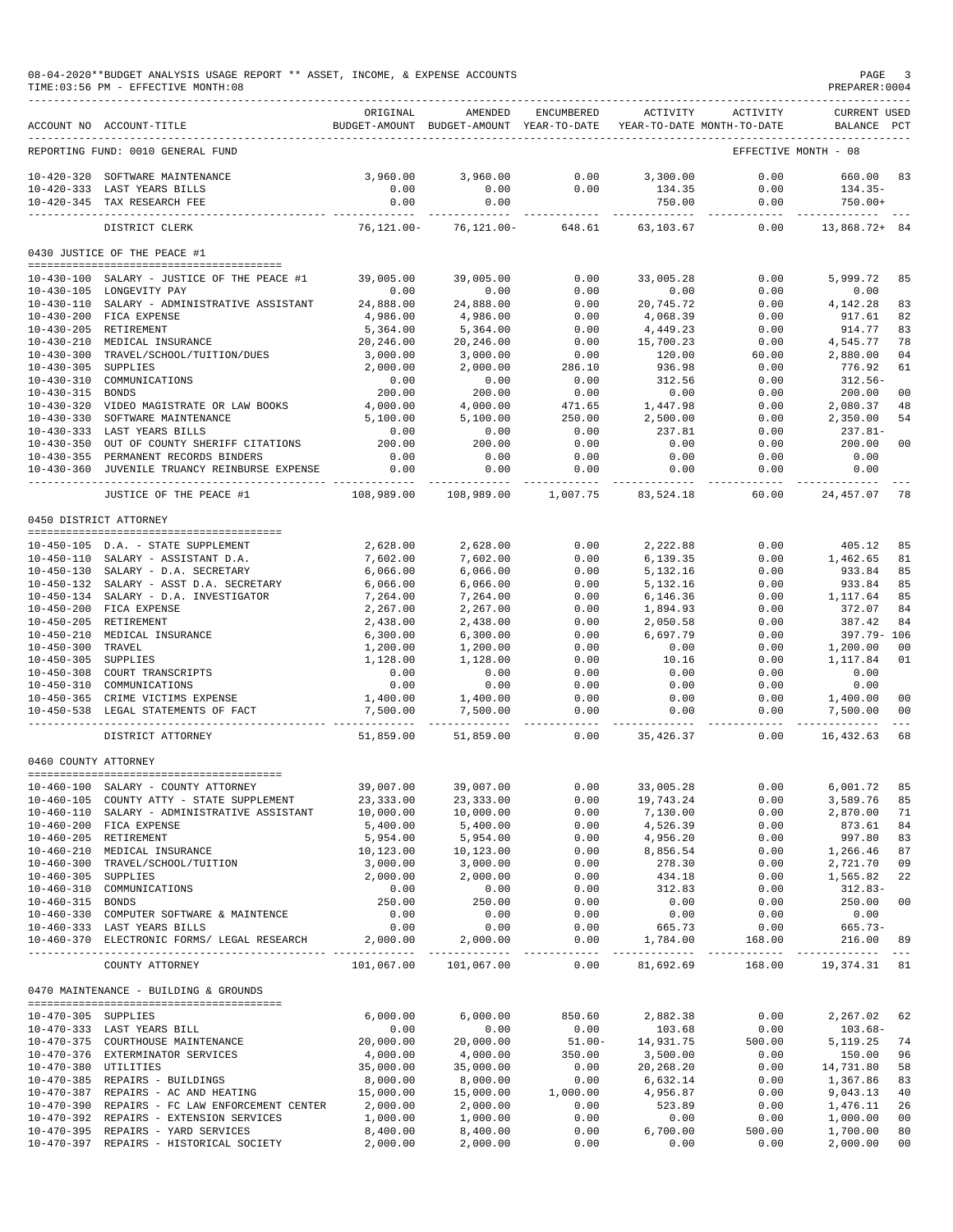|                       | 08-04-2020**BUDGET ANALYSIS USAGE REPORT ** ASSET, INCOME, & EXPENSE ACCOUNTS<br>TIME: 03:56 PM - EFFECTIVE MONTH: 08 |                        |                                                                                |                            |                            |                       | PREPARER: 0004                            | PAGE 4          |
|-----------------------|-----------------------------------------------------------------------------------------------------------------------|------------------------|--------------------------------------------------------------------------------|----------------------------|----------------------------|-----------------------|-------------------------------------------|-----------------|
|                       | ACCOUNT NO ACCOUNT-TITLE<br>-------------------------------                                                           | ORIGINAL               | AMENDED<br>BUDGET-AMOUNT BUDGET-AMOUNT YEAR-TO-DATE YEAR-TO-DATE MONTH-TO-DATE | ENCUMBERED                 |                            | ACTIVITY ACTIVITY     | <b>CURRENT USED</b><br>BALANCE PCT        |                 |
|                       | REPORTING FUND: 0010 GENERAL FUND                                                                                     |                        |                                                                                |                            |                            |                       | EFFECTIVE MONTH - 08                      |                 |
|                       | 10-470-398 REPAIRS TO DAMAGED ELECTRIC LINES<br>10-470-399 REPAIRS TO CH ELECTRIC BOXES                               | 0.00                   | 0.00<br>$0.00$ 33, 516.00 6, 456.16 25, 210.48                                 |                            | $0.00$ 18,386.57           | 0.00<br>0.00          | 18,386.57-<br>1,849.36 94                 |                 |
|                       | MAINTENANCE - BUILDING & GROUNDS 101,400.00 134,916.00 8,605.76                                                       |                        |                                                                                |                            |                            |                       | 104,095.96    1,000.00    22,214.28    84 | $- - -$         |
| 0480 COUNTY AUDITOR   |                                                                                                                       |                        |                                                                                |                            |                            |                       |                                           |                 |
|                       |                                                                                                                       |                        |                                                                                |                            |                            |                       |                                           |                 |
|                       | 10-480-100 SALARY - COUNTY AUDITOR                                                                                    | 40,166.00              | 40,166.00                                                                      | 0.00                       | 33,986.04                  | 0.00                  | 6,179.96                                  | 85              |
|                       | 10-480-105 PHONE ALLOWANCE                                                                                            | 336.00                 | 336.00                                                                         | 0.00                       | 304.48                     | 0.00                  | 31.52                                     | 91              |
|                       | 10-480-110 SALARY - ASSISTANT AUDITOR 25,125.00<br>10-480-115 LONGEVITY PAY                                           | 0.00                   | 25,125.00<br>0.00                                                              | 0.00<br>0.00               | 21, 259.48<br>0.00         | 0.00<br>0.00          | 3,865.52<br>0.00                          | 85              |
|                       | 10-480-200 FICA EXPENSE                                                                                               | 5,023.00               | 5,023.00                                                                       | 0.00                       | 4,194.74                   | 0.00                  | 828.26                                    | 84              |
|                       | 10-480-205 RETIREMENT                                                                                                 | 5,403.00               | 5,403.00                                                                       | 0.00                       | 4,598.07                   | 0.00                  | 804.93                                    | 85              |
|                       | 10-480-210 MEDICAL INSURANCE                                                                                          | 20,246.00              | 20,246.00                                                                      | 0.00                       | 17,713.08                  | 0.00                  | 2,532.92                                  | 87              |
|                       | 10-480-300 TRAVEL/TUITION/DUES                                                                                        | 3,000.00               | 3,000.00                                                                       | 0.00                       | 1,000.56                   | 0.00                  | 1,999.44                                  | 33              |
| 10-480-305 SUPPLIES   |                                                                                                                       | 2,000.00               | 2,000.00                                                                       | 179.51                     | 1,058.67                   | 0.00                  | 761.82                                    | 62              |
|                       | 10-480-310 COMMUNICATIONS - IPAD EXPENSE                                                                              | 0.00                   | 0.00                                                                           | 0.00                       | 0.00                       | 0.00                  | 0.00                                      |                 |
|                       | 10-480-315 BONDS & NOTARY                                                                                             | 300.00                 | 300.00                                                                         | 0.00                       | 150.00                     | 0.00                  | 150.00                                    | 50              |
|                       | 10-480-320 COMPUTER SOFTWARE & MAINTENANCE 5,190.00                                                                   |                        | 5,190.00                                                                       | 0.00                       | 2,795.51                   | 0.00                  | 2,394.49                                  | 54              |
|                       | 10-480-333 LAST YEARS BILLS                                                                                           | 0.00                   | 0.00                                                                           | 0.00                       | 1,083.96                   | 0.00                  | 1,083.96-                                 |                 |
|                       | 10-480-400 NEW EQUIPMENT                                                                                              | 1,107.00               | 1,107.00                                                                       | 0.00<br>__________         | 1,000.00                   | 0.00<br>--------      | 107.00<br>-----------                     | 90<br>$- - -$   |
|                       | COUNTY AUDITOR                                                                                                        | 107,896.00             | 107,896.00                                                                     | 179.51                     | 89,144.59                  | 0.00                  | 18,571.90                                 | 83              |
| 0490 COUNTY TREASURER |                                                                                                                       |                        |                                                                                |                            |                            |                       |                                           |                 |
|                       | 10-490-100 SALARY - COUNTY TREASURER                                                                                  |                        |                                                                                |                            |                            |                       |                                           | 85              |
|                       | 10-490-105 LONGEVITY PAY                                                                                              | 39,005.00<br>0.00      | 39,005.00<br>0.00                                                              | 0.00<br>0.00               | 33,005.28<br>0.00          | 0.00<br>0.00          | 5,999.72<br>0.00                          |                 |
|                       | 10-490-110 SALARY - ADMINISTRATIVE ASSISTANT                                                                          | 10,000.00              | 10,000.00                                                                      | 0.00                       | 7,410.00                   | 0.00                  | 2,590.00                                  | 74              |
|                       | 10-490-200 FICA EXPENSE                                                                                               | 3,699.00               | 3,699.00                                                                       | 0.00                       | 3,091.66                   | 0.00                  | 607.34                                    | 84              |
|                       | 10-490-205 RETIREMENT                                                                                                 | 3,979.00               | 3,979.00                                                                       | 0.00                       | 3,346.87                   | 0.00                  | 632.13                                    | 84              |
|                       | 10-490-210 MEDICAL INSURANCE                                                                                          | 10,123.00              | 10,123.00                                                                      | 0.00                       | 8,856.54                   | 0.00                  | 1,266.46                                  | 87              |
|                       | 10-490-300 TRAVEL/SCHOOL/TUITIONS/DUES                                                                                | 3,000.00               | 3,000.00                                                                       | 0.00                       | 260.00                     | 0.00                  | 2,740.00                                  | 09              |
| 10-490-305 SUPPLIES   |                                                                                                                       | 2,000.00               | 2,000.00                                                                       | 94.92                      | 784.11                     | 0.00                  | 1,120.97                                  | 44              |
|                       | 10-490-310 COMMUNICATIONS                                                                                             | 0.00                   | 0.00                                                                           | 0.00                       | 0.00                       | 0.00                  | 0.00                                      |                 |
| 10-490-315 BONDS      |                                                                                                                       | 200.00                 | 200.00                                                                         | 0.00                       | 167.95                     | 0.00                  | 32.05                                     | 84              |
|                       | 10-490-320 COMPUTER SOFTWARE & MAINTENANCE                                                                            | 5,100.00               | 5,100.00                                                                       | 0.00                       | 3,066.95                   | 0.00                  | 2,033.05                                  | 60              |
|                       | 10-490-333 LAST YEARS BILLS<br>10-490-400 NEW EQUIPMENT                                                               | 0.00<br>1,000.00       | 0.00<br>1,000.00                                                               | 0.00<br>0.00               | 410.34<br>0.00             | 0.00<br>0.00          | $410.34-$<br>1,000.00                     | - 00            |
|                       | COUNTY TREASURER                                                                                                      | .<br>78,106.00         | -----------<br>78,106.00                                                       | _______________<br>94.92   | -------------<br>60,399.70 | ----------- -<br>0.00 | . _ _ _ _ _ _ _ _ _ _<br>17,611.38        | $- - - -$<br>77 |
|                       |                                                                                                                       |                        |                                                                                |                            |                            |                       |                                           |                 |
|                       | 0500 TAX ASSESSOR/COLLECTOR                                                                                           |                        |                                                                                |                            |                            |                       |                                           |                 |
|                       | 10-500-100 SALARY - TAX COLLECTOR                                                                                     | 39,007.00              | 39,007.00                                                                      | 0.00                       | 33,005.28                  | 0.00                  | 6,001.72 85                               |                 |
|                       | 10-500-105 LONGEVITY PAY                                                                                              | 4,200.00               | 4,200.00                                                                       | 0.00                       | 0.00                       | 0.00                  | 4,200.00 00                               |                 |
|                       | 10-500-110 SALARY - ADMINISTRATIVE ASSISTANT                                                                          | 24,888.00              | 24,888.00                                                                      | 0.00                       | 21,058.84                  | 0.00                  | 3,829.16 85                               |                 |
|                       | 10-500-115 VOTER REGISTRAR                                                                                            | 350.00                 | 350.00                                                                         | 0.00                       | 133.10                     | 0.00                  | 216.90 38                                 |                 |
|                       | 10-500-200 FICA EXPENSE                                                                                               | 5,164.00               | 5,164.00                                                                       | 0.00                       | 4,045.78                   | 0.00                  | 1, 118.22 78                              |                 |
|                       | 10-500-205 RETIREMENT<br>10-500-210 MEDICAL INSURANCE                                                                 | 5,555.00<br>20,246.00  | 5,555.00<br>20,246.00                                                          | 0.00<br>0.00               | 4,475.00<br>17,713.08      | 0.00<br>0.00          | 1,080.00 81<br>2,532.92 87                |                 |
| 10-500-300 TRAVEL     |                                                                                                                       | 3,000.00               |                                                                                | 3,000.00 1,209.19          | 260.00                     | 0.00                  | 1,530.81 49                               |                 |
| 10-500-305 SUPPLIES   |                                                                                                                       | 1,500.00               | 1,500.00                                                                       | 690.76                     | 518.65                     | 0.00                  | 290.59 81                                 |                 |
|                       | 10-500-310 COMMUNICATIONS                                                                                             | 0.00                   | 0.00                                                                           | 0.00                       | 0.00                       | 0.00                  | 0.00                                      |                 |
| 10-500-315 BONDS      |                                                                                                                       | 450.00                 | 450.00                                                                         | 0.00                       | 100.00                     | 0.00                  | 350.00 22                                 |                 |
|                       | TAX ASSESSOR/COLLECTOR                                                                                                | 104,360.00             | 104,360.00                                                                     | 1,899.95                   | 81,309.73                  | 0.00                  | 21, 150. 32 80                            |                 |
| 0530 NON DEPARTMENTAL |                                                                                                                       |                        |                                                                                |                            |                            |                       |                                           |                 |
|                       |                                                                                                                       |                        |                                                                                |                            |                            |                       |                                           |                 |
|                       | 10-530-200 FICA EXPENSE                                                                                               | 0.00                   | 0.00                                                                           | 0.00                       | 128.14                     | 0.00                  | $128.14-$                                 |                 |
|                       | 10-530-205 RETIREMENT                                                                                                 | 0.00                   | 0.00                                                                           | 0.00                       | 139.01                     | 0.00                  | 139.01-                                   |                 |
| 10-530-305 SUPPLIES   | 10-530-306 CORONAVIRUS EXPENSE 2020 TDEM                                                                              | 2,500.00<br>0.00       | 2,500.00                                                                       | 0.00<br>$0.00$ $41,695.25$ | 1,009.45<br>5,802.35       | 0.00<br>0.00          | 1,490.55 40<br>47,497.60-                 |                 |
|                       | 10-530-310 COMMUNICATIONS                                                                                             | 31,720.00              | 31,720.00                                                                      | 0.00                       | 29,920.38                  | 0.00                  | 1,799.62 94                               |                 |
|                       | 10-530-311 SOFTWARE FOR AUDITOR & TREASURER                                                                           | 36,000.00              | 36,000.00                                                                      | 0.00                       | 3,000.00                   | 0.00                  | 33,000.00 08                              |                 |
|                       | 10-530-333 LAST YEARS BILLS                                                                                           | 0.00                   | 0.00                                                                           | 0.00                       | 2,064.33                   | 0.00                  | 2,064.33-                                 |                 |
|                       | 10-530-415 MISCELLANEOUS REIMBURSEMENTS                                                                               | 0.00                   | 0.00                                                                           | 0.00                       | 252.51                     | 0.00                  | $252.51-$                                 |                 |
|                       | 10-530-418 MISCELLANEOUS EXPENSE                                                                                      | 600.00                 | 600.00                                                                         | 0.00                       | 740.30                     | 0.00                  | 140.30-123                                |                 |
|                       | 10-530-419 IRS TAX PENALTY                                                                                            | 0.00                   | 0.00                                                                           | 0.00                       | 0.00                       | 0.00                  | 0.00                                      |                 |
|                       | 10-530-420 EMPLOYEE INSURANCE EXPENSE                                                                                 | 0.00                   | 0.00                                                                           | 0.00                       | 0.00                       | 0.00                  | 0.00                                      |                 |
|                       | 10-530-425 HEALTHY COUNTY EXPENSE                                                                                     | 1,000.00               | 1,000.00                                                                       | 0.00                       | 0.00                       | 0.00                  | 1,000.00 00                               |                 |
|                       | 10-530-426 COUNTY RESTITUTION EXPENSE                                                                                 | 0.00                   | 0.00                                                                           | 0.00                       | 89.03                      | 0.00                  | $89.03 -$                                 |                 |
|                       | 10-530-427 TAX COLLECTOR REG FEE REFUND                                                                               | 56.00                  | 56.00                                                                          | 0.00                       | 0.00                       | 0.00                  | 56.00 00                                  |                 |
|                       | 10-530-430 BANK CHARGES                                                                                               | 100.00                 | 100.00                                                                         | 0.00                       | 74.14                      | 0.00                  | 25.86 74                                  |                 |
|                       | 10-530-435 ELECTION SUPPLIES/BOXES/JUDGES                                                                             | 20,000.00<br>10,000.00 | 20,000.00<br>10,000.00                                                         | $1,470.38-$<br>0.00        | 12,441.14<br>0.00          | 0.00                  | 9,029.24 55                               |                 |
|                       | 10-530-436 REDISTRICTING CENUS                                                                                        |                        |                                                                                |                            |                            | 0.00                  | 10,000.00 00                              |                 |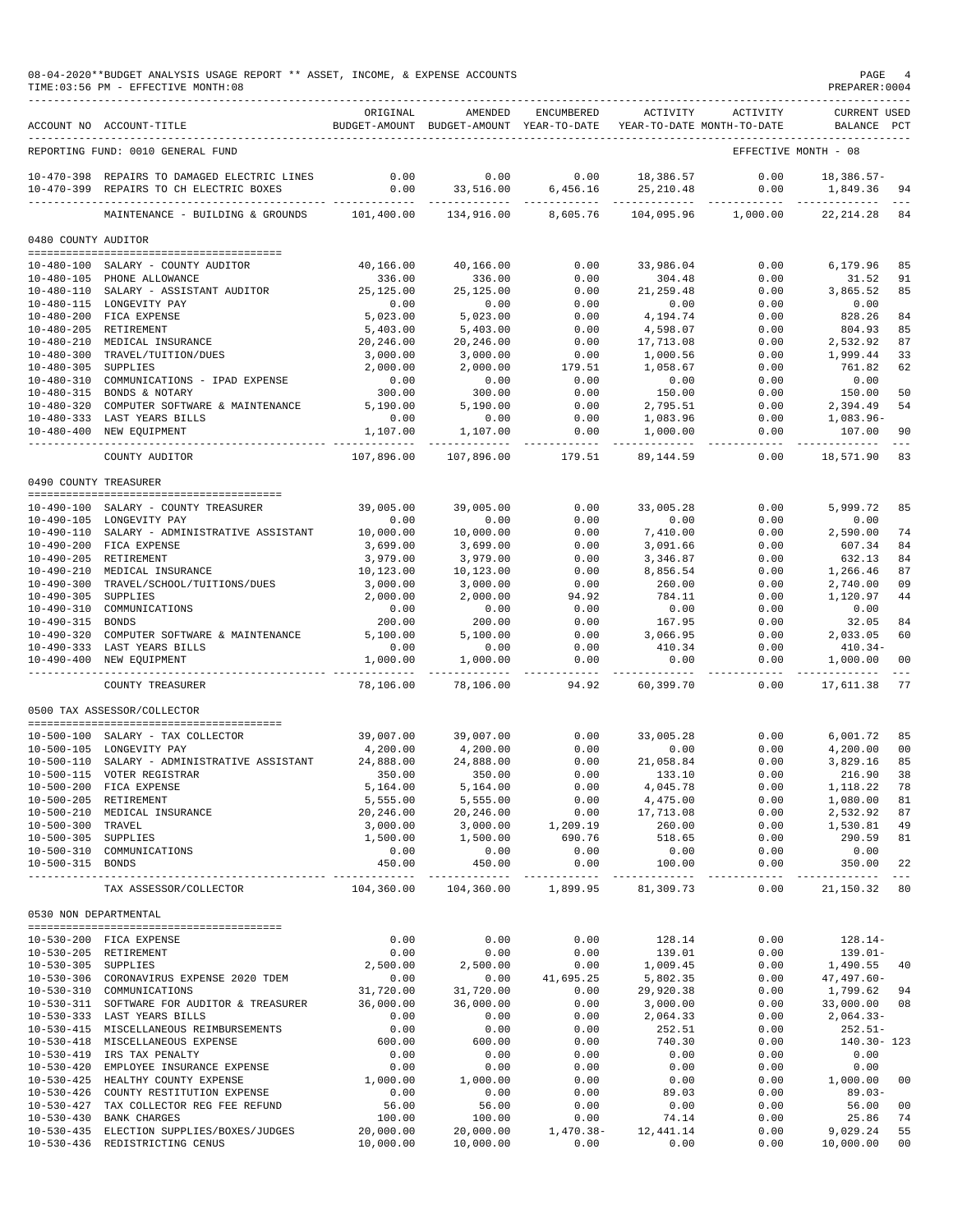|                                      | 08-04-2020**BUDGET ANALYSIS USAGE REPORT ** ASSET, INCOME, & EXPENSE ACCOUNTS<br>TIME: 03:56 PM - EFFECTIVE MONTH: 08 |                         |                                                                                |                     |                                             |                                                                                                                                                                           | PAGE<br>PREPARER: 0004             | -5                  |
|--------------------------------------|-----------------------------------------------------------------------------------------------------------------------|-------------------------|--------------------------------------------------------------------------------|---------------------|---------------------------------------------|---------------------------------------------------------------------------------------------------------------------------------------------------------------------------|------------------------------------|---------------------|
|                                      | ACCOUNT NO ACCOUNT-TITLE                                                                                              | ORIGINAL                | AMENDED<br>BUDGET-AMOUNT BUDGET-AMOUNT YEAR-TO-DATE YEAR-TO-DATE MONTH-TO-DATE | ENCUMBERED          | ACTIVITY                                    | ACTIVITY                                                                                                                                                                  | <b>CURRENT USED</b><br>BALANCE PCT |                     |
|                                      | REPORTING FUND: 0010 GENERAL FUND                                                                                     |                         |                                                                                |                     |                                             |                                                                                                                                                                           | EFFECTIVE MONTH - 08               |                     |
|                                      | 10-530-445 PAPER & POSTAGE                                                                                            | 10,000.00               | 10,000.00                                                                      | 0.00                | 7,058.91                                    | 0.00                                                                                                                                                                      | 2,941.09                           | 71                  |
|                                      | 10-530-450 ANIMAL CONTROL                                                                                             | 500.00                  | 500.00                                                                         | 0.00                | 236.00                                      | 0.00                                                                                                                                                                      | 264.00                             | 47                  |
|                                      | 10-530-455 LEGAL FEES                                                                                                 | 4,500.00                | 4,500.00                                                                       | 0.00                | 400.00                                      | 0.00                                                                                                                                                                      | 4,100.00                           | 09                  |
|                                      | 10-530-457 SAFETY PROGRAM                                                                                             | 0.00                    | 0.00                                                                           | 0.00                | 0.00                                        | 0.00                                                                                                                                                                      | 0.00                               |                     |
|                                      | 10-530-458 GAME WARDEN TRAINING                                                                                       | 500.00                  | 500.00                                                                         | 0.00                | 0.00                                        | 0.00                                                                                                                                                                      | 500.00                             | 00                  |
|                                      | 10-530-460 EMERGENCY MANAGEMENT COORDINATOR                                                                           | 6,000.00                | 6,000.00                                                                       | 0.00                | 6,000.00                                    | 0.00                                                                                                                                                                      | $0.00$ 100                         |                     |
| $10 - 530 - 467$                     | 10-530-462 NSF EXPENSE<br>SUPPLEMENTAL DEATH BENEFITS                                                                 | 300.00<br>10,000.00     | 300.00<br>10,000.00                                                            | 0.00<br>0.00        | 0.00                                        | 0.00                                                                                                                                                                      | 300.00<br>10,000.00                | 00<br>00            |
| $10 - 530 - 470$                     | WORKERS COMP INSURANCE                                                                                                | 25,000.00               | 25,000.00                                                                      | 0.00                |                                             |                                                                                                                                                                           | 6,934.00                           | 72                  |
| 10-530-472                           | UNEMPLOYMENT INSURANCE                                                                                                | 5,000.00                | 5,000.00                                                                       | 0.00                | 5,874.96                                    | $\begin{array}{cccc} & 0. \cup \cup \\ 18,066.00 & & & \cup \\ 5,874.96 & & & 0.00 \\ 11,004.77 & & 1,553.36 \\ -& 515.00 & & & 0.00 \\ 0.00 & & & & 0.00 \\ \end{array}$ | 874.96- 117                        |                     |
| $10 - 530 - 475$                     | COPY MACHINE/SUPPLIES/TONER                                                                                           | 1,500.00                | 1,500.00                                                                       | 0.00                |                                             |                                                                                                                                                                           | 9,504.77- 734                      |                     |
| 10-530-477                           | OUTSIDE AUDITOR                                                                                                       | 25,000.00               | 25,000.00                                                                      | 0.00                |                                             |                                                                                                                                                                           | 515.00- 102                        |                     |
| $10 - 530 - 480$                     | DUES & FEES - COG MATCH                                                                                               | 6,000.00                | 6,000.00                                                                       | 0.00                | 1,235.00                                    |                                                                                                                                                                           |                                    | 21                  |
|                                      | 10-530-482 LIABILITY INSURANCE                                                                                        | 60,000.00               | 60,000.00                                                                      | 0.00                | 51,368.00                                   | 0.00                                                                                                                                                                      | 4,765.00<br>8,632.00               | 86                  |
| 10-530-485 LEGAL ADS                 |                                                                                                                       | 2,700.00                | 2,700.00                                                                       |                     | 2,558.10                                    | 0.00                                                                                                                                                                      | 44.40                              | 98                  |
|                                      | 10-530-486 RURAL FIRE DEPT FUEL EXPENSE                                                                               | 2,500.00                | 2,500.00                                                                       | $97.50$<br>$0.00$   | 2,558.10<br>2,827.93                        | 0.00                                                                                                                                                                      | 327.93-113                         |                     |
| $10 - 530 - 487$                     | RURAL FIRE EQUIPMENT                                                                                                  | 5,000.00                | 5,000.00                                                                       | 484.18              | 4,956.24                                    | 0.00                                                                                                                                                                      | 440.42- 109                        |                     |
| $10 - 530 - 488$                     | RURAL FIRE SCHOOL                                                                                                     | 2,500.00                | 2,500.00                                                                       | 0.00                |                                             | 0.00                                                                                                                                                                      | 2,500.00                           | 00                  |
|                                      | 10-530-489 RURAL FIRE INSURANCE TRUCKS                                                                                | 5,000.00                | 5,000.00                                                                       | 0.00                | $\begin{array}{c} 0.00 \\ 0.00 \end{array}$ | 0.00                                                                                                                                                                      | 5,000.00                           | 00                  |
| $10 - 530 - 490$                     | COUNTY LIBRARIES                                                                                                      | 5,000.00                | 5,000.00                                                                       | 0.00                | 5,000.00                                    | 0.00                                                                                                                                                                      | 0.00 100                           |                     |
|                                      | 10-530-492 INTERLOCAL AGREEMENTS-LUBBOCK                                                                              | 1,000.00                | 1,000.00                                                                       | $0.00$<br>0.00      |                                             | 0.00                                                                                                                                                                      | 0.00 100                           |                     |
|                                      | 10-530-495 D.A. LEGAL STATEMENT OF FACTS                                                                              | 5,000.00                | 5,000.00                                                                       |                     |                                             | 0.00                                                                                                                                                                      | 5,000.00                           | 00                  |
|                                      | 10-530-497 CASH MATCH SENIOR CITIZENS                                                                                 | 36,000.00               | 36,000.00                                                                      |                     |                                             | 0.00                                                                                                                                                                      | 31,519.23                          | 12                  |
|                                      | 10-530-500 DRUG & ALCOHOL TESTING                                                                                     | 2,000.00                | 2,000.00                                                                       | $0.00$<br>0.00      | $1,000.00$<br>0.00<br>4,480.77<br>800.00    | 0.00                                                                                                                                                                      | 1,200.00                           | 40                  |
|                                      | NON DEPARTMENTAL                                                                                                      | 322,976.00              | 322,976.00 40,806.55                                                           |                     |                                             |                                                                                                                                                                           | 204,042.46 1,553.36 78,126.99      | 76                  |
|                                      | 0540 COUNTY & DISTRICT COURT                                                                                          |                         |                                                                                |                     |                                             |                                                                                                                                                                           |                                    |                     |
|                                      |                                                                                                                       |                         |                                                                                |                     |                                             |                                                                                                                                                                           |                                    |                     |
|                                      | 10-540-310 COMMUNICATIONS                                                                                             | 0.00                    | 0.00                                                                           | 0.00<br>0.00        | 0.00<br>0.00                                | 0.00<br>0.00                                                                                                                                                              | 0.00                               |                     |
|                                      | 10-540-502 AD LITEM TAX SUITS - T REES<br>10-540-504 ADULT PROBATION SUPPLIES                                         | 1,000.00<br>200.00      | 1,000.00<br>200.00                                                             | 0.00                | 0.00                                        | 0.00                                                                                                                                                                      | 1,000.00<br>200.00                 | 00<br>00            |
|                                      | 10-540-506 JUVENILE OFFICER EXPENSES                                                                                  | 19,460.00               | 19,460.00                                                                      | 0.00                | 4,908.79                                    | 0.00                                                                                                                                                                      | 14,551.21                          | 25                  |
|                                      | 10-540-508 GRAND JURY                                                                                                 | 3,000.00                | 3,000.00                                                                       | 0.00                | 1,570.00                                    | 0.00                                                                                                                                                                      | 1,430.00                           | 52                  |
|                                      | 10-540-510 PETIT JURY                                                                                                 | 3,000.00                | 3,000.00                                                                       | 0.00                | 0.00                                        | 0.00                                                                                                                                                                      | 3,000.00                           | 0 <sub>0</sub>      |
| 10-540-512 J.P. JURY                 |                                                                                                                       | 100.00                  | 100.00                                                                         | 0.00                | 90.00                                       | 0.00                                                                                                                                                                      | 10.00                              | 90                  |
|                                      | 10-540-513 J.P. ATTORNEY COLLECTIONS                                                                                  | 2,000.00                | 2,000.00                                                                       | 0.00                | 605.29                                      | 0.00                                                                                                                                                                      | 1,394.71                           | 30                  |
|                                      | 10-540-514 JURY LODGING & MEALS                                                                                       | 600.00                  | 600.00                                                                         | 0.00                | 0.00                                        | 0.00                                                                                                                                                                      | 600.00                             | 00                  |
|                                      | 10-540-516 JURY COMMISSION                                                                                            | 200.00                  | 200.00                                                                         | 0.00                | 0.00                                        | 0.00                                                                                                                                                                      | 200.00                             | 0 <sub>0</sub>      |
| 10-540-517                           | COUNTY COURT VISTING COURT REPORTER                                                                                   | 0.00                    | 0.00                                                                           | 0.00                | 0.00                                        | 0.00                                                                                                                                                                      | 0.00                               |                     |
|                                      | 10-540-518 COURT APPOINTED ATTORNEY                                                                                   | 25,000.00               | 25,000.00                                                                      | 350.00              | 8,627.50                                    | 0.00                                                                                                                                                                      | 16,022.50                          | 36                  |
|                                      | 10-540-520 INTERPRETOR                                                                                                | 250.00                  | 250.00                                                                         | 0.00                | 0.00                                        | 0.00                                                                                                                                                                      | 250.00                             | 00                  |
|                                      | 10-540-522 PSYCHIATRIC EVALUATION                                                                                     | 2,500.00                | 2,500.00                                                                       | 0.00                |                                             | 0.00                                                                                                                                                                      | 1,177.90                           | 53                  |
|                                      | 10-540-524 JUVENILE DETENTION                                                                                         | 5,000.00                | 5,000.00                                                                       | 0.00                | 1,322.10<br>3,850.77                        | 0.00                                                                                                                                                                      | 1,149.23                           | 77                  |
|                                      | 10-540-525 OUT OF COUNTY CITATIONS                                                                                    | 180.00                  | 180.00                                                                         | 0.00                | 0.00                                        | 0.00                                                                                                                                                                      | 180.00                             | 0 <sup>0</sup>      |
|                                      | 10-540-526 DA & CA DRUG TESTING                                                                                       | 5,000.00                | 5,000.00                                                                       | 0.00                | 0.00                                        | 0.00                                                                                                                                                                      | 5,000.00                           | 00                  |
|                                      | COUNTY & DISTRICT COURT                                                                                               | 67,490.00               | 67,490.00                                                                      | 350.00              | 20,974.45                                   | 0.00                                                                                                                                                                      | 46,165.55                          | 32                  |
| 0550 32ND JUDICIAL                   |                                                                                                                       |                         |                                                                                |                     |                                             |                                                                                                                                                                           |                                    |                     |
|                                      |                                                                                                                       |                         |                                                                                |                     |                                             |                                                                                                                                                                           |                                    |                     |
|                                      | 10-550-100 SALARY - DIST COURT ADMINISTRATOR                                                                          | 8,553.00                | 8,553.00                                                                       | 0.00                | 7,236.46                                    | 0.00                                                                                                                                                                      | 1,316.54                           | 85                  |
|                                      | 10-550-105 DIST JUDGE - STATE SUPPLEMENT                                                                              | 2,628.00                | 2,628.00                                                                       | 0.00                | 2,222.88                                    | 0.00                                                                                                                                                                      | 405.12                             | 85                  |
|                                      | 10-550-117 SALARY - COURT REPORTER                                                                                    | 12,050.00               | 12,050.00                                                                      | 0.00                | 10,197.00                                   | 0.00                                                                                                                                                                      | 1,853.00                           | 85                  |
|                                      | 10-550-200 FICA EXPENSE                                                                                               | 1,778.00                | 1,778.00                                                                       | 0.00                | 1,503.70                                    | 0.00                                                                                                                                                                      | 274.30                             | 85                  |
| $10 - 550 - 205$                     | RETIREMENT                                                                                                            | 1,888.00                | 1,888.00                                                                       | 0.00                | 1,627.18                                    | 0.00                                                                                                                                                                      | 260.82                             | 86                  |
| $10 - 550 - 210$                     | MEDICAL INSURANCE                                                                                                     | 2,000.00                | 2,000.00                                                                       | 0.00                | 1,698.60                                    | 0.00                                                                                                                                                                      | 301.40                             | 85                  |
| $10 - 550 - 300$<br>$10 - 550 - 305$ | TRAVEL<br>SUPPLIES                                                                                                    | 1,000.00                | 1,000.00<br>1,127.00                                                           | 0.00<br>0.00        | 0.00<br>126.26                              | 0.00                                                                                                                                                                      | 1,000.00<br>1,000.74               | 00<br>11            |
|                                      | 10-550-310 COMMUNICATIONS                                                                                             | 1,127.00<br>0.00        | 0.00                                                                           | 0.00                | 0.00                                        | 0.00<br>0.00                                                                                                                                                              | 0.00                               |                     |
|                                      | 10-550-530 7TH ADM REGION ASSESSMENT                                                                                  | 669.00                  | 669.00                                                                         | 0.00                | 668.42                                      | 0.00                                                                                                                                                                      | 0.58                               | 100                 |
|                                      | 10-550-532 COURT REPORTER INSURANCE                                                                                   | 1,300.00                | 1,300.00                                                                       | 0.00                | 0.00                                        | 0.00                                                                                                                                                                      | 1,300.00                           | 00                  |
|                                      | 10-550-534 LUNACY COMMITMENT                                                                                          | 3,500.00                | 3,500.00                                                                       | 0.00                | 3,151.00                                    | 0.00                                                                                                                                                                      | 349.00                             | 90                  |
|                                      | 10-550-536 VISITING JUDGE/COURT REPORTER                                                                              | 2,000.00                | 2,000.00                                                                       | 0.00                | 0.00                                        | 0.00                                                                                                                                                                      | 2,000.00                           | 00                  |
|                                      | 10-550-538 D.J. LEGAL STATEMENT OF FACTS                                                                              | 7,900.00<br>----------- | 7,900.00<br>--------------                                                     | 0.00                | 0.00                                        | 0.00                                                                                                                                                                      | 7,900.00<br>------------           | 00                  |
|                                      | 32ND JUDICIAL                                                                                                         | 46,393.00               | 46,393.00                                                                      | $- - - - -$<br>0.00 | ---------<br>28,431.50                      | -----------<br>0.00                                                                                                                                                       | 17,961.50                          | $\frac{1}{2}$<br>61 |
| 0560 INDIGENT WELFARE                |                                                                                                                       |                         |                                                                                |                     |                                             |                                                                                                                                                                           |                                    |                     |
|                                      | 10-560-560 CHILD CARE                                                                                                 | 500.00                  | 500.00                                                                         | 0.00                | 0.00                                        | 0.00                                                                                                                                                                      | 500.00                             | 00                  |
|                                      | 10-560-562 DOCTOR'S SERVICES                                                                                          | 2,500.00                | 2,500.00                                                                       | 0.00                | 0.00                                        | 0.00                                                                                                                                                                      | 2,500.00                           | 0 <sub>0</sub>      |
|                                      | 10-560-563 OUT OF COUNTY COURT COST                                                                                   | 400.00                  | 400.00                                                                         | 0.00                | 0.00                                        | 0.00                                                                                                                                                                      | 400.00                             | 0 <sub>0</sub>      |
| 10-560-564 BURIALS                   |                                                                                                                       | 2,500.00                | 2,500.00                                                                       | 0.00                | 1,545.00                                    | 0.00                                                                                                                                                                      | 955.00                             | 62                  |
|                                      | 10-560-566 EMERGENCY AID                                                                                              | 100.00                  | 100.00                                                                         | 0.00                | 0.00                                        | 0.00                                                                                                                                                                      | 100.00                             | 00                  |
| 10-560-568 CLOTHING                  |                                                                                                                       | 100.00                  | 100.00                                                                         | 0.00                | 0.00                                        | 0.00                                                                                                                                                                      | 100.00                             | 00                  |
|                                      | 10-560-570 MEALS, ROOM, CARE                                                                                          | 100.00                  | 100.00                                                                         | 0.00                | 0.00                                        | 0.00                                                                                                                                                                      | 100.00                             | 00                  |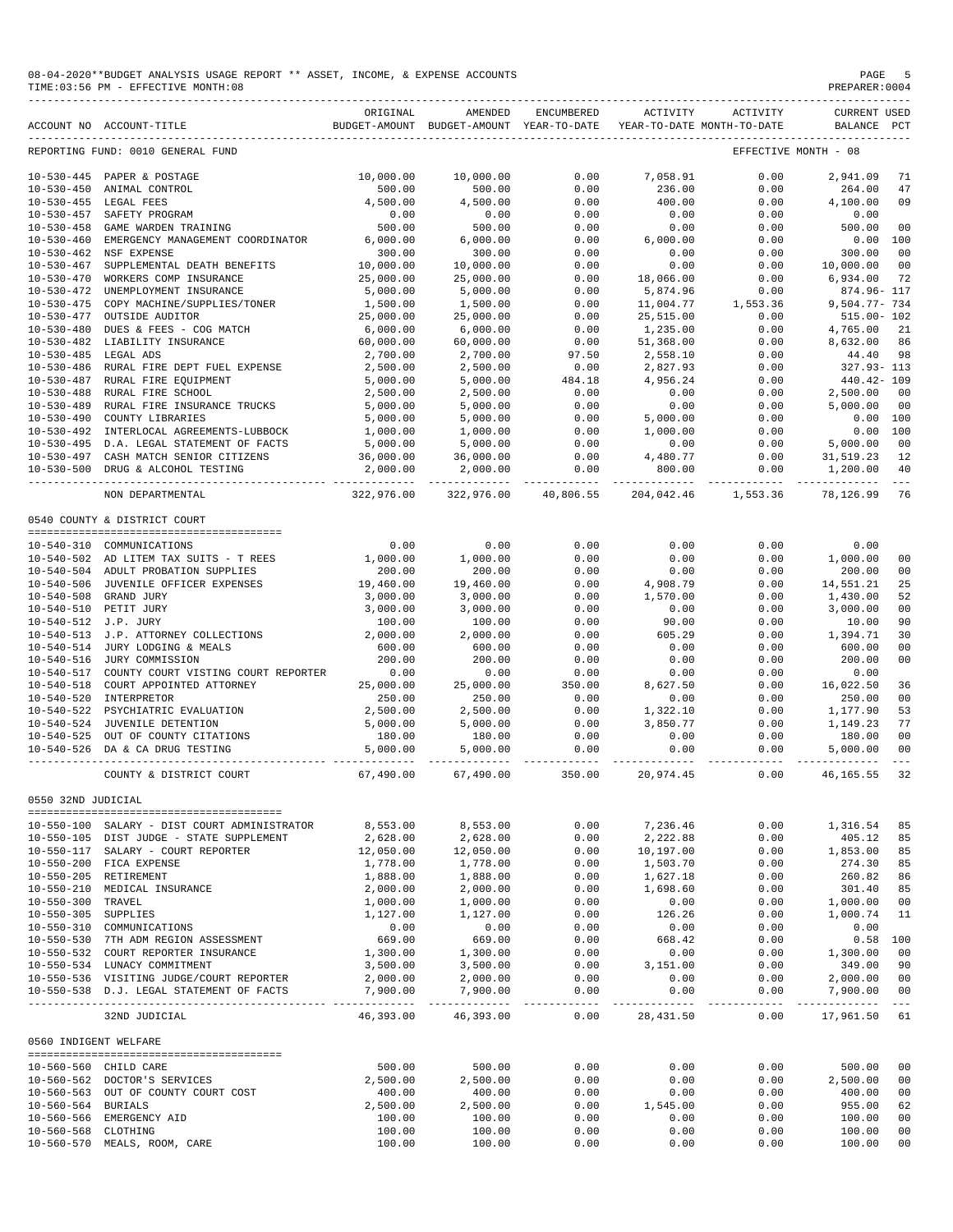08-04-2020\*\*BUDGET ANALYSIS USAGE REPORT \*\* ASSET, INCOME, & EXPENSE ACCOUNTS PAGE 6 PREPARER:0004<br>PIME:03:56 PM - EFFECTIVE MONTH:08

 $TIME:03:56 PM - EFFECTIVE MOMTH:08$ 

|                                      |                                                           | ORIGINAL                 | AMENDED                                  | ENCUMBERED       | ACTIVITY                | ACTIVITY                   | <b>CURRENT USED</b>        |                      |
|--------------------------------------|-----------------------------------------------------------|--------------------------|------------------------------------------|------------------|-------------------------|----------------------------|----------------------------|----------------------|
|                                      | ACCOUNT NO ACCOUNT-TITLE                                  |                          | BUDGET-AMOUNT BUDGET-AMOUNT YEAR-TO-DATE |                  |                         | YEAR-TO-DATE MONTH-TO-DATE | BALANCE PCT                |                      |
|                                      | REPORTING FUND: 0010 GENERAL FUND                         |                          |                                          |                  |                         |                            | EFFECTIVE MONTH - 08       |                      |
| 10-560-572 HOSPITAL                  |                                                           | 100.00                   | 100.00                                   | 0.00             | 0.00                    | 0.00                       | 100.00                     | 0 <sub>0</sub>       |
|                                      | 10-560-574 MEDICAL BILLS                                  | 100.00                   | 100.00                                   | 0.00             | 0.00                    | 0.00                       | 100.00                     | 0 <sub>0</sub>       |
|                                      | 10-560-576 MEDICAL SUPPLIES<br>10-560-579 AUTOPSY EXPENSE | 100.00<br>7,500.00       | 100.00<br>7,500.00                       | 0.00<br>0.00     | 0.00<br>3,151.25        | 0.00<br>0.00               | 100.00<br>4,348.75         | 0 <sub>0</sub><br>42 |
|                                      |                                                           | .                        | _____________                            | --------------   | --------------          | $- - - - -$                | --------------             |                      |
|                                      | INDIGENT WELFARE                                          | 14,000.00                | 14,000.00                                | 0.00             | 4,696.25                | 0.00                       | 9,303.75                   | 34                   |
| 0580 COUNTY SHERIFF                  |                                                           |                          |                                          |                  |                         |                            |                            |                      |
| 10-580-100                           | SALARY - SHERIFF                                          | 46,403.00                | 46,403.00                                | 0.00             | 39,263.84               | 0.00                       | 7,139.16                   | 85                   |
|                                      | 10-580-105 LONGEVITY PAY                                  | 1,350.00                 | 1,350.00                                 | 0.00             | 0.00                    | 0.00                       | 1,350.00                   | 0 <sup>0</sup>       |
| $10 - 580 - 108$                     | SALARY - CHIEF DEPUTY                                     | 0.00                     | 0.00                                     | 0.00             | 34,832.72               | 0.00                       | 34,832.72-                 |                      |
| $10 - 580 - 110$                     | SALARY - DEPUTY                                           | 154,292.00               | 154,292.00                               | 0.00             | 88,276.11               | 0.00                       | 66,015.89                  | 57                   |
| $10 - 580 - 115$                     | PHONE ALLOWANCE                                           | 360.00                   | 360.00                                   | 0.00             | 1,065.68                | 0.00                       | $705.68 - 296$             |                      |
| $10 - 580 - 120$                     | SALARY - PART TIME DEPUTIES                               | 10,000.00                | 10,000.00                                | 0.00             | 2,881.08                | 0.00                       | 7,118.92                   | 29                   |
| $10 - 580 - 146$                     | SALARY - OVER TIME                                        | 0.00                     | 0.00                                     | 0.00             | 5,181.47                | 0.00                       | $5,181.47-$                |                      |
| $10 - 580 - 147$                     | SALARY - HOLIDAY PAY -DEPUTIES                            | 0.00                     | 0.00                                     | 0.00             | 2,204.16                | 0.00                       | $2, 204.16 -$              |                      |
| $10 - 580 - 160$                     | SALARY - HOLIDAY PAY -CHIEF DEPUTY                        | 0.00                     | 0.00                                     | 0.00             | 0.00                    | 0.00                       | 0.00                       |                      |
| $10 - 580 - 161$                     | SALARY - HOLIDAY PAY FT DEPUTIES                          | 0.00                     | 0.00                                     | 0.00             | 0.00                    | 0.00                       | 0.00                       |                      |
| $10 - 580 - 200$                     | FICA EXPENSE                                              | 16,238.00                | 16,238.00                                | 0.00             | 13,286.98               | 0.00                       | 2,951.02                   | 82                   |
| $10 - 580 - 205$                     | RETIREMENT                                                | 17,469.00                | 17,469.00                                | 0.00             | 14,379.76               | 0.00                       | 3,089.24                   | 82                   |
| $10 - 580 - 210$<br>$10 - 580 - 212$ | MEDICAL INSURANCE<br>CHILD SUPPORT                        | 50,615.00<br>0.00        | 50,615.00<br>0.00                        | 0.00<br>0.00     | 38, 244. 15<br>1,855.38 | 0.00<br>0.00               | 12,370.85<br>1,855.38-     | 76                   |
| $10 - 580 - 300$                     | TRAVEL                                                    | 3,000.00                 | 3,000.00                                 | 0.00             | 2,089.87                | 0.00                       | 910.13                     | 70                   |
| $10 - 580 - 305$                     | SUPPLIES                                                  | 2,000.00                 | 2,000.00                                 | 0.00             | 512.46                  | 0.00                       | 1,487.54                   | 26                   |
| $10 - 580 - 310$                     | COMMUNICATIONS                                            | 750.00                   | 750.00                                   | 0.00             | 1,970.14                | 0.00                       | $1,220.14 - 263$           |                      |
| $10 - 580 - 315$                     | BONDS & NOTARY                                            | 200.00                   | 200.00                                   | 0.00             | 79.92                   | 0.00                       | 120.08                     | 40                   |
| $10 - 580 - 320$                     | COMPUTER SOFTWARE & REPAIRS                               | 0.00                     | 0.00                                     | 0.00             | 0.00                    | 0.00                       | 0.00                       |                      |
| $10 - 580 - 333$                     | LAST YEARS BILLS                                          | 0.00                     | 0.00                                     | 0.00             | 1,813.68                | 0.00                       | $1,813.68-$                |                      |
| $10 - 580 - 475$                     | COPY MACHINE EXPENSE                                      | 0.00                     | 0.00                                     | 0.00             | 0.00                    | 0.00                       | 0.00                       |                      |
| $10 - 580 - 602$                     | REIMBURSEMENT DRUG FORFEITURE EXPEN                       | 0.00                     | 0.00                                     | 0.00             | 0.00                    | 0.00                       | 0.00                       |                      |
| $10 - 580 - 603$                     | SANE TEST CRIM VICTIMS EXPENSE                            | 0.00                     | 0.00                                     | 0.00             | 0.00                    | 0.00                       | 0.00                       |                      |
| $10 - 580 - 604$                     | NEW HIRE PSYCHIATRIC TESTING                              | 0.00                     | 0.00                                     | 0.00             | 0.00                    | 0.00                       | 0.00                       |                      |
| $10 - 580 - 608$                     | VEHICLE EXPENSE                                           | 10,000.00                | 10,000.00                                | 596.00           | 4,065.60                | 0.00                       | 5,338.40                   | 47                   |
| $10 - 580 - 609$                     | NEW VEHICLES                                              | 0.00                     | 0.00                                     | 0.00             | 94,395.20               | 0.00                       | $94, 395.20 -$             |                      |
| $10 - 580 - 615$                     | BODY ARMOUR GRANT 3511801 2018                            | 0.00                     | 0.00                                     | 0.00             | 0.00                    | 0.00                       | 0.00                       |                      |
| $10 - 580 - 616$                     | VEHICLE GAS                                               | 30,000.00                | 30,000.00                                | 0.00             | 17,715.49               | 0.00                       | 12,284.51                  | 59                   |
| $10 - 580 - 618$<br>$10 - 580 - 625$ | VEHICLE TIRES<br>BUILDING INSURANCE                       | 0.00<br>0.00             | 0.00<br>0.00                             | 0.00<br>0.00     | 0.00<br>0.00            | 0.00<br>0.00               | 0.00<br>0.00               |                      |
|                                      | COUNTY SHERIFF                                            | ----------<br>342,677.00 | 342,677.00                               | 596.00           | 364, 113.69             | $- - - - -$<br>0.00        | ---------<br>22,032.69-106 |                      |
|                                      | 0585 FC LAW ENFORCEMENT CENTER                            |                          |                                          |                  |                         |                            |                            |                      |
|                                      |                                                           | 0.00                     |                                          |                  |                         |                            | 0.00                       |                      |
| $10 - 585 - 110$                     | 10-585-105 LONGEVITY PAY<br>SALARY - JAIL ADMINISTRATOR   | 30,000.00                | 0.00<br>30,000.00                        | 0.00<br>0.00     | 0.00<br>24,689.45       | 0.00<br>0.00               | 5,310.55                   | 82                   |
| $10 - 585 - 111$                     | SALARY - LEC COOK                                         | 0.00                     | 0.00                                     | 0.00             | 6,095.00                | 0.00                       | $6,095.00 -$               |                      |
| $10 - 585 - 115$                     | PHONE ALLOWANCE                                           | 0.00                     | 0.00                                     | 0.00             | 304.48                  | 0.00                       | $304.48-$                  |                      |
| $10 - 585 - 142$                     | SALARY - JAILERS                                          | 250,817.00               | 250,817.00                               | 0.00             | 174,882.33              | 0.00                       | 75,934.67                  | 70                   |
| $10 - 585 - 144$                     | SALARY - PART TIME JAILERS                                | 15,600.00                | 15,600.00                                | 0.00             | 0.00                    | 0.00                       | 15,600.00                  | 00                   |
|                                      | 10-585-146 SALARY - OVER TIME                             | 7,500.00                 | 7,500.00                                 | 0.00             | 7,860.73                | 0.00                       | $360.73 - 105$             |                      |
|                                      | 10-585-147 LEC - HOLIDAY PAY                              | 0.00                     | 0.00                                     | 0.00             | 16,437.82               | 0.00                       | 16, 437.82-                |                      |
| $10 - 585 - 160$                     | SALARY - HOLIDAY PAY JAIL ADMIN                           | 0.00                     | 0.00                                     | 0.00             | 0.00                    | 0.00                       | 0.00                       |                      |
| $10 - 585 - 161$                     | SALARY - HOLIDAY PAY FT JAILERS                           | 0.00                     | 0.00                                     | 0.00             | 0.00                    | 0.00                       | 0.00                       |                      |
|                                      | 10-585-200 FICA EXPENSE                                   | 22,575.00                | 22,575.00                                | 0.00             | 17, 371.11              | 0.00                       | 5,203.89                   | 77                   |
|                                      | 10-585-205 RETIREMENT                                     | 25,000.00                | 25,000.00                                | 0.00             | 19,049.15               | 0.00                       | 5,950.85                   | 76                   |
| 10-585-210                           | MEDICAL INSURANCE                                         | 101,583.00               | 101,583.00                               | 0.00             | 69, 242.04              | 0.00                       | 32,340.96                  | 68                   |
| $10 - 585 - 300$<br>$10 - 585 - 305$ | TRAVEL                                                    | 3,000.00<br>5,500.00     | 3,000.00                                 | 0.00             | 150.00                  | 0.00                       | 2,850.00                   | 05                   |
| $10 - 585 - 310$                     | SUPPLIES<br>COMMUNICATIONS                                | 16,000.00                | 5,500.00<br>16,000.00                    | 87.54<br>0.00    | 2,848.20<br>7,223.58    | 0.00<br>0.00               | 2,564.26<br>8,776.42       | 53<br>45             |
|                                      | 10-585-313 INSPECTIONS & MAINTENCE                        | 0.00                     | 0.00                                     | 0.00             | 0.00                    | 0.00                       | 0.00                       |                      |
|                                      | 10-585-315 BONDS FOR EMPLOYEES                            | 500.00                   | 500.00                                   | 0.00             | 0.00                    | 0.00                       | 500.00                     | 00                   |
| $10 - 585 - 320$                     | COMPUTER SOFTWARE & MAINTENCE                             | 12,060.00                | 12,060.00                                | 0.00             | 75.06                   | 0.00                       | 11,984.94                  | 01                   |
|                                      | 10-585-325 CERT TRAINING FOR JAIL STAFF                   | 2,000.00                 | 2,000.00                                 | 17.00            | 2,020.00                | 0.00                       | $37.00 - 102$              |                      |
|                                      | 10-585-326 TELECOMMUNICATIONS SCHOOL                      | 0.00                     | 0.00                                     | $17.00 -$        | 0.00                    | 0.00                       | 17.00                      |                      |
|                                      | 10-585-333 LAST YEARS BILLS                               | 0.00                     | 0.00                                     | 0.00             | 145.54                  | 0.00                       | $145.54-$                  |                      |
|                                      | 10-585-380 UTILITIES FOR LAW CENTER                       | 35,000.00                | 35,000.00                                | 0.00             | 22,579.60               | 0.00                       | 12,420.40                  | 65                   |
|                                      | 10-585-385 LAW CENTER REPAIRS                             | 5,000.00                 | 5,000.00                                 | 0.00             | 3,659.40                | 0.00                       | 1,340.60                   | 73                   |
| $10 - 585 - 475$                     | COPY EXPENSE FOR LAW CENTER                               | 3,600.00                 | 3,600.00                                 | 0.00             | 1,499.75                | 0.00                       | 2,100.25                   | 42                   |
|                                      | 10-585-604 NEW HIRE PSYCHIATRIC TESTING                   | 4,200.00                 | 4,200.00                                 | 0.00             | 1,824.07                | 0.00                       | 2,375.93                   | 43                   |
| $10 - 585 - 605$                     | OUT OF COUNTY HOUSING<br>10-585-612 INMATE EXPENSE        | 0.00<br>25,000.00        | 0.00                                     | 0.00<br>$8.99 -$ | 8,560.00                | 0.00                       | $8,560.00 -$               | 33                   |
|                                      | 10-585-614 INMATE MEDICAL                                 | 15,000.00                | 25,000.00<br>15,000.00                   | 0.00             | 8,144.10<br>3,721.30    | 0.00<br>0.00               | 16,864.89<br>11,278.70     | 25                   |
|                                      | 10-585-625 LAW CENTER BUILDING INSURANCE                  | 20,000.00                | 20,000.00                                | 0.00             | 20,000.00               | 0.00                       | 0.00 100                   |                      |
| 10-585-626                           | SB1849 PRISONER SAFETY FUND GRANT                         | 0.00                     | 0.00                                     | 0.00             | 0.00                    | 0.00                       | 0.00                       |                      |
|                                      | 10-585-627 NIBRS GRANT                                    | 0.00                     | 0.00                                     | 0.00             | 0.00                    | 0.00                       | 0.00                       |                      |

----------------------------------------------- ------------- ------------- ------------ ------------- ------------ ------------- ---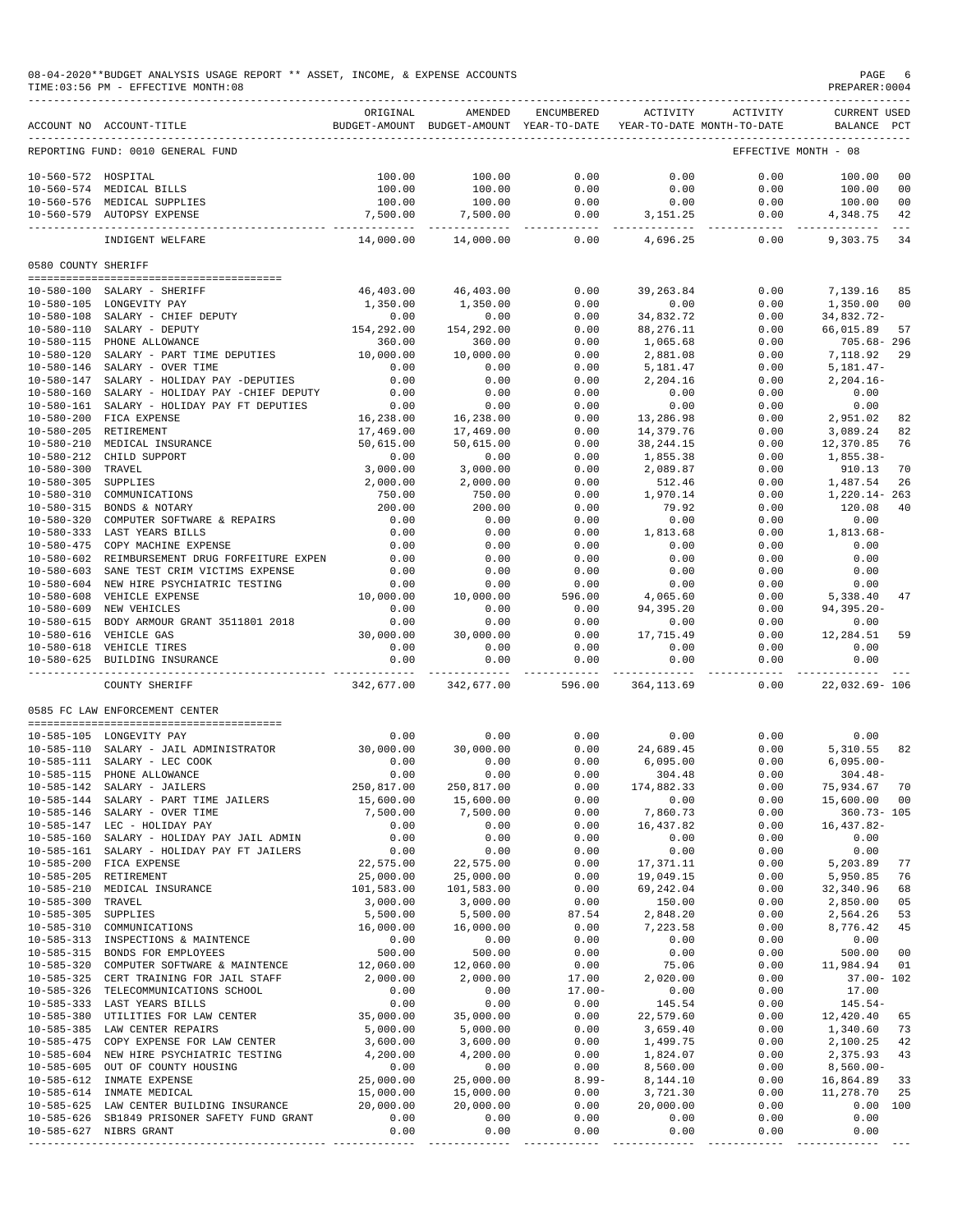|                      | 08-04-2020**BUDGET ANALYSIS USAGE REPORT ** ASSET, INCOME, & EXPENSE ACCOUNTS<br>TIME: 03:56 PM - EFFECTIVE MONTH: 08 |                                        |                                                  |                              |                               |                                        | PAGE 7<br>PREPARER: 0004       |     |
|----------------------|-----------------------------------------------------------------------------------------------------------------------|----------------------------------------|--------------------------------------------------|------------------------------|-------------------------------|----------------------------------------|--------------------------------|-----|
|                      | ACCOUNT NO ACCOUNT-TITLE                                                                                              | ORIGINAL<br>BUDGET-AMOUNT              | AMENDED<br>BUDGET-AMOUNT YEAR-TO-DATE            | <b>ENCUMBERED</b>            | ACTIVITY                      | ACTIVITY<br>YEAR-TO-DATE MONTH-TO-DATE | <b>CURRENT USED</b><br>BALANCE | PCT |
|                      | REPORTING FUND: 0010 GENERAL FUND                                                                                     |                                        |                                                  |                              |                               |                                        | EFFECTIVE MONTH - 08           |     |
|                      | FC LAW ENFORCEMENT CENTER                                                                                             | 599,935.00 599,935.00 78.55 418,382.71 |                                                  |                              |                               | 0.00                                   | 181,473.74 70                  |     |
| 0590 EXTENSION AGENT |                                                                                                                       |                                        |                                                  |                              |                               |                                        |                                |     |
|                      |                                                                                                                       |                                        |                                                  |                              |                               |                                        |                                |     |
|                      | 10-590-100 SALARY - CEA-AG                                                                                            |                                        | 14, 151.00    14, 151.00                         | 0.00                         | 11,973.28                     | 0.00                                   | 2,177.72                       | 85  |
|                      | 10-590-110 SALARY - ADMINISTRATIVE ASSISTANT                                                                          | 10,000.00                              | 10,000.00                                        | 0.00                         | 4,210.00                      | 0.00                                   | 5,790.00                       | 42  |
|                      | 10-590-200 FICA EXPENSE                                                                                               | 1,847.00                               | 1,847.00                                         | 0.00                         | 1,237.93                      | 0.00                                   | 609.07                         | 67  |
|                      | 10-590-205 RETIREMENT                                                                                                 | 1,988.00                               | 1,988.00                                         | 0.00                         | 348.25                        | 0.00                                   | 1,639.75 18                    |     |
| 10-590-305 SUPPLIES  |                                                                                                                       | 2,750.00                               | 2,750.00                                         | 0.00                         | 716.09                        | 0.00                                   | 2,033.91                       | 26  |
|                      | 10-590-310 COMMUNICATIONS                                                                                             | 0.00                                   | 0.00                                             | 0.00                         | 0.00                          | 0.00                                   | 0.00                           |     |
|                      | 10-590-333 LAST YEARS BILLS                                                                                           | 0.00                                   | $0.00$<br>6,000.00                               | 0.00                         | 193.23                        | 0.00                                   | $193.23-$                      |     |
|                      | 10-590-640 CAR ALLOWANCE                                                                                              | 6,000.00                               |                                                  | 0.00                         | 875.17                        | 0.00                                   | 5,124.83                       | 15  |
|                      | 10-590-642 STOCK SHOW EXPENSE                                                                                         | 6,000.00                               | 6,000.00                                         | 0.00                         | 4,191.06                      | 0.00                                   | 1,808.94                       | 70  |
|                      | 10-590-646 CONCESSION STAND                                                                                           | 0.00                                   | 0.00                                             | 0.00<br>$- - - - -$          | 0.00                          | 0.00<br>. _ _ _ _ _ _ _ _ _ _          | 0.00                           |     |
|                      | EXTENSION AGENT                                                                                                       | 42,736.00                              | 42,736.00                                        | 0.00                         | 23,745.01                     | 0.00                                   | 18,990.99                      | 56  |
|                      | 0600 APPRAISAL DISTRICT                                                                                               |                                        |                                                  |                              |                               |                                        |                                |     |
|                      |                                                                                                                       |                                        |                                                  |                              |                               |                                        |                                |     |
|                      | 10-600-644 APPRAISAL DISTRICT FEES                                                                                    |                                        | $171, 141.00$ $171, 141.00$ $0.00$ $128, 237.85$ |                              |                               |                                        | $0.00$ $42,903.15$ 75          |     |
|                      | 10-600-645 APPRAISAL DISTRICT TAX REFUND                                                                              | 0.00<br>---------                      | 0.00<br>------------                             | 0.00<br>------------         | -----------                   | 0.00<br>0.00<br>----------             | 0.00<br>-----------            |     |
|                      | APPRAISAL DISTRICT                                                                                                    | 171,141.00                             | 171,141.00                                       | 0.00                         | 128,237.85                    | 0.00                                   | 42,903.15 75                   |     |
| 0605 GRANTS          |                                                                                                                       |                                        |                                                  |                              |                               |                                        |                                |     |
|                      |                                                                                                                       |                                        |                                                  | $0.00$ 0.00                  |                               |                                        |                                |     |
|                      | 10-605-646 HOMELAND SECURITY GRANT EXPENSE                                                                            | 0.00                                   |                                                  |                              | 0.00                          | 0.00                                   | 0.00                           |     |
|                      | 10-605-648 HAVA CARES ACT                                                                                             | 0.00                                   | 0.00                                             | 86, 380. 72 2, 565. 77       |                               | 0.00                                   | 88,946.49-                     |     |
|                      | 10-605-649 HAVA SECURITY GRANT                                                                                        | 0.00                                   | 0.00                                             | 0.00                         | 0.00                          | 0.00                                   | 0.00                           |     |
|                      | 10-605-650 SECO-(EECBG) GRANT EXPENSE                                                                                 | 0.00<br>0.00                           | 0.00                                             | 0.00                         | 0.00                          | 0.00                                   | 0.00                           |     |
|                      | 10-605-652 SAFE COMMUNITY GRANT EXPENSE                                                                               |                                        | 0.00<br>----------                               | 0.00<br>-----------          | 0.00<br>. _ _ _ _ _ _ _ _ _ _ | 0.00<br>-------                        | 0.00<br>.                      |     |
|                      | <b>GRANTS</b>                                                                                                         | 0.00                                   | 0.00                                             |                              | 86,380.72 2,565.77            | 0.00                                   | 88,946.49-                     |     |
|                      | 0610 COUNTY COURT AT LAW                                                                                              |                                        |                                                  |                              |                               |                                        |                                |     |
|                      | 10-610-654 COUNTY COURT AT LAW JUDGE EXPENSE                                                                          | 11,000.00                              | 11,000.00                                        | 0.00                         | 0.00                          | 0.00                                   | 11,000.00 00                   |     |
|                      | COUNTY COURT AT LAW                                                                                                   | 11,000.00                              | 11,000.00                                        | 0.00                         | 0.00                          | 0.00                                   | -----------<br>11,000.00       | 00  |
|                      | <b>GENERAL FUND</b>                                                                                                   |                                        |                                                  |                              |                               |                                        |                                |     |
|                      | INCOME TOTALS                                                                                                         | 2,679,742.00                           | 2,679,742.00                                     |                              |                               | 2,886,557.92 1,092.33                  | 206,815.92+ 108                |     |
|                      | <b>EXPENSE TOTALS</b>                                                                                                 | 2,601,410.00                           | 2,634,926.00                                     | 143, 134. 15 1, 996, 607. 82 |                               | 2,781.36                               | 495,184.03 81                  |     |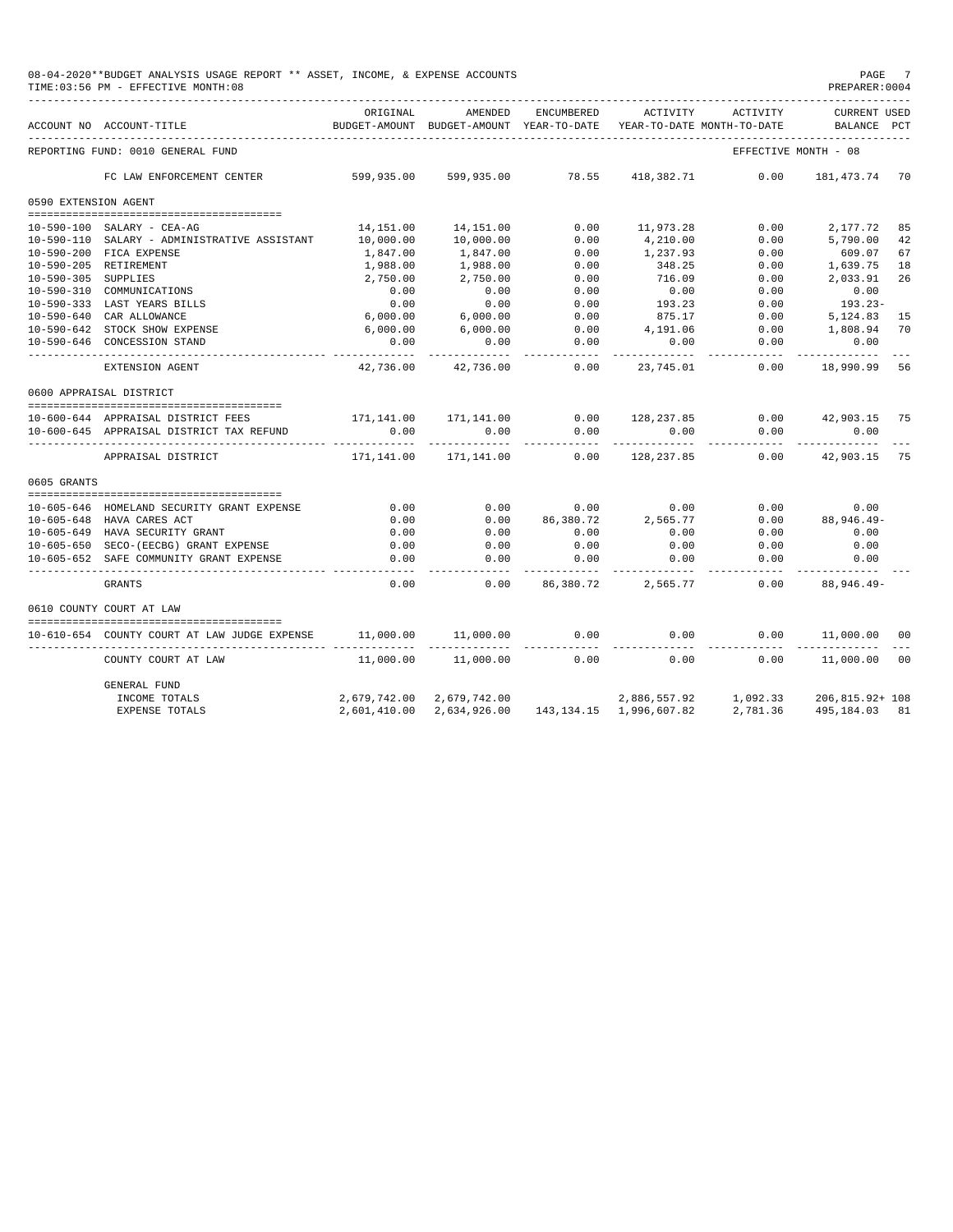|                     | 08-04-2020**BUDGET ANALYSIS USAGE REPORT ** ASSET, INCOME, & EXPENSE ACCOUNTS<br>TIME: 03:56 PM - EFFECTIVE MONTH: 08 |                        |                                                                                |                  |                        |                                        | PAGE<br>PREPARER: 0004             | -8                   |
|---------------------|-----------------------------------------------------------------------------------------------------------------------|------------------------|--------------------------------------------------------------------------------|------------------|------------------------|----------------------------------------|------------------------------------|----------------------|
|                     | ACCOUNT NO ACCOUNT-TITLE                                                                                              | ORIGINAL               | AMENDED<br>BUDGET-AMOUNT BUDGET-AMOUNT YEAR-TO-DATE YEAR-TO-DATE MONTH-TO-DATE | ENCUMBERED       |                        | ACTIVITY ACTIVITY                      | <b>CURRENT USED</b><br>BALANCE PCT |                      |
|                     | REPORTING FUND: 0011 ROAD & BRIDGE PRECINCT 1                                                                         |                        |                                                                                |                  |                        |                                        | EFFECTIVE MONTH - 08               |                      |
| 0100 CASH ACCOUNTS  |                                                                                                                       |                        |                                                                                |                  |                        |                                        |                                    |                      |
|                     |                                                                                                                       |                        |                                                                                |                  |                        |                                        |                                    |                      |
|                     | 11-100-100 CFC: ROAD & BRIDGE PRECINCT 1                                                                              |                        |                                                                                |                  | 37,367.37              | 1,527.31-                              | 100,891.04                         |                      |
|                     | 11-100-185 DUE FROM I&S FUND                                                                                          |                        |                                                                                |                  | 0.00                   | 0.00                                   | 0.00                               |                      |
|                     | 11-100-197 DUE FROM GENERAL FUND                                                                                      |                        |                                                                                |                  | 0.00                   | 0.00                                   | 0.00                               |                      |
|                     | 11-100-280 DELINQUENT TAXES RECEIVABLE                                                                                |                        |                                                                                |                  | 0.00                   | 0.00                                   | 2,998.17                           |                      |
|                     | 11-100-285 ALLOWANCE-UNCOLLECTABLE TAXES<br>11-100-290 DUE FROM APPRAISAL DISTRICT                                    |                        |                                                                                |                  | 0.56<br>0.00           | 0.00<br>0.00                           | 655.69-<br>0.00                    |                      |
|                     | CASH ACCOUNTS                                                                                                         |                        |                                                                                |                  | -------------          | 37, 367.93    1, 527.31    103, 233.52 | ----------- -------------          |                      |
|                     | 0311 REVENUE ACCOUNTS                                                                                                 |                        |                                                                                |                  |                        |                                        |                                    |                      |
|                     |                                                                                                                       |                        |                                                                                |                  |                        |                                        |                                    |                      |
|                     | 11-311-100 ADVALOREM TAXES                                                                                            | 170,000.00             | 170,000.00                                                                     |                  | 161,500.00             | 0.00                                   | 8,500.00                           | 95                   |
|                     | 11-311-105 ROAD & BRIDGE                                                                                              | 26,875.00              | 26,875.00                                                                      |                  | 26,530.03              | 0.00                                   | 344.97                             | -99                  |
|                     | 11-311-110 MOTOR VEHICLE REGISTRATION                                                                                 | 47,000.00              | 47,000.00                                                                      |                  | 48,182.13              | 0.00                                   | 1,182.13+ 103                      |                      |
|                     | 11-311-120 GROSS WEIGHT AND AXLE FEES<br>11-311-125 I&S REVENUE FOR COMM DEB                                          | 14,000.00<br>19,343.00 | 14,000.00<br>19,343.00                                                         |                  | 14,827.12<br>0.00      | 0.00<br>0.00                           | 827.12+ 106<br>19,343.00           | -00                  |
|                     | 11-311-130 LONG TERM FINANCING INCOME                                                                                 | 0.00                   | 0.00                                                                           |                  | 0.00                   | 0.00                                   | 0.00                               |                      |
|                     | 11-311-140 BRIDGE REPAIR INSURANCE                                                                                    | 0.00                   | 0.00                                                                           |                  | 0.00                   | 0.00                                   | 0.00                               |                      |
|                     | 11-311-145 RESERVE FEMA FUNDS                                                                                         | 0.00                   | 0.00                                                                           |                  | 0.00                   | 0.00                                   | 0.00                               |                      |
|                     | 11-311-150 OTHER INCOME                                                                                               | 0.00                   | 0.00                                                                           |                  | 0.00                   | 0.00                                   | 0.00                               |                      |
|                     | 11-311-155 RESERVE FUNDS                                                                                              | 0.00                   | 0.00                                                                           |                  | 0.00                   | 0.00                                   | 0.00                               |                      |
|                     | 11-311-160 SALE OF FIXED ASSETS                                                                                       | 0.00                   | 0.00                                                                           |                  | 0.00                   | 0.00                                   | 0.00                               |                      |
|                     | 11-311-165 RESERVE CERTZ FUNDS                                                                                        | 0.00                   | 0.00                                                                           |                  | 0.00                   | 0.00                                   | 0.00                               |                      |
|                     | 11-311-180 INTEREST EARNED<br>-----------------------------                                                           | 0.00<br>------------   | 0.00<br>-----------                                                            |                  | 0.00<br>.              | 0.00<br>-------                        | 0.00<br>----------                 |                      |
|                     | REVENUE ACCOUNTS                                                                                                      | 277,218.00             | 277,218.00                                                                     | 0.00             | 251,039.28             | 0.00                                   | 26,178.72                          | 91                   |
|                     | 0611 EXPENSE ACCOUNTS                                                                                                 |                        |                                                                                |                  |                        |                                        |                                    |                      |
|                     |                                                                                                                       |                        |                                                                                |                  |                        |                                        |                                    |                      |
|                     | 11-611-100 SALARY - COMMISSIONER PCT 1<br>11-611-105 LONGEVITY PAY                                                    | 35,332.00<br>3,450.00  | 35,332.00<br>3,450.00                                                          | 0.00<br>0.00     | 29,896.24<br>0.00      | 0.00<br>0.00                           | 5,435.76<br>3,450.00               | 85<br>0 <sub>0</sub> |
|                     | 11-611-110 SALARY - ROAD FOREMAN                                                                                      | 35,127.00              | 35,127.00                                                                      | 0.00             | 29,729.70              | 0.00                                   | 5,397.30                           | 85                   |
|                     | 11-611-112 SALARY - ROAD HAND                                                                                         | 29,136.00              | 29,136.00                                                                      | 0.00             | 24,657.60              | 0.00                                   | 4,478.40                           | 85                   |
|                     | 11-611-115 PHONE ALLOWANCE                                                                                            | 750.00                 | 750.00                                                                         | 0.00             | 608.96                 | 0.00                                   | 141.04                             | 81                   |
|                     | 11-611-120 SALARY - PART TIME                                                                                         | 10,000.00              | 10,000.00                                                                      | 0.00             | 5,092.50               | 0.00                                   | 4,907.50                           | 51                   |
|                     | 11-611-200 FICA EXPENSE                                                                                               | 8,630.00               | 8,630.00                                                                       | 0.00             | 6,852.06               | 0.00                                   | 1,777.94                           | 79                   |
|                     | 11-611-205 RETIREMENT                                                                                                 | 9,284.00               | 9,284.00                                                                       | 0.00             | 7,447.75               | 0.00                                   | 1,836.25                           | 80                   |
|                     | 11-611-210 MEDICAL INSURANCE                                                                                          | 30,369.00              | 30,369.00                                                                      | 0.00             | 26,569.62              | 0.00                                   | 3,799.38                           | 87                   |
|                     | 11-611-212 CHILD SUPPORT                                                                                              | 0.00                   | 0.00                                                                           | 0.00             | 0.00                   | 0.00                                   | 0.00                               |                      |
|                     | 11-611-300 TRAVEL & SCHOOL                                                                                            | 3,000.00               | 3,000.00                                                                       | 0.00             | 110.00                 | 0.00                                   | 2,890.00                           | 04                   |
| 11-611-305 SUPPLIES |                                                                                                                       | 8,600.00               | 8,600.00                                                                       | 1,011.98         | 2,138.26               | 0.00                                   | 5,449.76                           | 37                   |
|                     | 11-611-310 COMMUNICATIONS                                                                                             | 0.00                   | 0.00                                                                           | 0.00             | 0.00                   | 0.00                                   | 0.00                               |                      |
| 11-611-315 BONDS    |                                                                                                                       | 200.00                 | 200.00                                                                         | 0.00             | 0.00                   | 0.00                                   | 200.00                             | 0 <sub>0</sub>       |
|                     | 11-611-320 REPAIRS & MAINTENANCE<br>11-611-333 LAST YEARS BILLS                                                       | 30,000.00<br>0.00      | 30,000.00<br>0.00                                                              | 3,776.80<br>0.00 | 15,729.26<br>11,858.64 | 0.00<br>0.00                           | 10,493.94<br>11,858.64-            | 65                   |
|                     | 11-611-380 UTILITIES                                                                                                  | 3,000.00               | 3,000.00                                                                       | 0.00             | 1,715.49               | 0.00                                   | 1,284.51                           | 57                   |
|                     | 11-611-620 CAPITAL OUTLAY UNIT COST                                                                                   | 0.00                   | 0.00                                                                           | 0.00             | 0.00                   | 0.00                                   | 0.00                               |                      |
|                     | 11-611-622 DEBT SERVICE - EQUIPMENT PRINCIPAL                                                                         | 16,590.00              | 16,590.00                                                                      | 0.00             | 16,589.15              | 0.00                                   |                                    | $0.85$ 100           |
|                     | 11-611-624 DEBT SERVICE - EQUIPMENT INTEREST                                                                          | 2,753.00               | 2,753.00                                                                       | 0.00             | 2,752.08               | 0.00                                   | 0.92                               | 100                  |
|                     | 11-611-625 NEW EQUIPMENT                                                                                              | 0.00                   | 0.00                                                                           | 0.00             | 0.00                   | 0.00                                   | 0.00                               |                      |
|                     | 11-611-700 DIESEL, OIL, AND GASOLINE                                                                                  | 25,000.00              | 25,000.00                                                                      | 1,791.18         | 15,484.72              | 0.00                                   | 7,724.10                           | 69                   |
|                     | 11-611-705 ROAD MATERIAL & CONSTRUCTION                                                                               | 8,000.00               | 8,000.00                                                                       | 0.00             | 5,334.00               | 0.00                                   | 2,666.00                           | 67                   |
|                     | 11-611-710 LOCAL MATCHING CETRZ GT                                                                                    | 0.00                   | 0.00                                                                           | 0.00             | 0.00                   | 0.00                                   | 0.00                               |                      |
|                     | 11-611-715 FEE REIMBURSEMENT                                                                                          | 0.00                   | 0.00                                                                           | 0.00             | 0.00                   | 0.00                                   | 0.00                               |                      |
|                     | 11-611-720 BRIDGE REPAIR                                                                                              | 0.00                   | 0.00                                                                           | 0.00             | 0.00                   | 0.00                                   | 0.00                               |                      |
|                     | 11-611-725 TIRES & TUBES                                                                                              | 8,000.00               | 8,000.00                                                                       | 0.00             | 7,902.15               | 0.00                                   | 97.85                              | 99                   |
|                     | 11-611-730 RESERVE MONEY                                                                                              | 0.00                   | 0.00                                                                           | 0.00             | 0.00                   | 0.00                                   | 0.00                               |                      |
|                     | 11-611-735 CERTZ RESERVE                                                                                              | 0.00                   | 0.00                                                                           | 0.00             | 0.00                   | 0.00                                   | 0.00                               |                      |
| $11 - 611 - 740$    | FEMA RESERVE<br>-------------                                                                                         | 0.00                   | 0.00                                                                           | 0.00             | 0.00                   | 0.00                                   | 0.00                               |                      |
|                     | EXPENSE ACCOUNTS                                                                                                      | 267,221.00             | 267,221.00                                                                     | 6,579.96         | 210,468.18             | 0.00                                   | 50,172.86                          | 81                   |
|                     | ROAD & BRIDGE PRECINCT 1                                                                                              |                        |                                                                                |                  |                        |                                        |                                    |                      |
|                     | INCOME TOTALS                                                                                                         | 277,218.00             | 277,218.00                                                                     |                  | 251,039.28             | 0.00                                   | 26, 178.72                         | 91                   |
|                     | EXPENSE TOTALS                                                                                                        | 267, 221.00            | 267, 221.00                                                                    | 6,579.96         | 210,468.18             | 0.00                                   | 50,172.86                          | 81                   |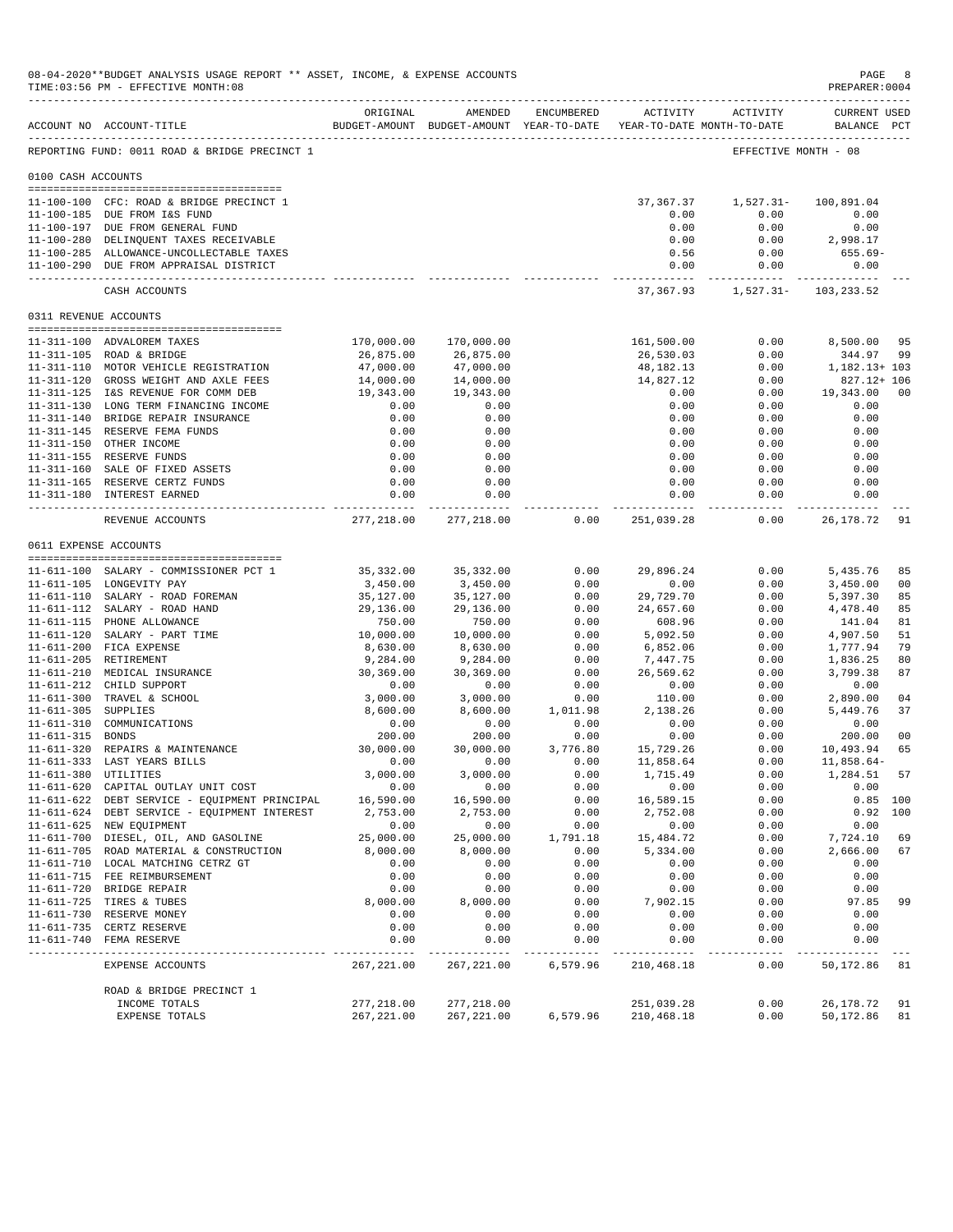|                       | 08-04-2020**BUDGET ANALYSIS USAGE REPORT ** ASSET, INCOME, & EXPENSE ACCOUNTS<br>TIME: 03:56 PM - EFFECTIVE MONTH: 08 |                         |                                                                                             |                    |                         |                                              | PAGE<br>PREPARER:0004         | - 9            |
|-----------------------|-----------------------------------------------------------------------------------------------------------------------|-------------------------|---------------------------------------------------------------------------------------------|--------------------|-------------------------|----------------------------------------------|-------------------------------|----------------|
|                       | ACCOUNT NO ACCOUNT-TITLE                                                                                              | ORIGINAL                | AMENDED<br>BUDGET-AMOUNT BUDGET-AMOUNT YEAR-TO-DATE YEAR-TO-DATE MONTH-TO-DATE              | ENCUMBERED         |                         | ACTIVITY ACTIVITY                            | CURRENT USED<br>BALANCE PCT   |                |
|                       | REPORTING FUND: 0012 ROAD & BRIDGE PRECINCT 2                                                                         |                         |                                                                                             |                    |                         |                                              | EFFECTIVE MONTH - 08          |                |
| 0100 CASH ACCOUNTS    |                                                                                                                       |                         |                                                                                             |                    |                         |                                              |                               |                |
|                       | 12-100-100 CFC: ROAD & BRIDGE PRECINCT 2                                                                              |                         |                                                                                             |                    |                         | 52,098.21 334.98- 144,603.46                 |                               |                |
|                       | 12-100-185 DUE FROM I&S FUND                                                                                          |                         |                                                                                             |                    | 0.00                    | 0.00                                         | 0.00                          |                |
|                       | 12-100-186 DUE FROM GENERAL FUND                                                                                      |                         |                                                                                             |                    | 0.00                    | 0.00                                         | 0.00                          |                |
|                       | 12-100-280 DELINQUENT TAXES RECEIVABLE<br>12-100-285 ALLOWANCE-UNCOLLECTABLE TAXES                                    |                         |                                                                                             |                    | 0.00<br>0.55            | 0.00<br>0.00                                 | 2,998.17<br>655.70-           |                |
|                       | 12-100-290 DUE FROM APPRAISAL DISTRICT                                                                                |                         |                                                                                             |                    | 0.00                    | 0.00                                         | 0.00                          |                |
|                       | CASH ACCOUNTS                                                                                                         |                         |                                                                                             |                    | . <u>.</u>              | ------------<br>52,098.76 334.98- 146,945.93 |                               |                |
|                       | 0200 LIABILITY ACCOUNTS                                                                                               |                         |                                                                                             |                    |                         |                                              |                               |                |
|                       | 12-200-180 ACCOUNTS PAYABLE                                                                                           |                         |                                                                                             |                    | 0.00                    | 0.00                                         | $4,343.40-$                   |                |
|                       | LIABILITY ACCOUNTS                                                                                                    |                         |                                                                                             |                    | --------------<br>0.00  | -----------<br>0.00                          | --------------<br>$4,343.40-$ |                |
| 0312 REVENUE ACCOUNTS |                                                                                                                       |                         |                                                                                             |                    |                         |                                              |                               |                |
|                       |                                                                                                                       |                         |                                                                                             |                    |                         |                                              |                               |                |
|                       | 12-312-100 ADVALOREM TAXES<br>12-312-105 ROAD & BRIDGE                                                                | 170,000.00<br>26,875.00 | 170,000.00<br>26,875.00                                                                     |                    | 161,500.00<br>26,530.03 | 0.00<br>0.00                                 | 8,500.00 95<br>344.97         | -99            |
|                       | 12-312-110 MOTOR VEHICLE REGISTRATION                                                                                 | 47,000.00               | 47,000.00                                                                                   |                    | 48,182.15               | 0.00                                         | 1,182.15+ 103                 |                |
|                       | 12-312-120 GROSS WEIGHT AND AXLE FEES                                                                                 | 14,000.00               | 14,000.00                                                                                   |                    | 14,827.10               | 0.00                                         | 827.10+ 106                   |                |
|                       | 12-312-125 I&S REVENUE FOR COMM DEB                                                                                   | 29,774.00               | 29,774.00                                                                                   |                    | 0.00                    | 0.00                                         | 29,774.00                     | 00             |
|                       | 12-312-130 LONG TERM FINANCING INCOME                                                                                 | 0.00                    | 0.00                                                                                        |                    | 0.00                    | 0.00                                         | 0.00                          |                |
|                       | 12-312-140 BRIDGE REPAIR INSURANCE<br>12-312-145 RESERVE FEMA FUNDS                                                   | 0.00<br>0.00            | 0.00<br>0.00                                                                                |                    | 0.00<br>0.00            | 0.00<br>0.00                                 | 0.00<br>0.00                  |                |
|                       | 12-312-150 OTHER INCOME                                                                                               | 0.00                    | 0.00                                                                                        |                    | 50.58                   | 0.00                                         | $50.58+$                      |                |
|                       | 12-312-155 RESERVE FUNDS                                                                                              | 0.00                    | 0.00                                                                                        |                    | 0.00                    | 0.00                                         | 0.00                          |                |
|                       | 12-312-160 SALE OF FIXED ASSETS                                                                                       | 0.00                    | 0.00                                                                                        |                    | 0.00                    | 0.00                                         | 0.00                          |                |
|                       | 12-312-165 RESERVE CERTZ FUNDS                                                                                        | 0.00<br>0.00            | 0.00                                                                                        |                    | 0.00<br>0.00            | 0.00<br>0.00                                 | 0.00<br>0.00                  |                |
|                       | 12-312-180 INTEREST EARNED<br>---------------------------------                                                       | ------------- -         | 0.00<br>-------------                                                                       |                    | ------------            | .                                            | ------------                  |                |
|                       | REVENUE ACCOUNTS                                                                                                      |                         | 287,649.00 287,649.00                                                                       | 0.00               | 251,089.86              | 0.00                                         | 36,559.14 87                  |                |
| 0612 EXPENSE ACCOUNTS |                                                                                                                       |                         |                                                                                             |                    |                         |                                              |                               |                |
|                       | 12-612-100 SALARY - COMMISSIONER PCT 2                                                                                | 35,332.00               | 35,332.00                                                                                   | 0.00               | 29,896.24               | 0.00                                         | 5,435.76                      | 85             |
|                       | 12-612-105 LONGEVITY PAY                                                                                              | 1,200.00                | 1,200.00                                                                                    | 0.00               | 0.00                    | 0.00                                         | 1,200.00                      | 0 <sub>0</sub> |
|                       | 12-612-110 SALARY - ROAD FOREMAN                                                                                      | 35,127.00               | 35,127.00                                                                                   | 0.00               | 21,166.06               | 0.00                                         | 13,960.94                     | 60             |
|                       | 12-612-112 SALARY - ROAD HAND                                                                                         | 29,136.00               | 29,136.00                                                                                   | 0.00               | 23,256.60               | 0.00                                         | 5,879.40                      | 80             |
|                       | 12-612-115 PHONE ALLOWANCE<br>12-612-120 SALARY - PART TIME                                                           | 1,000.00<br>10,000.00   | 1,000.00                                                                                    | 0.00<br>0.00       | 858.08<br>11,789.80     | 0.00<br>0.00                                 | 141.92<br>1,789.80- 118       | 86             |
|                       | 12-612-200 FICA EXPENSE                                                                                               | 8,577.00                | 10,000.00<br>8,577.00                                                                       | 0.00               | 6,651.96                | 0.00                                         | 1,925.04                      | 78             |
|                       | 12-612-205 RETIREMENT                                                                                                 | 9,227.00                | 9,227.00                                                                                    | 0.00               | 7,172.16                | 0.00                                         | 2,054.84                      | -78            |
|                       | 12-612-210 MEDICAL INSURANCE                                                                                          | 30,369.00               | 30,369.00                                                                                   | 0.00               | 16,094.04               | 0.00                                         | 14,274.96                     | 53             |
|                       | 12-612-212 CHILD SUPPORT                                                                                              | 0.00                    | 0.00                                                                                        | 0.00               | 761.53                  | 0.00                                         | $761.53-$                     |                |
| 12-612-305 SUPPLIES   | 12-612-300 TRAVEL & SCHOOL                                                                                            | 3,000.00<br>8,600.00    | 3,000.00<br>8,600.00                                                                        | 0.00<br>232.07     | 110.00<br>2,696.18      | $250.00 -$<br>0.00                           | 2,890.00 04<br>5,671.75       | 34             |
|                       | 12-612-310 COMMUNICATIONS                                                                                             | 0.00                    | 0.00                                                                                        | 0.00               | 0.00                    | 0.00                                         | 0.00                          |                |
| 12-612-315 BONDS      |                                                                                                                       | 200.00                  | 200.00                                                                                      | 0.00               | 0.00                    | 0.00                                         | 200.00                        | 0 <sub>0</sub> |
|                       | 12-612-320 REPAIRS & MAINTENANCE                                                                                      | 30,000.00               |                                                                                             | 30,000.00 2,851.56 | 17,305.60               | 584.98                                       | 9,842.84                      | 67             |
| 12-612-380 UTILITIES  | 12-612-333 LAST YEARS BILLS                                                                                           | 0.00<br>3,000.00        | 0.00                                                                                        | 400.00<br>0.00     | 5,292.11<br>2,144.02    | 0.00<br>0.00                                 | $5,692.11-$<br>855.98         | 71             |
|                       | 12-612-620 CAPITAL OUTLAY UNIT COST                                                                                   | 0.00                    | 3,000.00<br>0.00                                                                            | 0.00               | 0.00                    | 0.00                                         | 0.00                          |                |
|                       | 12-612-622 DEBT SERVICE - EQUIPMENT PRINICPAL                                                                         | 29,774.00               | 29,774.00                                                                                   | 0.00               | 27,596.90               | 0.00                                         | 2,177.10                      | 93             |
|                       | 12-612-624 DEBT SERVICE - EQUIPMENT INTEREST                                                                          | 0.00                    | 0.00                                                                                        | 0.00               | 0.00                    | 0.00                                         | 0.00                          |                |
|                       | 12-612-625 NEW EQUIPMENT                                                                                              | 0.00                    | 0.00                                                                                        | 0.00               | 0.00                    | 0.00                                         | 0.00                          |                |
|                       | 12-612-700 DIESEL, OIL, AND GASOLINE<br>12-612-705 ROAD MATERIAL & CONSTRUCTION                                       | 25,000.00<br>8,000.00   | 25,000.00<br>8,000.00                                                                       | 0.00<br>0.00       | 20,803.93<br>2,688.00   | 0.00<br>0.00                                 | 4,196.07<br>5,312.00          | 83<br>34       |
|                       | 12-612-710 LOCAL MATCHING CETRZ GT                                                                                    | 0.00                    | 0.00                                                                                        | 0.00               | 0.00                    | 0.00                                         | 0.00                          |                |
|                       | 12-612-715 FEE REIMBURSEMENT                                                                                          | 0.00                    | 0.00                                                                                        | 0.00               | 0.00                    | 0.00                                         | 0.00                          |                |
|                       | 12-612-720 BRIDGE REPAIR                                                                                              | 0.00                    | 0.00                                                                                        | 0.00               | 0.00                    | 0.00                                         | 0.00                          |                |
|                       | 12-612-725 TIRES & TUBES                                                                                              | 8,000.00                | 8,000.00 2,776.69                                                                           |                    | 2,572.73                | 0.00                                         | 2,650.58                      | 67             |
|                       | 12-612-730 RESERVE MONEY<br>12-612-735 CERTZ RESERVE                                                                  | 0.00<br>0.00            | 0.00<br>0.00                                                                                | 0.00<br>0.00       | 0.00<br>0.00            | 0.00<br>0.00                                 | 0.00<br>0.00                  |                |
|                       | 12-612-740 FEMA RESERVE                                                                                               | 24,710.66               | 24,710.66                                                                                   | 0.00               | 0.00                    | 0.00                                         | 24,710.66                     | 0 <sub>0</sub> |
|                       | EXPENSE ACCOUNTS                                                                                                      | 300,252.66              | 300,252.66                                                                                  |                    | 6,260.32 198,855.94     | 334.98                                       | 95,136.40 68                  |                |
|                       | ROAD & BRIDGE PRECINCT 2                                                                                              |                         |                                                                                             |                    |                         |                                              |                               |                |
|                       | INCOME TOTALS<br>EXPENSE TOTALS                                                                                       |                         | 287,649.00 287,649.00<br>300, 252.66 300, 252.66 6, 260.32 198, 855.94 334.98 95, 136.40 68 |                    | 251,089.86              |                                              | $0.00$ 36,559.14 87           |                |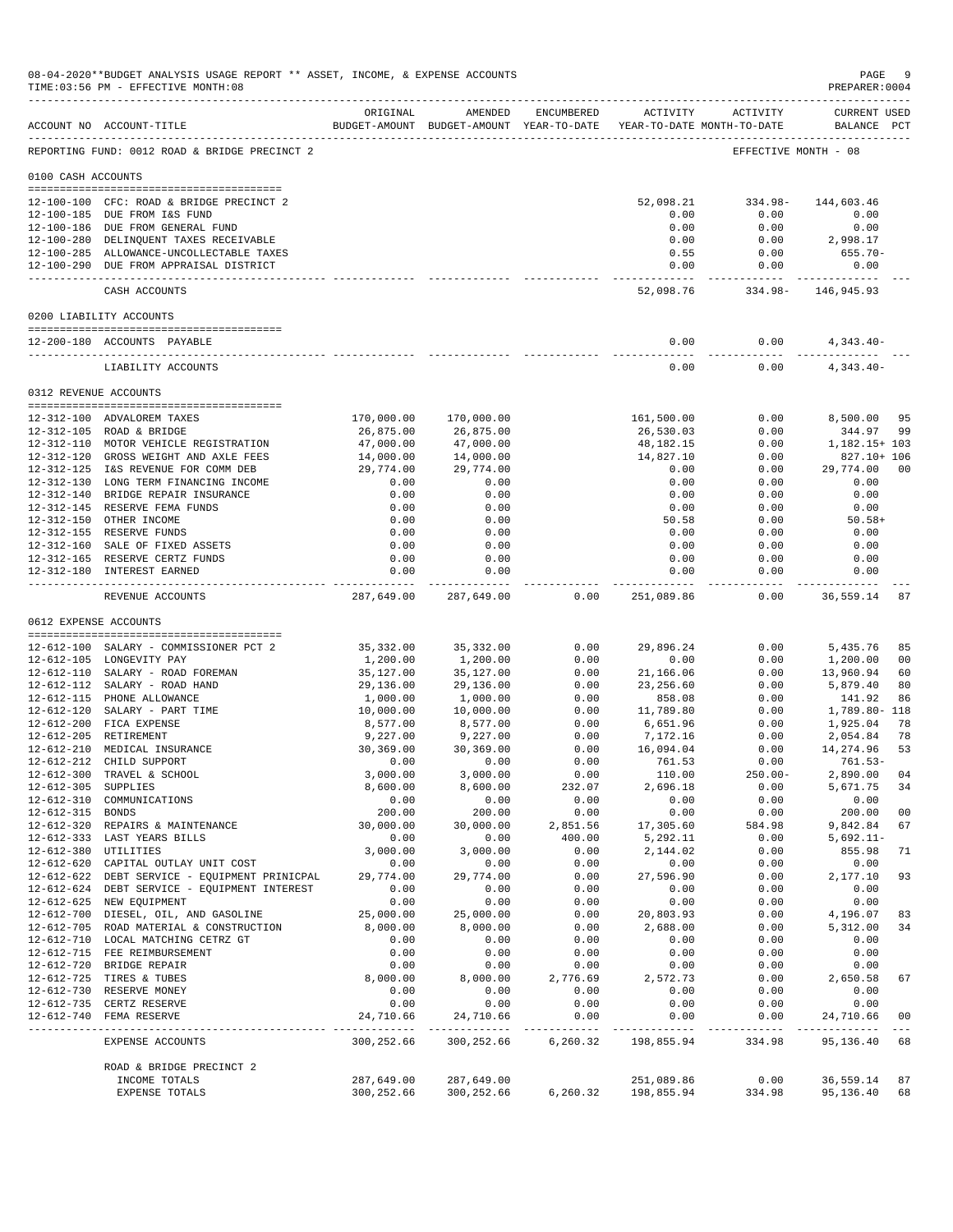|                       | 08-04-2020**BUDGET ANALYSIS USAGE REPORT ** ASSET, INCOME, & EXPENSE ACCOUNTS<br>TIME: 03:56 PM - EFFECTIVE MONTH: 08 |                         |                            |               |                             |                                                                                                     | PREPARER: 0004                | PAGE 10                          |
|-----------------------|-----------------------------------------------------------------------------------------------------------------------|-------------------------|----------------------------|---------------|-----------------------------|-----------------------------------------------------------------------------------------------------|-------------------------------|----------------------------------|
|                       | ACCOUNT NO ACCOUNT-TITLE                                                                                              | ORIGINAL                | AMENDED                    |               |                             | ENCUMBERED ACTIVITY ACTIVITY<br>BUDGET-AMOUNT BUDGET-AMOUNT YEAR-TO-DATE YEAR-TO-DATE MONTH-TO-DATE | CURRENT USED<br>BALANCE PCT   |                                  |
|                       | REPORTING FUND: 0013 ROAD & BRIDGE PRECINCT 3                                                                         |                         |                            |               |                             |                                                                                                     | EFFECTIVE MONTH - 08          |                                  |
| 0100 CASH ACCOUNTS    |                                                                                                                       |                         |                            |               |                             |                                                                                                     |                               |                                  |
|                       |                                                                                                                       |                         |                            |               |                             | 56,813.52 2,210.20- 168,131.83                                                                      |                               |                                  |
|                       | 13-100-100 CFC: ROAD & BRIDGE PRECINCT 3<br>13-100-185 DUE FROM I&S FUND                                              |                         |                            |               | 0.00                        | 0.00                                                                                                | 0.00                          |                                  |
|                       | 13-100-186 DUE TO GENERAL FUND                                                                                        |                         |                            |               | 0.00                        | 0.00                                                                                                | 0.00                          |                                  |
|                       | 13-100-280 DELINQUENT TAXES RECEIVABLE                                                                                |                         |                            |               | 0.00                        |                                                                                                     | $0.00$ 2,998.17               |                                  |
|                       | 13-100-285 ALLOWANCE-UNCOLLECTABLE TAXES<br>13-100-290 DUE FROM APPRAISAL DISTRICT                                    |                         |                            |               | 0.55                        | 0.00<br>0.00<br>0.00                                                                                | 655.70-<br>0.00               |                                  |
|                       | CASH ACCOUNTS                                                                                                         |                         |                            |               | . _ _ _ _ _ _ _ _ _ _ _     | -----------<br>56,814.07 2,210.20 - 170,474.30                                                      |                               |                                  |
|                       | 0200 LIABILITY ACCOUNTS                                                                                               |                         |                            |               |                             |                                                                                                     |                               |                                  |
|                       | 13-200-180 ACCOUNTS PAYABLE                                                                                           |                         |                            |               | 0.00                        | 0.00                                                                                                | $1,428.70-$                   |                                  |
|                       | LIABILITY ACCOUNTS                                                                                                    |                         |                            |               | --------------<br>0.00      | -----------<br>0.00                                                                                 | --------------<br>$1,428.70-$ |                                  |
| 0313 REVENUE ACCOUNTS |                                                                                                                       |                         |                            |               |                             |                                                                                                     |                               |                                  |
|                       |                                                                                                                       |                         |                            |               |                             |                                                                                                     |                               |                                  |
|                       | 13-313-100 ADVALOREM TAXES<br>13-313-105 ROAD & BRIDGE                                                                | 170,000.00<br>26,785.00 | 170,000.00<br>26,785.00    |               | 161,500.00<br>26,530.01     | 0.00<br>0.00                                                                                        | 8,500.00 95<br>254.99         | 99                               |
|                       | 13-313-110 MOTOR VEHICLE REGISTRATION                                                                                 | 47,000.00               | 47,000.00                  |               | 48,182.16                   | 0.00                                                                                                | 1,182.16+ 103                 |                                  |
|                       | 13-313-120 GROSS WEIGHT AND AXLE FEES                                                                                 | 14,000.00               | 14,000.00                  |               | 14,827.11                   | 0.00                                                                                                | 827.11+ 106                   |                                  |
|                       | 13-313-125 I&S REVENUE FOR COMM DEB                                                                                   | 0.00                    | 0.00                       |               | 0.00                        | 0.00                                                                                                | 0.00                          |                                  |
|                       | 13-313-130 LONG TERM FINANCING INCOME                                                                                 | 0.00                    | 0.00                       |               | 0.00                        | 0.00                                                                                                | 0.00                          |                                  |
|                       | 13-313-140 BRIDGE REPAIR INSURANCE                                                                                    | 0.00                    | 0.00                       |               | 0.00                        | 0.00                                                                                                | 0.00                          |                                  |
|                       | 13-313-145 RESERVE FEMA FUNDS<br>13-313-150 OTHER INCOME                                                              | 0.00<br>0.00            | 0.00<br>0.00               |               | 0.00<br>3,000.00            | 0.00<br>0.00                                                                                        | 0.00<br>3,000.00+             |                                  |
|                       | 13-313-155 RESERVE FUNDS                                                                                              | 0.00                    | 0.00                       |               | 0.00                        | 0.00                                                                                                | 0.00                          |                                  |
|                       | 13-313-160 SALE OF FIXED ASSETS                                                                                       | 0.00                    | 0.00                       |               | 0.00                        | 0.00                                                                                                | 0.00                          |                                  |
|                       | 13-313-165 RESERVE CERTZ FUNDS                                                                                        | 0.00                    | 0.00                       |               | 0.00                        | 0.00                                                                                                | 0.00                          |                                  |
|                       | 13-313-180 INTEREST EARNED                                                                                            | 0.00                    | 0.00                       |               | 0.00                        | 0.00                                                                                                | 0.00                          |                                  |
|                       | 13-313-185 PIPELINE INCOME                                                                                            | 0.00                    | 0.00                       |               | 7,000.00                    | 0.00                                                                                                | $7,000.00+$                   |                                  |
|                       | REVENUE ACCOUNTS                                                                                                      |                         | 257,785.00 257,785.00 0.00 |               |                             | 261,039.28 0.00                                                                                     | 3,254.28+ 101                 |                                  |
| 0613 EXPENSE ACCOUNTS |                                                                                                                       |                         |                            |               |                             |                                                                                                     |                               |                                  |
|                       | 13-613-100 SALARY - COMMISSIONER PCT 3                                                                                | 35,332.00               | 35,332.00                  | 0.00          | 29,896.24                   | 0.00                                                                                                | 5,435.76                      | 85                               |
|                       | 13-613-105 LONGEVITY PAY                                                                                              | 3,000.00                | 3,000.00                   | 0.00          | 0.00                        | 0.00                                                                                                | 3,000.00                      | 00                               |
|                       | 13-613-110 SALARY - ROAD FOREMAN                                                                                      | 35,127.00               | 35,127.00                  | 0.00          | 29,729.70                   | 0.00                                                                                                | 5,397.30                      | 85                               |
|                       | 13-613-112 SALARY - ROAD HAND                                                                                         | 26,427.00               | 26,427.00                  | 0.00          | 21,173.70                   | 0.00                                                                                                | 5,253.30                      | 80                               |
|                       | 13-613-115 PHONE ALLOWANCE                                                                                            | 1,620.00                | 1,620.00                   | 0.00          | 304.48                      | 0.00                                                                                                | 1,315.52                      | 19                               |
|                       | 13-613-120 SALARY - PART TIME<br>13-613-200 FICA EXPENSE                                                              | 10,000.00<br>8,388.00   | 10,000.00<br>8,388.00      | 0.00<br>0.00  | 2,797.00<br>6,344.27        | 0.00<br>0.00                                                                                        | 7,203.00<br>2,043.73          | 28<br>76                         |
|                       | 13-613-205 RETIREMENT                                                                                                 | 9,024.00                | 9,024.00                   | 0.00          | 6,946.09                    | 0.00                                                                                                | 2,077.91                      | 77                               |
|                       | 13-613-210 MEDICAL INSURANCE                                                                                          | 30,369.00               | 30,369.00                  | 0.00          | 26,437.42                   | 0.00                                                                                                | 3,931.58                      | 87                               |
|                       | 13-613-212 CHILD SUPPORT                                                                                              | 0.00                    | 0.00                       | 0.00          | 0.00                        | 0.00                                                                                                | 0.00                          |                                  |
|                       | 13-613-300 TRAVEL & SCHOOL                                                                                            | 3,000.00                | 3,000.00                   | 0.00          | 110.00                      | 0.00                                                                                                | 2,890.00                      | 04                               |
| 13-613-305 SUPPLIES   |                                                                                                                       | 8,600.00                | 11,600.00                  | 395.48        | 1,484.60                    | 0.00                                                                                                | 9,719.92                      | 16                               |
| 13-613-315 BONDS      | 13-613-310 COMMUNICATIONS                                                                                             | 1,159.00<br>200.00      | 1,159.00<br>200.00         | 0.00<br>0.00  | 0.00<br>0.00                | 0.00<br>0.00                                                                                        | 1,159.00<br>200.00            | 0 <sub>0</sub><br>0 <sub>0</sub> |
|                       | 13-613-320 REPAIRS & MAINTENANCE                                                                                      | 30,000.00               | 30,000.00                  | 1,709.06      | 9,292.02                    | 2,210.20                                                                                            | 18,998.92                     | 37                               |
|                       | 13-613-333 LAST YEARS BILLS                                                                                           | 0.00                    | 0.00                       | 587.00        | 2,016.70                    | 0.00                                                                                                | $2,603.70-$                   |                                  |
| 13-613-380 UTILITIES  |                                                                                                                       | 2,000.00                | 2,000.00                   | 0.00          | 1,264.32                    | 0.00                                                                                                | 735.68                        | 63                               |
|                       | 13-613-620 CAPITAL OUTLAY UNIT COST                                                                                   | 0.00                    | 52,000.00                  | 0.00          | 52,000.00                   | 0.00                                                                                                | 0.00 100                      |                                  |
|                       | 13-613-622 DEBT SERVICE - EQUIPMENT PRINICIPAL                                                                        | 0.00                    | 0.00                       | 0.00          | 0.00                        | 0.00                                                                                                | 0.00                          |                                  |
|                       | 13-613-624 DEBT SERVICE - EQUIPMENT INTEREST                                                                          | 0.00                    | 0.00                       | 0.00          | 0.00                        | 0.00                                                                                                | 0.00                          |                                  |
|                       | 13-613-625 NEW EQUIPMENT<br>13-613-700 DIESEL, OIL, AND GASOLINE                                                      | 0.00<br>25,000.00       | 0.00<br>25,000.00          | 0.00<br>80.70 | 0.00<br>14,169.99           | 0.00<br>0.00                                                                                        | 0.00<br>10,749.31             | 57                               |
|                       | 13-613-705 ROAD MATERIAL & CONSTRUCTION                                                                               | 8,000.00                | 8,000.00                   | 696.50        | 0.00                        | 0.00                                                                                                | 7,303.50                      | 09                               |
|                       | 13-613-710 LOCAL MATCHING CETRZ GT                                                                                    | 0.00                    | 0.00                       | 0.00          | 0.00                        | 0.00                                                                                                | 0.00                          |                                  |
|                       | 13-613-715 FEE REIMBURSEMENT                                                                                          | 0.00                    | 0.00                       | 0.00          | 0.00                        | 0.00                                                                                                | 0.00                          |                                  |
|                       | 13-613-720 BRIDGE REPAIR                                                                                              | 0.00                    | 0.00                       | 0.00          | 0.00                        | 0.00                                                                                                | 0.00                          |                                  |
|                       | 13-613-725 TIRES & TUBES                                                                                              | 8,000.00                | 8,000.00                   | 4,583.35      | 2,856.08                    | 0.00                                                                                                | 560.57                        | 93                               |
|                       | 13-613-730 RESERVE MONEY                                                                                              | 0.00<br>0.00            | 0.00<br>0.00               | 0.00<br>0.00  | 0.00<br>0.00                | 0.00                                                                                                | 0.00<br>0.00                  |                                  |
|                       | 13-613-735 CERTZ RESERVE<br>13-613-740 FEMA RESERVE                                                                   | 52,000.00               | 0.00                       | 0.00          | 0.00                        | 0.00<br>0.00                                                                                        | 0.00                          |                                  |
|                       | EXPENSE ACCOUNTS                                                                                                      | 297,246.00              | 300,246.00                 | 8,052.09      | ----------- -<br>206,822.61 | 2,210.20                                                                                            | 85, 371.30 72                 |                                  |
|                       | ROAD & BRIDGE PRECINCT 3                                                                                              |                         |                            |               |                             |                                                                                                     |                               |                                  |
|                       | INCOME TOTALS                                                                                                         | 257,785.00              | 257,785.00                 |               | 261,039.28                  | 0.00                                                                                                | 3,254.28+ 101                 |                                  |
|                       | EXPENSE TOTALS                                                                                                        | 297,246.00              | 300,246.00                 | 8,052.09      | 206,822.61                  | 2,210.20                                                                                            | 85, 371.30 72                 |                                  |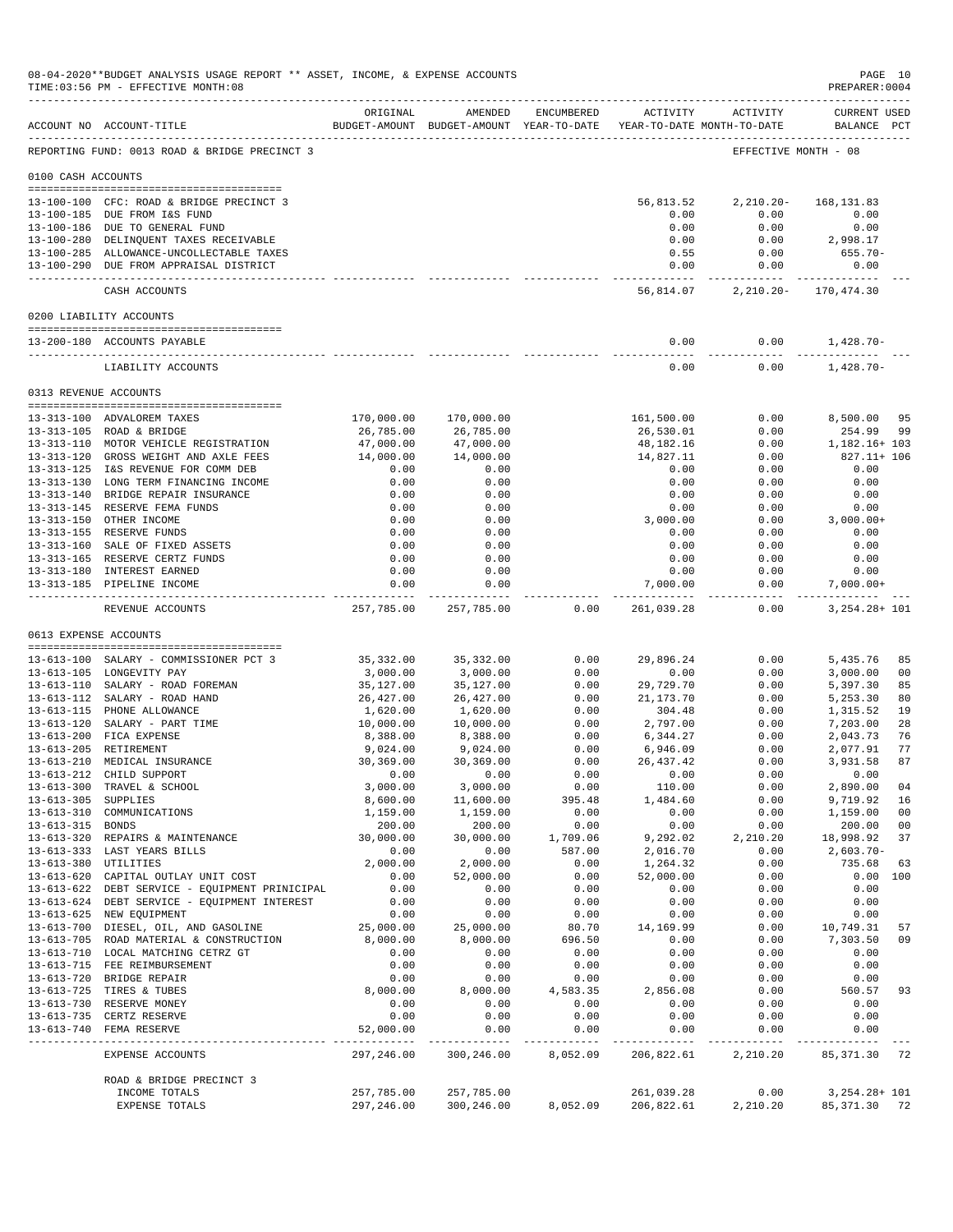|                       | 08-04-2020**BUDGET ANALYSIS USAGE REPORT ** ASSET, INCOME, & EXPENSE ACCOUNTS<br>TIME: 03:56 PM - EFFECTIVE MONTH: 08<br>---------------------------------- |                             |                             |                         |                                                                     |                      | PAGE 11<br>PREPARER: 0004          |                                                                                                                                                                                                                                                                                                                                                                                                    |
|-----------------------|-------------------------------------------------------------------------------------------------------------------------------------------------------------|-----------------------------|-----------------------------|-------------------------|---------------------------------------------------------------------|----------------------|------------------------------------|----------------------------------------------------------------------------------------------------------------------------------------------------------------------------------------------------------------------------------------------------------------------------------------------------------------------------------------------------------------------------------------------------|
|                       | ACCOUNT NO ACCOUNT-TITLE                                                                                                                                    | ORIGINAL                    | AMENDED                     | ENCUMBERED              | BUDGET-AMOUNT BUDGET-AMOUNT YEAR-TO-DATE YEAR-TO-DATE MONTH-TO-DATE | ACTIVITY ACTIVITY    | <b>CURRENT USED</b><br>BALANCE PCT |                                                                                                                                                                                                                                                                                                                                                                                                    |
|                       | -------------------------------------<br>REPORTING FUND: 0014 ROAD & BRIDGE PRECINCT 4                                                                      |                             |                             |                         |                                                                     | EFFECTIVE MONTH - 08 |                                    |                                                                                                                                                                                                                                                                                                                                                                                                    |
| 0100 CASH ACCOUNTS    |                                                                                                                                                             |                             |                             |                         |                                                                     |                      |                                    |                                                                                                                                                                                                                                                                                                                                                                                                    |
|                       |                                                                                                                                                             |                             |                             |                         |                                                                     | 0.00                 | 56,820.92                          |                                                                                                                                                                                                                                                                                                                                                                                                    |
|                       | 14-100-100 CFC: ROAD & BRIDGE PRECINCT 4<br>14-100-185 DUE FROM I&S FUND                                                                                    |                             |                             |                         | $12,330.83-$<br>0.00                                                | 0.00                 | 0.00                               |                                                                                                                                                                                                                                                                                                                                                                                                    |
|                       | 14-100-186 DUE FROM GENERAL FUND                                                                                                                            |                             |                             |                         | 0.00                                                                | 0.00                 | 0.00                               |                                                                                                                                                                                                                                                                                                                                                                                                    |
|                       | 14-100-280 DELINQUENT TAXES RECEIVABLE                                                                                                                      |                             |                             |                         | 0.00                                                                | 0.00                 | 2,998.17                           |                                                                                                                                                                                                                                                                                                                                                                                                    |
|                       | 14-100-285 ALLOWANCE-UNCOLLECTABLE TAXES                                                                                                                    |                             |                             |                         | 0.55                                                                | 0.00                 | 655.70-                            |                                                                                                                                                                                                                                                                                                                                                                                                    |
|                       | 14-100-290 DUE FROM APPRAISAL DISTRICT                                                                                                                      |                             |                             |                         | 0.00<br>-----------                                                 | 0.00<br>----------   | 0.00                               |                                                                                                                                                                                                                                                                                                                                                                                                    |
|                       | CASH ACCOUNTS                                                                                                                                               |                             |                             |                         | 12,330.28-                                                          | 0.00                 | 59,163.39                          |                                                                                                                                                                                                                                                                                                                                                                                                    |
| 0314 REVENUE ACCOUNTS |                                                                                                                                                             |                             |                             |                         |                                                                     |                      |                                    |                                                                                                                                                                                                                                                                                                                                                                                                    |
|                       | 14-314-100 ADVALOREM TAXES                                                                                                                                  | 170,000.00                  | 170,000.00                  |                         | 161,500.00                                                          | 0.00                 | 8,500.00                           | 95                                                                                                                                                                                                                                                                                                                                                                                                 |
|                       | 14-314-105 ROAD & BRIDGE                                                                                                                                    | 26,875.00                   | 26,875.00                   |                         | 26,530.01                                                           | 0.00                 | 344.99                             | 99                                                                                                                                                                                                                                                                                                                                                                                                 |
|                       | 14-314-110 MOTOR VEHICLE REGISTRATION                                                                                                                       | 47,000.00                   | 47,000.00                   |                         | 48,182.16                                                           | 0.00                 | 1,182.16+ 103                      |                                                                                                                                                                                                                                                                                                                                                                                                    |
|                       | 14-314-120 GROSS WEIGHT AND AXLE FEES                                                                                                                       | 14,000.00                   | 14,000.00                   |                         | 14,827.10                                                           | 0.00                 | 827.10+ 106                        |                                                                                                                                                                                                                                                                                                                                                                                                    |
|                       | 14-314-125 I&S REVENUE FOR COMM DEB                                                                                                                         | 43,151.00                   | 43,151.00                   |                         | 0.00                                                                | 0.00                 | 43,151.00                          | 00                                                                                                                                                                                                                                                                                                                                                                                                 |
|                       | 14-314-130 LONG TERM FINANCING INCOME                                                                                                                       | 0.00                        | 0.00                        |                         | 0.00                                                                | 0.00                 | 0.00                               |                                                                                                                                                                                                                                                                                                                                                                                                    |
|                       | 14-314-140 BRIDGE REPAIR INSURANCE<br>14-314-145 RESERVE FEMA FUNDS                                                                                         | 0.00<br>0.00                | 0.00<br>0.00                |                         | 0.00<br>0.00                                                        | 0.00<br>0.00         | 0.00<br>0.00                       |                                                                                                                                                                                                                                                                                                                                                                                                    |
|                       | 14-314-150 OTHER INCOME                                                                                                                                     | 0.00                        | 0.00                        |                         | 4,675.93                                                            | 0.00                 | $4,675.93+$                        |                                                                                                                                                                                                                                                                                                                                                                                                    |
|                       | 14-314-155 RESERVE FUNDS                                                                                                                                    | 0.00                        | 0.00                        |                         | 0.00                                                                | 0.00                 | 0.00                               |                                                                                                                                                                                                                                                                                                                                                                                                    |
|                       | 14-314-160 SALE OF FIXED ASSETS                                                                                                                             | 0.00                        | 0.00                        |                         | 0.00                                                                | 0.00                 | 0.00                               |                                                                                                                                                                                                                                                                                                                                                                                                    |
|                       | 14-314-165 RESERVE CERTZ FUNDS                                                                                                                              | 0.00                        | 0.00                        |                         | 0.00                                                                | 0.00                 | 0.00                               |                                                                                                                                                                                                                                                                                                                                                                                                    |
|                       | 14-314-180 INTEREST EARNED                                                                                                                                  | 0.00<br>------------        | 0.00<br>------------        |                         | 0.00                                                                | 0.00<br>-----------  | 0.00                               |                                                                                                                                                                                                                                                                                                                                                                                                    |
|                       | REVENUE ACCOUNTS                                                                                                                                            | 301,026.00                  | 301,026.00                  | 0.00                    | 255,715.20                                                          | 0.00                 | 45,310.80                          | 85                                                                                                                                                                                                                                                                                                                                                                                                 |
| 0614 EXPENSE ACCOUNTS |                                                                                                                                                             |                             |                             |                         |                                                                     |                      |                                    |                                                                                                                                                                                                                                                                                                                                                                                                    |
|                       | 14-614-100 SALARY - COMMISSIONER PCT 4                                                                                                                      | 35, 332.00                  | 35, 332.00                  | 0.00                    | 29,896.24                                                           | 0.00                 | 5,435.76                           | 85                                                                                                                                                                                                                                                                                                                                                                                                 |
|                       | 14-614-105 LONGEVITY PAY                                                                                                                                    | 1,200.00                    | 1,200.00                    | 0.00                    | 0.00                                                                | 0.00                 | 1,200.00                           | 00                                                                                                                                                                                                                                                                                                                                                                                                 |
|                       | 14-614-110 SALARY - ROAD FOREMAN                                                                                                                            | 35,127.00                   | 35,127.00                   | 0.00                    | 29,729.71                                                           | 0.00                 | 5,397.29                           | 85                                                                                                                                                                                                                                                                                                                                                                                                 |
|                       | 14-614-112 SALARY - ROAD HAND                                                                                                                               | 29,136.00                   | 29,136.00                   | 0.00                    | 23,560.39                                                           | 0.00                 | 5,575.61                           | 81                                                                                                                                                                                                                                                                                                                                                                                                 |
|                       | 14-614-115 PHONE ALLOWANCE                                                                                                                                  | 1,000.00                    | 1,000.00                    | 0.00                    | 844.24                                                              | 0.00                 | 155.76                             | 84                                                                                                                                                                                                                                                                                                                                                                                                 |
|                       | 14-614-120 SALARY - PART TIME                                                                                                                               | 10,000.00                   | 10,000.00                   | 0.00                    | 2,308.07                                                            | 0.00                 | 7,691.93                           | 23                                                                                                                                                                                                                                                                                                                                                                                                 |
|                       | 14-614-200 FICA EXPENSE<br>14-614-205 RETIREMENT                                                                                                            | 8,445.00<br>9,086.00        | 8,445.00<br>9,086.00        | 0.00<br>0.00            | 6,600.71<br>7,146.55                                                | 0.00<br>0.00         | 1,844.29<br>1,939.45               | 78<br>79                                                                                                                                                                                                                                                                                                                                                                                           |
|                       | 14-614-210 MEDICAL INSURANCE                                                                                                                                | 30,369.00                   | 30,369.00                   | 0.00                    | 24,861.08                                                           | 0.00                 | 5,507.92                           | 82                                                                                                                                                                                                                                                                                                                                                                                                 |
|                       | 14-614-212 CHILD SUPPORT                                                                                                                                    | 0.00                        | 0.00                        | 0.00                    | 0.00                                                                | 0.00                 | 0.00                               |                                                                                                                                                                                                                                                                                                                                                                                                    |
|                       | 14-614-300 TRAVEL & SCHOOL                                                                                                                                  | 3,000.00                    | 3,000.00                    | 0.00                    | 110.00                                                              | 0.00                 | 2,890.00                           | 04                                                                                                                                                                                                                                                                                                                                                                                                 |
| 14-614-305 SUPPLIES   |                                                                                                                                                             | 8,600.00                    | 8,600.00                    | 20.64                   | 8,408.07                                                            | 0.00                 | 171.29                             | 98                                                                                                                                                                                                                                                                                                                                                                                                 |
|                       | 14-614-310 COMMUNICATIONS                                                                                                                                   | 650.00                      | 650.00                      | 0.00                    | 0.00                                                                | 0.00                 | 650.00                             | 00                                                                                                                                                                                                                                                                                                                                                                                                 |
| 14-614-315 BONDS      |                                                                                                                                                             | 200.00                      | 200.00                      | 0.00                    | 0.00                                                                | 0.00                 | 200.00                             | 00                                                                                                                                                                                                                                                                                                                                                                                                 |
|                       | 14-614-320 REPAIRS & MAINTENANCE                                                                                                                            | 30,000.00                   | 30,000.00<br>0.00           | 8,338.24<br>0.00        | 20,387.29                                                           | 0.00<br>0.00         | 1,274.47                           | 96                                                                                                                                                                                                                                                                                                                                                                                                 |
| 14-614-380 UTILITIES  | 14-614-333 LAST YEARS BILLS                                                                                                                                 | 0.00<br>2,000.00            | 2,000.00                    | 0.00                    | 9,390.05<br>1,102.95                                                | 0.00                 | $9,390.05 -$<br>897.05 55          |                                                                                                                                                                                                                                                                                                                                                                                                    |
|                       | 14-614-620 CAPITAL OUTLAY UNIT COST                                                                                                                         | 0.00                        | 0.00                        | 0.00                    | 0.00                                                                | 0.00                 | 0.00                               |                                                                                                                                                                                                                                                                                                                                                                                                    |
|                       | 14-614-622 DEBT SERVICE - EQUIPMENT PRINICIPAL                                                                                                              | 39,737.00                   | 39,737.00                   | 0.00                    | 39,737.00                                                           | 0.00                 | 0.00 100                           |                                                                                                                                                                                                                                                                                                                                                                                                    |
|                       | 14-614-624 DEBT SERVICE - EQUIPMENT INTEREST                                                                                                                | 3,414.00                    | 3,414.00                    | 0.00                    | 3,413.15                                                            | 0.00                 | $0.85$ 100                         |                                                                                                                                                                                                                                                                                                                                                                                                    |
|                       | 14-614-625 NEW EQUIPMENT                                                                                                                                    | 0.00                        | 33,984.49                   | 0.00                    | 33,984.49                                                           | 0.00                 | 0.00 100                           |                                                                                                                                                                                                                                                                                                                                                                                                    |
|                       | 14-614-700 DIESEL, OIL, AND GASOLINE                                                                                                                        | 25,000.00                   | 25,000.00                   | 0.00                    | 20,743.57                                                           | 0.00                 | 4,256.43                           | 83                                                                                                                                                                                                                                                                                                                                                                                                 |
|                       | 14-614-705 ROAD MATERIAL & CONSTRUCTION                                                                                                                     | 8,000.00                    | 9,900.00                    | 1,500.00                | 3,605.82                                                            | 0.00                 | 4,794.18                           | 52                                                                                                                                                                                                                                                                                                                                                                                                 |
|                       | 14-614-710 LOCAL MATCHING CETRZ GT                                                                                                                          | 0.00                        | 0.00                        | 0.00                    | 0.00                                                                | 0.00                 | 0.00                               |                                                                                                                                                                                                                                                                                                                                                                                                    |
|                       | 14-614-715 FEE REIMBURSEMENT<br>14-614-720 BRIDGE REPAIR                                                                                                    | 0.00<br>0.00                | 0.00<br>0.00                | 0.00<br>0.00            | 0.00<br>0.00                                                        | 0.00<br>0.00         | 0.00<br>0.00                       |                                                                                                                                                                                                                                                                                                                                                                                                    |
|                       | 14-614-725 TIRES & TUBES                                                                                                                                    | 8,000.00                    | 10,600.00                   | 40.50                   | 4,986.52                                                            | 0.00                 | 5,572.98                           | 47                                                                                                                                                                                                                                                                                                                                                                                                 |
|                       | 14-614-735 CERTZ RESERVE                                                                                                                                    | 0.00                        | 0.00                        | 0.00                    | 0.00                                                                | 0.00                 | 0.00                               |                                                                                                                                                                                                                                                                                                                                                                                                    |
|                       | 14-614-740 FEMA RESERVE                                                                                                                                     | 63,607.19                   | 29,622.70                   | 0.00                    | 0.00                                                                | 0.00                 | 29,622.70                          | 00                                                                                                                                                                                                                                                                                                                                                                                                 |
|                       | EXPENSE ACCOUNTS                                                                                                                                            | -------------<br>351,903.19 | -------------<br>356,403.19 | -----------<br>9,899.38 | -----------<br>270,815.90                                           | $- - - - -$<br>0.00  | ------------<br>75,687.91          | $\frac{1}{2} \frac{1}{2} \frac{1}{2} \frac{1}{2} \frac{1}{2} \frac{1}{2} \frac{1}{2} \frac{1}{2} \frac{1}{2} \frac{1}{2} \frac{1}{2} \frac{1}{2} \frac{1}{2} \frac{1}{2} \frac{1}{2} \frac{1}{2} \frac{1}{2} \frac{1}{2} \frac{1}{2} \frac{1}{2} \frac{1}{2} \frac{1}{2} \frac{1}{2} \frac{1}{2} \frac{1}{2} \frac{1}{2} \frac{1}{2} \frac{1}{2} \frac{1}{2} \frac{1}{2} \frac{1}{2} \frac{$<br>79 |
|                       | ROAD & BRIDGE PRECINCT 4                                                                                                                                    |                             |                             |                         |                                                                     |                      |                                    |                                                                                                                                                                                                                                                                                                                                                                                                    |
|                       | INCOME TOTALS                                                                                                                                               | 301,026.00                  | 301,026.00                  |                         | 255,715.20                                                          | 0.00                 | 45,310.80                          | 85                                                                                                                                                                                                                                                                                                                                                                                                 |
|                       | EXPENSE TOTALS                                                                                                                                              | 351,903.19                  | 356,403.19                  | 9,899.38                | 270,815.90                                                          | 0.00                 | 75,687.91                          | 79                                                                                                                                                                                                                                                                                                                                                                                                 |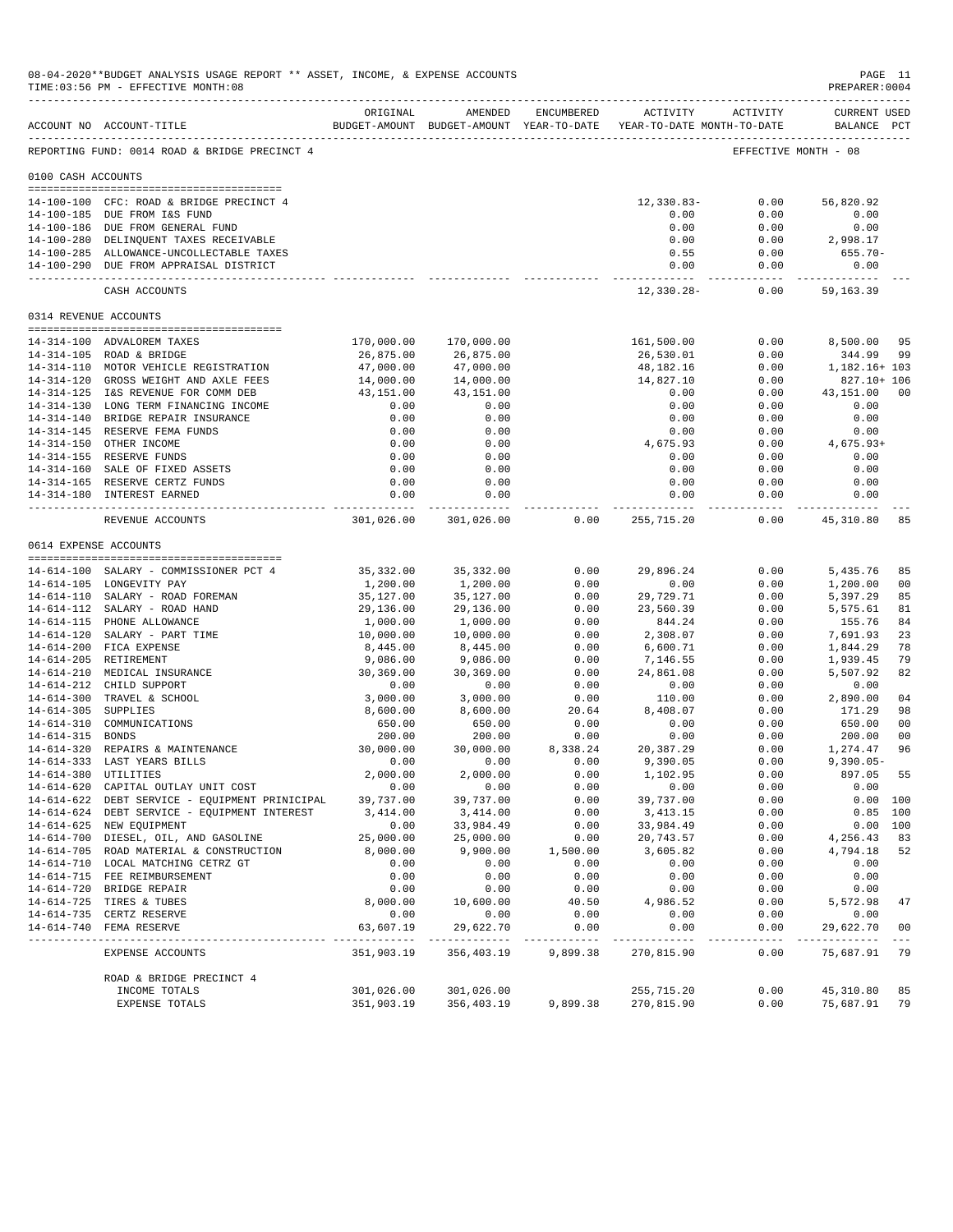|                       | 08-04-2020**BUDGET ANALYSIS USAGE REPORT ** ASSET, INCOME, & EXPENSE ACCOUNTS<br>TIME: 03:56 PM - EFFECTIVE MONTH: 08 |                                          |                                                     |                      |                                                               |          | PAGE 12<br>PREPARER: 0004          |    |
|-----------------------|-----------------------------------------------------------------------------------------------------------------------|------------------------------------------|-----------------------------------------------------|----------------------|---------------------------------------------------------------|----------|------------------------------------|----|
|                       | ACCOUNT NO ACCOUNT-TITLE                                                                                              | ORIGINAL                                 | AMENDED<br>BUDGET-AMOUNT BUDGET-AMOUNT YEAR-TO-DATE | ENCUMBERED           | ACTIVITY<br>YEAR-TO-DATE MONTH-TO-DATE                        | ACTIVITY | <b>CURRENT USED</b><br>BALANCE PCT |    |
|                       | REPORTING FUND: 0020 JAIL BOND I&S                                                                                    |                                          |                                                     |                      |                                                               |          | EFFECTIVE MONTH - 08               |    |
| 0100 CASH ACCOUNT     |                                                                                                                       |                                          |                                                     |                      |                                                               |          |                                    |    |
|                       |                                                                                                                       |                                          |                                                     |                      |                                                               |          |                                    |    |
|                       | 20-100-190 I&S ACCOUNT JAIL BOND                                                                                      |                                          |                                                     |                      | 168,231.49                                                    | 0.00     | 485,938.38                         |    |
|                       | 20-100-280 DELINQUENT TAXES RECEIVABLE                                                                                |                                          |                                                     |                      | 0.00                                                          | 0.00     | 21,178.79                          |    |
|                       | 20-100-285 ALLOWANCE-UNCOLLETABLE TAXES                                                                               |                                          |                                                     |                      | 0.00                                                          | 0.00     | 4,635.69-                          |    |
|                       | 20-100-290 DUE FROM APPRAISAL DISTRICT                                                                                |                                          |                                                     |                      | 0.00                                                          | 0.00     | 0.00                               |    |
|                       | 20-100-295 DUE FROM GENERAL FUND                                                                                      |                                          |                                                     |                      | 0.00                                                          | 0.00     | 0.00                               |    |
|                       | CASH ACCOUNT                                                                                                          |                                          |                                                     |                      | 168,231.49                                                    | 0.00     | 502,481.48                         |    |
|                       | 0315 JAIL BOND I&S REVENUE                                                                                            |                                          |                                                     |                      |                                                               |          |                                    |    |
|                       |                                                                                                                       |                                          |                                                     |                      |                                                               |          |                                    |    |
|                       | 20-315-100 BOND TAXES                                                                                                 |                                          |                                                     |                      | $465,569.00$ $465,569.00$ $557,505.19$ $0.00$ $91,936.19+120$ |          |                                    |    |
|                       | 20-315-180 BOND TAXES INTEREST                                                                                        | 0.00<br>---------------- --------------- | 0.00                                                |                      | 2,739.41                                                      | 0.00     | $2,739.41+$<br>-------------       |    |
|                       | JAIL BOND I&S REVENUE                                                                                                 | 465,569.00 465,569.00                    |                                                     | 0.00                 | 560,244.60                                                    |          | $0.00$ 94,675.60+ 120              |    |
| 0615 EXPENSE ACCOUNTS |                                                                                                                       |                                          |                                                     |                      |                                                               |          |                                    |    |
|                       |                                                                                                                       |                                          |                                                     |                      |                                                               |          |                                    |    |
|                       | 20-615-622 BOND PAYMENT PRINCIPAL                                                                                     |                                          | 315,000.00 315,000.00                               | 0.00                 | 315,000.00                                                    |          | 0.00<br>0.00 100                   |    |
|                       | 20-615-624 BOND PAYMENT INTEREST                                                                                      | 150,219.00                               | 150,219.00                                          | 0.00                 | 76,709.38                                                     | 0.00     | 73,509.62 51                       |    |
| $20 - 615 - 625$      | BOND WIRE TRANSFER CHARGE                                                                                             | 350.00<br>------------                   | 350.00<br>------------ <i>-</i>                     | 0.00<br>------------ | 175.00<br>-------------                                       | 0.00     | 175.00<br>-----------              | 50 |
|                       | EXPENSE ACCOUNTS                                                                                                      | 465,569.00                               | 465,569.00                                          | 0.00                 | 391,884.38                                                    | 0.00     | 73.684.62 84                       |    |
|                       | JAIL BOND I&S                                                                                                         |                                          |                                                     |                      |                                                               |          |                                    |    |
|                       | INCOME TOTALS                                                                                                         |                                          | 465,569,00 465,569,00                               |                      | 560, 244, 60                                                  |          | $0.00$ 94.675.60+ 120              |    |
|                       | <b>EXPENSE TOTALS</b>                                                                                                 | 465,569.00                               | 465,569.00                                          |                      | $0.00$ 391,884.38                                             | 0.00     | 73.684.62 84                       |    |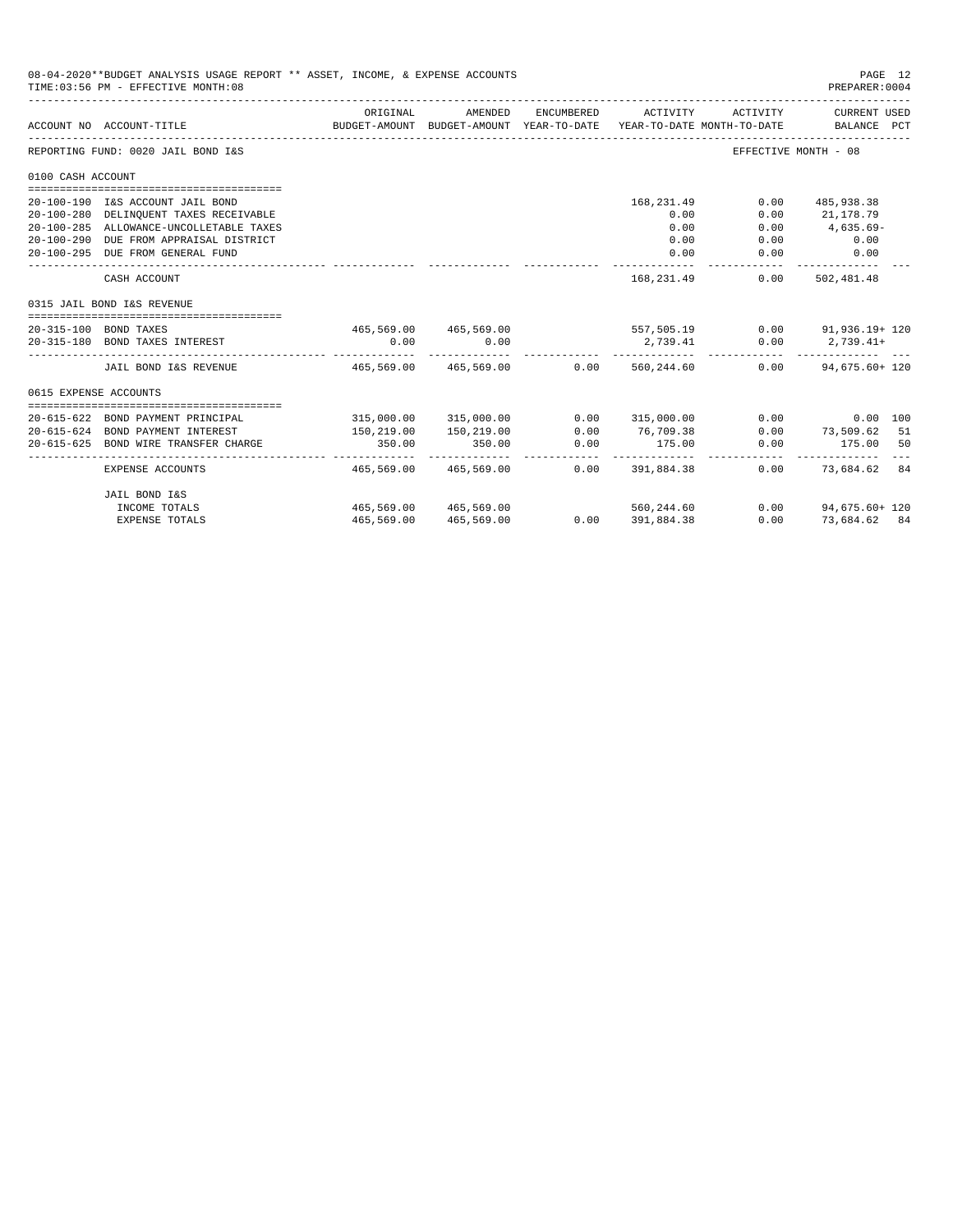|                                              | TIME: 03:56 PM - EFFECTIVE MONTH: 08                                                                        | 08-04-2020**BUDGET ANALYSIS USAGE REPORT ** ASSET, INCOME, & EXPENSE ACCOUNTS |                                      | PREPARER: 0004 | PAGE 13                                   |               |                      |  |
|----------------------------------------------|-------------------------------------------------------------------------------------------------------------|-------------------------------------------------------------------------------|--------------------------------------|----------------|-------------------------------------------|---------------|----------------------|--|
|                                              | ACCOUNT NO ACCOUNT-TITLE TO BUDGET-AMOUNT BUDGET-AMOUNT YEAR-TO-DATE YEAR-TO-DATE MONTH-TO-DATE BALANCE PCT | ORIGINAL                                                                      | AMENDED                              |                | ENCUMBERED ACTIVITY ACTIVITY CURRENT USED |               |                      |  |
| REPORTING FUND: 0021 LATERAL ROAD PRECINCT 1 |                                                                                                             |                                                                               |                                      |                |                                           |               | EFFECTIVE MONTH - 08 |  |
| 0100 CASH ACCOUNTS                           |                                                                                                             |                                                                               |                                      |                |                                           |               |                      |  |
|                                              | 21-100-100 CFC: LATERAL ROAD PRECINCT 1                                                                     |                                                                               |                                      |                |                                           |               | 393.86 0.00 1,313.08 |  |
|                                              | CASH ACCOUNTS                                                                                               |                                                                               |                                      |                |                                           | 393.86        | $0.00$ 1,313.08      |  |
| 0321 REVENUE ACCOUNTS                        |                                                                                                             |                                                                               |                                      |                |                                           |               |                      |  |
|                                              | 21-321-190 STATE ROAD FUND                                                                                  |                                                                               | 5, 133.00 5, 133.00                  |                |                                           | 5,126.86 0.00 | 6.14 100             |  |
|                                              | REVENUE ACCOUNTS                                                                                            |                                                                               | 5,133.00 5,133.00 0.00 5,126.86 0.00 |                |                                           |               | 6.14 100             |  |
| 0621 EXPENSE ACCOUNTS                        |                                                                                                             |                                                                               |                                      |                |                                           |               |                      |  |
|                                              | 21-621-333 LAST YEARS BILLS                                                                                 |                                                                               | $0.00$ $0.00$ $0.00$ $0.00$ $0.00$   |                |                                           |               | 0.00<br>0.00         |  |
|                                              | $21-621-700$ DIESEL, OIL, AND GASOLINE $2,567.00$ $2,567.00$ $0.00$ $2,567.00$                              |                                                                               |                                      |                |                                           |               | 0.00<br>0.00 100     |  |
|                                              | 21-621-705 ROAD MATERIAL & CONSTRUCTION 2,566.00                                                            |                                                                               | 2,566.00 400.00 2,166.00             |                |                                           |               | 0.00<br>0.00 100     |  |
|                                              | EXPENSE ACCOUNTS                                                                                            |                                                                               | 5,133.00 5,133.00                    | 400.00         | 4,733.00                                  | 0.00          | 0.00 100             |  |
|                                              | LATERAL ROAD PRECINCT 1                                                                                     |                                                                               |                                      |                |                                           |               |                      |  |
|                                              | INCOME TOTALS                                                                                               |                                                                               | 5,133.00 5,133.00                    |                | 5,126,86                                  |               | 0.00<br>6.14 100     |  |
|                                              | <b>EXPENSE TOTALS</b>                                                                                       | 5,133.00                                                                      |                                      |                | 5,133.00 400.00 4,733.00                  | 0.00          | 0.00 100             |  |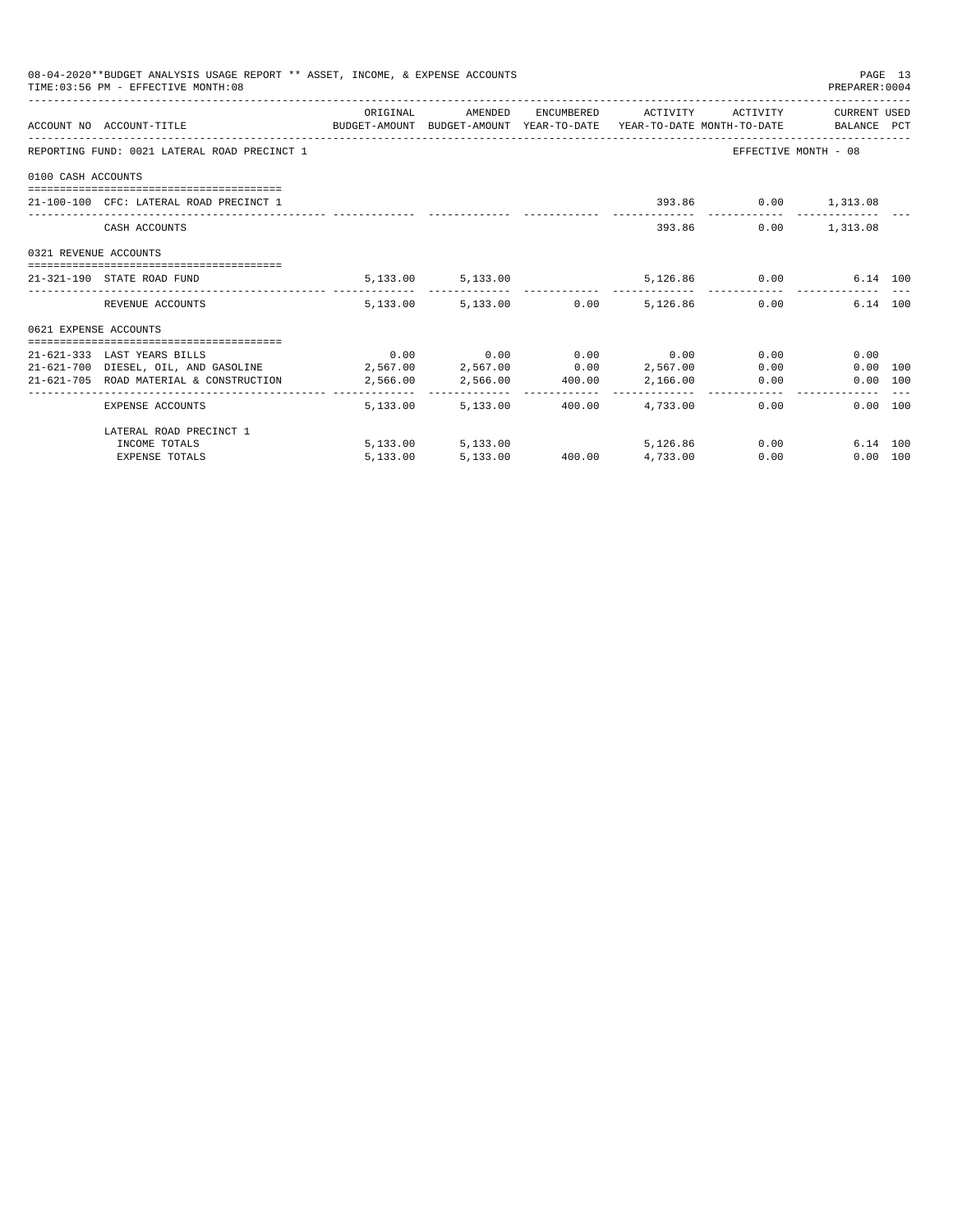|                       | 08-04-2020**BUDGET ANALYSIS USAGE REPORT ** ASSET, INCOME, & EXPENSE ACCOUNTS<br>TIME: 03:56 PM - EFFECTIVE MONTH: 08 |          |                        |                                                            |                          | PREPARER: 0004       | PAGE 14 |
|-----------------------|-----------------------------------------------------------------------------------------------------------------------|----------|------------------------|------------------------------------------------------------|--------------------------|----------------------|---------|
|                       |                                                                                                                       | ORIGINAL |                        | AMENDED ENCUMBERED ACTIVITY ACTIVITY CURRENTUSED           |                          |                      |         |
|                       | ACCOUNT NO ACCOUNT-TITLE CONTROL BUDGET-AMOUNT BUDGET-AMOUNT YEAR-TO-DATE YEAR-TO-DATE MONTH-TO-DATE BALANCE PCT      |          |                        |                                                            |                          |                      |         |
|                       | REPORTING FUND: 0022 LATERAL ROAD PRECINCT 2                                                                          |          |                        |                                                            |                          | EFFECTIVE MONTH - 08 |         |
| 0100 CASH ACCOUNTS    |                                                                                                                       |          |                        |                                                            |                          |                      |         |
|                       |                                                                                                                       |          |                        |                                                            |                          |                      |         |
|                       | 22-100-100 CFC: LATERAL ROAD PRECINCT 2                                                                               |          |                        | 152.19 0.00 1,880.43                                       |                          |                      |         |
|                       | CASH ACCOUNTS                                                                                                         |          |                        |                                                            | 152.19   0.00   1.880.43 |                      |         |
| 0322 REVENUE ACCOUNTS |                                                                                                                       |          |                        |                                                            |                          |                      |         |
|                       | 22-322-190 STATE ROAD FUND                                                                                            |          |                        | 5,133.00 5,133.00 5,126.87 0.00                            |                          | 6.13 100             |         |
|                       | REVENUE ACCOUNTS                                                                                                      |          |                        | $5,133.00$ $5,133.00$ $0.00$ $5,126.87$ $0.00$             |                          | 6.13 100             |         |
| 0622 EXPENSE ACCOUNTS |                                                                                                                       |          |                        |                                                            |                          |                      |         |
|                       | 22-622-333 LAST YEARS BILLS                                                                                           |          |                        | $0.00$ $0.00$ $0.00$ $59.97$ $0.00$ $59.97$ $0.00$ $59.97$ |                          |                      |         |
|                       | 22-622-700 DIESEL, OIL, AND GASOLINE 2,567.00 2,567.00 0.00 2,348.71                                                  |          |                        |                                                            |                          | $0.00$ 218.29 91     |         |
|                       | $22-622-705$ ROAD MATERIAL & CONSTRUCTION $2,566.00$ $2,566.00$ $0.00$ $2,566.00$ $0.00$                              |          |                        |                                                            |                          | 0.00 100             |         |
|                       | EXPENSE ACCOUNTS                                                                                                      |          | 5,133.00 5,133.00 0.00 | 4,974,68                                                   |                          | 0.00 158.32 97       |         |
|                       | LATERAL ROAD PRECINCT 2                                                                                               |          |                        |                                                            |                          |                      |         |
|                       | INCOME TOTALS                                                                                                         |          |                        | 5,133.00 5,133.00 5,126.87 0.00 6.13 100                   |                          |                      |         |
|                       | <b>EXPENSE TOTALS</b>                                                                                                 | 5,133.00 | 5,133.00               | $0.00$ 4,974.68                                            |                          | $0.00$ 158.32 97     |         |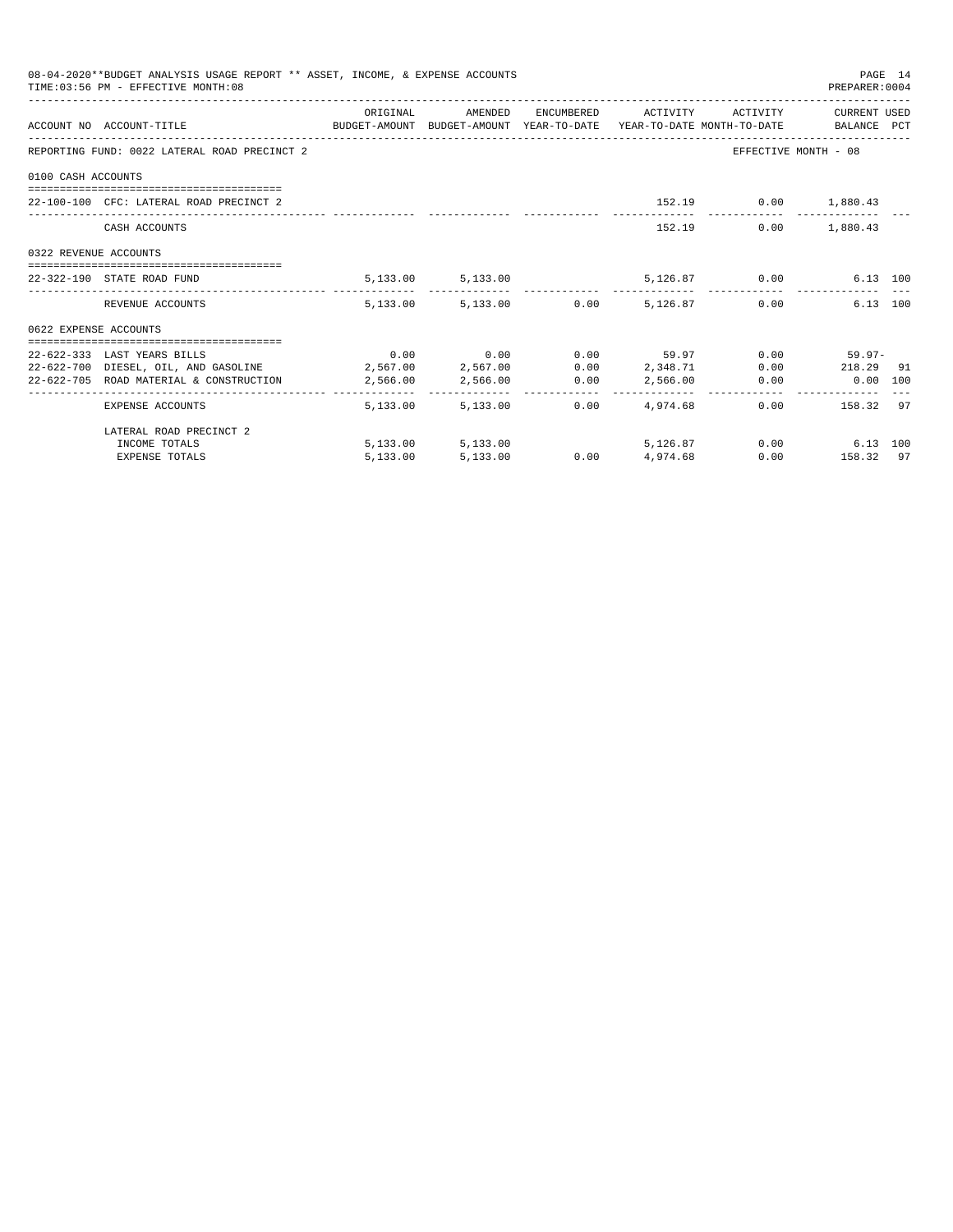|                       | 08-04-2020**BUDGET ANALYSIS USAGE REPORT ** ASSET, INCOME, & EXPENSE ACCOUNTS<br>TIME: 03:56 PM - EFFECTIVE MONTH: 08 |          |                                   |                          |                     |                    | PREPARER: 0004       | PAGE 15 |
|-----------------------|-----------------------------------------------------------------------------------------------------------------------|----------|-----------------------------------|--------------------------|---------------------|--------------------|----------------------|---------|
|                       |                                                                                                                       | ORIGINAL | AMENDED                           |                          | ENCUMBERED ACTIVITY | ACTIVITY           | CURRENT USED         |         |
|                       | ACCOUNT NO ACCOUNT-TITLE CONTROL SUDGET-AMOUNT BUDGET-AMOUNT YEAR-TO-DATE YEAR-TO-DATE MONTH-TO-DATE BALANCE PCT      |          |                                   |                          |                     |                    |                      |         |
|                       | REPORTING FUND: 0023 LATERAL ROAD PRECINCT 3                                                                          |          |                                   |                          |                     |                    | EFFECTIVE MONTH - 08 |         |
| 0100 CASH ACCOUNTS    |                                                                                                                       |          |                                   |                          |                     |                    |                      |         |
|                       | 23-100-100 CFC: LATERAL ROAD PRECINCT 3                                                                               |          |                                   |                          |                     | 714.86 0.00 701.09 |                      |         |
|                       | CASH ACCOUNTS                                                                                                         |          |                                   |                          |                     | 714.86             | 0.00 701.09          |         |
| 0323 REVENUE ACCOUNTS |                                                                                                                       |          |                                   |                          |                     |                    |                      |         |
|                       | 23-323-190 STATE ROAD FUND                                                                                            |          | 5, 133.00 5, 133.00               |                          |                     | 5,126.86 0.00      | 6.14 100             |         |
|                       | REVENUE ACCOUNTS                                                                                                      |          | 5,133.00 5,133.00 0.00            |                          | 5,126.86            |                    | 6.14 100<br>0.00     |         |
| 0623 EXPENSE ACCOUNTS |                                                                                                                       |          |                                   |                          |                     |                    |                      |         |
|                       | 23-623-700 DIESEL. OIL. AND GASOLINE $2.567.00$ $2.567.00$ $0.00$ $2.567.00$                                          |          |                                   |                          |                     |                    | 0.00 100             |         |
|                       | 23-623-705 ROAD MATERIAL & CONSTRUCTION 2,566.00                                                                      |          | 2,566.00 721.00 1,845.00          |                          |                     |                    | 0.00<br>0.00 100     |         |
|                       | ____________________________________<br>EXPENSE ACCOUNTS                                                              | -------- | 5,133.00 5,133.00 721.00 4,412.00 |                          |                     |                    | 0.00<br>0.00 100     |         |
|                       | LATERAL ROAD PRECINCT 3                                                                                               |          |                                   |                          |                     |                    |                      |         |
|                       | INCOME TOTALS                                                                                                         |          | 5,133.00 5,133.00                 |                          | 5,126,86            |                    | 0.00<br>6.14 100     |         |
|                       | <b>EXPENSE TOTALS</b>                                                                                                 | 5.133.00 |                                   | 5,133.00 721.00 4,412.00 |                     | 0.00               | 0.00 100             |         |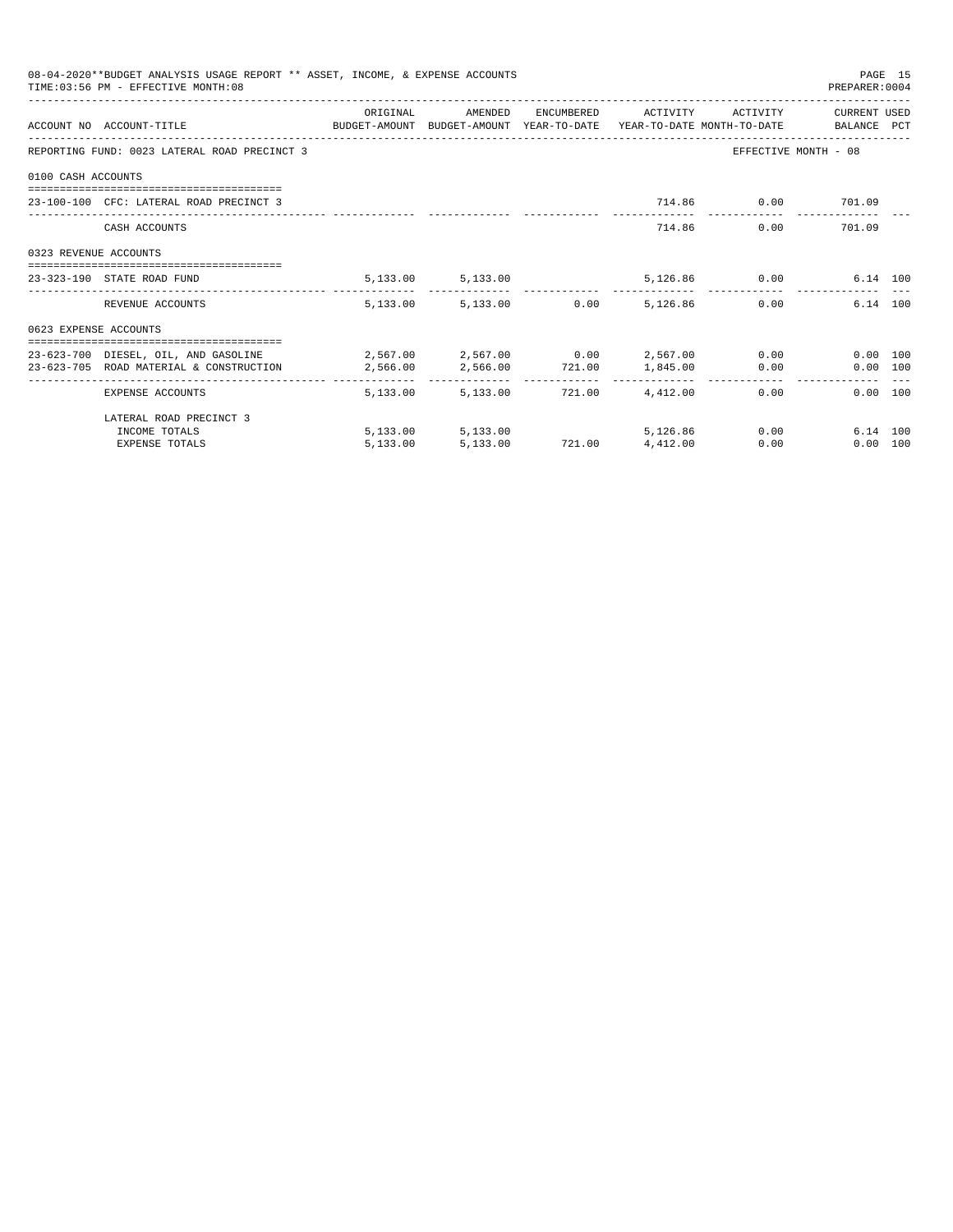|                       | 08-04-2020**BUDGET ANALYSIS USAGE REPORT ** ASSET, INCOME, & EXPENSE ACCOUNTS<br>TIME: 03:56 PM - EFFECTIVE MONTH: 08                                                                                            |          |                                     |  |                              | PREPARER: 0004       | PAGE 16 |
|-----------------------|------------------------------------------------------------------------------------------------------------------------------------------------------------------------------------------------------------------|----------|-------------------------------------|--|------------------------------|----------------------|---------|
|                       | ACCOUNT NO ACCOUNT-TITLE COMPUTE SUDGET-AMOUNT BUDGET-AMOUNT YEAR-TO-DATE YEAR-TO-DATE MONTH-TO-DATE BALANCE PCT                                                                                                 | ORIGINAL | AMENDED                             |  | ENCUMBERED ACTIVITY ACTIVITY | CURRENT USED         |         |
|                       | REPORTING FUND: 0024 LATERAL ROAD PRECINCT 4                                                                                                                                                                     |          |                                     |  |                              | EFFECTIVE MONTH - 08 |         |
| 0100 CASH ACCOUNTS    |                                                                                                                                                                                                                  |          |                                     |  |                              |                      |         |
|                       | 24-100-100 CFC: LATERAL ROAD PRECINCT 4                                                                                                                                                                          |          |                                     |  | 2, 203.20   0.00   3, 716.44 |                      |         |
|                       | CASH ACCOUNTS                                                                                                                                                                                                    |          |                                     |  | 2,203.20                     | $0.00$ 3,716.44      |         |
| 0324 REVENUE ACCOUNTS |                                                                                                                                                                                                                  |          |                                     |  |                              |                      |         |
|                       | 24-324-190 STATE ROAD FUND                                                                                                                                                                                       |          | 5, 133.00 5, 133.00                 |  | 5,126.87 0.00                | 6.13 100             |         |
|                       | REVENUE ACCOUNTS                                                                                                                                                                                                 |          | 5,133.00 5,133.00 0.00 5,126.87     |  |                              | 6.13 100<br>0.00     |         |
| 0624 EXPENSE ACCOUNTS |                                                                                                                                                                                                                  |          |                                     |  |                              |                      |         |
|                       | 24-624-700 DIESEL, OIL, AND GASOLINE $2,567.00$ $2,567.00$ $0.00$ $2,567.00$ $0.00$ $0.00$ $0.00$ $0.00$<br>24-624-705 ROAD MATERIAL & CONSTRUCTION $2,566.00$ $2,566.00$ $1,000.00$ $356.67$ 0.00 $1,209.33$ 53 |          |                                     |  |                              |                      |         |
|                       | EXPENSE ACCOUNTS                                                                                                                                                                                                 |          | 5,133.00 5,133.00 1,000.00 2,923.67 |  |                              | $0.00$ 1, 209.33 76  |         |
|                       | LATERAL ROAD PRECINCT 4                                                                                                                                                                                          |          |                                     |  |                              |                      |         |
|                       | INCOME TOTALS                                                                                                                                                                                                    |          | 5,133.00 5,133.00                   |  | 5,126.87 0.00                | 6.13 100             |         |
|                       | <b>EXPENSE TOTALS</b>                                                                                                                                                                                            | 5,133.00 | $5.133.00$ $1.000.00$ $2.923.67$    |  | 0.00                         | 1,209.33 76          |         |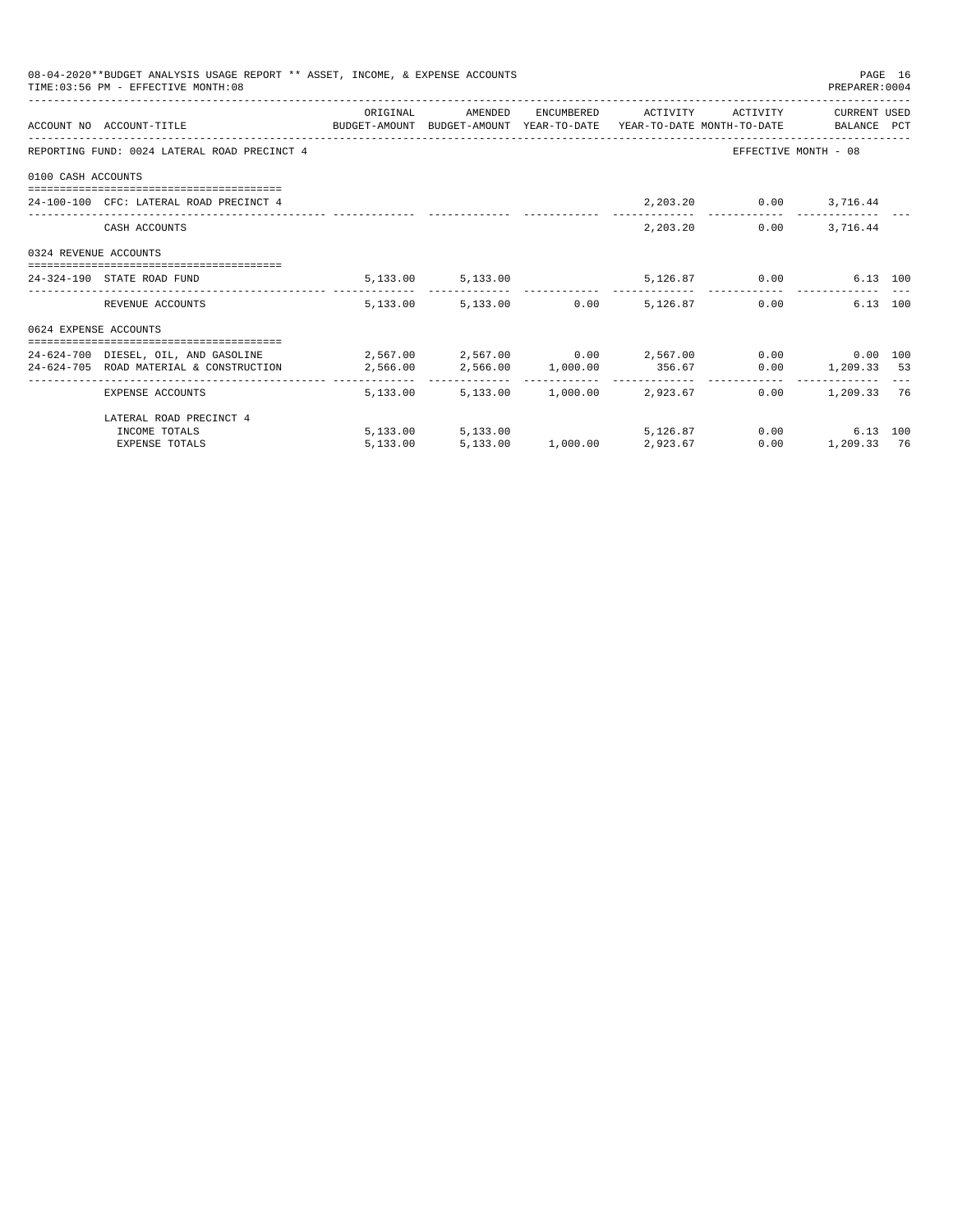| 08-04-2020**BUDGET ANALYSIS USAGE REPORT ** ASSET, INCOME, & EXPENSE ACCOUNTS<br>TIME: 03:56 PM - EFFECTIVE MONTH: 08 |                                                                    |                       | PAGE 17<br>PREPARER: 0004                           |              |                                        |                      |                                    |
|-----------------------------------------------------------------------------------------------------------------------|--------------------------------------------------------------------|-----------------------|-----------------------------------------------------|--------------|----------------------------------------|----------------------|------------------------------------|
|                                                                                                                       | ACCOUNT NO ACCOUNT-TITLE                                           | ORIGINAL              | AMENDED<br>BUDGET-AMOUNT BUDGET-AMOUNT YEAR-TO-DATE | ENCUMBERED   | ACTIVITY<br>YEAR-TO-DATE MONTH-TO-DATE | ACTIVITY             | <b>CURRENT USED</b><br>BALANCE PCT |
|                                                                                                                       | REPORTING FUND: 0026 IT YEARLY SERVICES                            |                       |                                                     |              |                                        | EFFECTIVE MONTH - 08 |                                    |
|                                                                                                                       | 0100 IT YEARLY SERVICES CASH                                       |                       |                                                     |              |                                        |                      |                                    |
|                                                                                                                       |                                                                    |                       |                                                     |              |                                        |                      |                                    |
|                                                                                                                       | 26-100-100 IT YEARLY SERVICES CASH ACCOUNT                         |                       |                                                     |              | 66,810.50-                             | 7,269.00-            | $66,810.50-$                       |
|                                                                                                                       | IT YEARLY SERVICES CASH                                            |                       |                                                     |              | $66,810.50 -$                          | $7,269.00 -$         | $66, 810.50 -$                     |
|                                                                                                                       | 0200 LIABILITY ACCOUNT                                             |                       |                                                     |              |                                        |                      |                                    |
|                                                                                                                       | 26-200-999 SYSTEM ADDED FUND BALANCE                               | 0.00                  | 0.00                                                | 0.00         | 0.00                                   | 0.00                 | 0.00                               |
|                                                                                                                       | LIABILITY ACCOUNT                                                  | 0.00                  | 0.00                                                | 0.00         | 0.00                                   | 0.00                 | 0.00                               |
|                                                                                                                       | 0330 IT YEARLY SERVICES REVENUE                                    |                       |                                                     |              |                                        |                      |                                    |
|                                                                                                                       | 26-330-185 IT YEARLY REVENUE                                       | 0.00                  | 0.00                                                |              | 0.00                                   | 0.00                 | 0.00                               |
|                                                                                                                       | ____________________________________<br>IT YEARLY SERVICES REVENUE | $\frac{1}{2}$<br>0.00 | $\frac{1}{2}$<br>0.00                               | 0.00         | 0.00                                   | 0.00                 | 0.00                               |
|                                                                                                                       | 0660 IT YEARLY SERVICES EXPENSE                                    |                       |                                                     |              |                                        |                      |                                    |
|                                                                                                                       |                                                                    |                       |                                                     |              |                                        |                      |                                    |
|                                                                                                                       | 26-660-600 COPIERS & PRINTERS<br>26-660-601 BACKUP & DISASTER      | 0.00<br>0.00          | 0.00<br>0.00                                        | 0.00<br>0.00 | 0.00<br>3,630.00                       | 0.00<br>0.00         | 0.00                               |
|                                                                                                                       | 26-660-602 CORE FIREWALL                                           | 0.00                  | 0.00                                                | 0.00         | 4,740.00                               | 0.00                 | $3,630.00 -$<br>$4,740.00 -$       |
|                                                                                                                       | 26-660-603 LEC NETWORK                                             | 0.00                  | 0.00                                                | 0.00         | 12,055.60                              | 1,567.60             | $12,055.60 -$                      |
|                                                                                                                       | 26-660-604 CH NETWORK                                              | 0.00                  | 0.00                                                | 0.00         | 16,028.40                              | 2,501.40             | $16,028.40-$                       |
|                                                                                                                       | 26-660-605 LEC SECURITY SOFTWARE                                   | 0.00                  | 0.00                                                | 0.00         | 2,700.00                               | 0.00                 | $2,700.00-$                        |
|                                                                                                                       | 26-660-606 CH SECURITY SOFTWARE                                    | 0.00                  | 0.00                                                | 0.00         | 2,400.00                               | 0.00                 | $2,400.00-$                        |
|                                                                                                                       | 26-660-607 NEW SECURE EMAIL                                        | 0.00                  | 0.00                                                | 0.00         | 1,120.00                               | 0.00                 | $1.120.00 -$                       |
|                                                                                                                       | 26-660-608 EXISTING HOST TAC WEBSITE                               | 0.00                  | 0.00                                                | 0.00         | 0.00                                   | 0.00                 | 0.00                               |
| $26 - 660 - 609$                                                                                                      | OFFICE 365                                                         | 0.00                  | 0.00                                                | 0.00         | 750.00                                 | 0.00                 | 750.00-                            |
|                                                                                                                       | 26-660-610 ADOBE PDF SOFTWARE                                      | 0.00                  | 0.00                                                | 0.00         | 4,186.50                               | 0.00                 | $4,186.50-$                        |
|                                                                                                                       | 26-660-611 LEC MONITOR GENERATOR                                   | 0.00                  | 0.00                                                | 0.00         | 0.00                                   | 0.00                 | 0.00                               |
|                                                                                                                       | 26-660-612 EST BACKUP INTERNET                                     | 0.00                  | 0.00                                                | 0.00         | 0.00                                   | 0.00                 | 0.00                               |
|                                                                                                                       | 26-660-613 INTERNET FOR PATROL CARS                                | 0.00                  | 0.00                                                | 0.00         | 0.00                                   | 0.00                 | 0.00                               |
|                                                                                                                       | 26-660-614 INTERNET FOR SENIOR CITIZENS                            | 0.00                  | 0.00                                                | 0.00         | 0.00                                   | 0.00                 | 0.00                               |
|                                                                                                                       | 26-660-615 AT& FIBER CH                                            | 0.00                  | 0.00                                                | 0.00         | 0.00                                   | 0.00                 | 0.00                               |
|                                                                                                                       | 26-660-616 PHONE LINE COST                                         | 0.00                  | 0.00                                                | 0.00         | 0.00                                   | 0.00                 | 0.00                               |
|                                                                                                                       | 26-660-617 SPARE SUPPLIES KEPT ON SITE                             | 0.00                  | 0.00                                                | 0.00         | 0.00                                   | 0.00                 | 0.00                               |
| 26-660-618                                                                                                            | SUPPORT FOR IT SYSTEMS                                             | 0.00                  | 0.00                                                | 0.00         | 19,200.00                              | 3,200.00             | $19, 200.00 -$                     |
|                                                                                                                       | IT YEARLY SERVICES EXPENSE                                         | 0.00                  | 0.00                                                | 0.00         | 66,810.50                              | 7,269.00             | $66,810.50 -$                      |
|                                                                                                                       | IT YEARLY SERVICES                                                 |                       |                                                     |              |                                        |                      |                                    |
|                                                                                                                       | INCOME TOTALS                                                      | 0.00                  | 0.00                                                |              | 0.00                                   | 0.00                 | 0.00                               |
|                                                                                                                       | <b>EXPENSE TOTALS</b>                                              | 0.00                  | 0.00                                                | 0.00         | 66,810.50                              | 7,269.00             | $66.810.50 -$                      |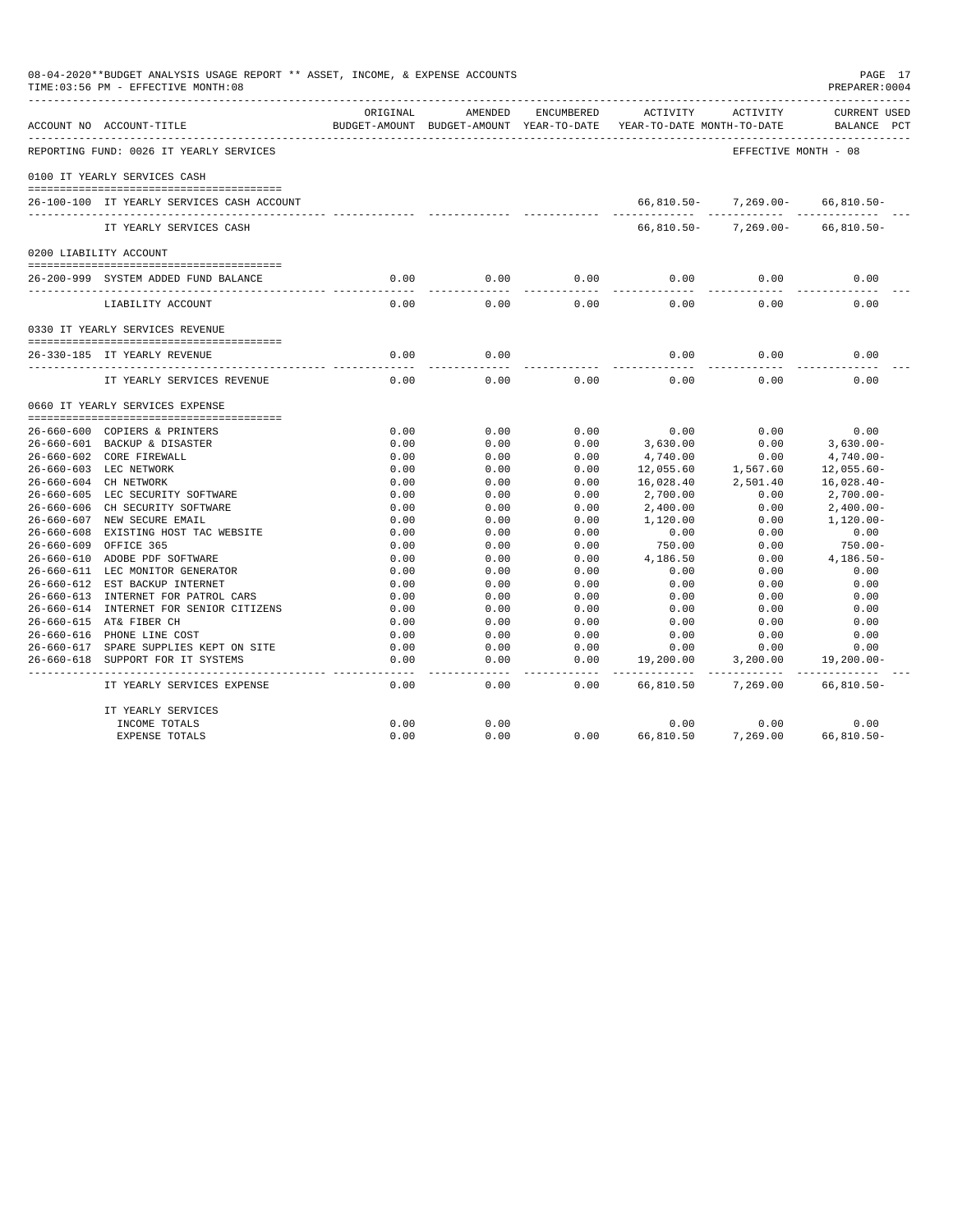|                      | 08-04-2020**BUDGET ANALYSIS USAGE REPORT ** ASSET, INCOME, & EXPENSE ACCOUNTS<br>TIME: 03:56 PM - EFFECTIVE MONTH: 08 |           |                                                     |              |                                        |          | PAGE 18<br>PREPARER: 0004          |  |
|----------------------|-----------------------------------------------------------------------------------------------------------------------|-----------|-----------------------------------------------------|--------------|----------------------------------------|----------|------------------------------------|--|
|                      | ACCOUNT NO ACCOUNT-TITLE                                                                                              | ORIGINAL  | AMENDED<br>BUDGET-AMOUNT BUDGET-AMOUNT YEAR-TO-DATE | ENCUMBERED   | ACTIVITY<br>YEAR-TO-DATE MONTH-TO-DATE | ACTIVITY | <b>CURRENT USED</b><br>BALANCE PCT |  |
|                      | REPORTING FUND: 0027 IT DEPARTMENT CAPITAL NOV 2019                                                                   |           |                                                     |              |                                        |          | EFFECTIVE MONTH - 08               |  |
| 0100 IT CASH ACCOUNT |                                                                                                                       |           |                                                     |              |                                        |          |                                    |  |
|                      | 27-100-100 IT DEPARTMENT CHECKING                                                                                     |           |                                                     |              | 187,193.75-                            | 0.00     | 159,283.25-                        |  |
|                      | IT CASH ACCOUNT                                                                                                       |           |                                                     |              | $187.193.75-$                          | 0.00     | 159, 283. 25-                      |  |
|                      | 0200 LIABILITY ACCOUNT                                                                                                |           |                                                     |              |                                        |          |                                    |  |
|                      |                                                                                                                       |           |                                                     |              |                                        |          |                                    |  |
|                      | 27-200-180 ACCOUNTS PAYABLE                                                                                           |           |                                                     |              | 0.00                                   | 0.00     | $27,910.50 -$                      |  |
|                      | 27-200-999 SYSTEM ADDED FUND BALANCE                                                                                  | 0.00      | 0.00                                                | 0.00         | 0.00                                   | 0.00     | 0.00                               |  |
|                      | LIABILITY ACCOUNT                                                                                                     | 0.00      | 0.00                                                | 0.00         | 0.00                                   | 0.00     | $27,910.50 -$                      |  |
|                      | 0327 IT REVENUE ACCOUNT                                                                                               |           |                                                     |              |                                        |          |                                    |  |
|                      |                                                                                                                       |           |                                                     |              |                                        |          |                                    |  |
|                      | 27-327-180 IT INTEREST                                                                                                | 0.00      | 0.00                                                |              | 0.00                                   | 0.00     | 0.00                               |  |
|                      | 27-327-181 IT REVENUE                                                                                                 | 0.00      | 0.00                                                |              | 0.00                                   | 0.00     | 0.00                               |  |
|                      | IT REVENUE ACCOUNT                                                                                                    | 0.00      | 0.00                                                | 0.00         | 0.00                                   | 0.00     | 0.00                               |  |
|                      | 0627 IT EXPENSE ACCOUNT                                                                                               |           |                                                     |              |                                        |          |                                    |  |
|                      |                                                                                                                       |           |                                                     |              |                                        |          |                                    |  |
|                      | 27-627-333 LAST YEARS BILLS                                                                                           | 0.00      | 0.00                                                | 0.00         | 27,910.50                              | 0.00     | $27,910.50 -$                      |  |
|                      | 27-627-621 PROJECT MANAGEMENT                                                                                         | 0.00      | 0.00                                                | 0.00         | 13,833.75                              | 0.00     | 13,833.75-                         |  |
|                      | 27-627-622 NTEGRATION & SUPPORT                                                                                       | 15,000.00 | 15,000.00                                           | 0.00         | 15,000.00                              | 0.00     | 0.00 100                           |  |
| 27-627-625 HARDWARE  |                                                                                                                       | 0.00      | 0.00                                                | 0.00         | 38,376.71                              | 0.00     | $38,376.71-$                       |  |
| 27-627-626 CABLING   |                                                                                                                       | 0.00      | 0.00                                                | 0.00         | 25,000.00                              | 0.00     | $25,000.00 -$                      |  |
|                      | 27-627-627 PHONE SYSTEM CHANGES<br>27-627-628 ELECTRICAL & HVAC                                                       | 0.00      | 0.00                                                | 0.00<br>0.00 | 0.00<br>11,844.32                      | 0.00     | 0.00                               |  |
|                      |                                                                                                                       | 0.00      | 0.00                                                |              |                                        | 0.00     | 11,844.32-                         |  |
|                      | 27-627-629 CONTRACT PAY-OFF                                                                                           | 0.00      | 0.00                                                | 0.00         | 4,353.47                               | 0.00     | 4,353.47-                          |  |
| $27 - 627 - 630$     | PROJECT INTEGRATION & SUPPORT                                                                                         | 0.00      | 0.00                                                | 0.00         | 50,875.00                              | 0.00     | $50,875.00 -$<br>----------        |  |
|                      | IT EXPENSE ACCOUNT                                                                                                    | 15,000.00 | 15,000.00                                           | 0.00         | 187, 193. 75                           | 0.00     | 172, 193. 75 - 248                 |  |
|                      | IT DEPARTMENT CAPITAL NOV 2019                                                                                        |           |                                                     |              |                                        |          |                                    |  |
|                      | INCOME TOTALS                                                                                                         | 0.00      | 0.00                                                |              | 0.00                                   | 0.00     | 0.00                               |  |
|                      | <b>EXPENSE TOTALS</b>                                                                                                 | 15,000.00 | 15,000.00                                           | 0.00         | 187, 193, 75                           | 0.00     | 172, 193. 75 - 248                 |  |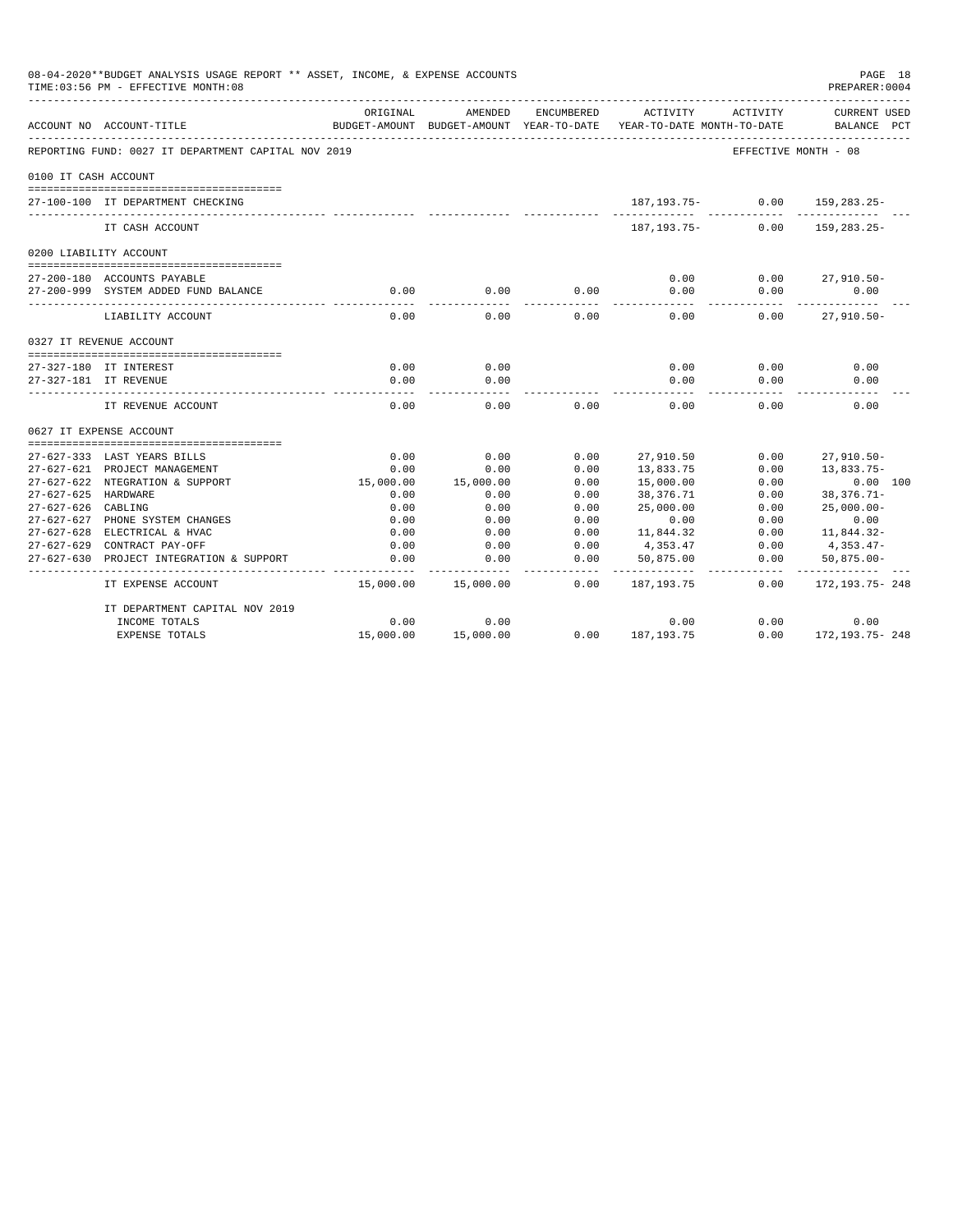|                       | 08-04-2020**BUDGET ANALYSIS USAGE REPORT ** ASSET, INCOME, & EXPENSE ACCOUNTS<br>TIME: 03:56 PM - EFFECTIVE MONTH: 08 |                                                                                 |          |            |                     |          | PREPARER: 0004              | PAGE 19        |
|-----------------------|-----------------------------------------------------------------------------------------------------------------------|---------------------------------------------------------------------------------|----------|------------|---------------------|----------|-----------------------------|----------------|
|                       | ACCOUNT NO ACCOUNT-TITLE                                                                                              | ORTGINAL<br>BUDGET-AMOUNT BUDGET-AMOUNT YEAR-TO-DATE YEAR-TO-DATE MONTH-TO-DATE | AMENDED  | ENCUMBERED | ACTIVITY            | ACTIVITY | CURRENT USED<br>BALANCE PCT |                |
|                       | REPORTING FUND: 0028 CONTINGENCY FUND                                                                                 |                                                                                 |          |            |                     |          | EFFECTIVE MONTH - 08        |                |
| 0100 CONTINGENCY CASH |                                                                                                                       |                                                                                 |          |            |                     |          |                             |                |
|                       | 28-100-100 CONTINGENCY FUND CHECKING                                                                                  | 0.00                                                                            | 0.00     |            | 0.00<br>----------- | 0.00     | 0.00                        |                |
|                       | CONTINGENCY CASH                                                                                                      | 0.00                                                                            | 0.00     | 0.00       | 0.00                | 0.00     | 0.00                        |                |
| 0200 LIABILITY        |                                                                                                                       |                                                                                 |          |            |                     |          |                             |                |
|                       | 28-200-999 SYSTEM ADDED FUND BALANCE                                                                                  | 0.00                                                                            | 0.00     | 0.00       | 0.00                | 0.00     | 0.00                        |                |
|                       | LIABILITY                                                                                                             | 0.00                                                                            | 0.00     | 0.00       | 0.00                | 0.00     | 0.00                        |                |
|                       | 0328 CONTIGENCY REVENUE                                                                                               |                                                                                 |          |            |                     |          |                             |                |
|                       | 28-328-100 WIND TAX REVENUE                                                                                           | 0.00                                                                            | 0.00     |            | 0.00                | 0.00     | 0.00                        |                |
|                       | CONTIGENCY REVENUE                                                                                                    | 0.00                                                                            | 0.00     | 0.00       | 0.00                | 0.00     | 0.00                        |                |
|                       | 0628 CONTIGENCY EXPENSE                                                                                               |                                                                                 |          |            |                     |          |                             |                |
|                       | 28-628-628 CONTIGENCY MISC EXPENSE                                                                                    | 8,446,00                                                                        | 8,446.00 | 0.00       | 0.00                | 0.00     | 8,446,00 00                 |                |
|                       | CONTIGENCY EXPENSE                                                                                                    | 8,446.00                                                                        | 8,446.00 | 0.00       | 0.00                | 0.00     | 8,446.00                    | 0 <sub>0</sub> |
|                       | CONTINGENCY FUND                                                                                                      |                                                                                 |          |            |                     |          |                             |                |
|                       | INCOME TOTALS                                                                                                         | 0.00                                                                            | 0.00     |            | 0.00                |          | 0.00<br>0.00                |                |
|                       | <b>EXPENSE TOTALS</b>                                                                                                 | 8,446.00                                                                        | 8,446.00 | 0.00       | 0.00                | 0.00     | 8,446.00                    | 00             |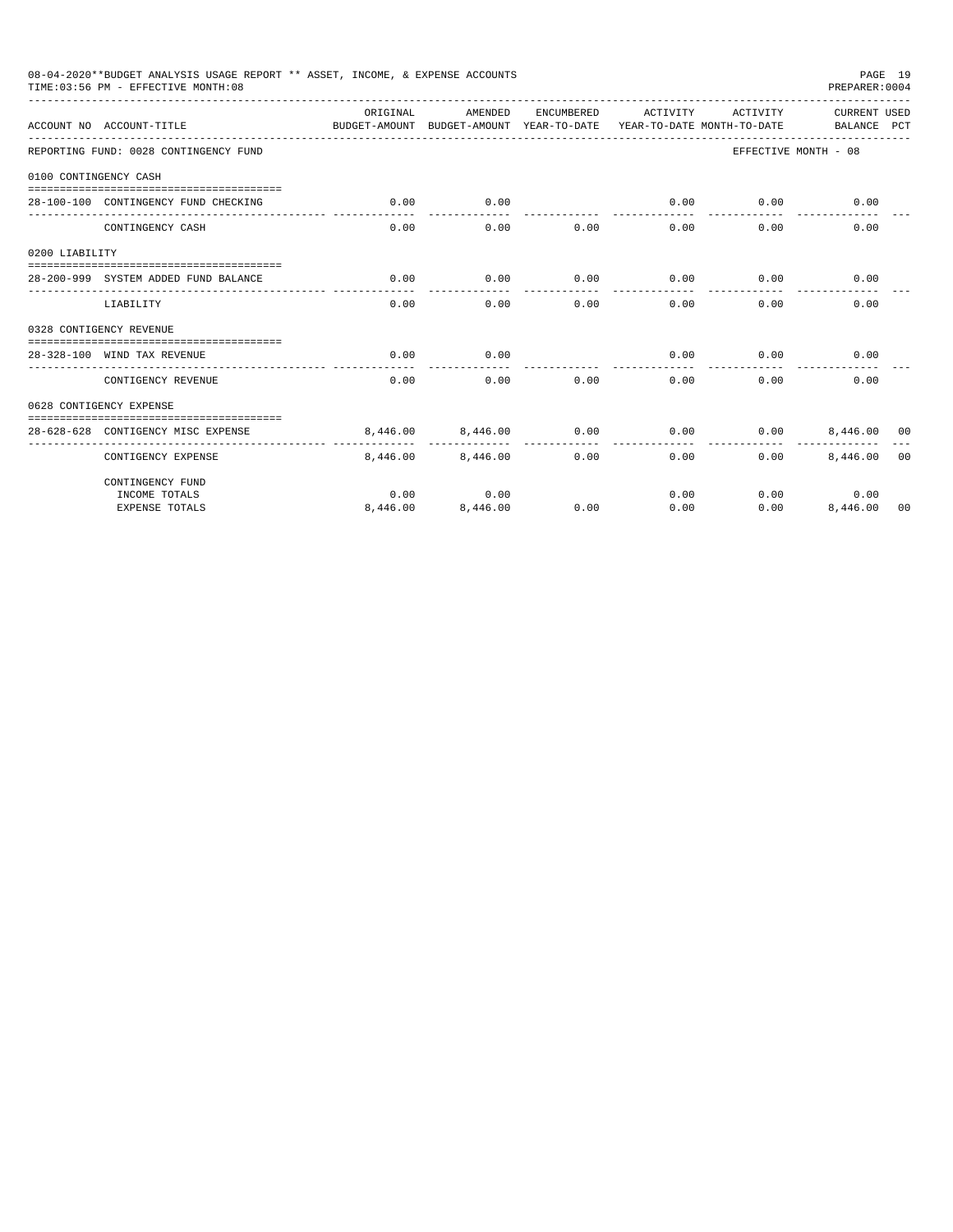|                       | 08-04-2020**BUDGET ANALYSIS USAGE REPORT ** ASSET, INCOME, & EXPENSE ACCOUNTS<br>TIME: 03:56 PM - EFFECTIVE MONTH: 08 |           |                                                     |            |              |                      | PAGE 20<br>PREPARER: 0004                                     |
|-----------------------|-----------------------------------------------------------------------------------------------------------------------|-----------|-----------------------------------------------------|------------|--------------|----------------------|---------------------------------------------------------------|
|                       | ACCOUNT NO ACCOUNT-TITLE                                                                                              | OR TGTNAL | AMENDED<br>BUDGET-AMOUNT BUDGET-AMOUNT YEAR-TO-DATE | ENCUMBERED | ACTIVITY     | ACTIVITY             | <b>CURRENT USED</b><br>YEAR-TO-DATE MONTH-TO-DATE BALANCE PCT |
|                       | REPORTING FUND: 0029 COUNTY COURT REPORTER FUND                                                                       |           |                                                     |            |              |                      | EFFECTIVE MONTH - 08                                          |
| 0100 CASH ACCOUNTS    |                                                                                                                       |           |                                                     |            |              |                      |                                                               |
|                       | 29-100-100 COUNTY COURT REPORTER                                                                                      |           |                                                     |            |              | $12.00 - 0.00$ 12.00 |                                                               |
|                       | CASH ACCOUNTS                                                                                                         |           |                                                     |            | $12.00 -$    |                      | 12.00<br>$0.00$ and $0.00$                                    |
| 0390 REVENUE          |                                                                                                                       |           |                                                     |            |              |                      |                                                               |
|                       | 29-390-390 COUNTY CLERK REPORTER FEES                                                                                 | 0.00      | 0.00                                                |            | 12.00        |                      | $0.00$ 12.00+                                                 |
|                       | <b>REVENUE</b>                                                                                                        | 0.00      | 0.00                                                | 0.00       | 12.00        |                      | 0.00<br>$12.00+$                                              |
| 0690 EXPENSE ACCOUNTS |                                                                                                                       |           |                                                     |            |              |                      |                                                               |
|                       | 29-690-395 COURT REPORTER EXPENSE                                                                                     | 0.00      | 0.00                                                | 0.00       | 0.00         | 0.00                 | 0.00                                                          |
|                       | <b>EXPENSE ACCOUNTS</b>                                                                                               | 0.00      | 0.00                                                |            | 0.00<br>0.00 | 0.00                 | 0.00                                                          |
|                       | COUNTY COURT REPORTER FUND                                                                                            |           |                                                     |            |              |                      |                                                               |
|                       | INCOME TOTALS                                                                                                         | 0.00      | 0.00                                                |            | 12.00        | 0.00                 | $12.00+$                                                      |
|                       | <b>EXPENSE TOTALS</b>                                                                                                 | 0.00      | 0.00                                                | 0.00       | 0.00         | 0.00                 | 0.00                                                          |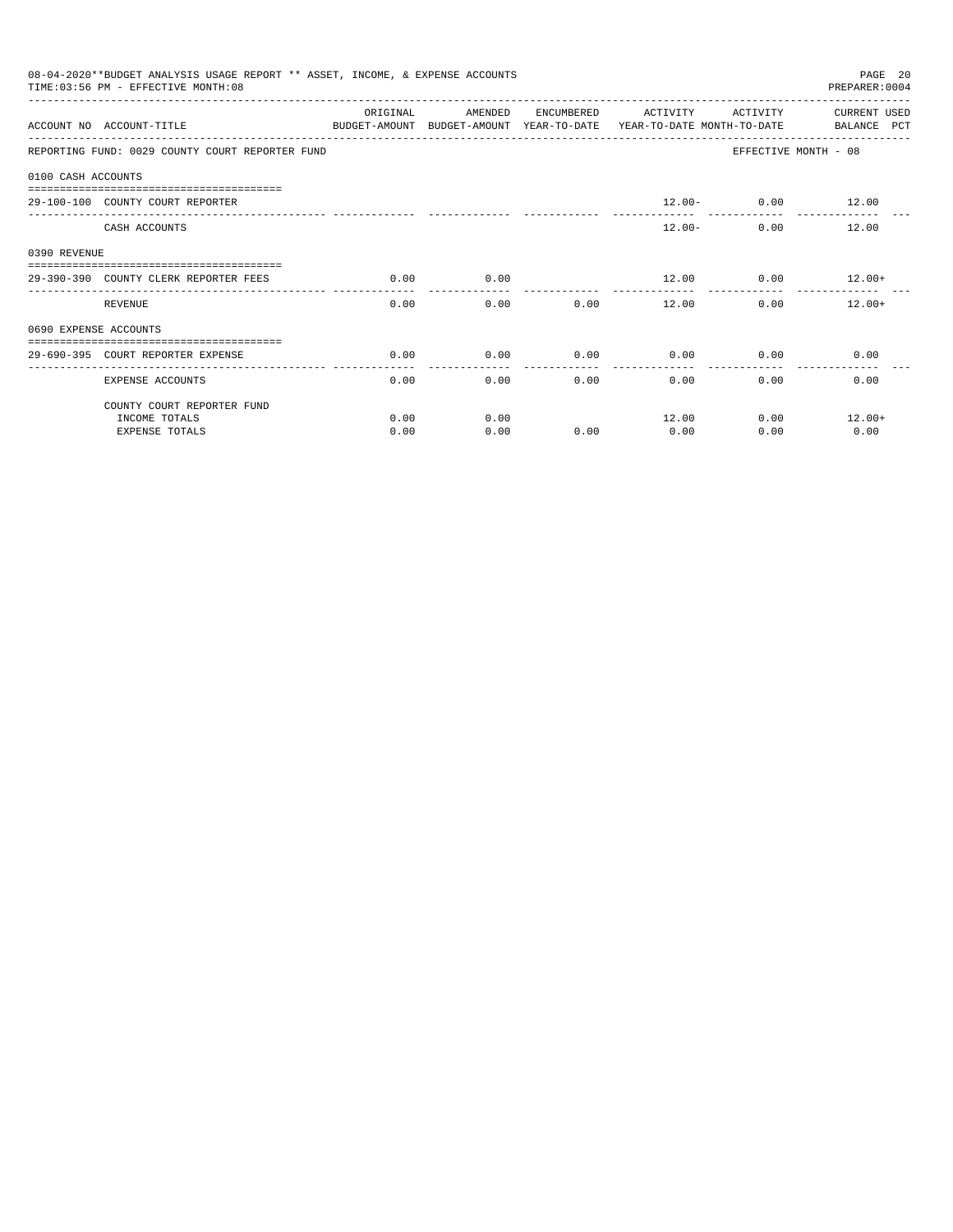| 08-04-2020**BUDGET ANALYSIS USAGE REPORT ** ASSET, INCOME, & EXPENSE ACCOUNTS<br>TIME: 03:56 PM - EFFECTIVE MONTH: 08 |                                                                                                                           |                |                | PAGE 21<br>PREPARER:0004 |                                   |                                            |                       |    |
|-----------------------------------------------------------------------------------------------------------------------|---------------------------------------------------------------------------------------------------------------------------|----------------|----------------|--------------------------|-----------------------------------|--------------------------------------------|-----------------------|----|
|                                                                                                                       | ACCOUNT NO ACCOUNT-TITLE COMPUTE SUDGET-AMOUNT BUDGET-AMOUNT VEAR-TO-DATE VEAR-TO-DATE MONTH-TO-DATE BALANCE PCT          | ORIGINAL       | AMENDED        |                          | ENCUMBERED ACTIVITY               |                                            | ACTIVITY CURRENT USED |    |
|                                                                                                                       | REPORTING FUND: 0030 COURT RECORDS PRESERVATION FUND                                                                      |                |                |                          |                                   | EFFECTIVE MONTH - 08                       |                       |    |
| 0100 CASH ACCOUNTS                                                                                                    |                                                                                                                           |                |                |                          |                                   |                                            |                       |    |
|                                                                                                                       | 30-100-100 CFC: COURT RECORDS PRES FUND<br>30-100-230 DISTRICT CREDIT CARD ACCOUNT<br>30-100-231 COUNTY CLERK CREDIT CARD |                |                |                          | 60.00<br>20.00                    | 500.00   0.00   5,192.67<br>30.00<br>0.00  | 250.00<br>160.00      |    |
|                                                                                                                       | CASH ACCOUNTS                                                                                                             |                |                |                          | 580.00                            | _________________________________<br>30.00 | 5,602.67              |    |
| 0330 REVENUE ACCOUNTS                                                                                                 |                                                                                                                           |                |                |                          |                                   |                                            |                       |    |
|                                                                                                                       | 30-330-180 INTEREST EARNED<br>30-330-730 RECORDS PRESERVATION FEES                                                        | 0.00<br>500.00 | 0.00<br>500.00 |                          | 440.00                            | $0.00$ $0.00$ $0.00$ $0.00$<br>30.00       | 60.00                 | 88 |
|                                                                                                                       | REVENUE ACCOUNTS                                                                                                          | 500.00         |                |                          | ___________<br>500.00 0.00 440.00 | 30.00                                      | 60.00                 | 88 |
| 0730 EXPENSE ACCOUNTS                                                                                                 |                                                                                                                           |                |                |                          |                                   |                                            |                       |    |
|                                                                                                                       | 30-730-730 RECORDS PRES EXPENSES                                                                                          | 0.00           | 0.00           | 0.00                     | 0.00                              | 0.00                                       | 0.00                  |    |
|                                                                                                                       | <b>EXPENSE ACCOUNTS</b>                                                                                                   | 0.00           | 0.00           | 0.00                     | 0.00                              | 0.00                                       | 0.00                  |    |
|                                                                                                                       | COURT RECORDS PRESERVATION FUND                                                                                           |                |                |                          |                                   |                                            |                       |    |
|                                                                                                                       | INCOME TOTALS<br><b>EXPENSE TOTALS</b>                                                                                    | 500.00<br>0.00 | 500.00<br>0.00 | 0.00                     | 440.00<br>0.00                    | 30.00<br>0.00                              | 60.00<br>0.00         | 88 |
|                                                                                                                       |                                                                                                                           |                |                |                          |                                   |                                            |                       |    |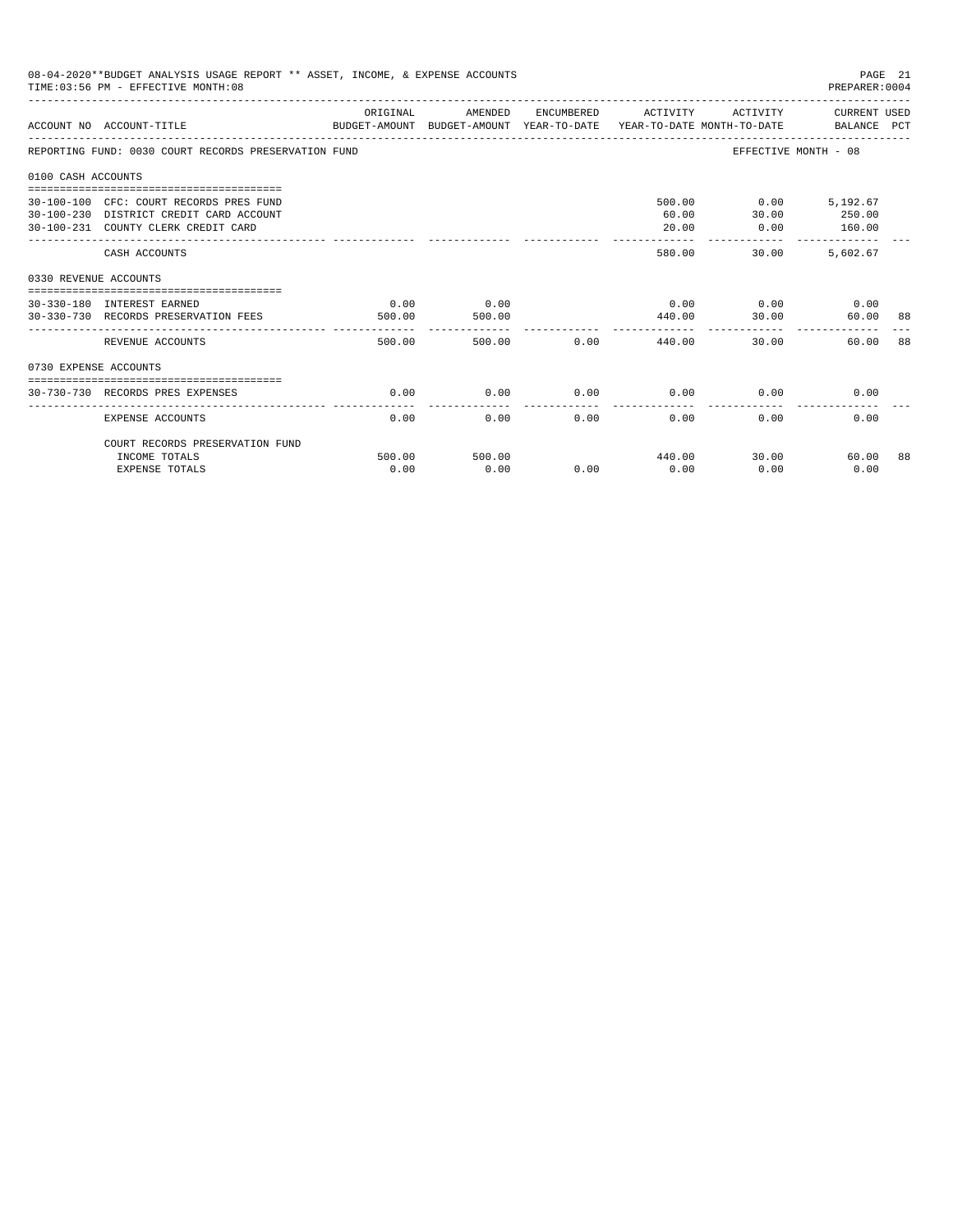|                       | 08-04-2020**BUDGET ANALYSIS USAGE REPORT ** ASSET, INCOME, & EXPENSE ACCOUNTS<br>TIME: 03:56 PM - EFFECTIVE MONTH: 08 |                    |                                                                                |            |          |              | PAGE 22<br>PREPARER: 0004   |
|-----------------------|-----------------------------------------------------------------------------------------------------------------------|--------------------|--------------------------------------------------------------------------------|------------|----------|--------------|-----------------------------|
|                       | ACCOUNT NO ACCOUNT-TITLE                                                                                              | ORIGINAL           | AMENDED<br>BUDGET-AMOUNT BUDGET-AMOUNT YEAR-TO-DATE YEAR-TO-DATE_MONTH-TO-DATE | ENCUMBERED | ACTIVITY | ACTIVITY     | CURRENT USED<br>BALANCE PCT |
|                       | REPORTING FUND: 0031 COUNTY JURY FUND                                                                                 |                    |                                                                                |            |          |              | EFFECTIVE MONTH - 08        |
| 0100 CASH ACCOUNTS    |                                                                                                                       |                    |                                                                                |            |          |              |                             |
|                       | 31-100-100 COUNTY CLERK JURY FEES                                                                                     |                    |                                                                                |            | 4.00     |              | $0.00$ 4.00                 |
|                       | CASH ACCOUNTS                                                                                                         |                    |                                                                                |            | 4.00     | 0.00         | 4.00                        |
| 0380 REVENUE ACCOUNTS |                                                                                                                       |                    |                                                                                |            |          |              |                             |
|                       | 31-380-380 COUNTY CLERK JURY FEES                                                                                     | 0.00               | 0.00                                                                           |            | 4.00     |              | $0.00$ 4.00+                |
|                       | REVENUE ACCOUNTS                                                                                                      | ----------<br>0.00 | 0.00                                                                           | 0.00       | 4.00     | 0.00         | $4.00+$                     |
| 0680 EXPENSE ACCOUNTS |                                                                                                                       |                    |                                                                                |            |          |              |                             |
|                       | 31-680-680 COUNTY PETIT JURY                                                                                          | 0.00               | 0.00                                                                           | 0.00       | 0.00     | 0.00         | 0.00                        |
|                       | <b>EXPENSE ACCOUNTS</b>                                                                                               | 0.00               | 0.00                                                                           |            | 0.00     | 0.00<br>0.00 | 0.00                        |
|                       | COUNTY JURY FUND                                                                                                      |                    |                                                                                |            |          |              |                             |
|                       | INCOME TOTALS                                                                                                         | 0.00               | 0.00                                                                           |            | 4.00     | 0.00         | $4.00+$                     |
|                       | <b>EXPENSE TOTALS</b>                                                                                                 | 0.00               | 0.00                                                                           | 0.00       | 0.00     | 0.00         | 0.00                        |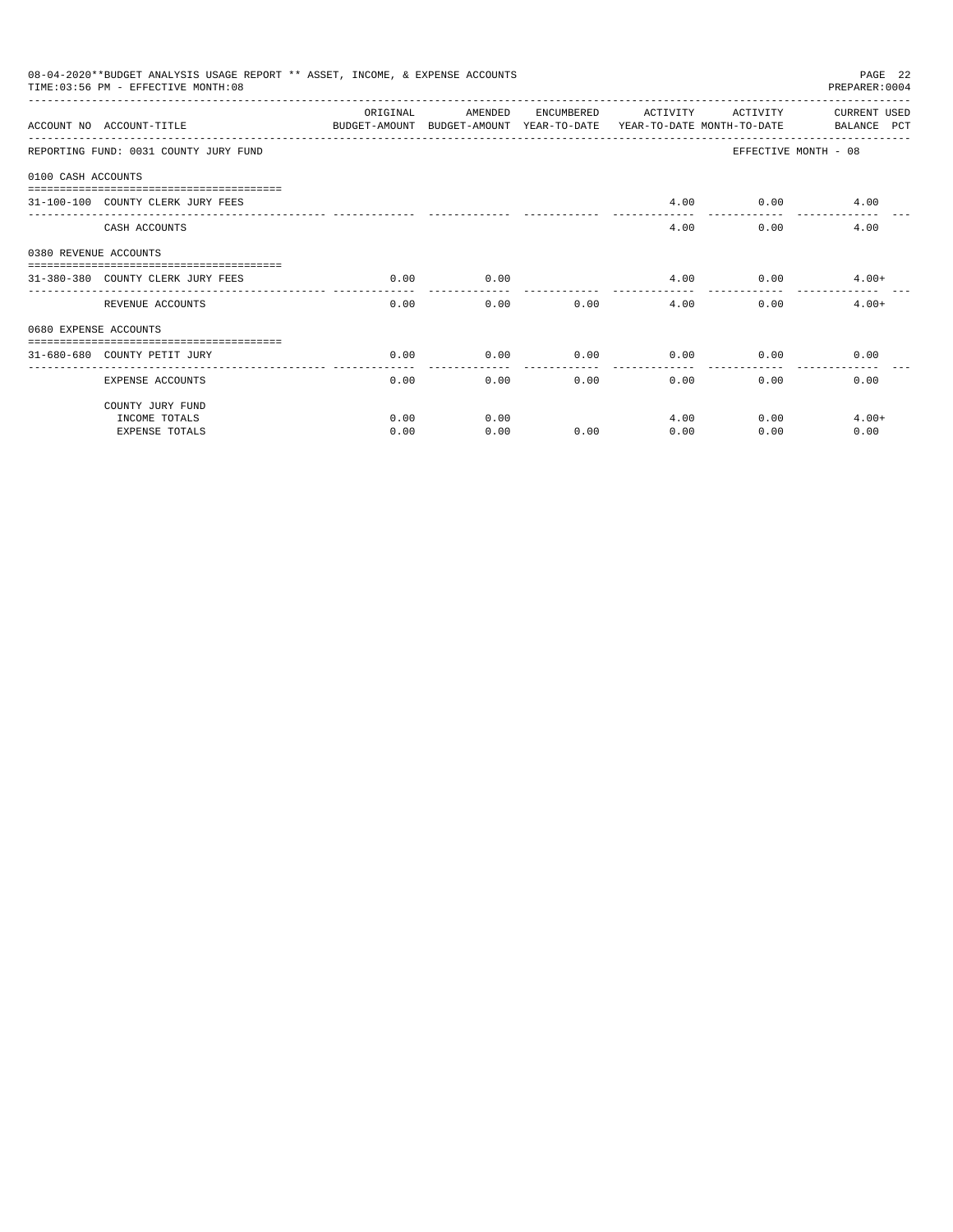| 08-04-2020**BUDGET ANALYSIS USAGE REPORT ** ASSET, INCOME, & EXPENSE ACCOUNTS<br>PAGE 23<br>TIME: 03:56 PM - EFFECTIVE MONTH: 08<br>PREPARER: 0004 |                                                                                                                         |                |                |            |                             |                              |                                             |
|----------------------------------------------------------------------------------------------------------------------------------------------------|-------------------------------------------------------------------------------------------------------------------------|----------------|----------------|------------|-----------------------------|------------------------------|---------------------------------------------|
|                                                                                                                                                    | ACCOUNT NO ACCOUNT-TITLE COMPUTER THE BUDGET-AMOUNT BUDGET-AMOUNT YEAR-TO-DATE YEAR-TO-DATE MONTH-TO-DATE BALANCE PCT   | ORIGINAL       | AMENDED        |            | ENCUMBERED ACTIVITY         |                              | ACTIVITY CURRENT USED                       |
|                                                                                                                                                    | REPORTING FUND: 0033 C&D COURT TECHNOLOGY FUND                                                                          |                |                |            |                             |                              | EFFECTIVE MONTH - 08                        |
| 0100 CASH ACCOUNTS                                                                                                                                 |                                                                                                                         |                |                |            |                             |                              |                                             |
|                                                                                                                                                    | 33-100-100 CFC: C&D COURT TECHNOLOGY FUND<br>33-100-230 DISTRICT CLERK CC ACCOUNT<br>33-100-231 COUNTY CLERK CC ACCOUNT |                |                |            | 0.00<br>0.00                | 42.30<br>0.00<br>0.00        | $0.00$ and $0.00$<br>574.26<br>0.00<br>0.00 |
|                                                                                                                                                    | CASH ACCOUNTS                                                                                                           |                |                |            | 42.30                       |                              | 0.00<br>574.26                              |
| 0333 REVENUE ACCOUNTS                                                                                                                              |                                                                                                                         |                |                |            |                             |                              |                                             |
|                                                                                                                                                    | 33-333-180 INTEREST EARNED<br>33-333-733 C&D COURT TECH FEES                                                            | 0.00<br>50.00  | 0.00<br>50.00  |            | --------------              | $0.00$ 0.00<br>42.30<br>0.00 | 0.00<br>7.70 85                             |
|                                                                                                                                                    | REVENUE ACCOUNTS                                                                                                        | 50.00          |                | 50.00 0.00 | 42.30                       | 0.00                         | 7.70 85                                     |
| 0733 EXPENSE ACCOUNTS                                                                                                                              |                                                                                                                         |                |                |            |                             |                              |                                             |
|                                                                                                                                                    | 33-733-733 C&D COURT TECH EXPENSES                                                                                      | 50.00          | 50.00          |            | $0.00$ $0.00$ $0.00$ $0.00$ |                              | 50.00 00                                    |
|                                                                                                                                                    | EXPENSE ACCOUNTS                                                                                                        | 50.00          |                | 50.00      | 0.00<br>0.00                |                              | 0.00<br>0 <sup>0</sup><br>50.00             |
|                                                                                                                                                    | C&D COURT TECHNOLOGY FUND                                                                                               |                |                |            |                             |                              |                                             |
|                                                                                                                                                    | INCOME TOTALS<br><b>EXPENSE TOTALS</b>                                                                                  | 50.00<br>50.00 | 50.00<br>50.00 | 0.00       | 0.00                        | 42.30<br>0.00                | 0.00<br>7.70<br>85<br>50.00<br>00           |
|                                                                                                                                                    |                                                                                                                         |                |                |            |                             |                              |                                             |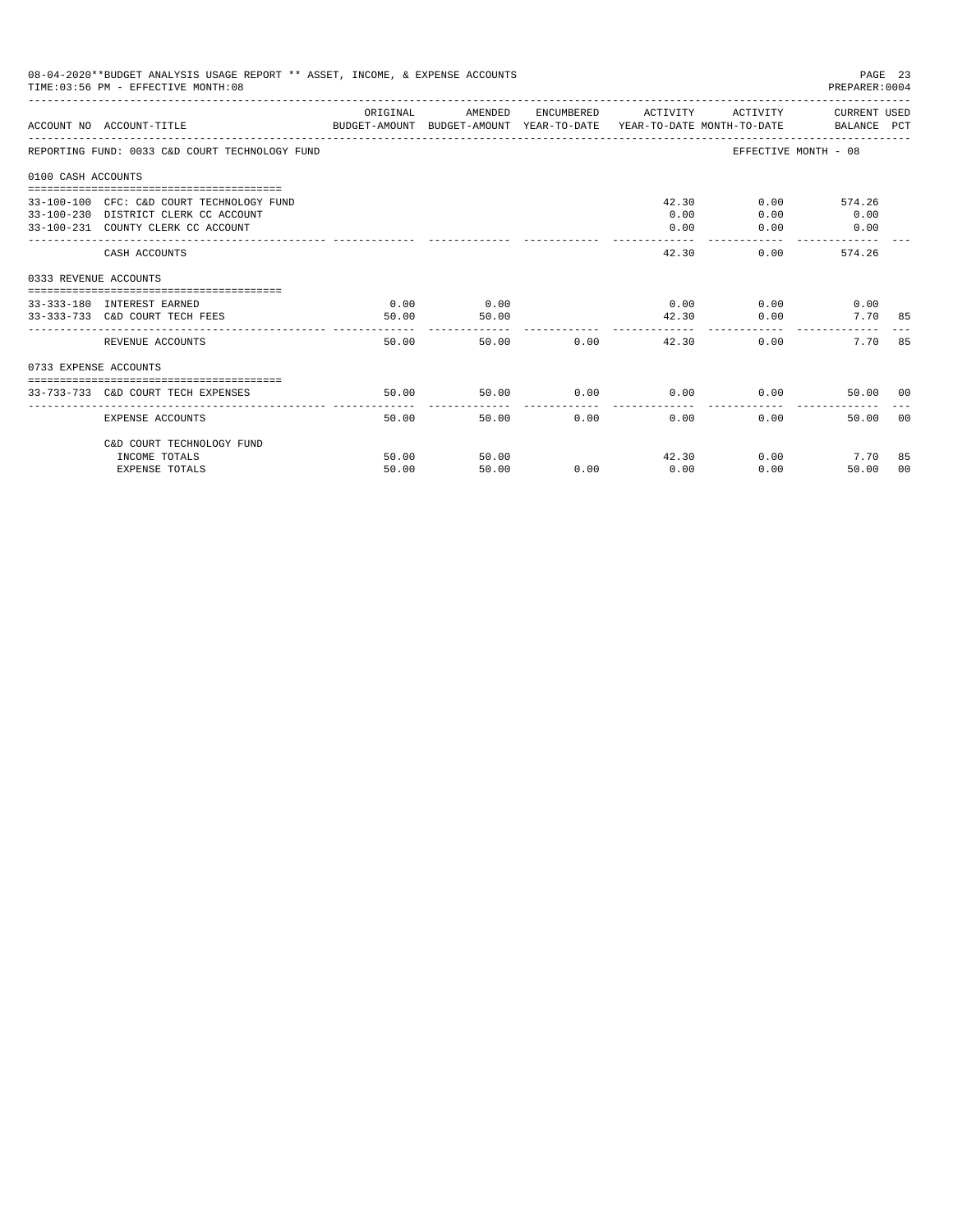| 08-04-2020**BUDGET ANALYSIS USAGE REPORT ** ASSET, INCOME, & EXPENSE ACCOUNTS<br>PAGE 24<br>TIME: 03:56 PM - EFFECTIVE MONTH: 08<br>PREPARER: 0004<br>AMENDED<br>ENCUMBERED<br>ACTIVITY CURRENT USED<br>ORIGINAL<br>ACTIVITY<br>BUDGET-AMOUNT BUDGET-AMOUNT YEAR-TO-DATE YEAR-TO-DATE MONTH-TO-DATE BALANCE PCT<br>ACCOUNT NO ACCOUNT-TITLE<br>REPORTING FUND: 0036 DISTRICT COURT RECORDS TECH FUND<br>EFFECTIVE MONTH - 08<br>0100 CASH ACCOUNTS<br>520.00   0.00   4,601.71<br>36-100-100 CFC: DIST COURT RECORDS TECH FUND<br>36-100-230 DISTRICT CLERK CC ACCOUNT<br>60.00<br>30.00 340.00<br>580.00<br>4,941.71<br>30.00<br>CASH ACCOUNTS<br>0336 REVENUE ACCOUNTS<br>3.00<br>3.00<br>$0.00$ $0.00$ $3.00$ $00$<br>36-336-180 INTEREST EARNED<br>30.00 350.00<br>36-336-736 DIST COURT REC TECH FEES<br>800.00<br>800.00<br>450.00<br>-56<br>-----------<br>-----------<br>------------<br>------------<br>803.00<br>0.00<br>353.00<br>-56<br>REVENUE ACCOUNTS<br>803.00<br>450.00<br>30.00<br>0736 EXPENSE ACCOUNTS<br>$0.00$ $0.00$ $0.00$ $0.00$ $0.00$ $0.00$ $0.00$<br>36-736-736 DIST COURT REC TECH EXPENSES<br>800.00<br>800.00 |        |        |           |                      |      |              |                |
|-----------------------------------------------------------------------------------------------------------------------------------------------------------------------------------------------------------------------------------------------------------------------------------------------------------------------------------------------------------------------------------------------------------------------------------------------------------------------------------------------------------------------------------------------------------------------------------------------------------------------------------------------------------------------------------------------------------------------------------------------------------------------------------------------------------------------------------------------------------------------------------------------------------------------------------------------------------------------------------------------------------------------------------------------------------------------------------------------------------------------------------------------|--------|--------|-----------|----------------------|------|--------------|----------------|
|                                                                                                                                                                                                                                                                                                                                                                                                                                                                                                                                                                                                                                                                                                                                                                                                                                                                                                                                                                                                                                                                                                                                               |        |        |           |                      |      |              |                |
|                                                                                                                                                                                                                                                                                                                                                                                                                                                                                                                                                                                                                                                                                                                                                                                                                                                                                                                                                                                                                                                                                                                                               |        |        |           |                      |      |              |                |
|                                                                                                                                                                                                                                                                                                                                                                                                                                                                                                                                                                                                                                                                                                                                                                                                                                                                                                                                                                                                                                                                                                                                               |        |        |           |                      |      |              |                |
|                                                                                                                                                                                                                                                                                                                                                                                                                                                                                                                                                                                                                                                                                                                                                                                                                                                                                                                                                                                                                                                                                                                                               |        |        |           |                      |      |              |                |
|                                                                                                                                                                                                                                                                                                                                                                                                                                                                                                                                                                                                                                                                                                                                                                                                                                                                                                                                                                                                                                                                                                                                               |        |        |           |                      |      |              |                |
|                                                                                                                                                                                                                                                                                                                                                                                                                                                                                                                                                                                                                                                                                                                                                                                                                                                                                                                                                                                                                                                                                                                                               |        |        |           |                      |      |              |                |
|                                                                                                                                                                                                                                                                                                                                                                                                                                                                                                                                                                                                                                                                                                                                                                                                                                                                                                                                                                                                                                                                                                                                               |        |        |           |                      |      |              |                |
|                                                                                                                                                                                                                                                                                                                                                                                                                                                                                                                                                                                                                                                                                                                                                                                                                                                                                                                                                                                                                                                                                                                                               |        |        |           |                      |      |              |                |
|                                                                                                                                                                                                                                                                                                                                                                                                                                                                                                                                                                                                                                                                                                                                                                                                                                                                                                                                                                                                                                                                                                                                               |        |        |           |                      |      |              |                |
|                                                                                                                                                                                                                                                                                                                                                                                                                                                                                                                                                                                                                                                                                                                                                                                                                                                                                                                                                                                                                                                                                                                                               |        |        |           |                      |      |              |                |
|                                                                                                                                                                                                                                                                                                                                                                                                                                                                                                                                                                                                                                                                                                                                                                                                                                                                                                                                                                                                                                                                                                                                               |        |        |           |                      |      |              |                |
| --------------------- ---------------<br><b>EXPENSE ACCOUNTS</b>                                                                                                                                                                                                                                                                                                                                                                                                                                                                                                                                                                                                                                                                                                                                                                                                                                                                                                                                                                                                                                                                              | 800.00 | 800.00 | .<br>0.00 | ------------<br>0.00 | 0.00 | 800.00       | 00             |
| DISTRICT COURT RECORDS TECH FUND                                                                                                                                                                                                                                                                                                                                                                                                                                                                                                                                                                                                                                                                                                                                                                                                                                                                                                                                                                                                                                                                                                              |        |        |           |                      |      |              |                |
| INCOME TOTALS                                                                                                                                                                                                                                                                                                                                                                                                                                                                                                                                                                                                                                                                                                                                                                                                                                                                                                                                                                                                                                                                                                                                 | 803.00 | 803.00 |           | 450.00               |      | 30.00 353.00 | 56             |
| <b>EXPENSE TOTALS</b>                                                                                                                                                                                                                                                                                                                                                                                                                                                                                                                                                                                                                                                                                                                                                                                                                                                                                                                                                                                                                                                                                                                         | 800.00 | 800.00 | 0.00      | 0.00                 | 0.00 | 800.00       | 0 <sup>0</sup> |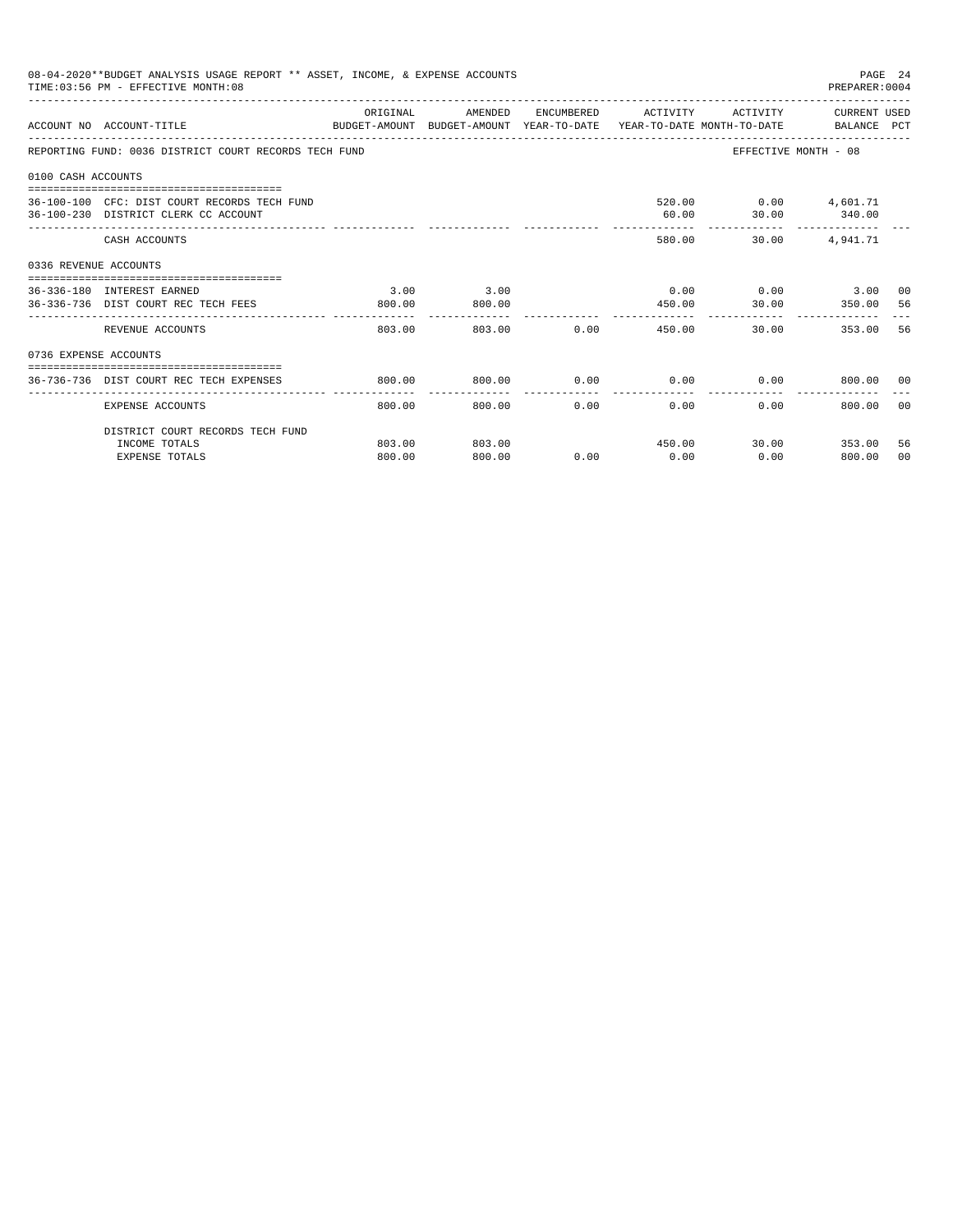|                    | 08-04-2020**BUDGET ANALYSIS USAGE REPORT ** ASSET, INCOME, & EXPENSE ACCOUNTS<br>TIME: 03:56 PM - EFFECTIVE MONTH: 08 |                       |                   |      |                          |          | PREPARER: 0004           | PAGE 25 |
|--------------------|-----------------------------------------------------------------------------------------------------------------------|-----------------------|-------------------|------|--------------------------|----------|--------------------------|---------|
|                    | ACCOUNT NO ACCOUNT-TITLE CONTROL SUDGET-AMOUNT BUDGET-AMOUNT YEAR-TO-DATE YEAR-TO-DATE MONTH-TO-DATE BALANCE PCT      | ORIGINAL              | AMENDED           |      | ENCUMBERED ACTIVITY      | ACTIVITY | CURRENT USED             |         |
|                    | REPORTING FUND: 0039 COMMISSARY PROFIT ACCOUNT                                                                        |                       |                   |      |                          |          | EFFECTIVE MONTH - 08     |         |
| 0100 CASH ACCOUNTS |                                                                                                                       |                       |                   |      |                          |          |                          |         |
|                    | 39-100-170 COMMISSARY CHECKING                                                                                        |                       |                   |      |                          |          | 700.09   0.00   3,295.17 |         |
|                    | CASH ACCOUNTS                                                                                                         |                       |                   |      | 700.09                   | 0.00     | 3,295.17                 |         |
|                    | 0300 COMMISSARY REVENUE ACCOUNT<br>-----------------------------------                                                |                       |                   |      |                          |          |                          |         |
|                    | 39-300-110 REVENUE COMMISSARY                                                                                         |                       | 1,000.00 1,000.00 |      | 607.87                   |          | $0.00$ 392.13 61         |         |
|                    | 39-300-120 INTEREST EARNED                                                                                            | 27.00                 | 27.00             |      | 19.17                    | 0.00     | 7.83 71                  |         |
|                    | COMMISSARY REVENUE ACCOUNT                                                                                            | $1.027.00$ $1.027.00$ |                   | 0.00 | --------------<br>627.04 |          | 0.00<br>399.96 61        |         |
|                    | 0400 COMMISSARY EXPENSE                                                                                               |                       |                   |      |                          |          |                          |         |
| 39-400-110 EXPENSE |                                                                                                                       | 0.00                  | 0.00              | 0.00 | 0.00                     | 0.00     | 0.00                     |         |
|                    | COMMISSARY EXPENSE                                                                                                    | 0.00                  | 0.00              | 0.00 | 0.00                     | 0.00     | 0.00                     |         |
|                    | COMMISSARY PROFIT ACCOUNT                                                                                             |                       |                   |      |                          |          |                          |         |
|                    | INCOME TOTALS                                                                                                         |                       | 1,027.00 1,027.00 |      | 627.04                   |          | $0.00$ 399.96            | 61      |
|                    | <b>EXPENSE TOTALS</b>                                                                                                 | 0.00                  | 0.00              | 0.00 | 0.00                     | 0.00     | 0.00                     |         |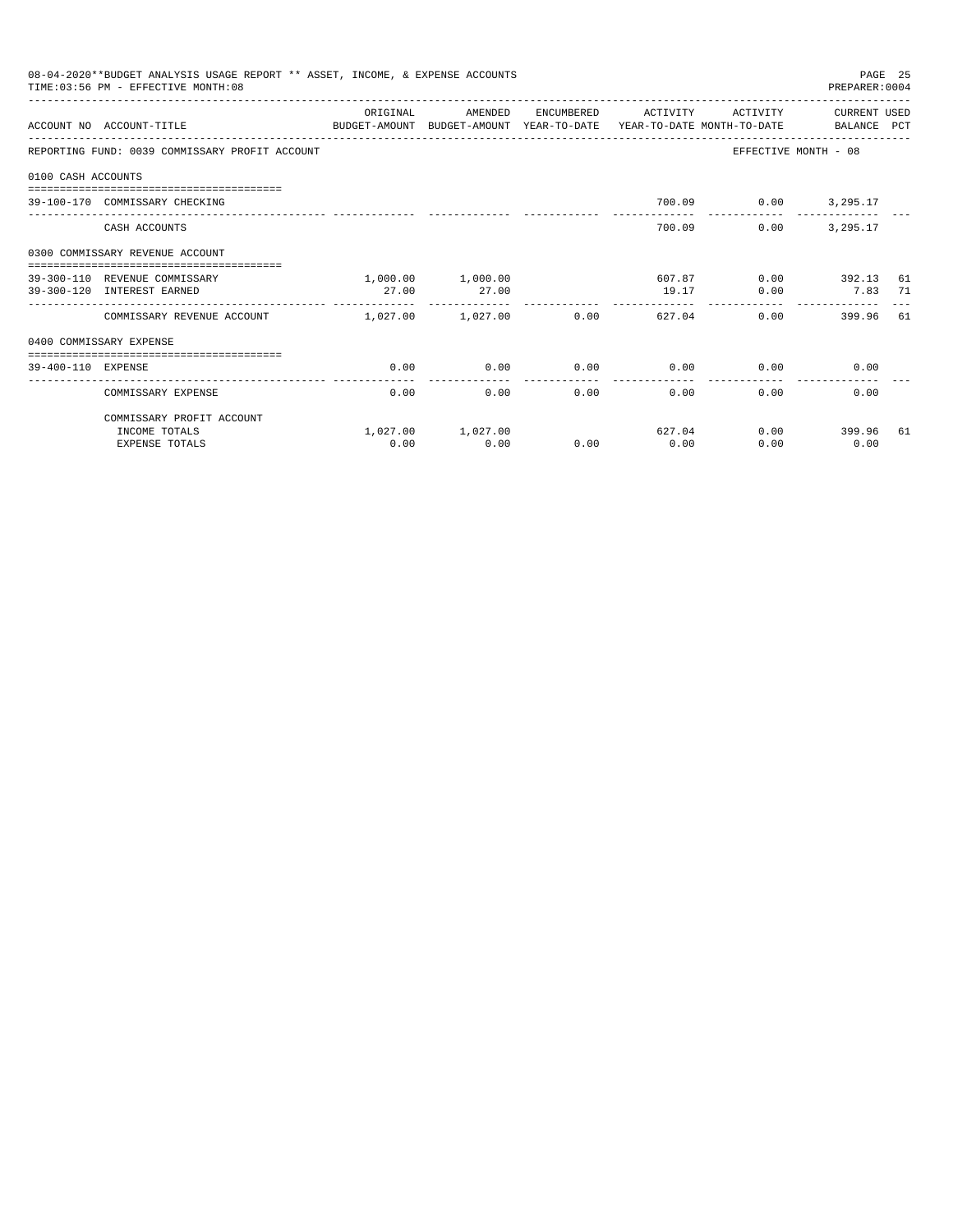|                       | 08-04-2020**BUDGET ANALYSIS USAGE REPORT ** ASSET, INCOME, & EXPENSE ACCOUNTS<br>TIME: 03:56 PM - EFFECTIVE MONTH: 08 |                                                                    |                   |      |                     |                      | PREPARER: 0004       | PAGE 26 |
|-----------------------|-----------------------------------------------------------------------------------------------------------------------|--------------------------------------------------------------------|-------------------|------|---------------------|----------------------|----------------------|---------|
|                       | ACCOUNT NO ACCOUNT-TITLE<br>BUDGET-AMOUNT BUDGET-AMOUNT YEAR-TO-DATE YEAR-TO-DATE MONTH-TO-DATE   BALANCE PCT         | ORIGINAL                                                           | AMENDED           |      | ENCUMBERED ACTIVITY | ACTIVITY             | CURRENT USED         |         |
|                       | REPORTING FUND: 0040 ELECTION SERVICE CONTRACT FUND                                                                   |                                                                    |                   |      |                     |                      | EFFECTIVE MONTH - 08 |         |
| 0100 CASH ACCOUNTS    |                                                                                                                       |                                                                    |                   |      |                     |                      |                      |         |
|                       | 40-100-100 CFC: ELECTION SERVICES CONT FUND                                                                           |                                                                    |                   |      | 0.00                |                      | $0.00$ $421.49$      |         |
|                       | CASH ACCOUNTS                                                                                                         |                                                                    |                   |      |                     | 0.00                 | $0.00$ $421.49$      |         |
| 0340 REVENUE ACCOUNTS |                                                                                                                       |                                                                    |                   |      |                     |                      |                      |         |
|                       | 40-340-180 INTEREST EARNED                                                                                            | 0.00                                                               | 0.00              |      |                     | $0.00$ $0.00$ $0.00$ |                      |         |
|                       | 40-340-740 ELECTION SERVICE REVENUES                                                                                  | 400.00                                                             | 400.00            |      |                     | 0.00                 | $0.00$ 400.00 00     |         |
|                       | REVENUE ACCOUNTS                                                                                                      | 400.00                                                             | 400.00            | 0.00 | 0.00                |                      | 0.00<br>400.00       | - 0.0   |
| 0740 EXPENSE ACCOUNTS |                                                                                                                       |                                                                    |                   |      |                     |                      |                      |         |
|                       | 40-740-740 ELECTION SERVICE EXPENSES                                                                                  | $1.400.00$ $1.400.00$ $0.00$ $0.00$ $0.00$ $0.00$ $1.400.00$ $0.0$ |                   |      |                     |                      |                      |         |
|                       | <b>EXPENSE ACCOUNTS</b>                                                                                               |                                                                    | 1,400.00 1,400.00 |      | $0.00$ and $0.00$   | 0.00                 | $0.00$ 1,400.00 00   |         |
|                       | ELECTION SERVICE CONTRACT FUND                                                                                        |                                                                    |                   |      |                     |                      |                      |         |
|                       | INCOME TOTALS                                                                                                         |                                                                    | 400.00 400.00     |      |                     | 0.00                 | $0.00$ 400.00        | 00      |
|                       | <b>EXPENSE TOTALS</b>                                                                                                 | 1,400.00                                                           | 1,400.00          | 0.00 | 0.00                | 0.00                 | 1,400.00             | 00      |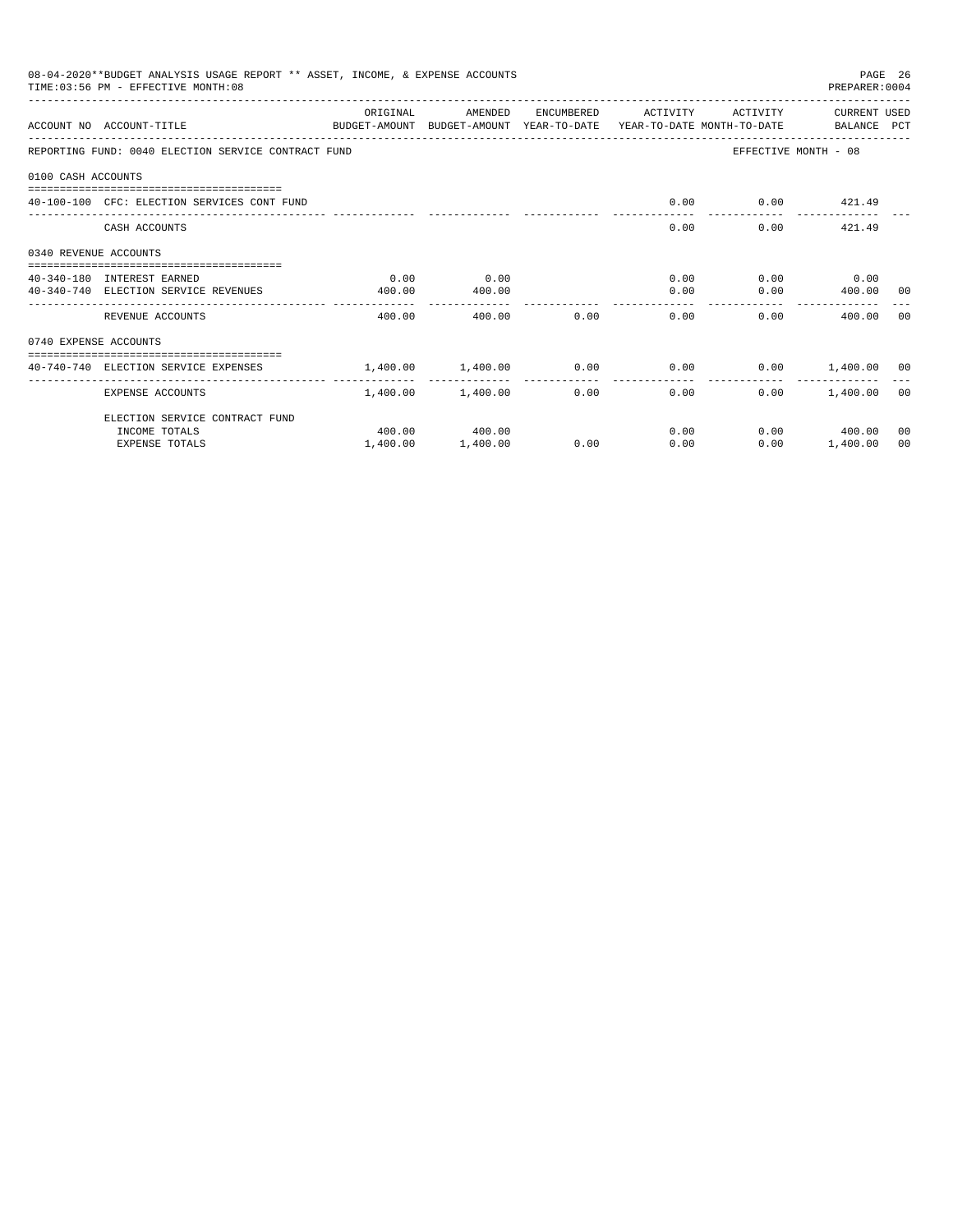|                       | 08-04-2020**BUDGET ANALYSIS USAGE REPORT ** ASSET, INCOME, & EXPENSE ACCOUNTS<br>TIME: 03:56 PM - EFFECTIVE MONTH: 08 |                        |                     |                      |                                       |                                              | PAGE 27<br>PREPARER: 0004 |
|-----------------------|-----------------------------------------------------------------------------------------------------------------------|------------------------|---------------------|----------------------|---------------------------------------|----------------------------------------------|---------------------------|
|                       |                                                                                                                       | ORIGINAL               | AMENDED             | ENCUMBERED           | ACTIVITY                              | ACTIVITY                                     | CURRENT USED              |
|                       | ACCOUNT NO ACCOUNT-TITLE<br>BUDGET-AMOUNT BUDGET-AMOUNT YEAR-TO-DATE YEAR-TO-DATE MONTH-TO-DATE BALANCE PCT           |                        |                     |                      |                                       |                                              |                           |
|                       | REPORTING FUND: 0050 COUNTY CLERK ARCHIVES FUND                                                                       |                        |                     |                      |                                       | EFFECTIVE MONTH - 08                         |                           |
| 0100 CASH ACCOUNTS    |                                                                                                                       |                        |                     |                      |                                       |                                              |                           |
|                       | 50-100-100 CFC: COUNTY CLERK ARCHIVES FUND                                                                            |                        |                     |                      |                                       | 246.43 210.00 69,121.32                      |                           |
|                       | 50-100-231 COUNTY CLERK CC ACCOUNT                                                                                    |                        |                     |                      | 50.00                                 | 0.00                                         | 536.00                    |
|                       | CASH ACCOUNTS                                                                                                         |                        |                     |                      | --------------                        | ------------ --------------<br>296.43 210.00 | 69,657.32                 |
| 0350 REVENUE ACCOUNTS |                                                                                                                       |                        |                     |                      |                                       |                                              |                           |
|                       | 50-350-180 INTEREST EARNED                                                                                            | 9.00                   | 9.00                |                      |                                       | $0.00$ 0.00                                  | 9.00 00                   |
|                       | 50-350-750 COUNTY CLERK ARCHIVE FEES 15,000.00                                                                        |                        | 15,000.00           |                      | 17,154.00                             | 210.00                                       | 2,154.00+ 114             |
|                       | REVENUE ACCOUNTS                                                                                                      |                        |                     |                      | 15,009.00  15,009.00  0.00  17,154.00 | 210.00                                       | 2,145.00+ 114             |
| 0750 EXPENSE ACCOUNTS |                                                                                                                       |                        |                     |                      |                                       |                                              |                           |
|                       | 50-750-110 COUNTY CLERK ADMIN ASSISTANT                                                                               |                        | 20,000.00 20,000.00 | 0.00                 | 15,146.04                             |                                              | 0.00 4,853.96 76          |
|                       | 50-750-200 FICA EXPENSE                                                                                               | 1,000.00               | 1,000.00            | 0.00                 | 1,135.08                              | 0.00                                         | 135.08-114                |
|                       | 50-750-205 RETIREMENT EXPENSE                                                                                         | 1,000.00               | 1,000.00            | 0.00                 | 1,253.32                              | 0.00                                         | 253.32-125                |
|                       | 50-750-750 COUNTY CLERK ARCHIVE EXPENSES                                                                              | 0.00<br>______________ | 0.00                | 0.00<br>------------ | 0.00<br>------------                  | 0.00                                         | 0.00                      |
|                       | EXPENSE ACCOUNTS                                                                                                      |                        | 22,000.00 22,000.00 |                      | $0.00$ 17,534.44                      | 0.00                                         | 4,465,56 80               |
|                       | COUNTY CLERK ARCHIVES FUND                                                                                            |                        |                     |                      |                                       |                                              |                           |
|                       | INCOME TOTALS                                                                                                         |                        | 15,009.00 15,009.00 |                      | 17, 154.00 210.00                     |                                              | $2.145.00 + 114$          |
|                       | <b>EXPENSE TOTALS</b>                                                                                                 | 22,000.00              | 22,000.00           |                      | $0.00$ 17,534.44                      | 0.00                                         | 4,465,56 80               |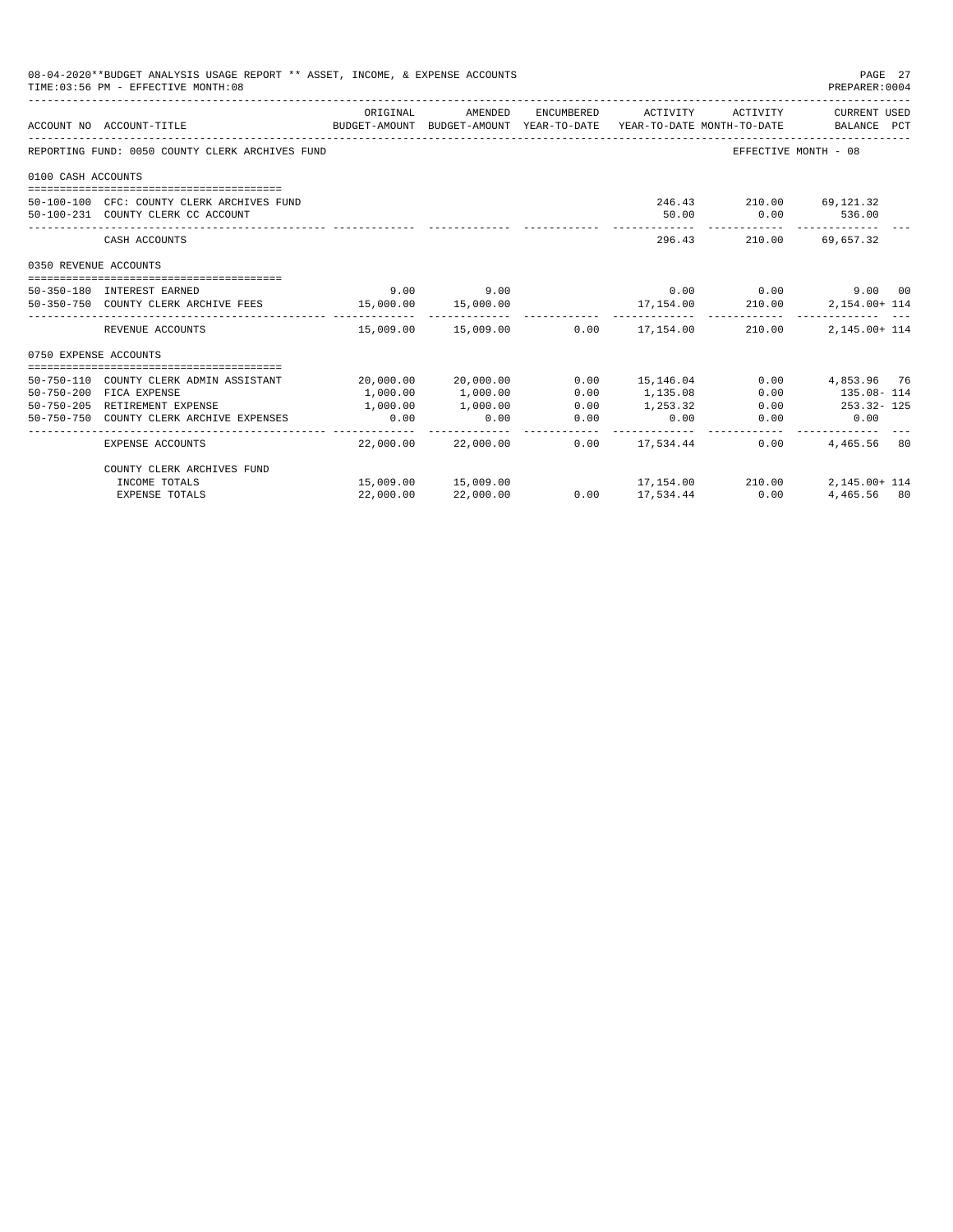|                       | 08-04-2020**BUDGET ANALYSIS USAGE REPORT ** ASSET, INCOME, & EXPENSE ACCOUNTS<br>TIME: 03:56 PM - EFFECTIVE MONTH: 08 |          |         |       |                     |          |                                                                                                                                                                                                                                                               |       |
|-----------------------|-----------------------------------------------------------------------------------------------------------------------|----------|---------|-------|---------------------|----------|---------------------------------------------------------------------------------------------------------------------------------------------------------------------------------------------------------------------------------------------------------------|-------|
|                       | ACCOUNT NO ACCOUNT-TITLE CONTROL PROTECT-AMOUNT BUDGET-AMOUNT YEAR-TO-DATE YEAR-TO-DATE MONTH-TO-DATE BALANCE PCT     | ORIGINAL | AMENDED |       | ENCUMBERED ACTIVITY | ACTIVITY |                                                                                                                                                                                                                                                               |       |
|                       | REPORTING FUND: 0053 JUDICIAL TRAINING FUND                                                                           |          |         |       |                     |          |                                                                                                                                                                                                                                                               |       |
| 0100 CASH ACCOUNTS    |                                                                                                                       |          |         |       |                     |          |                                                                                                                                                                                                                                                               |       |
|                       |                                                                                                                       |          |         |       |                     |          |                                                                                                                                                                                                                                                               |       |
|                       | 53-100-100 JUDICIAL TRAINING FUND                                                                                     |          |         |       | 80.00               |          |                                                                                                                                                                                                                                                               |       |
|                       | 53-100-231 COUNTY CLERK CC ACCOUNT                                                                                    |          |         |       | 10.00               | 0.00     | PAGE 28<br>PREPARER: 0004<br>CURRENT USED<br>EFFECTIVE MONTH - 08<br>$0.00$ 956.01<br>75.00<br>$0.00$ 1,031.01<br>$0.00$ $0.00$ $0.00$ $0.00$<br>20.00 76<br>0.00<br>20.00<br>$0.00$ $0.00$ $0.00$<br>85.00 00<br>$0.00 -$<br>85.00<br>0.00<br>20.00<br>85.00 |       |
|                       | CASH ACCOUNTS                                                                                                         |          |         |       | 90.00               |          |                                                                                                                                                                                                                                                               |       |
| 0353 REVENUE ACCOUNTS |                                                                                                                       |          |         |       |                     |          |                                                                                                                                                                                                                                                               |       |
|                       | 53-353-180 INTEREST EARNED                                                                                            | 0.00     | 0.00    |       |                     |          |                                                                                                                                                                                                                                                               |       |
|                       | 53-353-753 JUDICIAL TRAINING FEES                                                                                     | 85.00    | 85.00   |       | 65.00               | 0.00     |                                                                                                                                                                                                                                                               |       |
|                       |                                                                                                                       | -------  |         |       |                     |          |                                                                                                                                                                                                                                                               |       |
|                       | REVENUE ACCOUNTS                                                                                                      | 85.00    |         | 85.00 | 0.00                | 65.00    |                                                                                                                                                                                                                                                               | 76    |
| 0753 EXPENSE ACCOUNTS |                                                                                                                       |          |         |       |                     |          |                                                                                                                                                                                                                                                               |       |
|                       |                                                                                                                       |          |         |       |                     |          |                                                                                                                                                                                                                                                               |       |
|                       | 53-753-753 JUDICIAL TRAINING EXPENSES                                                                                 | 85.00    | 85.00   |       |                     |          |                                                                                                                                                                                                                                                               |       |
|                       | EXPENSE ACCOUNTS                                                                                                      | 85.00    | 85.00   | 0.00  | 0.00                |          |                                                                                                                                                                                                                                                               | - 0.0 |
|                       | JUDICIAL TRAINING FUND                                                                                                |          |         |       |                     |          |                                                                                                                                                                                                                                                               |       |
|                       | INCOME TOTALS                                                                                                         | 85.00    | 85.00   |       | 65.00               |          |                                                                                                                                                                                                                                                               | -76   |
|                       | <b>EXPENSE TOTALS</b>                                                                                                 | 85.00    | 85.00   | 0.00  | 0.00                | 0.00     |                                                                                                                                                                                                                                                               | 00    |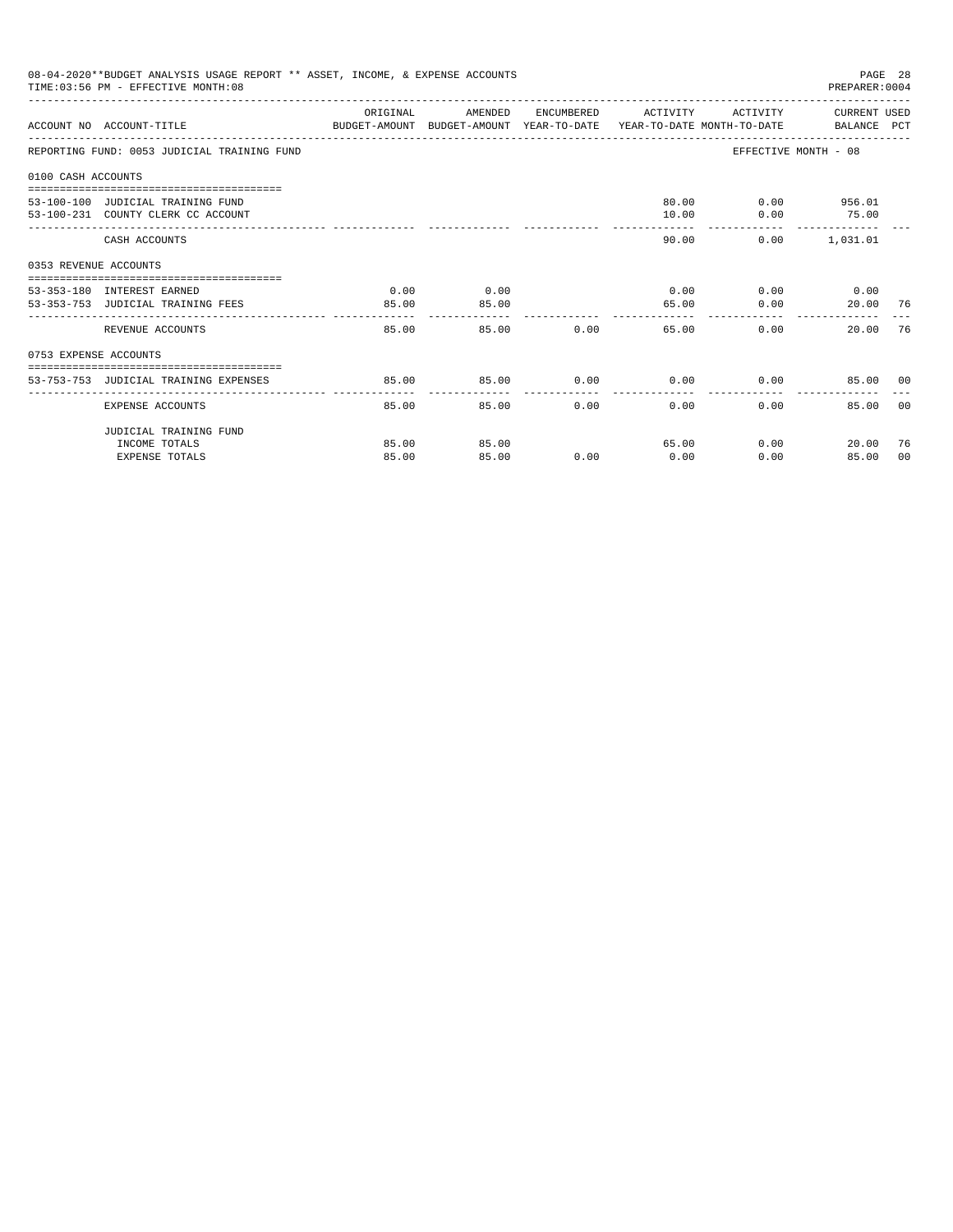|                       | 08-04-2020**BUDGET ANALYSIS USAGE REPORT ** ASSET, INCOME, & EXPENSE ACCOUNTS<br>TIME: 03:56 PM - EFFECTIVE MONTH: 08 |             |                                                     |          |                     |                            | PAGE 29<br>PREPARER: 0004                                                                       |
|-----------------------|-----------------------------------------------------------------------------------------------------------------------|-------------|-----------------------------------------------------|----------|---------------------|----------------------------|-------------------------------------------------------------------------------------------------|
|                       | ACCOUNT NO ACCOUNT-TITLE                                                                                              | ORIGINAL    | AMENDED                                             |          | ENCUMBERED ACTIVITY | ACTIVITY                   | CURRENT USED<br>BUDGET-AMOUNT BUDGET-AMOUNT YEAR-TO-DATE YEAR-TO-DATE MONTH-TO-DATE BALANCE PCT |
|                       | REPORTING FUND: 0056 COUNTY CLERK PRESERVATION FUND                                                                   |             |                                                     |          |                     |                            | EFFECTIVE MONTH - 08                                                                            |
| 0100 CASH ACCOUNTS    |                                                                                                                       |             |                                                     |          |                     |                            |                                                                                                 |
|                       |                                                                                                                       |             |                                                     |          |                     |                            |                                                                                                 |
|                       | 56-100-100 CFC: COUNTY CLERK PRESERVATION                                                                             |             |                                                     |          |                     | 17,270.23 210.00 26,940.74 |                                                                                                 |
|                       | 56-100-231 COUNTY CLERK CC ACCOUNT                                                                                    |             |                                                     |          | 37.00               |                            | $0.00$ 427.00                                                                                   |
|                       | CASH ACCOUNTS                                                                                                         |             |                                                     |          |                     | 17,307.23 210.00 27,367.74 |                                                                                                 |
| 0356 REVENUE ACCOUNTS |                                                                                                                       |             |                                                     |          |                     |                            |                                                                                                 |
|                       | 56-356-180 INTEREST EARNED                                                                                            |             | 50.00 50.00                                         |          |                     | $0.00$ 0.00                | 50.00 00                                                                                        |
|                       | 56-356-756 COUNTY CLERK PRESERVATION FEES 14,000.00 14,000.00                                                         |             |                                                     |          |                     |                            | $17,151.15$ $210.00$ $3,151.15+123$                                                             |
|                       | 56-356-757 PRESERVATION VS HB 1744                                                                                    | 200.00      | 200.00                                              |          | 216.00              |                            | $0.00$ $16.00+108$                                                                              |
|                       | REVENUE ACCOUNTS                                                                                                      | ----------- | $14,250.00$ $14,250.00$ $0.00$ $17,367.15$ $210.00$ |          | -----------         |                            | 3, 117. 15+ 122                                                                                 |
| 0756 EXPENSE ACCOUNTS |                                                                                                                       |             |                                                     |          |                     |                            |                                                                                                 |
|                       |                                                                                                                       |             |                                                     |          |                     |                            |                                                                                                 |
|                       | 56-756-110 COUNTY CLERK ADMIN ASSISTANT                                                                               | 7,000.00    | 7,000.00                                            | 0.00     | 0.00                |                            | $0.00$ 7,000.00<br>00                                                                           |
|                       | 56-756-200 FICA EXPENSE                                                                                               | 850.00      | 850.00                                              | 0.00     | 0.00                | 0.00                       | 850.00<br>0 <sub>0</sub>                                                                        |
|                       | 56-756-205 RETIREMENT EXPENSE                                                                                         | 800.00      | 800.00 0.00                                         |          | 0.00                | 0.00                       | 800.00<br>0 <sup>0</sup>                                                                        |
|                       | 56-756-756 COUNTY CLERK PRESERVATION EXPENSE 5.600.00 5.600.00 4.536.70 192.92                                        |             |                                                     |          |                     |                            | 84<br>0.00 870.38                                                                               |
|                       | 56-756-757 PRESERVATION VS HB 1744                                                                                    | 0.00        | 0.00                                                | 0.00     | 0.00                | -----------                | $0.00$ 0.00                                                                                     |
|                       | EXPENSE ACCOUNTS                                                                                                      |             | $14.250.00$ $14.250.00$ $4.536.70$ $192.92$         |          |                     | 0.00                       | 9,520,38 33                                                                                     |
|                       | COUNTY CLERK PRESERVATION FUND                                                                                        |             |                                                     |          |                     |                            |                                                                                                 |
|                       | INCOME TOTALS                                                                                                         |             | 14,250.00 14,250.00 17,367.15 210.00                |          |                     |                            | 3, 117, 15+ 122                                                                                 |
|                       | <b>EXPENSE TOTALS</b>                                                                                                 | 14,250.00   | 14,250.00                                           | 4,536.70 | 192.92              | 0.00                       | 9,520,38 33                                                                                     |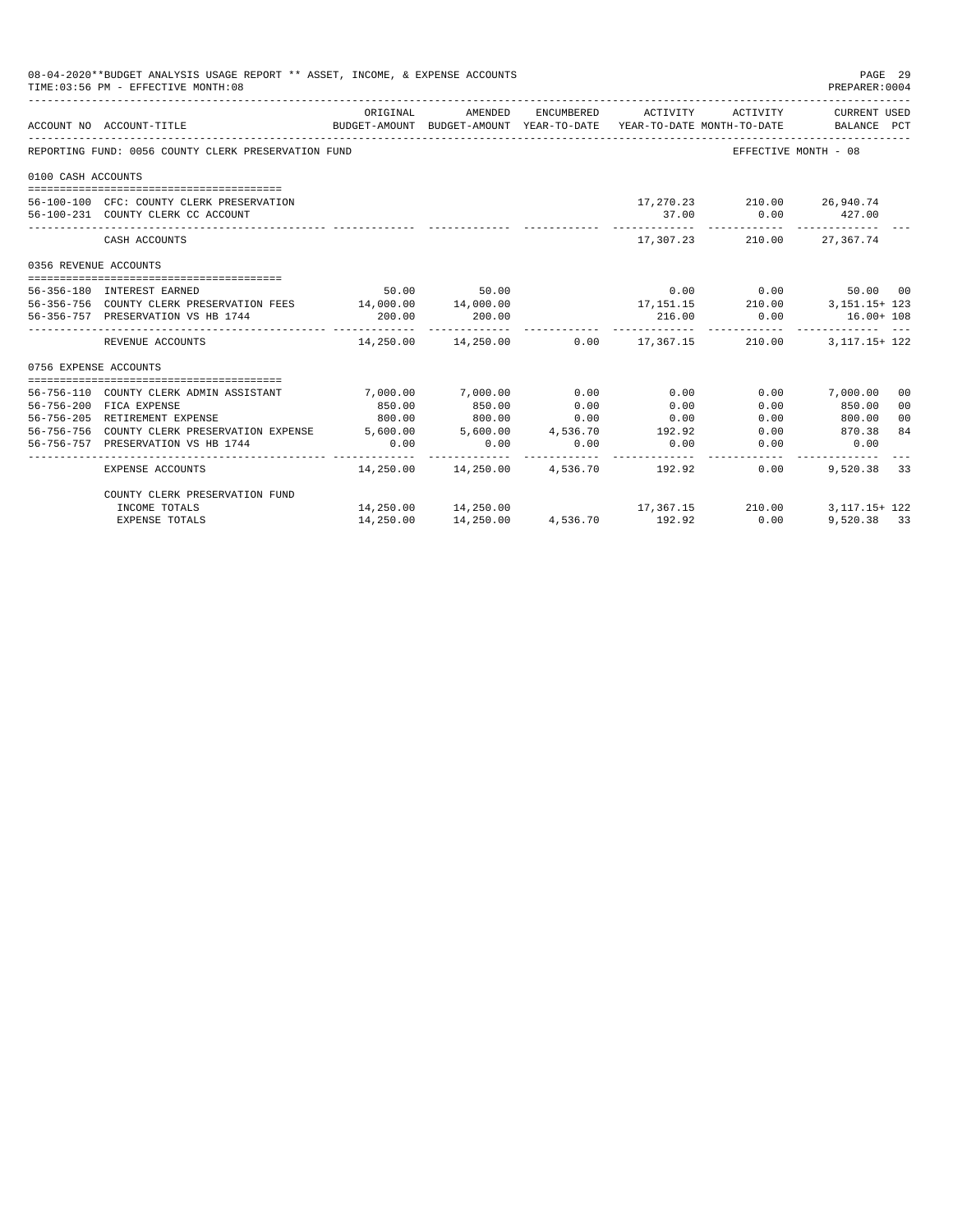|                       | 08-04-2020**BUDGET ANALYSIS USAGE REPORT ** ASSET, INCOME, & EXPENSE ACCOUNTS<br>TIME: 03:56 PM - EFFECTIVE MONTH: 08 |          |                                   |                                                    |                                 | PAGE 30<br>PREPARER: 0004 |                |
|-----------------------|-----------------------------------------------------------------------------------------------------------------------|----------|-----------------------------------|----------------------------------------------------|---------------------------------|---------------------------|----------------|
|                       | ACCOUNT NO ACCOUNT-TITLE COMPUTE THE SUDGET-AMOUNT BUDGET-AMOUNT VEAR-TO-DATE YEAR-TO-DATE MONTH-TO-DATE BALANCE PCT  | ORIGINAL | AMENDED                           | ENCUMBERED ACTIVITY                                |                                 | ACTIVITY CURRENT USED     |                |
|                       | REPORTING FUND: 0060 LAW LIBRARY FUND                                                                                 |          |                                   |                                                    | EFFECTIVE MONTH - 08            |                           |                |
| 0100 CASH ACCOUNTS    |                                                                                                                       |          |                                   |                                                    |                                 |                           |                |
|                       | 60-100-100 CFC: LAW LIBRARY                                                                                           |          |                                   |                                                    | 1,435.00   0.00   13,536.51     |                           |                |
|                       | 60-100-230 DISTRICT CLERK CC ACCOUNT                                                                                  |          |                                   |                                                    | 210.00    105.00    875.00      |                           |                |
|                       | 60-100-231 COUNTY CLERK CC ACCOUNT                                                                                    |          |                                   | 140.00 0.00 630.00                                 |                                 |                           |                |
|                       | CASH ACCOUNTS                                                                                                         |          |                                   |                                                    | 1,785.00    105.00    15,041.51 |                           |                |
| 0360 REVENUE ACCOUNTS |                                                                                                                       |          |                                   |                                                    |                                 |                           |                |
|                       | 60-360-180 INTEREST EARNED                                                                                            |          | $0.00$ 0.00                       |                                                    | $0.00$ $0.00$ $0.00$ $0.00$     |                           |                |
|                       | 60-360-760 LAW LIBRARY FEES                                                                                           |          | 2,200.00 2,200.00                 |                                                    | 1,295.00 105.00                 | 905.00                    | - 59           |
|                       | REVENUE ACCOUNTS                                                                                                      |          | _________________________________ | $2.200.00$ $2.200.00$ $0.00$ $1.295.00$ $105.00$   |                                 | 905.00                    | 59             |
| 0760 EXPENSE ACCOUNTS |                                                                                                                       |          |                                   |                                                    |                                 |                           |                |
|                       |                                                                                                                       |          |                                   |                                                    |                                 |                           |                |
|                       | 60-760-760 LAW LIBRARY EXPENSES                                                                                       | 1,250.00 | 1,250.00                          | $0.00$ $0.00$ $0.00$ $0.00$ $1,250.00$ $00$        |                                 |                           |                |
|                       | EXPENSE ACCOUNTS                                                                                                      |          | 1,250.00 1,250.00 0.00            | 0.00                                               | 0.00                            | 1,250.00                  | 0 <sup>0</sup> |
|                       | LAW LIBRARY FUND                                                                                                      |          |                                   |                                                    |                                 |                           |                |
|                       | INCOME TOTALS                                                                                                         |          |                                   | $2,200.00$ $2,200.00$ $1,295.00$ $105.00$ $905.00$ |                                 |                           | 59             |
|                       | <b>EXPENSE TOTALS</b>                                                                                                 | 1,250.00 | 1,250.00                          | $0.00$ 0.00                                        | 0.00                            | 1,250.00                  | 00             |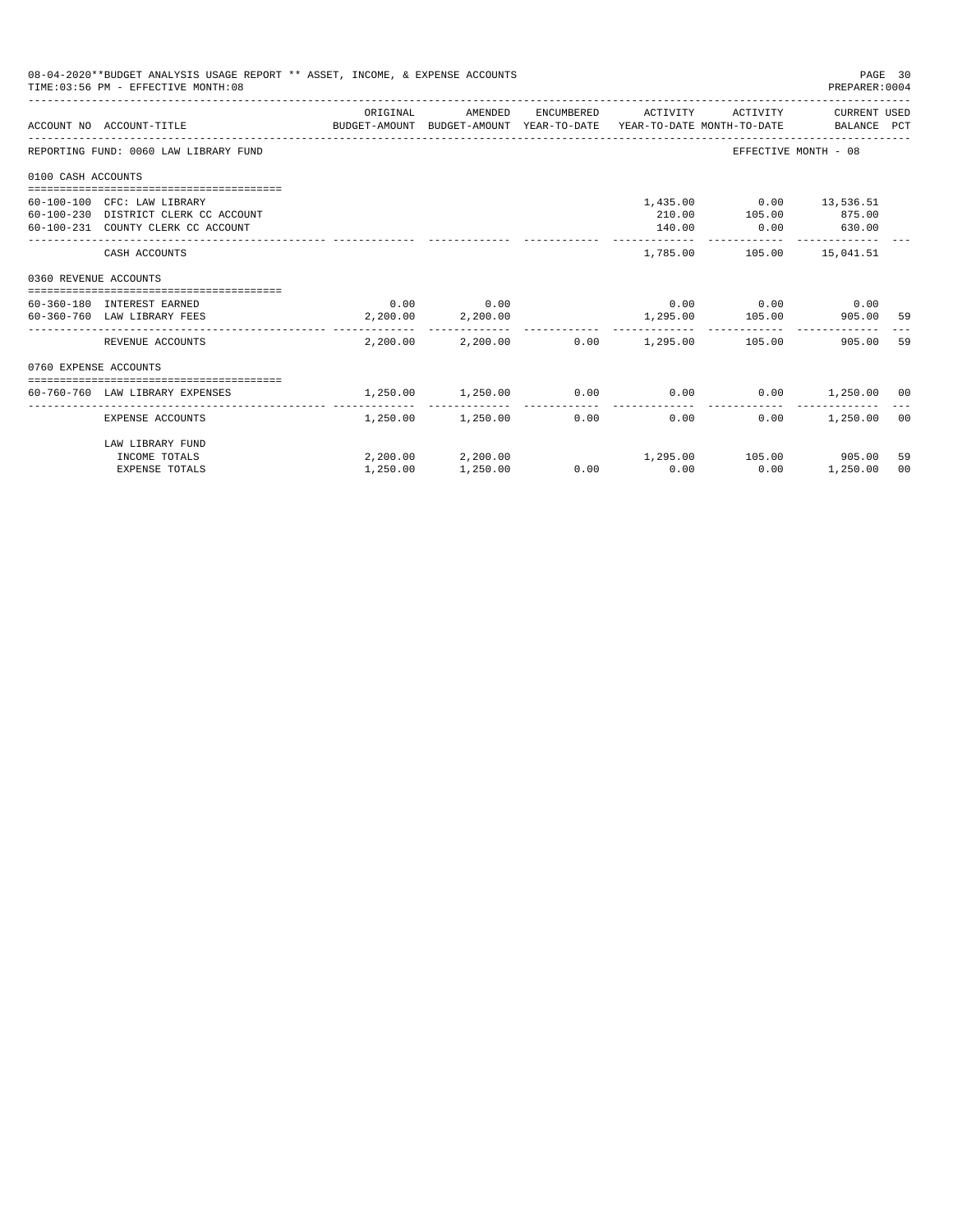|                       | 08-04-2020**BUDGET ANALYSIS USAGE REPORT ** ASSET, INCOME, & EXPENSE ACCOUNTS<br>TIME: 03:56 PM - EFFECTIVE MONTH: 08 |                           |                                       |              |                                        |                                   | PAGE 31<br>PREPARER: 0004          |     |
|-----------------------|-----------------------------------------------------------------------------------------------------------------------|---------------------------|---------------------------------------|--------------|----------------------------------------|-----------------------------------|------------------------------------|-----|
|                       | ACCOUNT NO ACCOUNT-TITLE                                                                                              | ORIGINAL<br>BUDGET-AMOUNT | AMENDED<br>BUDGET-AMOUNT YEAR-TO-DATE | ENCUMBERED   | ACTIVITY<br>YEAR-TO-DATE MONTH-TO-DATE | ACTIVITY                          | <b>CURRENT USED</b><br>BALANCE PCT |     |
|                       | REPORTING FUND: 0063 DISTRICT CLERK PRESERVATION FUND                                                                 |                           |                                       |              |                                        | EFFECTIVE MONTH - 08              |                                    |     |
| 0100 CASH ACCOUNTS    |                                                                                                                       |                           |                                       |              |                                        |                                   |                                    |     |
|                       | 63-100-100 CFC: DISTRICT CLERK PRESERVATION<br>63-100-230 DISTRICT CLERK CC ACCOUNT                                   |                           |                                       |              | 30.00                                  | 202.30   0.00   1,712.94<br>15.00 | 140.00                             |     |
|                       | CASH ACCOUNTS                                                                                                         |                           |                                       |              | 232.30                                 | 15.00                             | 1,852.94                           |     |
| 0363 REVENUE ACCOUNTS |                                                                                                                       |                           |                                       |              |                                        |                                   |                                    |     |
|                       | 63-363-180 INTEREST EARNED                                                                                            | 10.00                     | 10.00                                 |              | 0.00                                   | 0.00                              | 10.00                              | -00 |
|                       | 63-363-763 DIST CLERK PRESERVATION FEES                                                                               | 220.00                    | 220.00                                |              | 182.30                                 | 15.00                             | 37.70                              | 83  |
|                       | 63-363-764 DIST CLERK CHILD SUPPORT                                                                                   | 0.00                      | 0.00                                  |              | 0.00                                   | 0.00                              | 0.00                               |     |
|                       | 63-363-765 UNALLOCATED COURT COSTS BEFORE 03                                                                          | 0.00                      | 0.00                                  |              | 0.00                                   | 0.00                              | 0.00                               |     |
|                       | REVENUE ACCOUNTS                                                                                                      | 230.00                    | 230.00                                | 0.00         | 182.30                                 | 15.00                             | 47.70                              | 79  |
| 0763 EXPENSE ACCOUNTS |                                                                                                                       |                           |                                       |              |                                        |                                   |                                    |     |
|                       |                                                                                                                       |                           |                                       |              |                                        |                                   |                                    |     |
| $63 - 763 - 763$      | DIST CLERK PRESERVATION EXPENSE                                                                                       | 0.00                      | 0.00                                  | 0.00         | 0.00                                   | 0.00                              | 0.00                               |     |
|                       | 63-763-764 DIST CLERK CHILD SUPPORT<br>63-763-765 UNALLOCATED COURT COSTS BEFORE 03                                   | 0.00<br>0.00              | 0.00<br>0.00                          | 0.00<br>0.00 | 0.00<br>0.00                           | 0.00<br>0.00                      | 0.00<br>0.00                       |     |
|                       |                                                                                                                       |                           |                                       | $- - - - -$  |                                        |                                   |                                    |     |
|                       | <b>EXPENSE ACCOUNTS</b>                                                                                               | 0.00                      | 0.00                                  | 0.00         | 0.00                                   | 0.00                              | 0.00                               |     |
|                       | DISTRICT CLERK PRESERVATION FUND                                                                                      |                           |                                       |              |                                        |                                   |                                    |     |
|                       | INCOME TOTALS                                                                                                         | 230.00                    | 230.00                                |              | 182.30                                 | 15.00                             | 47.70                              | 79  |
|                       | <b>EXPENSE TOTALS</b>                                                                                                 | 0.00                      | 0.00                                  | 0.00         | 0.00                                   | 0.00                              | 0.00                               |     |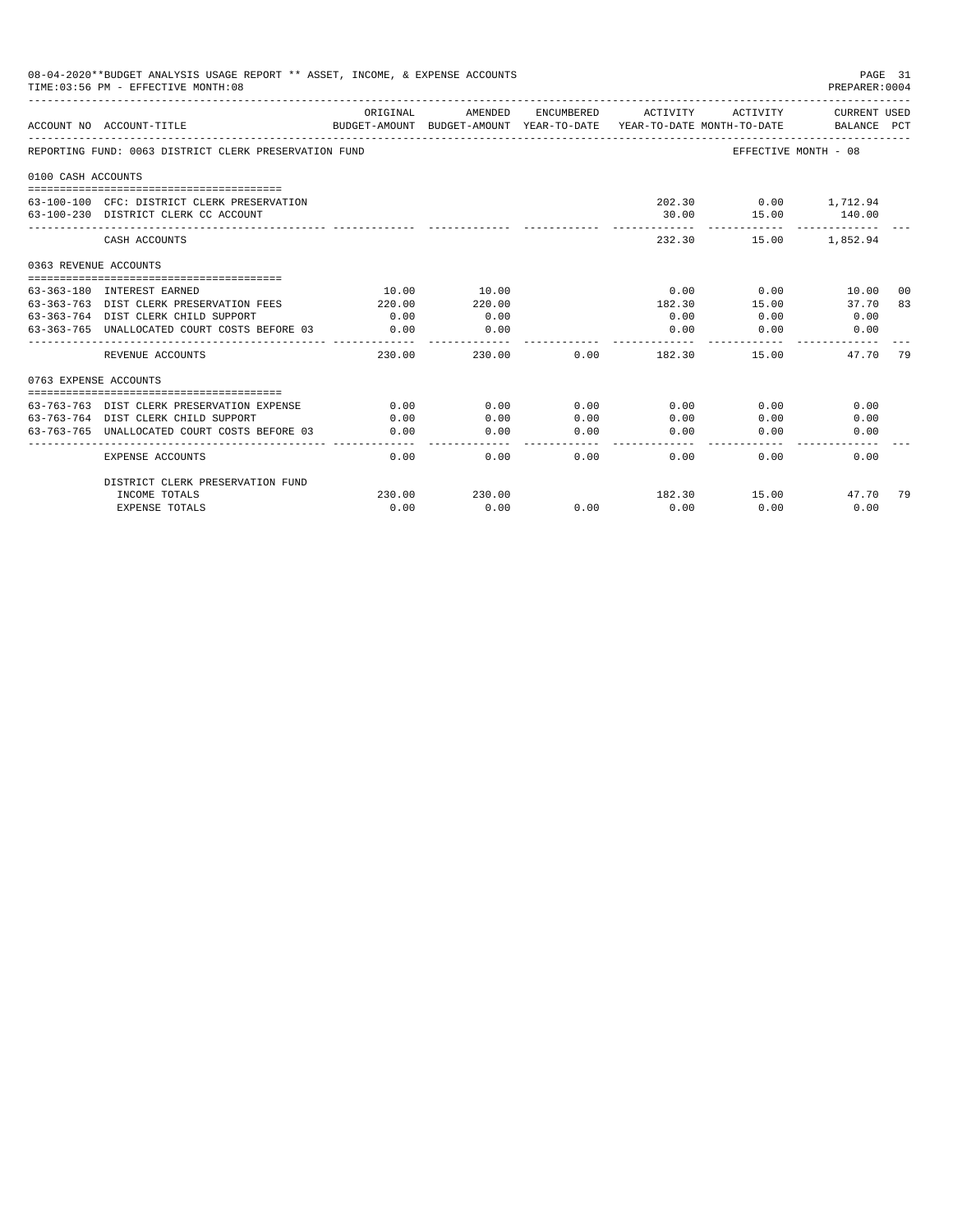|                       | 08-04-2020**BUDGET ANALYSIS USAGE REPORT ** ASSET, INCOME, & EXPENSE ACCOUNTS<br>TIME: 03:56 PM - EFFECTIVE MONTH: 08                      |                   |                                              |                        |                                     |                                      | PAGE 32<br>PREPARER: 0004                                                                       |          |
|-----------------------|--------------------------------------------------------------------------------------------------------------------------------------------|-------------------|----------------------------------------------|------------------------|-------------------------------------|--------------------------------------|-------------------------------------------------------------------------------------------------|----------|
|                       | ACCOUNT NO ACCOUNT-TITLE                                                                                                                   | ORIGINAL          | AMENDED                                      | ENCUMBERED             | ACTIVITY                            | ACTIVITY                             | CURRENT USED<br>BUDGET-AMOUNT BUDGET-AMOUNT YEAR-TO-DATE YEAR-TO-DATE MONTH-TO-DATE BALANCE PCT |          |
|                       | REPORTING FUND: 0066 COURTHOUSE SECURITY FUND                                                                                              |                   |                                              |                        |                                     |                                      | EFFECTIVE MONTH - 08                                                                            |          |
| 0100 CASH ACCOUNTS    |                                                                                                                                            |                   |                                              |                        |                                     |                                      |                                                                                                 |          |
|                       | 66-100-100 CFC: COURTHOUSE SECURITY<br>66-100-230 DISTRICT CLERK CC ACCOUNT<br>66-100-231 COUNTY CLERK CC ACCOUNT<br>66-100-232 JP ACCOUNT |                   |                                              |                        | 3,094.89<br>30.00<br>13.00<br>72.52 | 15.00<br>24.50                       | 22.51 28,684.73<br>120.00<br>$0.00$ 118.80<br>967.32                                            |          |
|                       | CASH ACCOUNTS                                                                                                                              |                   |                                              |                        | 3,210.41                            | 62.01                                | 29,890.85                                                                                       |          |
| 0366 REVENUE ACCOUNTS |                                                                                                                                            |                   |                                              |                        |                                     |                                      |                                                                                                 |          |
|                       | 66-366-180 INTEREST EARNED<br>66-366-766 COURTHOUSE SECURITY FEES 3,200.00 3,200.00                                                        | 0.00              | 0.00                                         |                        | 2,913.47                            | $0.00$ $0.00$ $0.00$ $0.00$<br>62.01 | 286.53                                                                                          | -91      |
|                       | REVENUE ACCOUNTS                                                                                                                           | 3,200,00          |                                              | 3,200.00 0.00 2,913.47 |                                     |                                      | 62.01<br>286.53                                                                                 | 91       |
| 0766 EXPENSE ACCOUNTS |                                                                                                                                            |                   |                                              |                        |                                     |                                      |                                                                                                 |          |
|                       | 66-766-766 COURTHOUSE SECURITY EXPENSES                                                                                                    | 1.000.00 1.000.00 |                                              | 100.00 300.00          |                                     | 0.00                                 | 600.00                                                                                          | 40       |
|                       | EXPENSE ACCOUNTS                                                                                                                           |                   | $1,000.00$ $1,000.00$ $100.00$               | --------------         | ---------------<br>300.00           | 0.00                                 | 600.00                                                                                          | 40       |
|                       | COURTHOUSE SECURITY FUND                                                                                                                   |                   |                                              |                        |                                     |                                      |                                                                                                 |          |
|                       | INCOME TOTALS<br><b>EXPENSE TOTALS</b>                                                                                                     | 1,000.00          | $3,200.00$ $3,200.00$ $2,913.47$<br>1,000.00 | 100.00 300.00          |                                     | 0.00                                 | 62.01<br>286.53<br>600.00                                                                       | 91<br>40 |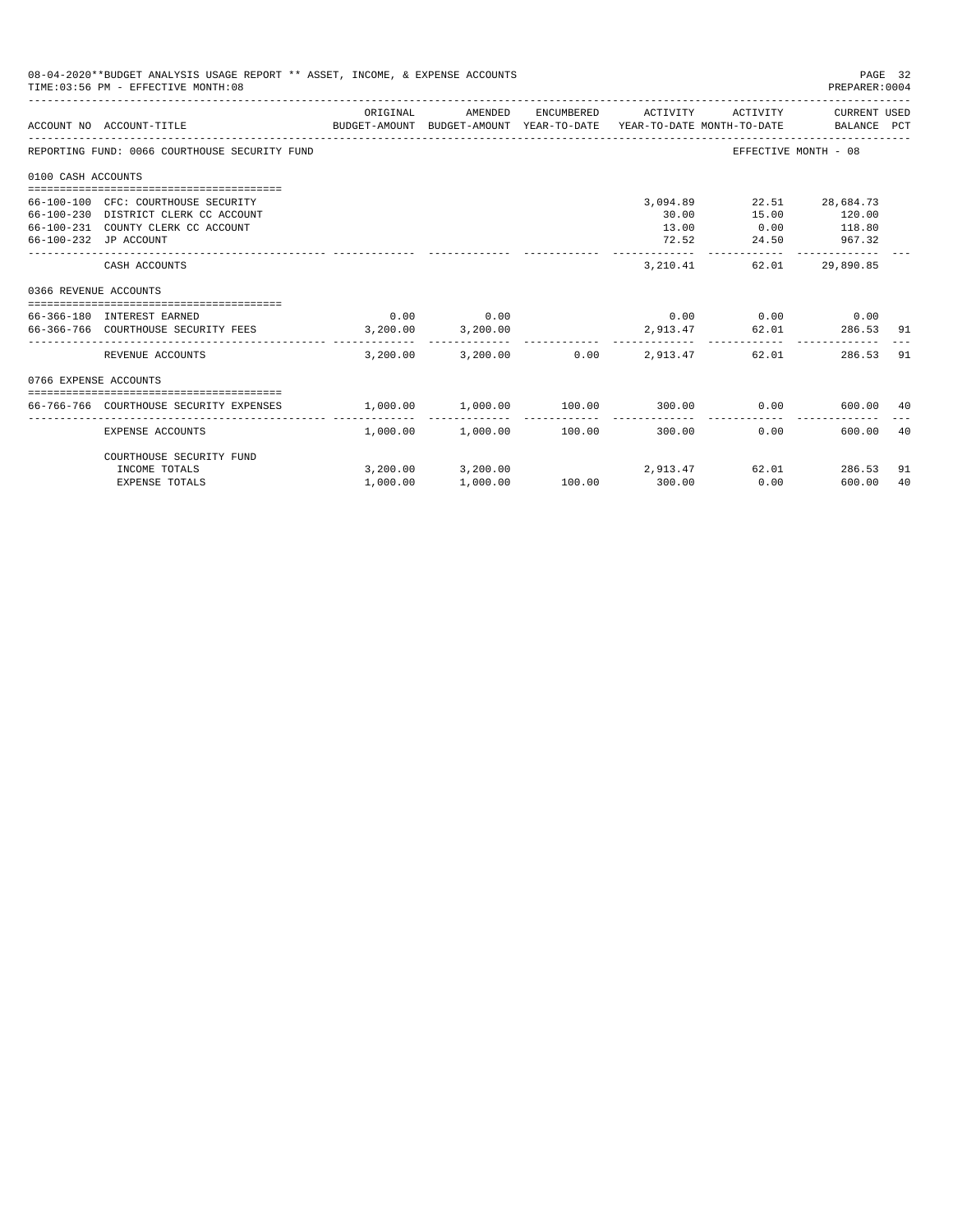| 08-04-2020**BUDGET ANALYSIS USAGE REPORT ** ASSET, INCOME, & EXPENSE ACCOUNTS<br>PAGE 33<br>TIME: 03:56 PM - EFFECTIVE MONTH: 08<br>PREPARER: 0004 |                                                                                                                        |                |                                 |             |                                  |                                                |                                             |          |
|----------------------------------------------------------------------------------------------------------------------------------------------------|------------------------------------------------------------------------------------------------------------------------|----------------|---------------------------------|-------------|----------------------------------|------------------------------------------------|---------------------------------------------|----------|
|                                                                                                                                                    | ACCOUNT NO ACCOUNT-TITLE COMPARENT AND BUDGET-AMOUNT BUDGET-AMOUNT YEAR-TO-DATE YEAR-TO-DATE MONTH-TO-DATE BALANCE PCT | ORIGINAL       | AMENDED                         |             | ENCUMBERED ACTIVITY              |                                                | ACTIVITY CURRENT USED                       |          |
|                                                                                                                                                    | REPORTING FUND: 0068 COUNTY PRESERVATION FUND                                                                          |                |                                 |             |                                  |                                                | EFFECTIVE MONTH - 08                        |          |
| 0100 CASH ACCOUNTS                                                                                                                                 |                                                                                                                        |                |                                 |             |                                  |                                                |                                             |          |
|                                                                                                                                                    | 68-100-100 CFC: COUNTY PRESERVATION<br>68-100-230 DISTRICT CLERK CC ACCOUNT<br>68-100-231 COUNTY CLERK CC ACCOUNT      |                |                                 |             | 30.00<br>10.00<br>______________ | 422.93 0.00 3,802.21<br>0.00<br>-------------- | 15.00 145.00<br>80.00<br>-------------      |          |
|                                                                                                                                                    | CASH ACCOUNTS                                                                                                          |                |                                 |             | 462.93                           |                                                | 15.00 4.027.21                              |          |
| 0368 REVENUE ACCOUNTS                                                                                                                              |                                                                                                                        |                |                                 |             |                                  |                                                |                                             |          |
|                                                                                                                                                    | 68-368-180 INTEREST EARNED<br>68-368-768 COUNTY PRESERVATION FEES                                                      | 5.00<br>650.00 | 5.00<br>650.00<br>------------- |             |                                  |                                                | $0.00$ $0.00$ $5.00$<br>387.93 15.00 262.07 | 00<br>60 |
|                                                                                                                                                    | REVENUE ACCOUNTS                                                                                                       | 655.00         |                                 | 655.00 0.00 |                                  | 387.93                                         | 267.07<br>15.00                             | 59       |
| 0768 EXPENSE ACCOUNTS                                                                                                                              |                                                                                                                        |                |                                 |             |                                  |                                                |                                             |          |
|                                                                                                                                                    | 68-768-768 COUNTY PRESERVATION EXPENSES                                                                                | 0.00           | 0.00                            |             | $0.00$ 0.00                      |                                                | 0.00<br>0.00                                |          |
|                                                                                                                                                    | <b>EXPENSE ACCOUNTS</b>                                                                                                | 0.00           | 0.00                            | 0.00        | 0.00                             | 0.00                                           | 0.00                                        |          |
|                                                                                                                                                    | COUNTY PRESERVATION FUND                                                                                               |                |                                 |             |                                  |                                                |                                             |          |
|                                                                                                                                                    | INCOME TOTALS                                                                                                          | 655.00         | 655.00                          |             |                                  |                                                | 387.93 15.00 267.07                         | 59       |
|                                                                                                                                                    | <b>EXPENSE TOTALS</b>                                                                                                  | 0.00           | 0.00                            | 0.00        | 0.00                             | 0.00                                           | 0.00                                        |          |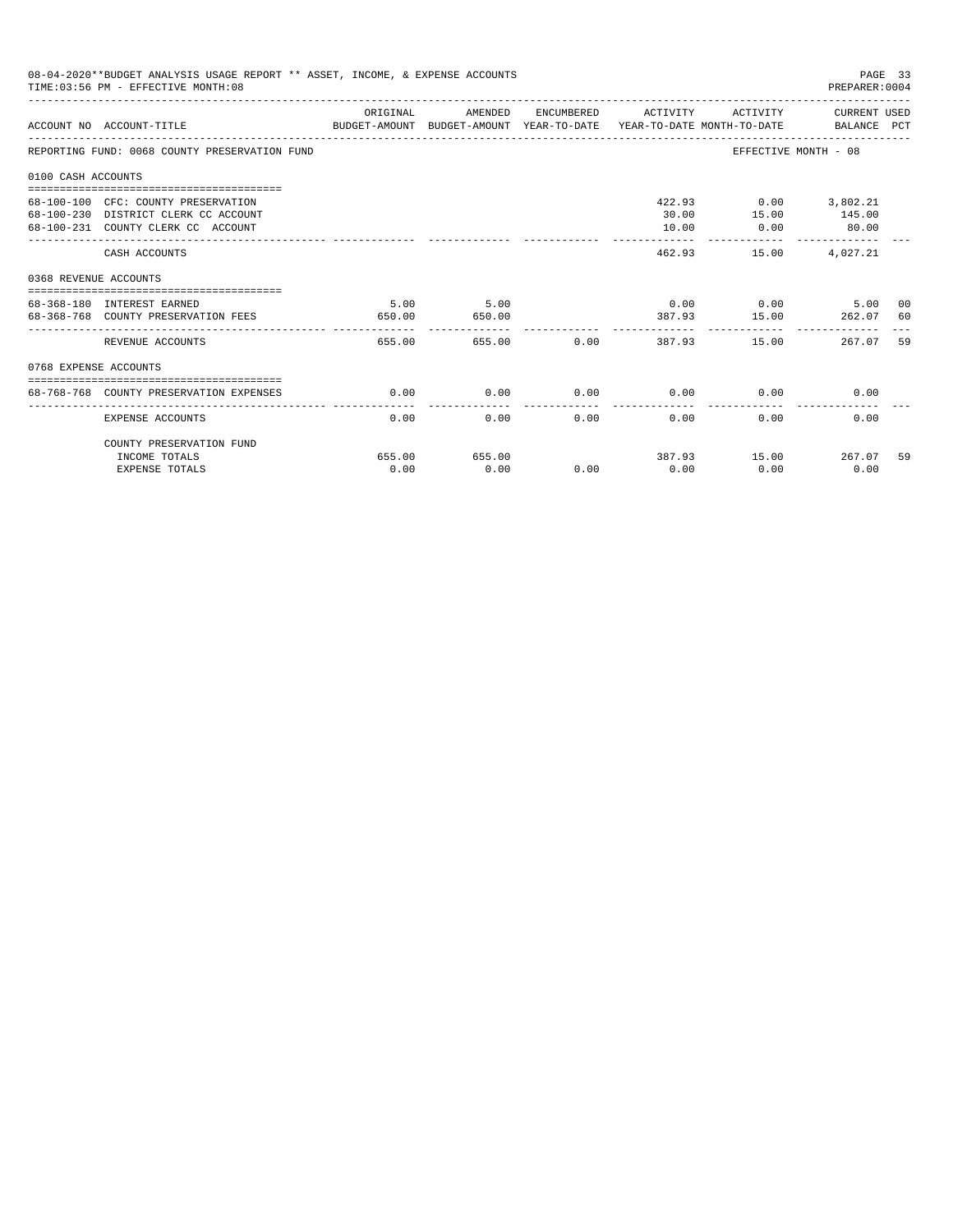| 08-04-2020**BUDGET ANALYSIS USAGE REPORT ** ASSET, INCOME, & EXPENSE ACCOUNTS<br>TIME: 03:56 PM - EFFECTIVE MONTH: 08 |                                                                                                                   |             |                                                          |      | PAGE 34<br>PREPARER: 0004 |                             |                                           |       |
|-----------------------------------------------------------------------------------------------------------------------|-------------------------------------------------------------------------------------------------------------------|-------------|----------------------------------------------------------|------|---------------------------|-----------------------------|-------------------------------------------|-------|
|                                                                                                                       | ACCOUNT NO ACCOUNT-TITLE CONTROL PROTECT-AMOUNT BUDGET-AMOUNT YEAR-TO-DATE YEAR-TO-DATE MONTH-TO-DATE BALANCE PCT | ORIGINAL    | AMENDED                                                  |      |                           |                             | ENCUMBERED ACTIVITY ACTIVITY CURRENT USED |       |
|                                                                                                                       | REPORTING FUND: 0070 INMATE PHONE FUND PROFIT ACCOUNT                                                             |             |                                                          |      |                           | EFFECTIVE MONTH - 08        |                                           |       |
| 0100 CASH ACCOUNTS                                                                                                    |                                                                                                                   |             |                                                          |      |                           |                             |                                           |       |
|                                                                                                                       | 70-100-100 CFC: INMATE PHONE FUND<br>70-100-110 INMATE PHONE CHECKING                                             |             |                                                          |      | 0.00                      | 1,192.14 0.00 4,210.36      | $0.00$ 0.00                               |       |
|                                                                                                                       | CASH ACCOUNTS                                                                                                     |             |                                                          |      |                           | 1, 192.14 0.00 4, 210.36    |                                           |       |
| 0370 REVENUE ACCOUNTS                                                                                                 |                                                                                                                   |             |                                                          |      |                           |                             |                                           |       |
|                                                                                                                       | 70-370-180 INTEREST EARNED<br>70-370-770 INMATE PHONE REVENUES                                                    | $0.00$ 0.00 | 1,000.00 1,000.00                                        |      |                           | $0.00$ 0.00 0.00 0.00       | 1, 192.14 0.00 192.14+ 119                |       |
|                                                                                                                       | REVENUE ACCOUNTS                                                                                                  | ---------   | -------------<br>$1,000.00$ $1,000.00$ $0.00$ $1,192.14$ |      | --------------            |                             | $0.00$ 192.14+ 119                        |       |
| 0770 EXPENSE ACCOUNTS                                                                                                 |                                                                                                                   |             |                                                          |      |                           |                             |                                           |       |
|                                                                                                                       | 70-770-770 INMATE PHONE EXPENSES                                                                                  | 300.00      | 300.00                                                   |      |                           | $0.00$ $0.00$ $0.00$ $0.00$ | 300.00 00                                 |       |
|                                                                                                                       | EXPENSE ACCOUNTS                                                                                                  | 300.00      | 300.00                                                   | 0.00 | -------------<br>0.00     |                             | 0.00<br>300.00                            | - 0.0 |
|                                                                                                                       | INMATE PHONE FUND PROFIT ACCOUNT                                                                                  |             |                                                          |      |                           |                             |                                           |       |
|                                                                                                                       | INCOME TOTALS<br><b>EXPENSE TOTALS</b>                                                                            | 300.00      | $1,000.00$ $1,000.00$ $1,192.14$<br>300.00               |      | $0.00$ 0.00               |                             | $0.00$ 192.14+ 119<br>0.00<br>300.00 00   |       |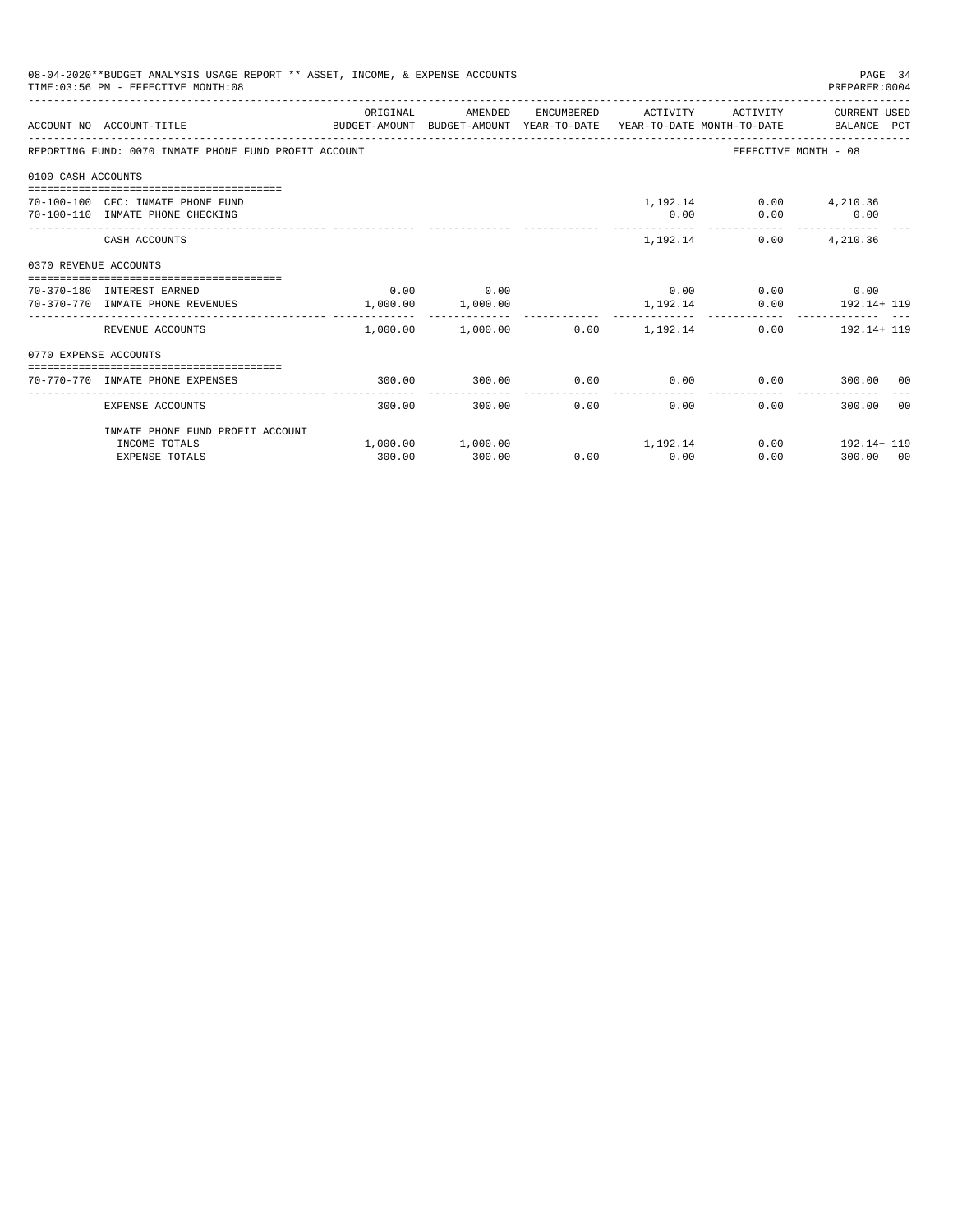|                       | 08-04-2020**BUDGET ANALYSIS USAGE REPORT ** ASSET, INCOME, & EXPENSE ACCOUNTS<br>TIME: 03:56 PM - EFFECTIVE MONTH: 08 |           |                          |                                |                             |                     | PREPARER: 0004       | PAGE 35 |
|-----------------------|-----------------------------------------------------------------------------------------------------------------------|-----------|--------------------------|--------------------------------|-----------------------------|---------------------|----------------------|---------|
|                       | ACCOUNT NO ACCOUNT-TITLE COMPUTER ANOUNT BUDGET-AMOUNT HEAR-TO-DATE YEAR-TO-DATE MONTH-TO-DATE BALANCE PCT            | OR TGTNAL | AMENDED                  | ENCUMBERED                     | <b>ACTIVITY</b>             | <b>ACTIVITY</b>     | CURRENT USED         |         |
|                       | REPORTING FUND: 0072 HOT CHECK FUND                                                                                   |           |                          |                                |                             |                     | EFFECTIVE MONTH - 08 |         |
| 0100 CASH ACCOUNTS    |                                                                                                                       |           |                          |                                |                             |                     |                      |         |
|                       | 72-100-100 CFC: HOT CHECK FUND                                                                                        |           |                          |                                |                             | 75.00 0.00 2,766.07 |                      |         |
|                       | CASH ACCOUNTS                                                                                                         |           |                          |                                | 75.00                       | 0.00                | 2,766.07             |         |
|                       |                                                                                                                       |           |                          |                                |                             |                     |                      |         |
| 0372 REVENUE ACCOUNTS | 72-372-180 INTEREST EARNED                                                                                            | 0.00      | 0.00                     |                                | 0.00                        |                     | $0.00$ 0.00          |         |
|                       | 72-372-772 HOT CHECK REVENUES                                                                                         | 580.00    | 580.00<br>-------------- |                                | 558.12                      | 0.00                | 21.88 96             |         |
|                       | REVENUE ACCOUNTS                                                                                                      | 580.00    |                          | 580.00 0.00                    | 558.12                      |                     | 0.00<br>21.88        | 96      |
| 0772 EXPENSE ACCOUNTS |                                                                                                                       |           |                          |                                |                             |                     |                      |         |
|                       | 72-772-772 HOT CHECK EXPENSES                                                                                         | 540.00    |                          |                                | $540.00$ 0.00 $483.12$ 0.00 |                     | 56.88 89             |         |
|                       | EXPENSE ACCOUNTS                                                                                                      | 540.00    | -------------            | ------------<br>0.00<br>540.00 | ---------------             | 483.12              | 0.00<br>56.88        | 89      |
|                       | HOT CHECK FUND                                                                                                        |           |                          |                                |                             |                     |                      |         |
|                       | INCOME TOTALS                                                                                                         | 580.00    | 580.00                   |                                | 558.12                      |                     | 0.00<br>21.88        | 96      |
|                       | <b>EXPENSE TOTALS</b>                                                                                                 | 540.00    | 540.00                   | 0.00                           | 483.12                      | 0.00                | 56.88                | 89      |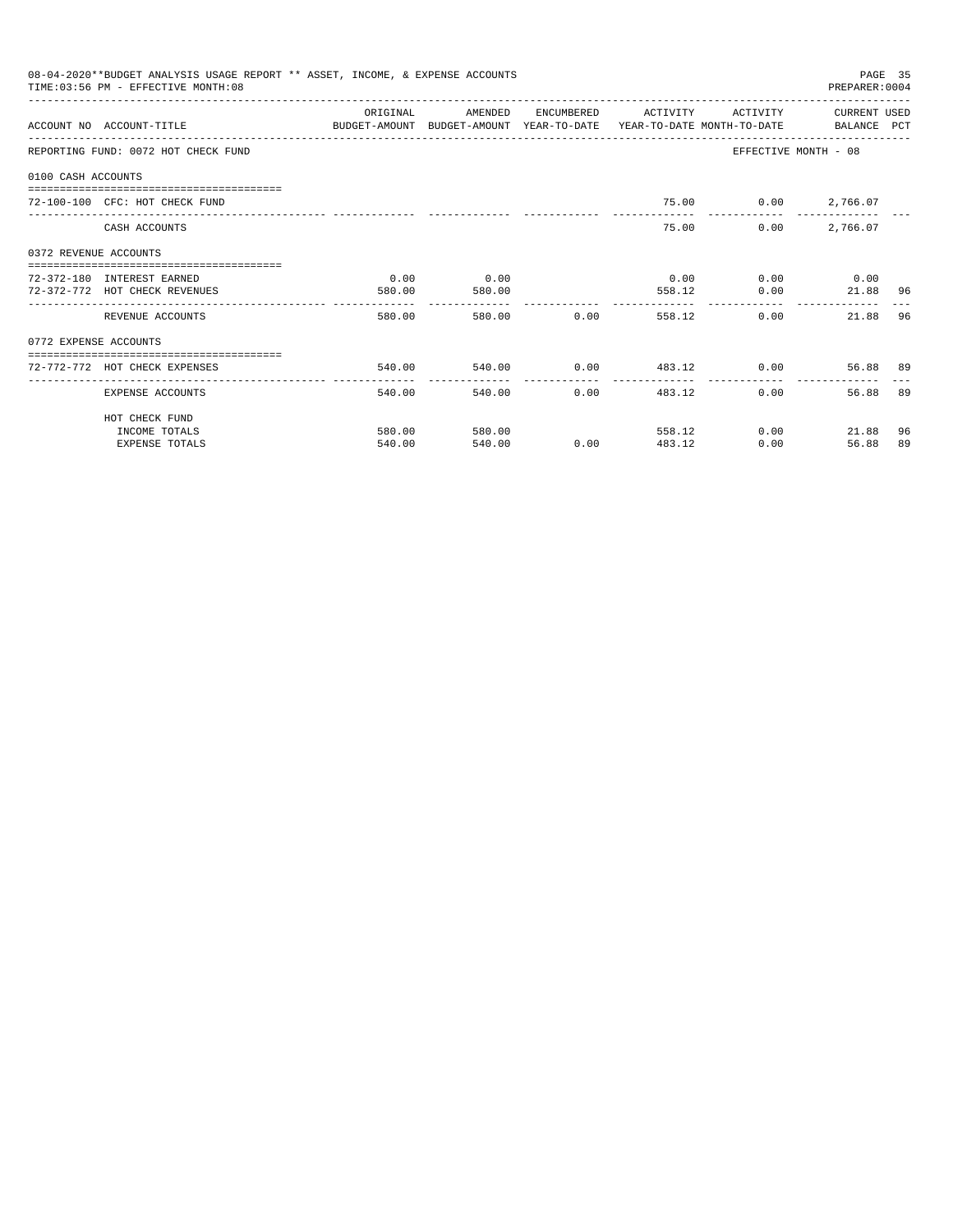|                       | 08-04-2020**BUDGET ANALYSIS USAGE REPORT ** ASSET, INCOME, & EXPENSE ACCOUNTS<br>TIME: 03:56 PM - EFFECTIVE MONTH: 08 |          |                          |            |                                                                                 |                          | PAGE 36<br>PREPARER: 0004   |  |
|-----------------------|-----------------------------------------------------------------------------------------------------------------------|----------|--------------------------|------------|---------------------------------------------------------------------------------|--------------------------|-----------------------------|--|
|                       | ACCOUNT NO ACCOUNT-TITLE                                                                                              | ORIGINAL | AMENDED                  | ENCUMBERED | ACTIVITY<br>BUDGET-AMOUNT BUDGET-AMOUNT YEAR-TO-DATE YEAR-TO-DATE MONTH-TO-DATE | ACTIVITY                 | CURRENT USED<br>BALANCE PCT |  |
|                       | REPORTING FUND: 0074 BAIL BOND FUND                                                                                   |          |                          |            |                                                                                 | EFFECTIVE MONTH - 08     |                             |  |
| 0100 CASH ACCOUNTS    |                                                                                                                       |          |                          |            |                                                                                 |                          |                             |  |
|                       |                                                                                                                       |          |                          |            |                                                                                 |                          |                             |  |
|                       | 74-100-100 CFC: BAIL BOND FUND                                                                                        |          |                          |            |                                                                                 | 1,995.00- 0.00 35,248.88 |                             |  |
|                       | 74-100-232 JP CREDIT CARD ACCOUNT                                                                                     |          |                          |            | 0.00                                                                            | 0.00                     | 985.00                      |  |
|                       | CASH ACCOUNTS                                                                                                         |          |                          |            | $1,995.00-$                                                                     |                          | $0.00$ 36,233.88            |  |
| 0374 REVENUE ACCOUNTS |                                                                                                                       |          |                          |            |                                                                                 |                          |                             |  |
|                       |                                                                                                                       |          |                          |            |                                                                                 |                          |                             |  |
|                       | 74-374-180 INTEREST EARNED                                                                                            | 0.00     | 0.00                     |            | 0.00                                                                            | 0.00                     | 0.00                        |  |
|                       | 74-374-774 BAIL BOND FEES                                                                                             | 360.00   | 360.00                   |            | 315.00                                                                          | 0.00                     | 45.00 88                    |  |
|                       | 74-374-775 SALE OF ESTRAY                                                                                             | 0.00     | 0.00                     |            | 0.00                                                                            | 0.00                     | 0.00                        |  |
|                       | 74-374-776 CASH BOND'S                                                                                                | 4,500.00 | 4,500.00                 |            | 11,850.00                                                                       | 0.00                     | 7,350.00+ 263               |  |
|                       | REVENUE ACCOUNTS                                                                                                      |          | --------------           |            | $4,860.00$ $4,860.00$ $0.00$ $12,165.00$                                        | 0.00                     | $7.305.00 + 250$            |  |
| 0774 EXPENSE ACCOUNTS |                                                                                                                       |          |                          |            |                                                                                 |                          |                             |  |
|                       |                                                                                                                       |          |                          |            |                                                                                 |                          |                             |  |
|                       | 74-774-774 BAIL BOND EXPENSES                                                                                         | 600.00   | 600.00                   | 0.00       | 40.00                                                                           |                          | $0.00$ 560.00 07            |  |
|                       | 74-774-775 SALE OF ESTRAY                                                                                             | 0.00     | 0.00                     | 0.00       | 0.00                                                                            | 0.00                     | 0.00                        |  |
|                       | 74-774-776 CASH BOND EXPENSES                                                                                         | 600.00   | 600.00<br>______________ | 0.00       | 14,720.00<br>______________________________                                     | 0.00                     | $14.120.00 - 453$           |  |
|                       | EXPENSE ACCOUNTS                                                                                                      |          | $1,200.00$ $1,200.00$    | 0.00       | 14,760.00                                                                       | 0.00                     | 13,560.00-230               |  |
|                       | BAIL BOND FUND                                                                                                        |          |                          |            |                                                                                 |                          |                             |  |
|                       | INCOME TOTALS                                                                                                         |          | 4,860.00 4,860.00        |            | 12,165.00                                                                       |                          | $0.00$ 7,305.00+ 250        |  |
|                       | <b>EXPENSE TOTALS</b>                                                                                                 | 1,200.00 | 1,200.00                 |            | $0.00$ 14,760.00                                                                | 0.00                     | 13,560.00-230               |  |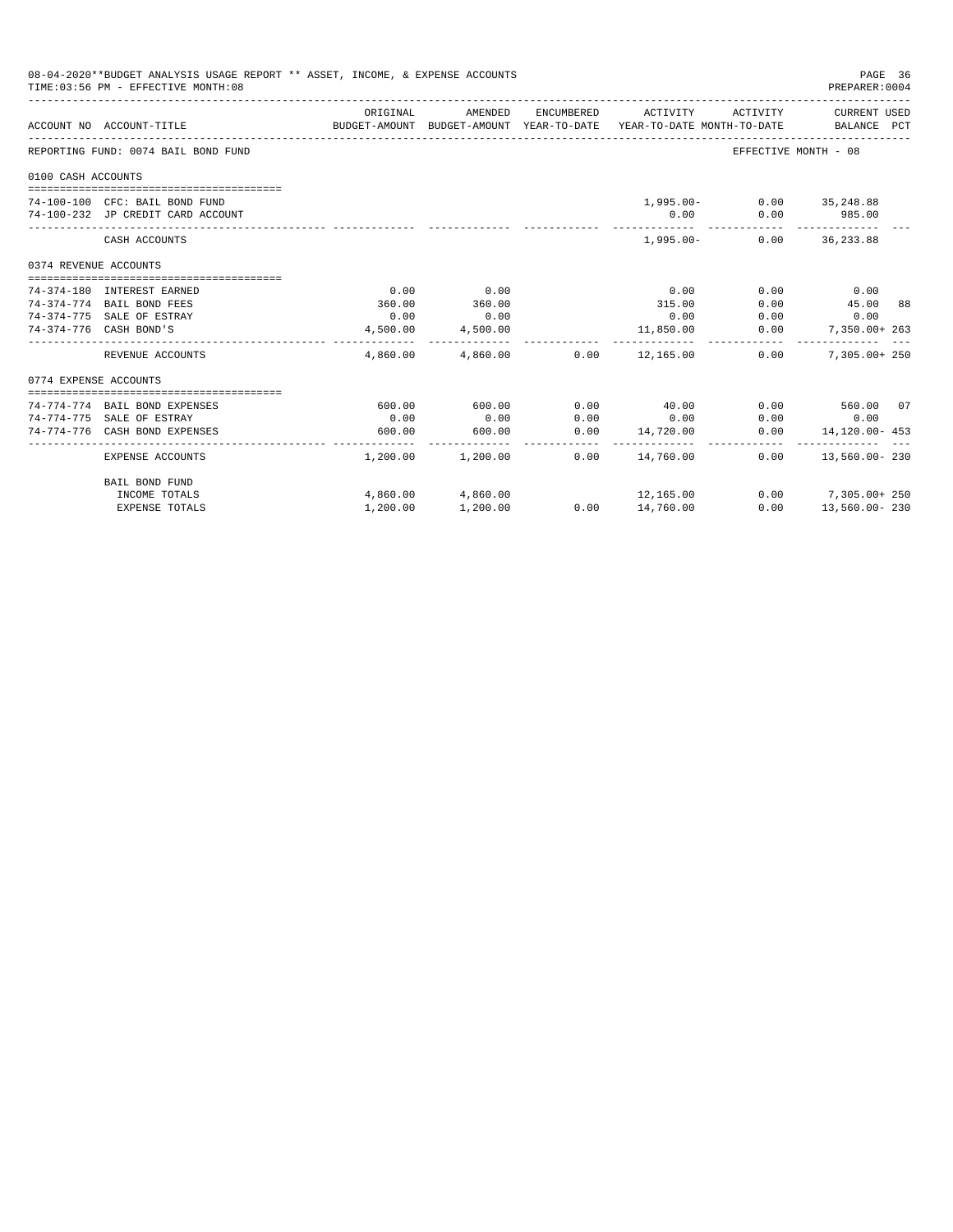|                       | 08-04-2020**BUDGET ANALYSIS USAGE REPORT ** ASSET, INCOME, & EXPENSE ACCOUNTS<br>TIME: 03:56 PM - EFFECTIVE MONTH: 08 |                   |                                                                                |                                     |                            |                            | PAGE 37<br>PREPARER: 0004          |    |
|-----------------------|-----------------------------------------------------------------------------------------------------------------------|-------------------|--------------------------------------------------------------------------------|-------------------------------------|----------------------------|----------------------------|------------------------------------|----|
|                       | ACCOUNT NO ACCOUNT-TITLE                                                                                              | ORIGINAL          | AMENDED<br>BUDGET-AMOUNT BUDGET-AMOUNT YEAR-TO-DATE YEAR-TO-DATE MONTH-TO-DATE | ENCUMBERED                          | ACTIVITY                   | ACTIVITY                   | <b>CURRENT USED</b><br>BALANCE PCT |    |
|                       | REPORTING FUND: 0076 STATE CRIMINAL & CIVIL FEES FUND                                                                 |                   |                                                                                |                                     |                            | EFFECTIVE MONTH - 08       |                                    |    |
| 0100 CASH ACCOUNTS    |                                                                                                                       |                   |                                                                                |                                     |                            |                            |                                    |    |
|                       | 76-100-100 CFC: STATE CRIMINAL & CIVIL FEES                                                                           |                   |                                                                                |                                     |                            | 11,691.53 5,622.25         | 94,011.75                          |    |
|                       | 76-100-230 DISTRICT CLERK CC ACCOUNT                                                                                  |                   |                                                                                |                                     | 899.00                     | 421.00 3,836.00            |                                    |    |
|                       | 76-100-231 COUNTY CLERK CC ACCOUNT                                                                                    |                   |                                                                                |                                     | 343.00                     | 0.00                       | 2,571.18                           |    |
|                       | 76-100-232 JP CC ACCOUNT                                                                                              |                   |                                                                                |                                     | 1,639.51                   | 467.21 19,402.41           |                                    |    |
|                       | CASH ACCOUNTS                                                                                                         |                   |                                                                                |                                     |                            | 14,573.04 6,510.46         | 119,821.34                         |    |
| 0376 REVENUE ACCOUNTS |                                                                                                                       |                   |                                                                                |                                     |                            |                            |                                    |    |
|                       | 76-376-180 INTEREST EARNED                                                                                            | 0.00              | 0.00                                                                           |                                     | 0.00                       | 0.00                       |                                    |    |
|                       | 76-376-701 DELINQUENT CASES                                                                                           | 0.00              | 0.00                                                                           |                                     | 0.00                       | 0.00                       | 0.00<br>0.00                       |    |
|                       | 76-376-702 GUARDIANSHIP                                                                                               | 380.00            | 380.00                                                                         |                                     | 260.00                     | 0.00                       | 120.00                             | 68 |
|                       | 76-376-703 DC-CAR-BVS TO TX VITAL STATISTICS                                                                          | 6.00              | 6.00                                                                           |                                     | 0.00                       | 0.00                       | 6.00                               | 00 |
|                       | 76-376-704 PARKS & WILDLIFE                                                                                           | 2,000.00          | 2,000.00                                                                       |                                     | 529.55                     | 0.00                       | 1,470.45                           | 26 |
|                       | 76-376-705 JP OMNI FEE                                                                                                | 0.00              | 0.00                                                                           |                                     | 300.00                     | 0.00                       | $300.00+$                          |    |
|                       | 76-376-706 OLD DRUG COURT                                                                                             | 0.00              | 0.00                                                                           |                                     | 0.00                       | 0.00                       | 0.00                               |    |
|                       | 76-376-707 NEW SPECIALITY COURT 1-1-2020                                                                              | 0.00              | 0.00                                                                           |                                     | 0.00                       | 0.00                       | 0.00                               |    |
|                       | 76-376-776 STATE FEE CRIMINAL & CIVIL                                                                                 | 49,000.00         | 49,000.00                                                                      |                                     | 39, 475. 48                | 910.43                     | 9,524.52                           | 81 |
|                       | REVENUE ACCOUNTS                                                                                                      | 51,386.00         | 51,386.00                                                                      | 0.00                                |                            | 40,565.03 910.43 10,820.97 |                                    | 79 |
| 0776 EXPENSE ACCOUNTS |                                                                                                                       |                   |                                                                                |                                     |                            |                            |                                    |    |
|                       |                                                                                                                       |                   |                                                                                |                                     | 0.00                       |                            |                                    |    |
|                       | 76-776-701 DELINQUENT CASES<br>76-776-703 DC-CAR-BVS TO TX VITAL STATISTICS                                           | 1,000.00<br>75.00 | 1,000.00<br>75.00                                                              | 0.00<br>7.32                        | 120.78                     | 0.00<br>0.00               | 1,000.00 00<br>$53.10 - 171$       |    |
|                       | 76-776-704 PARKS & WILDLIFE                                                                                           | 1,500.00          | 1,500.00                                                                       | 1,092.25                            | 0.00                       | 0.00                       | 407.75                             | 73 |
|                       | 76-776-705 JP OMNI EXPENSE                                                                                            | 0.00              | 0.00                                                                           | 0.00                                | 54.00                      | 0.00                       | $54.00 -$                          |    |
|                       | 76-776-706 OLD DRUG COURT                                                                                             | 0.00              | 0.00                                                                           | 0.00                                | 0.00                       | 0.00                       | 0.00                               |    |
|                       | 76-776-707 NEW SPECIALITY COURT 1-1-2020                                                                              | 0.00              | 0.00                                                                           | 0.00                                | 0.00                       | 0.00                       | 0.00                               |    |
| $76 - 776 - 776$      | STATE FEE CRIMINAL & CIVIL                                                                                            | 47,000.00         | 47,000.00                                                                      | 0.00                                | 39,694.59                  | $5,600.03 -$               | 7,305.41                           | 84 |
|                       | EXPENSE ACCOUNTS                                                                                                      | 49,575.00         | ___________                                                                    | ----------- -<br>49,575.00 1,099.57 | -------------<br>39,869.37 | $5,600.03 -$               | 8,606.06                           | 83 |
|                       | STATE CRIMINAL & CIVIL FEES FUND                                                                                      |                   |                                                                                |                                     |                            |                            |                                    |    |
|                       | INCOME TOTALS                                                                                                         |                   | 51,386.00 51,386.00                                                            |                                     |                            | 40,565.03 910.43 10,820.97 |                                    | 79 |
|                       | <b>EXPENSE TOTALS</b>                                                                                                 | 49,575.00         | 49,575.00                                                                      | 1,099.57                            | 39,869.37                  | $5.600.03 -$               | 8,606.06                           | 83 |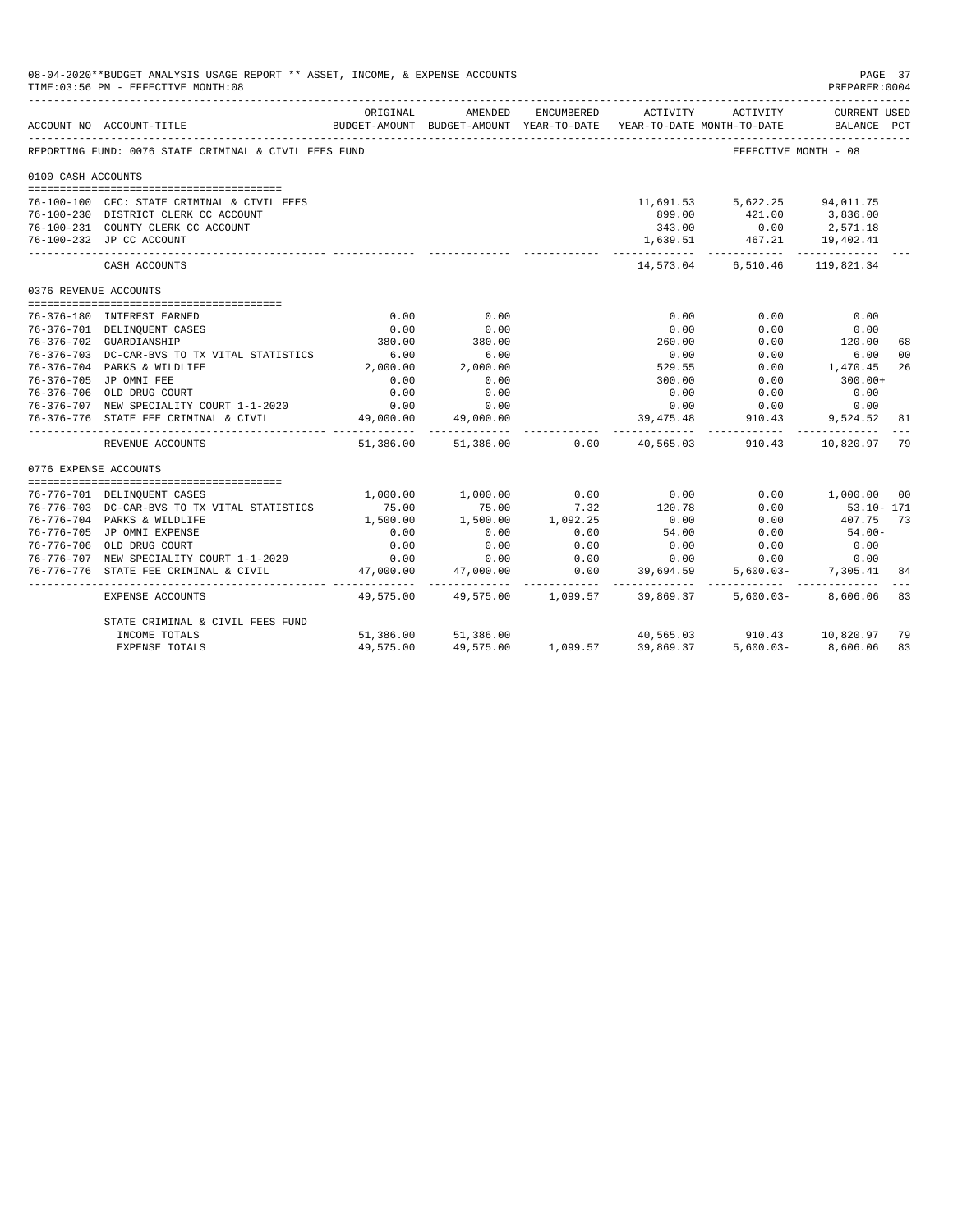|                     | 08-04-2020**BUDGET ANALYSIS USAGE REPORT ** ASSET, INCOME, & EXPENSE ACCOUNTS<br>TIME: 03:56 PM - EFFECTIVE MONTH: 08 |                         |                                                     |                       |                                               |                      | PAGE 38<br>PREPARER: 0004          |                |
|---------------------|-----------------------------------------------------------------------------------------------------------------------|-------------------------|-----------------------------------------------------|-----------------------|-----------------------------------------------|----------------------|------------------------------------|----------------|
|                     | ACCOUNT NO ACCOUNT-TITLE                                                                                              | ORIGINAL                | AMENDED<br>BUDGET-AMOUNT BUDGET-AMOUNT YEAR-TO-DATE | ENCUMBERED            | <b>ACTIVITY</b><br>YEAR-TO-DATE MONTH-TO-DATE | ACTIVITY             | <b>CURRENT USED</b><br>BALANCE PCT |                |
|                     | REPORTING FUND: 0078 SENIOR CITIZENS FUND                                                                             |                         |                                                     |                       |                                               | EFFECTIVE MONTH - 08 |                                    |                |
| 0100 CASH ACCOUNTS  |                                                                                                                       |                         |                                                     |                       |                                               |                      |                                    |                |
|                     |                                                                                                                       |                         |                                                     |                       |                                               |                      |                                    |                |
|                     | 78-100-100 CFC: SENIOR CITIZENS                                                                                       |                         |                                                     |                       |                                               | 50,088.53- 125.50    | 140,046.12-<br>-----------         |                |
|                     | CASH ACCOUNTS                                                                                                         |                         |                                                     |                       | $50,088.53-$                                  | 125.50               | 140,046.12-                        |                |
|                     | 0200 LIABILITY ACCOUNTS                                                                                               |                         |                                                     |                       |                                               |                      |                                    |                |
|                     | 78-200-180 ACCOUNTS PAYABLE                                                                                           |                         |                                                     |                       | 0.00                                          | 0.00                 | $7.00 -$                           |                |
|                     | ---------------------------<br>LIABILITY ACCOUNTS                                                                     |                         |                                                     |                       | $- - - -$<br>0.00                             | 0.00                 | $7.00 -$                           |                |
|                     | 0378 REVENUE ACCOUNTS                                                                                                 |                         |                                                     |                       |                                               |                      |                                    |                |
|                     | 78-378-160 SALE OF FIXED ASSETS                                                                                       | 0.00                    | 0.00                                                |                       | 0.00                                          | 0.00                 | 0.00                               |                |
|                     | 78-378-180 INTEREST EARNED                                                                                            | 0.00                    | 0.00                                                |                       | 0.00                                          | 0.00                 | 0.00                               |                |
|                     | 78-378-710 WCTCOG PROGRAM                                                                                             | 22,000.00               | 22,000.00                                           |                       | 23, 205.06                                    | 0.00                 | 1,205.06+ 105                      |                |
|                     | 78-378-711 DEPT OF HUMAN RESOURCES                                                                                    | 0.00                    | 0.00                                                |                       | 0.00                                          | 0.00                 | 0.00                               |                |
|                     | 78-378-712 FOOD DONATIONS                                                                                             | 10,000.00               | 10,000.00                                           |                       | 5,460.90                                      | 125.50               | 4,539.10                           | 55             |
|                     | 78-378-713 BUILDING RENT                                                                                              | 0.00                    | 0.00                                                |                       | 25.00                                         | 0.00                 | $25.00+$                           |                |
|                     | 78-378-714 DEPT OF AGING & DISABILITY                                                                                 | 15,000.00               | 15,000.00                                           |                       | 14,570.64                                     | 0.00                 | 429.36                             | 97             |
|                     | 78-378-715 GIFT DONATIONS                                                                                             | 300.00                  | 300.00                                              |                       | 2,000.00                                      | 0.00                 | 1,700.00+ 667                      |                |
|                     | 78-378-716 OTHER INCOME                                                                                               | 80.00                   | 80.00                                               |                       | 0.00                                          | 0.00                 | 80.00                              | 00             |
|                     | 78-378-815 INCOME FROM OTHER FUNDS                                                                                    | 0.00<br>-----------     | 0.00<br>$- - - - - -$                               |                       | 0.00                                          | 0.00<br>.            | 0.00<br>---------                  |                |
|                     | REVENUE ACCOUNTS                                                                                                      | 47,380.00               | 47,380.00                                           | 0.00                  | 45,261.60                                     | 125.50               | 2,118.40                           | 96             |
|                     | 0778 EXPENSE ACCOUNTS                                                                                                 |                         |                                                     |                       |                                               |                      |                                    |                |
|                     |                                                                                                                       |                         |                                                     |                       |                                               |                      |                                    |                |
|                     | 78-778-100 SALARY - GENERAL PAYROLL                                                                                   | 21,912.00               | 21,912.00                                           | 0.00                  | 18,540.50                                     | 0.00                 | 3,371.50                           | 85             |
|                     | 78-778-105 LONGEVITY PAY                                                                                              | 600.00                  | 600.00                                              | 0.00                  | 0.00                                          | 0.00                 | 600.00                             | 0 <sub>0</sub> |
|                     | 78-778-110 SALARY - FULL TIME (PART TIME)                                                                             | 33,813.00               | 33,813.00                                           | 0.00                  | 28,091.50                                     | 0.00                 | 5,721.50                           | 83             |
|                     | 78-778-200 FICA EXPENSE                                                                                               | 4,263.00                | 4,263.00                                            | 0.00                  | 3,567.21                                      | 0.00                 | 695.79<br>727.50                   | 84             |
| 78-778-300 TRAVEL   | 78-778-205 RETIREMENT                                                                                                 | 4,587.00<br>1,500.00    | 4,587.00<br>1,500.00                                | 0.00<br>0.00          | 3,859.50<br>324.82                            | 0.00<br>0.00         | 1,175.18                           | 84<br>22       |
| 78-778-305 SUPPLIES |                                                                                                                       | 2,000.00                | 2,000.00                                            | 0.00                  | 1,585.91                                      | 0.00                 | 414.09                             | 79             |
|                     | 78-778-310 COMMUNICATIONS                                                                                             | 1,182.00                | 1,182.00                                            | 0.00                  | 1,019.97                                      | 0.00                 | 162.03                             | 86             |
|                     | 78-778-320 REPAIRS & MAINTENANCE                                                                                      | 2,000.00                | 2,000.00                                            | 1,217.80              | 580.90                                        | 0.00                 | 201.30                             | 90             |
|                     | 78-778-333 LAST YEARS BILLS                                                                                           | 0.00                    | 0.00                                                | 0.00                  | 7.00                                          | 0.00                 | $7.00 -$                           |                |
|                     | 78-778-380 UTILITIES                                                                                                  | 6,500.00                | 6,500.00                                            | 0.00                  | 4,423.23                                      | 0.00                 | 2,076.77                           | 68             |
|                     | 78-778-400 NEW EQUIPMENT                                                                                              | 5,450.00                | 5,450.00                                            | 0.00                  | 1,819.42                                      | 0.00                 | 3,630.58                           | 33             |
|                     | 78-778-680 VAN EXPENSE                                                                                                | 4,500.00                | 4,500.00                                            | 500.00                | 2,060.23                                      | 0.00                 | 1,939.77                           | 57             |
|                     | 78-778-685 NEW VAN - BUDGET AMENDMENT 2019                                                                            | 0.00                    | 0.00                                                | 0.00                  | 0.00                                          | 0.00                 | 0.00                               |                |
|                     | 78-778-690 EDIBLE GOODS                                                                                               | 25,000.00               | 25,000.00                                           | 1,600.00              | 23,400.00                                     | 0.00                 | 0.00 100                           |                |
|                     | 78-778-692 PAPER GOODS                                                                                                | 7,900.00                | 7,900.00                                            | 748.99                | 6,060.46                                      | 0.00                 | 1,090.55                           | 86             |
|                     | 78-778-693 GIFT EXPENSE                                                                                               | 200.00<br>------------- | 200.00<br>--------------                            | 0.00<br>------------- | 284.62<br>-------------                       | 0.00<br>------------ | $84.62 - 142$<br>.                 |                |
|                     | EXPENSE ACCOUNTS                                                                                                      | 121,407.00              | 121,407.00                                          | 4,066.79              | 95,625.27                                     | 0.00                 | 21,714.94                          | 82             |
|                     | SENIOR CITIZENS FUND                                                                                                  |                         |                                                     |                       |                                               |                      |                                    |                |
|                     | INCOME TOTALS                                                                                                         | 47,380.00               | 47,380.00                                           |                       | 45,261.60                                     | 125.50               | 2,118.40                           | 96             |
|                     | <b>EXPENSE TOTALS</b>                                                                                                 | 121,407.00              | 121,407.00                                          | 4,066.79              | 95,625.27                                     | 0.00                 | 21,714.94                          | 82             |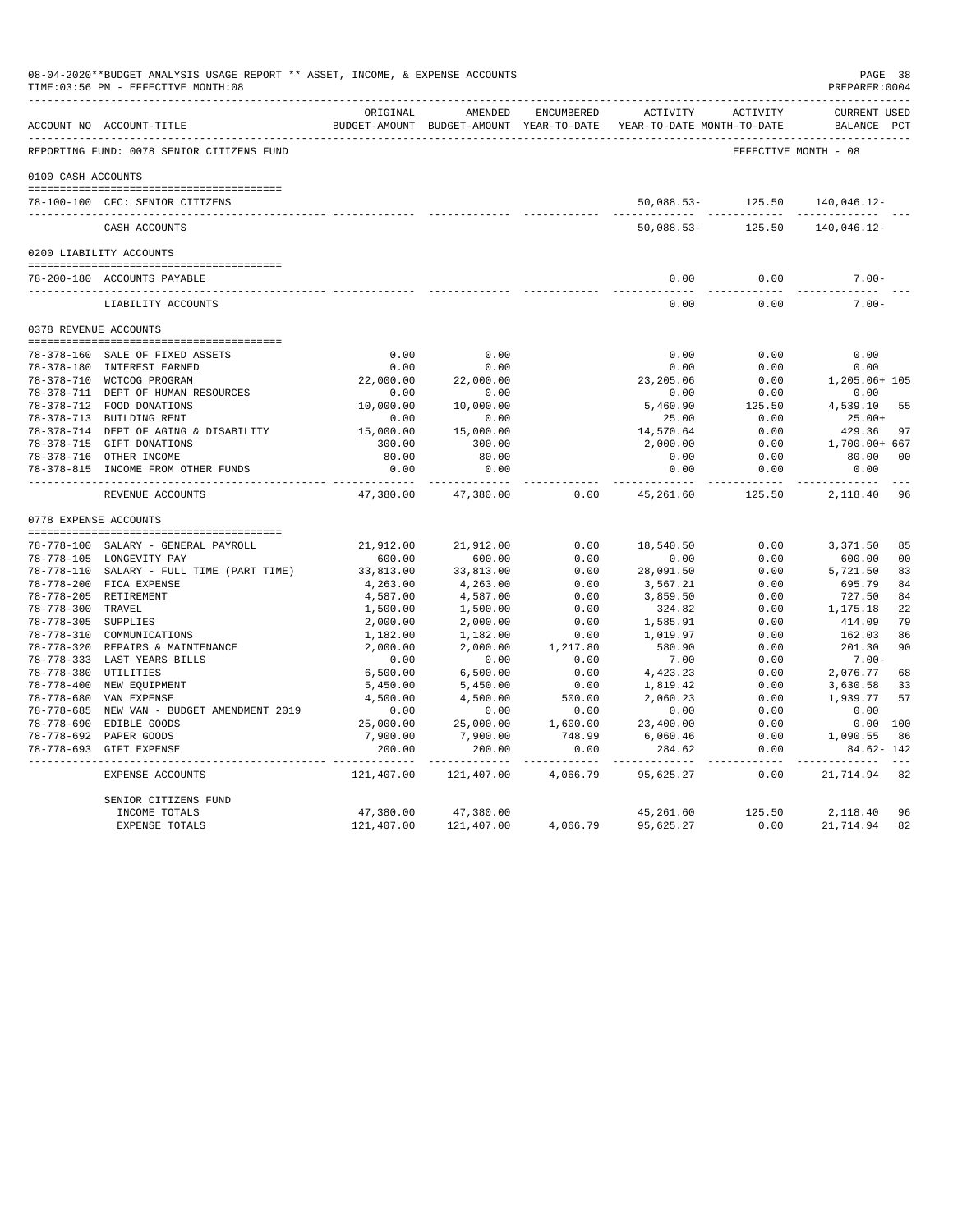|                       | 08-04-2020**BUDGET ANALYSIS USAGE REPORT ** ASSET, INCOME, & EXPENSE ACCOUNTS<br>TIME: 03:56 PM - EFFECTIVE MONTH: 08 |                       |                                                |      |                     |                      | PAGE 39<br>PREPARER: 0004 |  |
|-----------------------|-----------------------------------------------------------------------------------------------------------------------|-----------------------|------------------------------------------------|------|---------------------|----------------------|---------------------------|--|
|                       | ACCOUNT NO ACCOUNT-TITLE COMPUTE BUDGET-AMOUNT BUDGET-AMOUNT YEAR-TO-DATE YEAR-TO-DATE MONTH-TO-DATE BALANCE PCT      | ORIGINAL              | AMENDED                                        |      | ENCUMBERED ACTIVITY |                      | ACTIVITY CURRENT USED     |  |
|                       | REPORTING FUND: 0080 LEOSE GRANT FUND                                                                                 |                       |                                                |      |                     |                      | EFFECTIVE MONTH - 08      |  |
| 0100 CASH ACCOUNTS    |                                                                                                                       |                       |                                                |      |                     |                      |                           |  |
|                       | 80-100-100 CFC: LEOSE GRANT CHECKING                                                                                  |                       |                                                |      |                     | 275.41 0.00 3,787.10 |                           |  |
|                       | CASH ACCOUNTS                                                                                                         |                       |                                                |      |                     | 275.41               | $0.00$ 3,787.10           |  |
| 0380 REVENUE ACCOUNTS |                                                                                                                       |                       |                                                |      |                     |                      |                           |  |
|                       | 80-380-180 INTEREST EARNED                                                                                            |                       | $0.00$ 0.00                                    |      |                     |                      | $0.00$ 0.00 0.00          |  |
|                       | 80-380-800 LEOSE GRANT REVENUES                                                                                       | $1,300.00$ $1,300.00$ |                                                |      |                     |                      | 1,575.41 0.00 275.41+ 121 |  |
|                       | REVENUE ACCOUNTS                                                                                                      |                       | $1.300.00$ $1.300.00$ $0.00$ $1.575.41$        |      |                     |                      | $0.00$ 275.41+121         |  |
| 0800 EXPENSE ACCOUNTS |                                                                                                                       |                       |                                                |      |                     |                      |                           |  |
|                       | --------------------------------------<br>80-800-800 LEOSE GRANT EXPENSES                                             |                       | $1,300.00$ $1,300.00$ $0.00$ $1,300.00$ $0.00$ |      |                     |                      | 0.00 100                  |  |
|                       | EXPENSE ACCOUNTS                                                                                                      |                       | 1,300.00 1,300.00                              |      | $0.00$ 1,300.00     |                      | 0.00<br>$0.00$ 100        |  |
|                       | LEOSE GRANT FUND                                                                                                      |                       |                                                |      |                     |                      |                           |  |
|                       | INCOME TOTALS                                                                                                         |                       | $1,300.00$ $1,300.00$ $1,575.41$               |      |                     |                      | $0.00$ 275.41+ 121        |  |
|                       | <b>EXPENSE TOTALS</b>                                                                                                 | 1,300.00              | 1,300.00                                       | 0.00 | 1,300.00            | 0.00                 | $0.00$ 100                |  |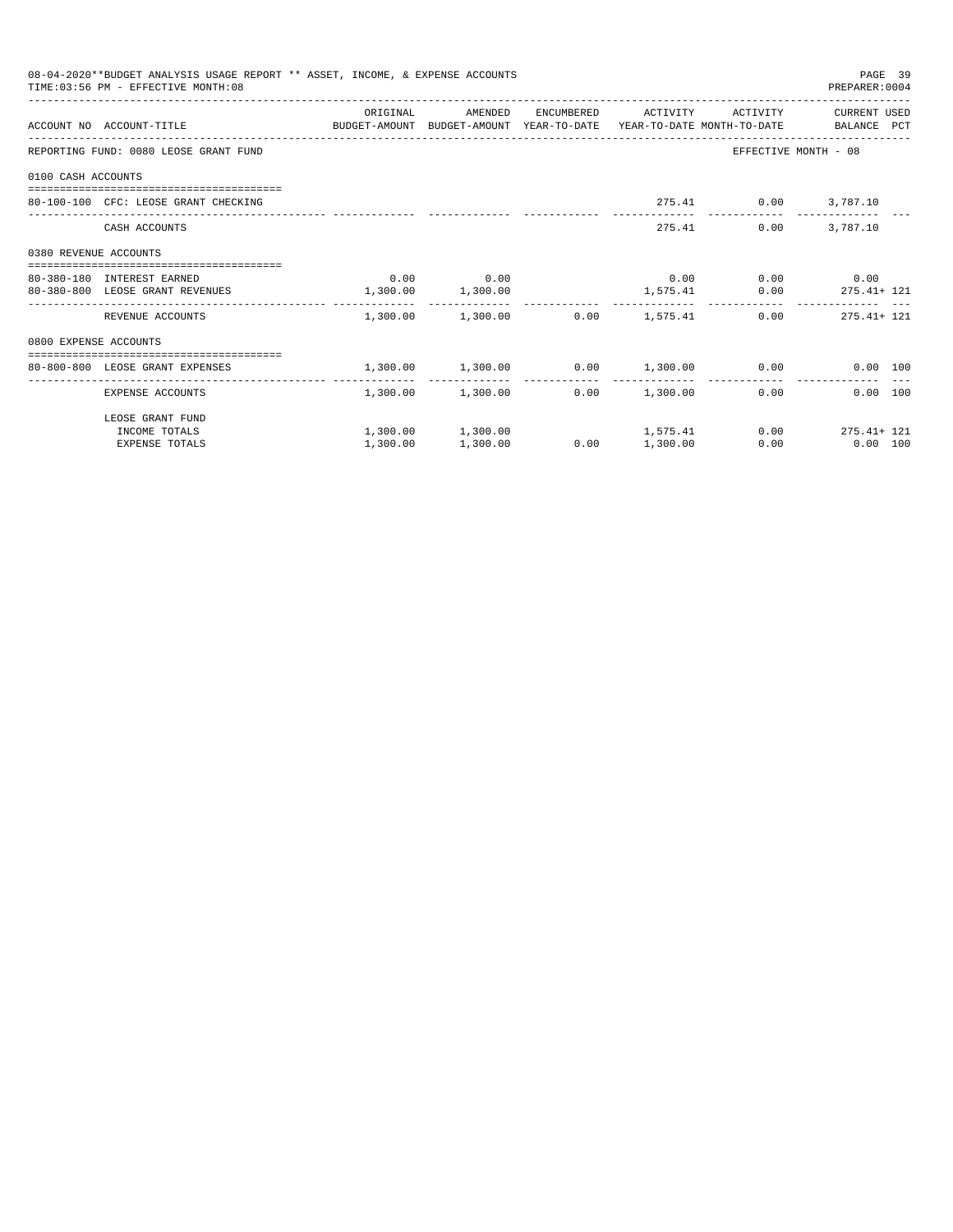|                       | 08-04-2020**BUDGET ANALYSIS USAGE REPORT ** ASSET, INCOME, & EXPENSE ACCOUNTS<br>TIME: 03:56 PM - EFFECTIVE MONTH: 08  |          |             |                                                                                                 |                                             | PAGE 40<br>PREPARER: 0004 |    |
|-----------------------|------------------------------------------------------------------------------------------------------------------------|----------|-------------|-------------------------------------------------------------------------------------------------|---------------------------------------------|---------------------------|----|
|                       | ACCOUNT NO ACCOUNT-TITLE COMMONICATION BUDGET-AMOUNT BUDGET-AMOUNT YEAR-TO-DATE YEAR-TO-DATE MONTH-TO-DATE BALANCE PCT | ORIGINAL |             | AMENDED ENCUMBERED ACTIVITY ACTIVITY CURRENT_USED                                               |                                             |                           |    |
|                       | REPORTING FUND: 0082 JUSTICE COURT TECHNOLOGY FUND                                                                     |          |             |                                                                                                 | EFFECTIVE MONTH - 08                        |                           |    |
| 0100 CASH ACCOUNTS    |                                                                                                                        |          |             |                                                                                                 |                                             |                           |    |
|                       | 82-100-100 CFC: JUSTICE COURT TECH CHECKING<br>82-100-232 JP CC ACCOUNT                                                |          |             |                                                                                                 | 107.08- 1.23 8,339.16<br>58.12 20.00 860.09 |                           |    |
|                       | CASH ACCOUNTS                                                                                                          |          |             | $48.96-$                                                                                        | _______________________________             | 21.23 9,199.25            |    |
| 0380 REVENUE ACCOUNTS |                                                                                                                        |          |             |                                                                                                 |                                             |                           |    |
|                       | 82-380-180 INTEREST EARNED                                                                                             |          | $0.00$ 0.00 |                                                                                                 | $0.00$ $0.00$ $0.00$ $0.00$                 |                           |    |
|                       | 82-380-820 JUSTICE COURT TECH FEES 1,500.00 1,500.00                                                                   |          |             | 1, 168.05 21.23 331.95 78                                                                       |                                             |                           |    |
|                       | REVENUE ACCOUNTS                                                                                                       |          |             | $1.500.00$ $1.500.00$ $0.00$ $1.168.05$                                                         | 21.23                                       | 331.95                    | 78 |
| 0820 EXPENSE ACCOUNTS |                                                                                                                        |          |             |                                                                                                 |                                             |                           |    |
|                       |                                                                                                                        |          |             |                                                                                                 |                                             |                           |    |
|                       | 82-820-333 LAST YEARS BILLS<br>82-820-820 JUSTICE COURT TECH EXPENSES                                                  |          |             | $0.00$ $0.00$ $0.00$ $1,740.93$ $0.00$ $1,740.93$ $0.00$<br>$1,500.00$ $1,500.00$ $0.00$ $0.00$ |                                             | $0.00$ 1,500.00 00        |    |
|                       |                                                                                                                        |          |             |                                                                                                 |                                             |                           |    |
|                       | EXPENSE ACCOUNTS                                                                                                       |          |             | $1,500.00$ $1,500.00$ $0.00$ $1,740.93$                                                         |                                             | $0.00$ 240.93-116         |    |
|                       | JUSTICE COURT TECHNOLOGY FUND                                                                                          |          |             |                                                                                                 |                                             |                           |    |
|                       | INCOME TOTALS                                                                                                          |          |             | $1,500.00$ $1,500.00$ $1,168.05$ $21.23$ $331.95$ 78                                            |                                             |                           |    |
|                       | <b>EXPENSE TOTALS</b>                                                                                                  | 1,500.00 | 1,500.00    | $0.00$ 1,740.93 0.00 240.93-116                                                                 |                                             |                           |    |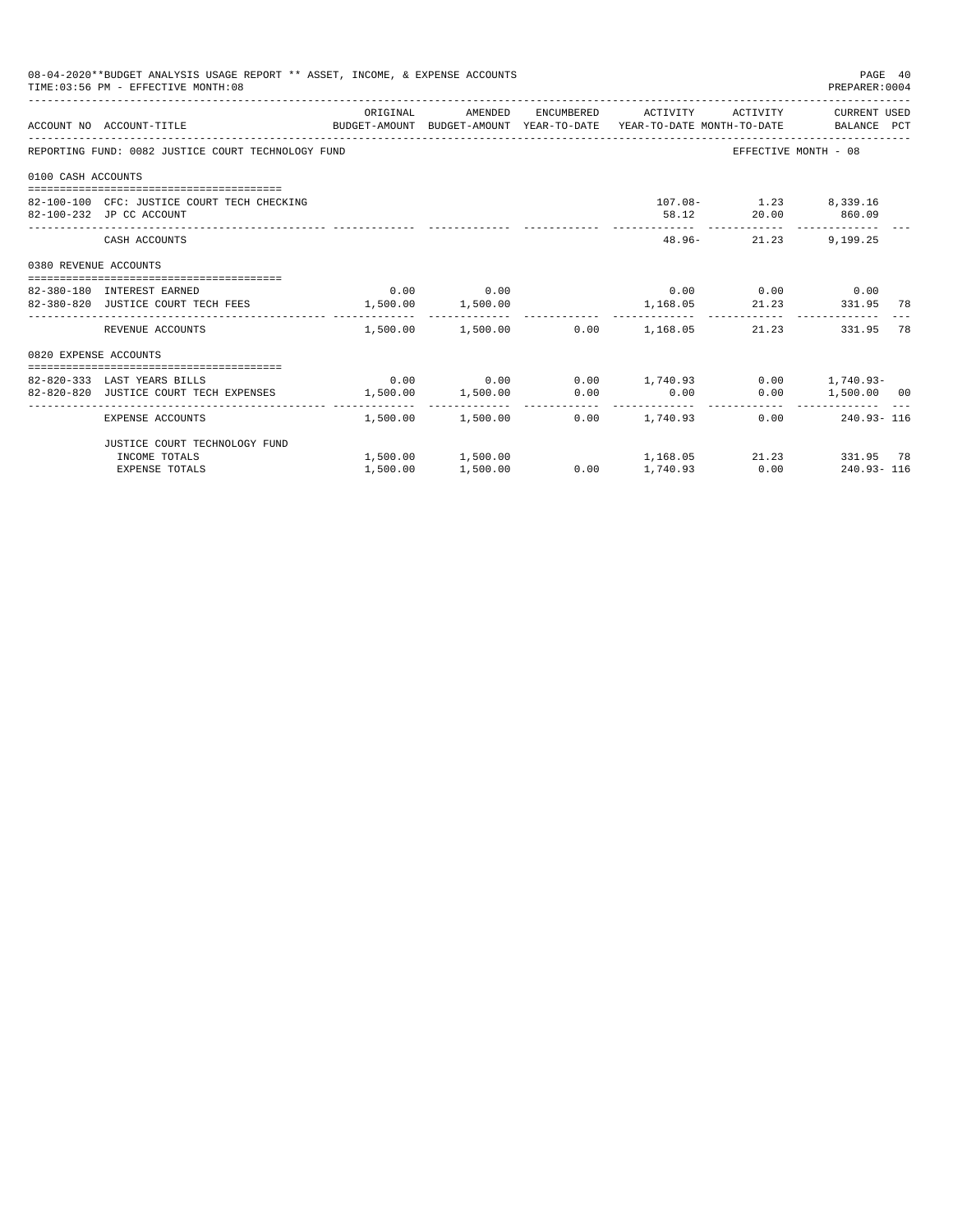|                       | 08-04-2020**BUDGET ANALYSIS USAGE REPORT ** ASSET, INCOME, & EXPENSE ACCOUNTS<br>TIME: 03:56 PM - EFFECTIVE MONTH: 08 |                          |                                          |                      |                             |                                                                                                                              | PAGE 41<br>PREPARER: 0004                              |    |
|-----------------------|-----------------------------------------------------------------------------------------------------------------------|--------------------------|------------------------------------------|----------------------|-----------------------------|------------------------------------------------------------------------------------------------------------------------------|--------------------------------------------------------|----|
|                       | ACCOUNT NO ACCOUNT-TITLE                                                                                              | ORIGINAL                 | AMENDED                                  |                      |                             | ENCUMBERED ACTIVITY ACTIVITY CURRENT USED<br>BUDGET-AMOUNT BUDGET-AMOUNT YEAR-TO-DATE YEAR-TO-DATE MONTH-TO-DATE BALANCE PCT |                                                        |    |
|                       | REPORTING FUND: 0084 FC DRUG FORFEITURE FUND                                                                          |                          |                                          |                      |                             | EFFECTIVE MONTH - 08                                                                                                         |                                                        |    |
| 0100 CASH ACCOUNTS    |                                                                                                                       |                          |                                          |                      |                             |                                                                                                                              |                                                        |    |
|                       |                                                                                                                       |                          |                                          |                      |                             |                                                                                                                              |                                                        |    |
|                       | 84-100-100 CFC: FC DRUG FORFEITURE CHECKING                                                                           |                          |                                          |                      |                             | $0.00$ $0.00$ $0.00$                                                                                                         |                                                        |    |
|                       | 84-100-150 CFC: FC DRUG FORFEITURE CHECKING                                                                           |                          |                                          |                      |                             | 1,362.22- 0.00 43,813.74                                                                                                     |                                                        |    |
|                       | CASH ACCOUNTS                                                                                                         |                          |                                          |                      |                             | $1.362.22 - 0.00$ $43.813.74$                                                                                                |                                                        |    |
| 0384 REVENUE ACCOUNTS |                                                                                                                       |                          |                                          |                      |                             |                                                                                                                              |                                                        |    |
|                       |                                                                                                                       |                          |                                          |                      |                             |                                                                                                                              |                                                        |    |
|                       | 84-384-180 INTEREST EARNED                                                                                            | 0.00                     | 0.00                                     |                      |                             | $291.25$ 0.00 $291.25+$                                                                                                      |                                                        |    |
|                       | 84-384-840 FC DRUG FORFEITURE REVENUES                                                                                | 0.00                     | 0.00                                     |                      | 0.00                        | 0.00                                                                                                                         | 0.00                                                   |    |
|                       | REVENUE ACCOUNTS                                                                                                      | 0.00                     | 0.00                                     |                      | 0.00<br>291.25              | 0.00                                                                                                                         | $291.25+$                                              |    |
| 0840 EXPENSE ACCOUNTS |                                                                                                                       |                          |                                          |                      |                             |                                                                                                                              |                                                        |    |
|                       |                                                                                                                       |                          |                                          |                      |                             |                                                                                                                              |                                                        |    |
|                       | 84-840-110 ADMIN ASSISTANT - SUPPLEMENT                                                                               | 0.00                     | 0.00                                     | 0.00                 | 0.00                        | 0.00                                                                                                                         | 0.00                                                   |    |
|                       | 84-840-200 FICA EXPENSE                                                                                               | 0.00                     | 0.00                                     | 0.00                 | 0.00                        | 0.00                                                                                                                         | 0.00                                                   |    |
|                       | 84-840-205 RETIREMENT EXPENSE                                                                                         | 0.00                     | 0.00                                     | 0.00                 | 0.00                        | 0.00                                                                                                                         | 0.00                                                   |    |
|                       | 84-840-210 MEDICAL INSURANCE                                                                                          | 0.00                     | 0.00                                     | 0.00                 | 0.00                        | $0.00$ and $0.00$                                                                                                            | 0.00                                                   |    |
|                       | 84-840-333 LAST YEARS BILLS                                                                                           |                          | $0.00$ $0.00$ $1.040.68$ $0.00$          |                      |                             |                                                                                                                              | $0.00$ 1,040.68-                                       |    |
|                       | 84-840-840 FC DRUG FORFEITURE EXPENSES                                                                                | 46,000.00<br>----------- | 46,000.00<br>____________                | 0.00<br>------------ | 1,643.27<br>------------    |                                                                                                                              | $0.00$ $44,356.73$ 04<br>_____________________________ |    |
|                       | EXPENSE ACCOUNTS                                                                                                      |                          | 46,000.00  46,000.00  1,040.68  1,643.27 |                      |                             |                                                                                                                              | $0.00$ $43.316.05$                                     | 06 |
|                       | FC DRUG FORFEITURE FUND                                                                                               |                          |                                          |                      |                             |                                                                                                                              |                                                        |    |
|                       | INCOME TOTALS                                                                                                         | 0.00                     | 0.00                                     |                      | 291.25                      |                                                                                                                              | $0.00$ 291.25+                                         |    |
|                       | <b>EXPENSE TOTALS</b>                                                                                                 | 46,000.00                |                                          |                      | 46,000.00 1,040.68 1,643.27 | 0.00                                                                                                                         | 43, 316.05 06                                          |    |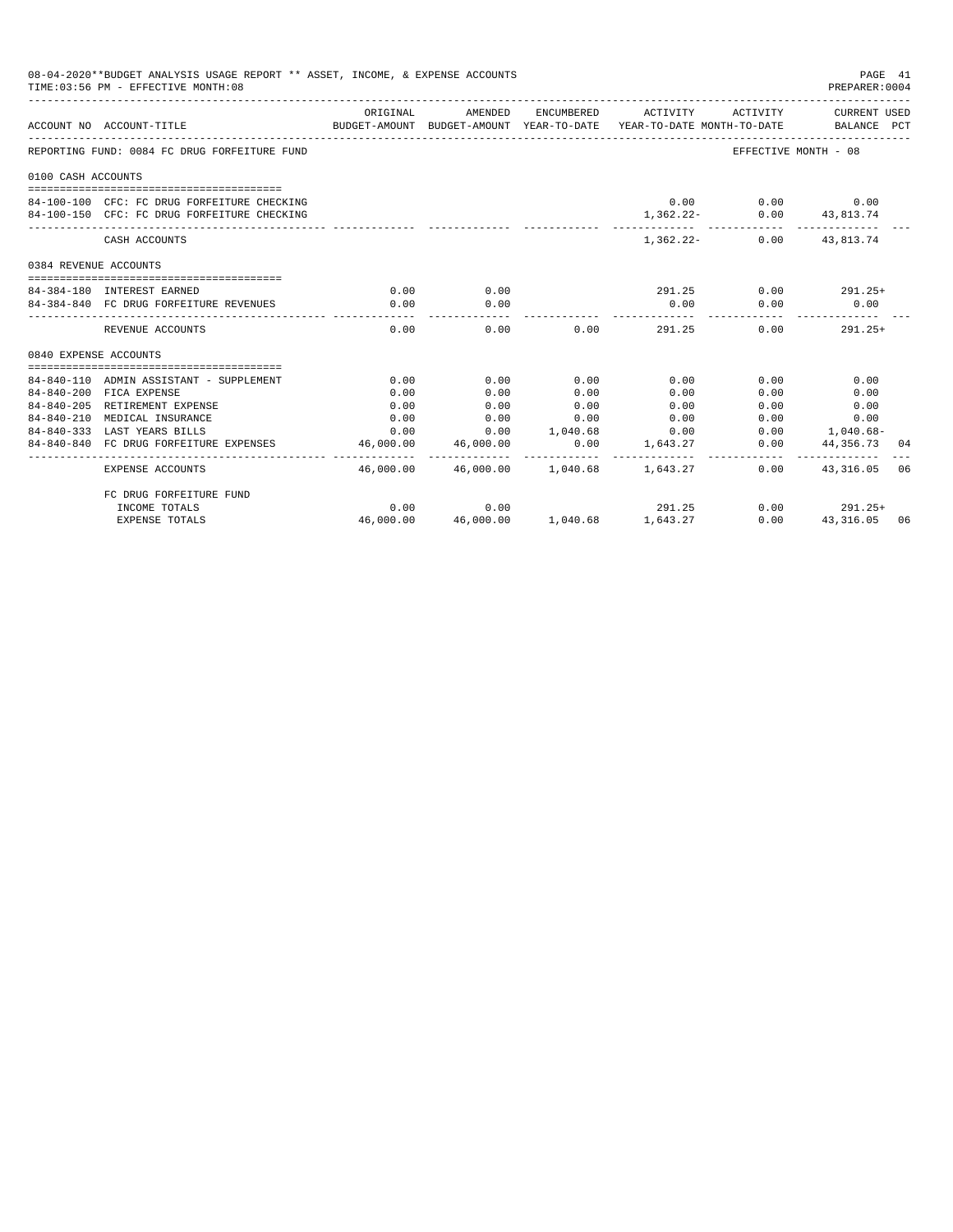|                       | 08-04-2020**BUDGET ANALYSIS USAGE REPORT ** ASSET, INCOME, & EXPENSE ACCOUNTS<br>TIME: 03:56 PM - EFFECTIVE MONTH: 08 |                                                                                             |                   |            |                                 |                             | PAGE 42<br>PREPARER: 0004                 |
|-----------------------|-----------------------------------------------------------------------------------------------------------------------|---------------------------------------------------------------------------------------------|-------------------|------------|---------------------------------|-----------------------------|-------------------------------------------|
|                       | ACCOUNT NO ACCOUNT-TITLE                                                                                              | ORIGINAL<br>BUDGET-AMOUNT BUDGET-AMOUNT YEAR-TO-DATE YEAR-TO-DATE MONTH-TO-DATE BALANCE PCT | AMENDED           |            |                                 |                             | ENCUMBERED ACTIVITY ACTIVITY CURRENT USED |
|                       | REPORTING FUND: 0088 AIRPORT FUND                                                                                     |                                                                                             |                   |            |                                 | EFFECTIVE MONTH - 08        |                                           |
| 0100 CASH ACCOUNTS    |                                                                                                                       |                                                                                             |                   |            |                                 |                             |                                           |
|                       | 88-100-100 CFC - AIRPORT FUND                                                                                         |                                                                                             |                   |            |                                 | 2,193.42 0.00 22,799.00     |                                           |
|                       | CASH ACCOUNTS                                                                                                         |                                                                                             |                   |            | 2, 193, 42                      |                             | $0.00$ 22,799.00                          |
| 0380 REVENUE ACCOUNTS |                                                                                                                       |                                                                                             |                   |            |                                 |                             |                                           |
|                       | 88-380-180 INTEREST EARNED                                                                                            |                                                                                             | $0.00$ 0.00       |            |                                 | $0.00$ $0.00$ $0.00$ $0.00$ |                                           |
|                       | 88-380-810 AIRPORT REVENUES                                                                                           | $4,780.00$ $4,780.00$                                                                       |                   |            |                                 |                             | $6,105.00$ $0.00$ $1,325.00+128$          |
|                       | REVENUE ACCOUNTS                                                                                                      |                                                                                             |                   |            | 4.780.00 4.780.00 0.00 6.105.00 |                             | $0.00$ 1.325.00+ 128                      |
| 0800 EXPENSE ACCOUNTS |                                                                                                                       |                                                                                             |                   |            |                                 |                             |                                           |
|                       |                                                                                                                       |                                                                                             |                   |            |                                 |                             |                                           |
|                       | 88-800-120 PART TIME SALARY                                                                                           | 0.00                                                                                        | 0.00              | 0.00       | 0.00                            | 0.00                        | 0.00                                      |
|                       | 88-800-200 FICA - EMPLOYER MATCH                                                                                      | 0.00                                                                                        | 0.00              | 0.00       | 0.00                            | 0.00                        | 0.00                                      |
|                       | 88-800-205 RETIREMENT - EMPLOYER MATCH 0.00                                                                           |                                                                                             | 3,000.00 3,000.00 |            | $0.00$ $0.00$ $0.00$ $0.00$     |                             | 0.00<br>0.00                              |
|                       | 88-800-810 AIRPORT EXPENSES                                                                                           |                                                                                             |                   |            | 5, 241.25 3, 911.58             | 0.00                        | $6, 152.83 - 305$                         |
|                       | EXPENSE ACCOUNTS                                                                                                      |                                                                                             | 3,000.00 3,000.00 | 5, 241, 25 | 3,911.58                        | $0.00 -$                    | $6.152.83 - 305$                          |
|                       | AIRPORT FUND                                                                                                          |                                                                                             |                   |            |                                 |                             |                                           |
|                       | INCOME TOTALS                                                                                                         |                                                                                             | 4,780.00 4,780.00 |            | 6,105.00                        |                             | $0.00$ 1,325.00+ 128                      |
|                       | <b>EXPENSE TOTALS</b>                                                                                                 | 3,000.00                                                                                    |                   |            | 3,000.00 5,241.25 3,911.58      | 0.00                        | $6.152.83 - 305$                          |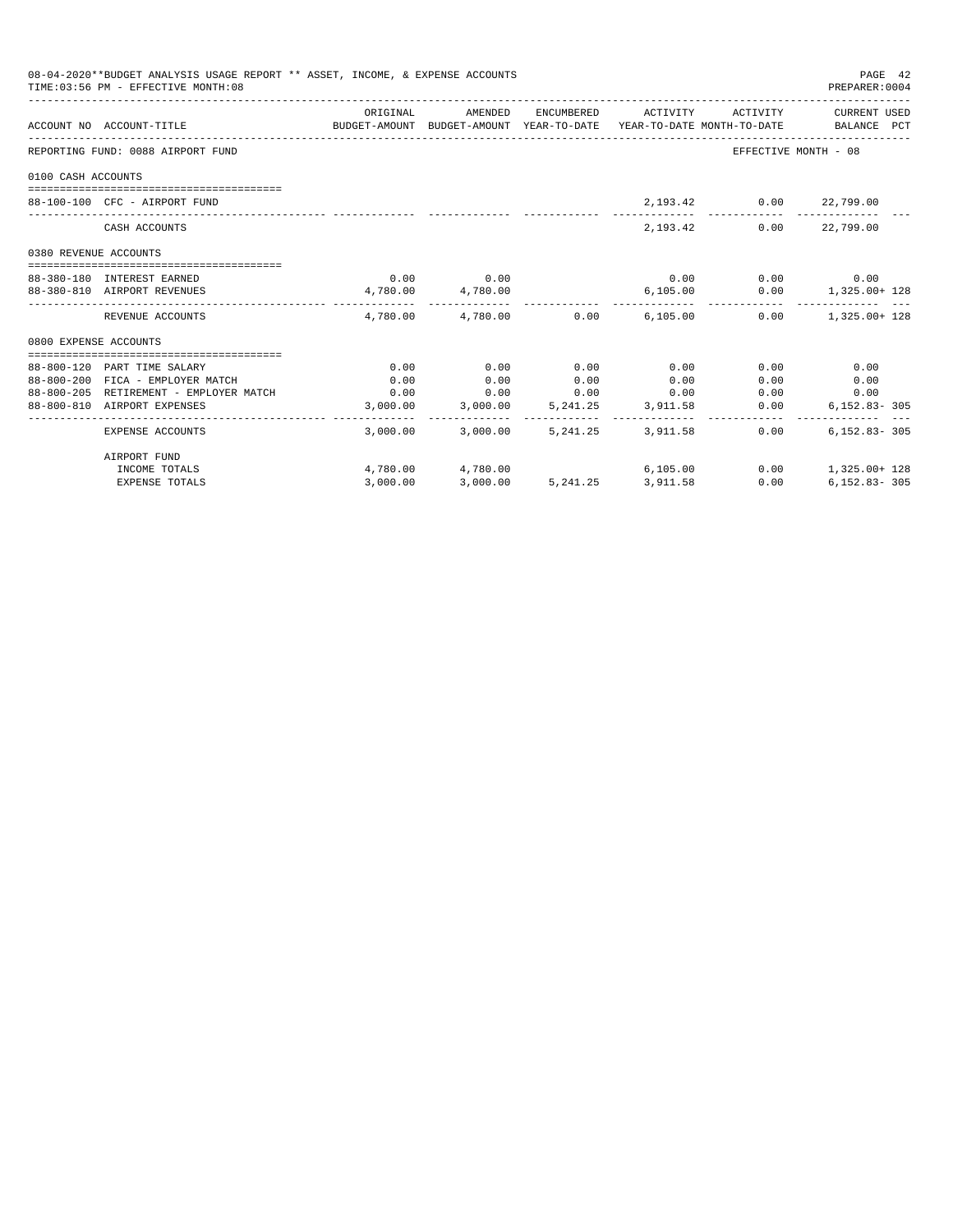|                       | 08-04-2020**BUDGET ANALYSIS USAGE REPORT ** ASSET, INCOME, & EXPENSE ACCOUNTS<br>TIME: 03:56 PM - EFFECTIVE MONTH: 08 |          |                                                   |      |                     |                                                | PAGE 43<br>PREPARER: 0004 |    |
|-----------------------|-----------------------------------------------------------------------------------------------------------------------|----------|---------------------------------------------------|------|---------------------|------------------------------------------------|---------------------------|----|
|                       | BUDGET-AMOUNT BUDGET-AMOUNT YEAR-TO-DATE YEAR-TO-DATE MONTH-TO-DATE BALANCE PCT<br>ACCOUNT NO ACCOUNT-TITLE           | ORIGINAL | AMENDED                                           |      | ENCUMBERED ACTIVITY |                                                | ACTIVITY CURRENT USED     |    |
|                       | REPORTING FUND: 0092 PRE-TRIAL DIVERSION PROGRAM                                                                      |          |                                                   |      |                     |                                                | EFFECTIVE MONTH - 08      |    |
| 0100 CASH ACCOUNTS    |                                                                                                                       |          |                                                   |      |                     |                                                |                           |    |
|                       |                                                                                                                       |          |                                                   |      |                     |                                                |                           |    |
|                       | 92-100-100 PRE-TRIAL CHECKING                                                                                         |          |                                                   |      |                     | $0.00$ $0.00$ $0.00$ $0.00$                    |                           |    |
|                       | 92-100-222 PRE-TRIAL CHECKING                                                                                         |          |                                                   |      | ----------          | $6,399.16$ $0.00$ $31,136.47$<br>------------- | --------------            |    |
|                       | CASH ACCOUNTS                                                                                                         |          |                                                   |      |                     | 6.399.16                                       | $0.00$ $31.136.47$        |    |
| 0399 REVENUE ACCOUNTS |                                                                                                                       |          |                                                   |      |                     |                                                |                           |    |
|                       |                                                                                                                       |          |                                                   |      |                     |                                                |                           |    |
|                       | 92-399-180 INTEREST EARNED<br>92-399-920 PRE-TRIAL FEES                                                               |          | $3.00$ $3.00$                                     |      |                     | $192.65$ 0.00 $189.65 + 422$                   |                           |    |
|                       |                                                                                                                       |          | 12,500.00 12,500.00<br>__________________________ |      | -----------         | 6,210.00 0.00                                  | $6,290.00$ 50             |    |
|                       | REVENUE ACCOUNTS                                                                                                      |          | $12,503.00$ $12,503.00$ $0.00$ $6,402.65$         |      |                     | 0.00                                           | $6.100.35$ 51             |    |
| 0929 EXPENSE ACCOUNT  |                                                                                                                       |          |                                                   |      |                     |                                                |                           |    |
|                       |                                                                                                                       |          |                                                   |      |                     |                                                |                           |    |
|                       | 92-929-929 PRE-TRIAL EXPENSE                                                                                          | 0.00     | 0.00                                              | 0.00 | 0.00                | 0.00                                           | 0.00                      |    |
|                       | EXPENSE ACCOUNT                                                                                                       | 0.00     | 0.00                                              | 0.00 | 0.00                | 0.00                                           | 0.00                      |    |
|                       | PRE-TRIAL DIVERSION PROGRAM                                                                                           |          |                                                   |      |                     |                                                |                           |    |
|                       | INCOME TOTALS                                                                                                         |          | 12,503.00 12,503.00                               |      | 6,402.65            | 0.00                                           | 6,100.35                  | 51 |
|                       | <b>EXPENSE TOTALS</b>                                                                                                 | 0.00     | 0.00                                              | 0.00 | 0.00                | 0.00                                           | 0.00                      |    |